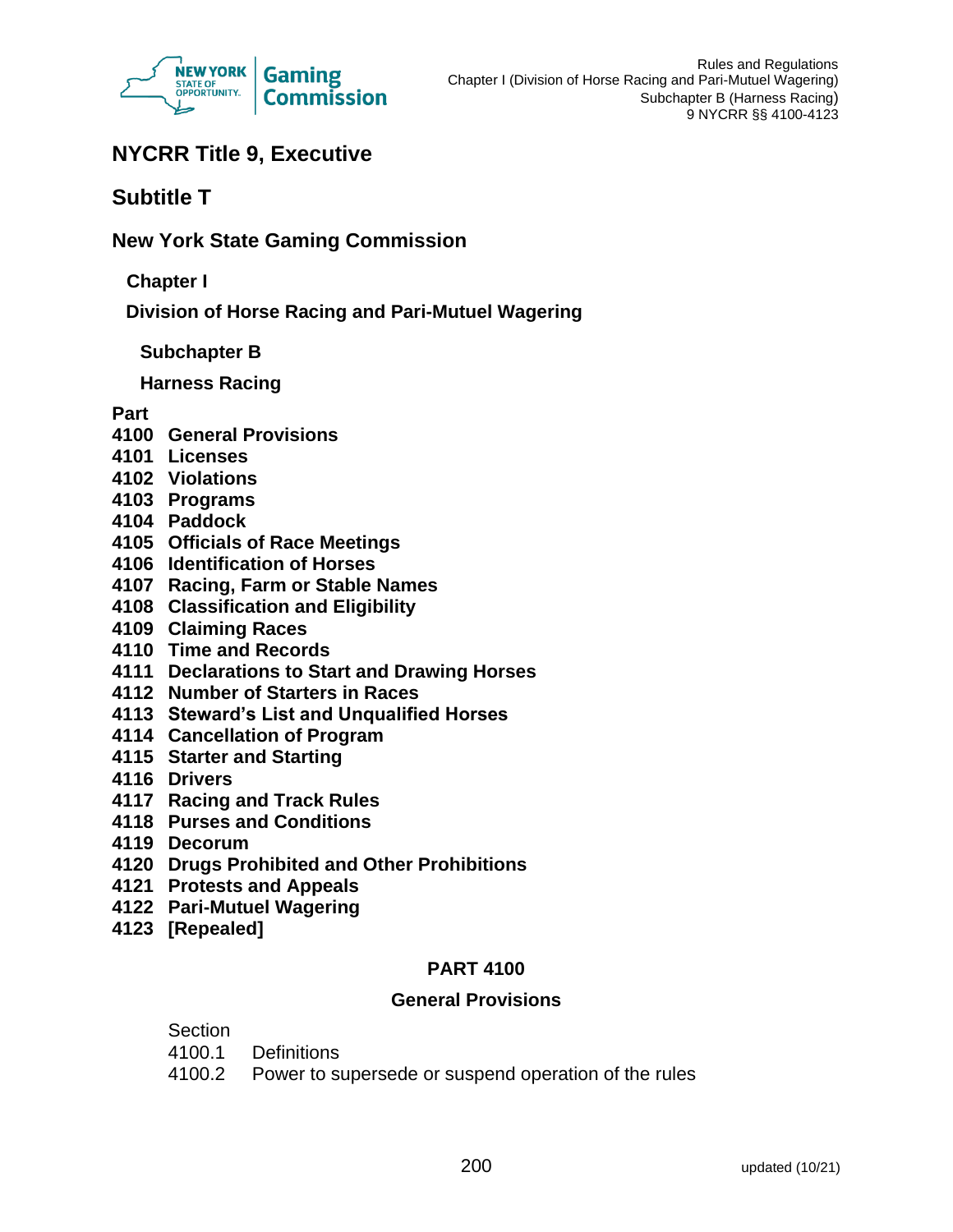

# **§ 4100.1. Definitions.**

(a) As used in this Subchapter, the following definitions are applicable:

(1) *Added money early closing event* means an event closing in the same year in which it is to be contested in which all entrance fees received are added to the purse.

(2) The *age* of a horse shall be reckoned from the first day of January of the year of foaling.

(3) *Appeal* means a request for the commission to investigate, consider and review any decisions or rulings of judges or officials of a meeting. The appeal may deal with placings, penalties, interpretations of the rules or other questions dealing with the conduct of races.

(4) *Association veterinarian* means a veterinarian licensed by the commission and employed by a racing association or corporation.

(5) *Attending veterinarian* means a veterinarian licensed by the commission and hired by the owner or trainer.

(6) *Claiming race* means a race in which any horse starting may be claimed for a designated amount in conformance with the rules.

(7) *Classified race* means a race regardless of the money winnings eligibility of horses, entries being selected by a racing secretary on the basis of ability or performance.

(8) *Commission* means the New York State Gaming Commission.

(9) *Conditioned race* means an overnight event to which eligibility is determined according to specified qualifications. Such qualifications may only be based upon:

(i) money winnings in a specified number of previous races or during a specified previous time;

(ii) finishing positions in a specified number of previous races or during a specified period of time;

- (iii) age;
- (iv) sex;
- (v) number of starts during a specified period of time;
- (vi) purses raced for;
- (vii) claiming price in past races;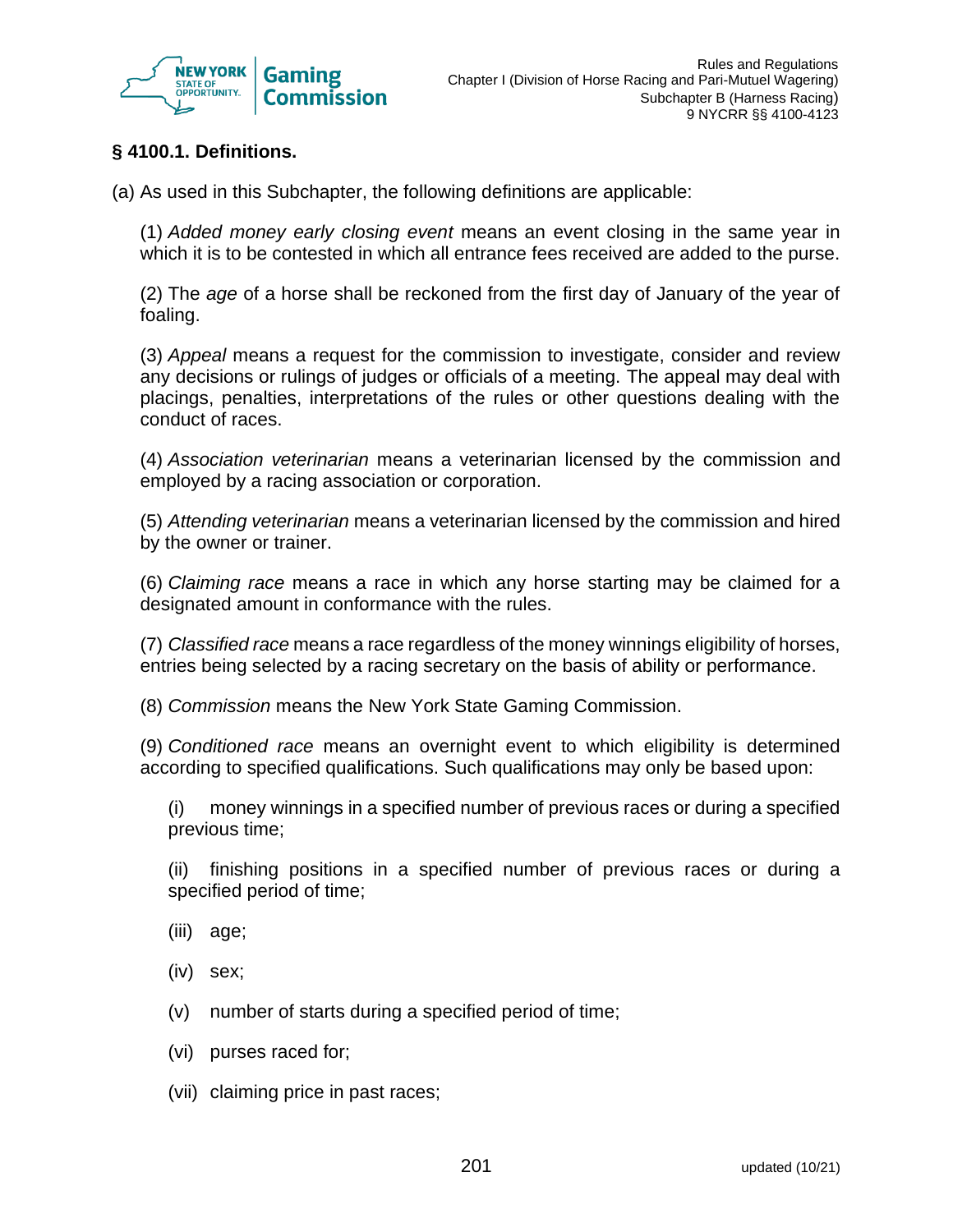

(viii) any one or more combinations of the qualifications herein listed;

(ix) other qualifications for which permission has been granted by the commission in writing.

(10) *Coupled entry* means the combination of two or more starters in the same race as a unit for wagering and disqualification.

(11) *Dash* means a race decided in a single trial. Dashes may be given in a series of two or three governed by one entry fee for the series, in which event a horse must start in all dashes.

(12) *Declaration* means the naming of a specific horse to a specific race as a starter.

(13) *Disqualification* means a decision that a horse shall not start or shall not be allowed to maintain its finishing position for betting or purse purposes or both if such horse shall have started.

(14) *Early closing race* means a race to be contested within the year of such race's closing for a definite amount to which nominations close at least 10 days preceding the race. The eligibility fee may be on the installment plan or otherwise, and all payments are forfeits.

(15) *Elimination heats* mean the heats of a race split to qualify the contestants for a final heat.

(16) *Expulsion,* whenever such penalty is prescribed in this Subchapter, means unconditional exclusion and disqualification from every phase of harness racing, either directly or indirectly, on or off the track or admission to the track as a patron or otherwise.

(17) *Futurity* means a stake in which the animal to compete is nominated either in utero or during the year of foaling.

(18) *Handica*p means a race in which allowance is made by post position.

(19) *Harness race* means a contest among horses under harness pulling a sulky and being driven by a human being designated a driver.

(20) *Heat* means a single trial in a race two in three, or three-heat plan.

(21) *In harness* means that the horses participating are attached to a sulky or similar vehicle.

(22) *Interference* means any act that, by design or otherwise, and regardless of actual contact, hampers or obstructs any competing horse or horses.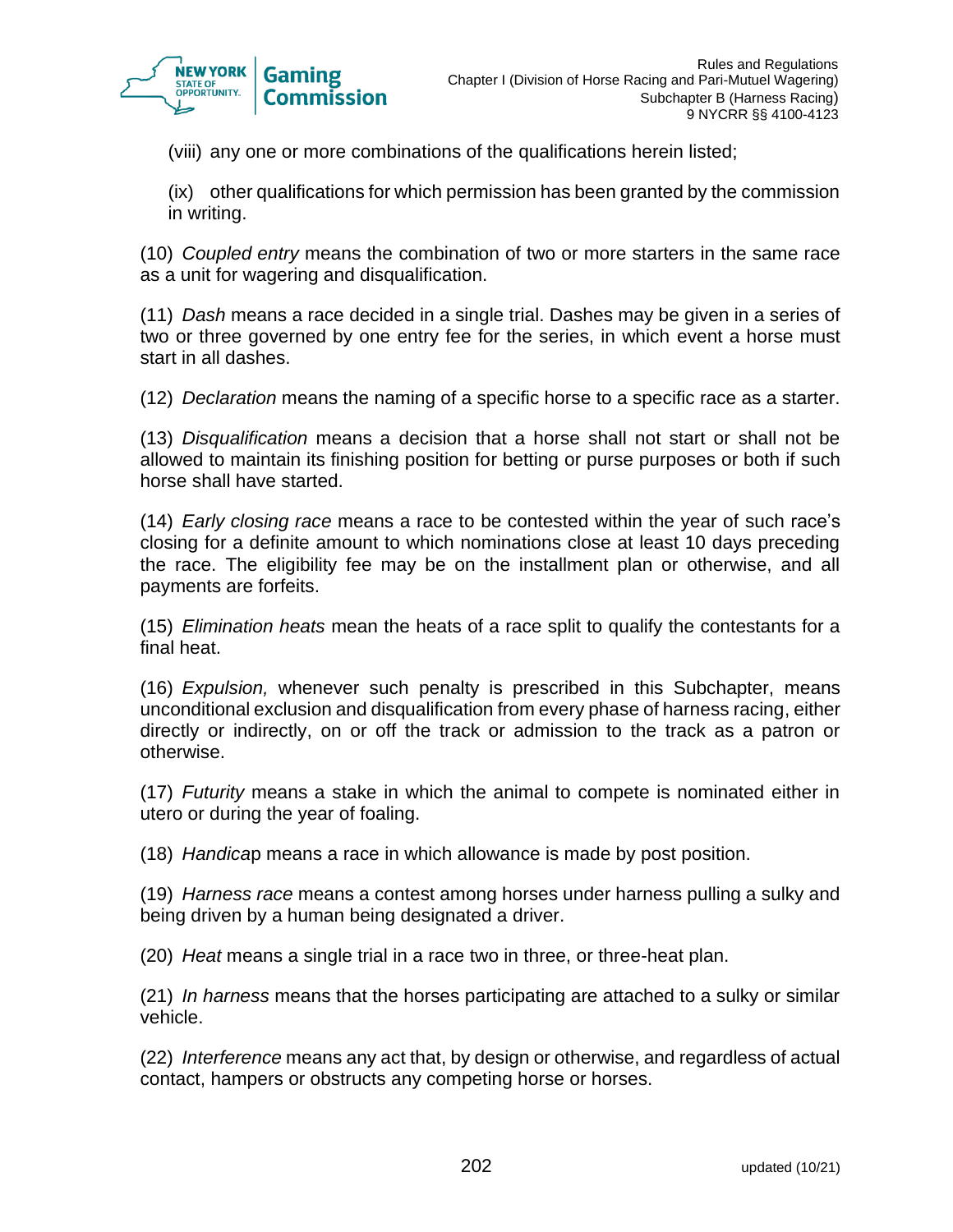

(23) *International championship* means a race advised, promoted or announced as competition among the best horses in the world of any gait or age and comprised of horses from three or more countries with no more than four horses from any one country.

(24) *Invitation race* means an overnight race to which only those horses named by the racing secretary and listed by the racing secretary with the presiding judge shall be eligible.

(25) *Late closing race* means a race for a fixed amount to which nominations close fewer than six weeks and more than 10 days before the race is to be contested. The rules herein governing early closing races shall govern late closing races in all respects except that nominations to a late closing race may be taken in a calendar year prior to such race being contested and on the first calendar day of a month in addition to the 15th calendar day.

(26) *Length of race*. Races or dashes shall be given at a stated distance in units not shorter than one-sixteenth of a mile.

(27) *Limited pari-mutuel meeting*. The Orange County Driving Park Association Meeting, held in Goshen, is, for the purposes of this Subchapter, considered a limited pari-mutuel meeting.

(28) *Maiden* means a horse that has never won a heat or race for a purse at the gait at which it is declared to start. Races or purses awarded to a horse after the "Official" sign has been posted shall not affect such horse's status as a maiden.

(29) *Match race* means a race that has been arranged and the conditions of the race agreed upon between the contestants.

(30) *Matinee race* means a race with no declaration fee and where the premiums, if any, are other than money.

(31) *Named race* means an invitation race.

(32) *New York State sire races* means races that are conducted pursuant to conditions and rules promulgated or approved by the Agriculture and New York State Horse Breeding Development Fund and the commission. No track licensee shall designate races by such title or a similar title without express approval of said fund and the commission.

(33) *Number of heats*. If no distance or number of heats are specified in the conditions, all races shall be one heat at a mile.

(34) *Nomination* means the naming of a horse or such horse's foal in utero to compete in a specific race or a series of races, eligibility for which is conditioned upon the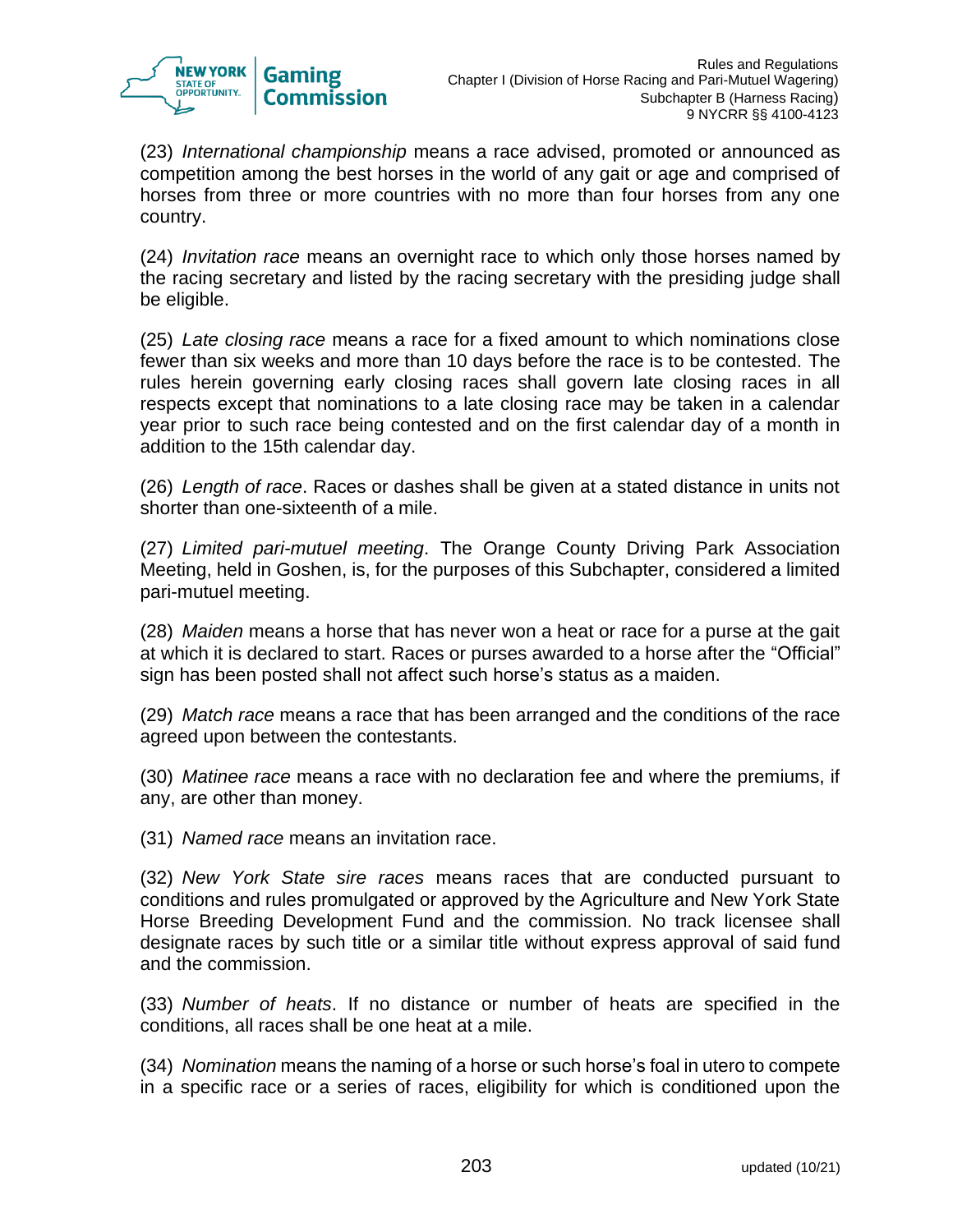

payment of a fee at the time of the naming, the payment of subsequent sustaining fees and/or a starting fee.

(35) *Overnight event* means a race for which declarations close not more than four days (omitting Sundays) before such race is to be contested. All races other than stakes and early closing events shall be considered overnight events.

(36) *Paddock* means an enclosure to which horses scheduled to compete in a race program are confined prior to racing.

(37) *Protest* means an objection, properly sworn to, charging that a horse is ineligible to a race, alleging improper declaration, or citing any act of an owner, driver, trainer or caretaker, or official that is prohibited by the rules and that, if true, should exclude the horse or driver from the race.

(38) *Public trainer* means one who trains as an independent contractor rather than as an employee.

(39) *Racetrack operator* means the corporation, association or other business entity that is licensed or otherwise permitted to manage and operate a race track at which pari-mutuel harness horse racing is conducted in New York State.

(40) *Scoring* means those preliminary practice starts taken by the horses in a race, after the post parade and before they are called by the starter to line up for the start.

(41) *Spouse* means a person married to the licensee or applicant or one held out by a person to be his or her spouse.

(42) *Stake* means a race that will be contested in a year subsequent to such race's closing in which the money given by the track conducting the same is added to the money contributed by the nominators, all of which except deductions for the cost of promotion, breeders or nominators awards belongs to the winner or winners. In any event, all of the money contributed by the nominators must be paid to the winner or winners. Where a definite purse is offered, same shall be known as a *guaranteed stake*.

(43) *Sulky* means a dual-shafted, dual-wheeled vehicle designed to be drawn by a horse and driven by a person. A sulky shall be not more than 72 inches wide at any point and from the point of such sulky's attachment to the harness to such sulky's most rear point (including any protruding seat or other component) shall be no longer than 120 inches. The wheels of a sulky shall not exceed 32 inches in diameter. Foot stirrups shall be fitted on each shaft and each shaft shall be attached to the harness on each side of the horse. For good cause shown, and after safety and fairness to competitors is established satisfactorily to the commission by an applicant, the commission may permit minor variations from these requirements.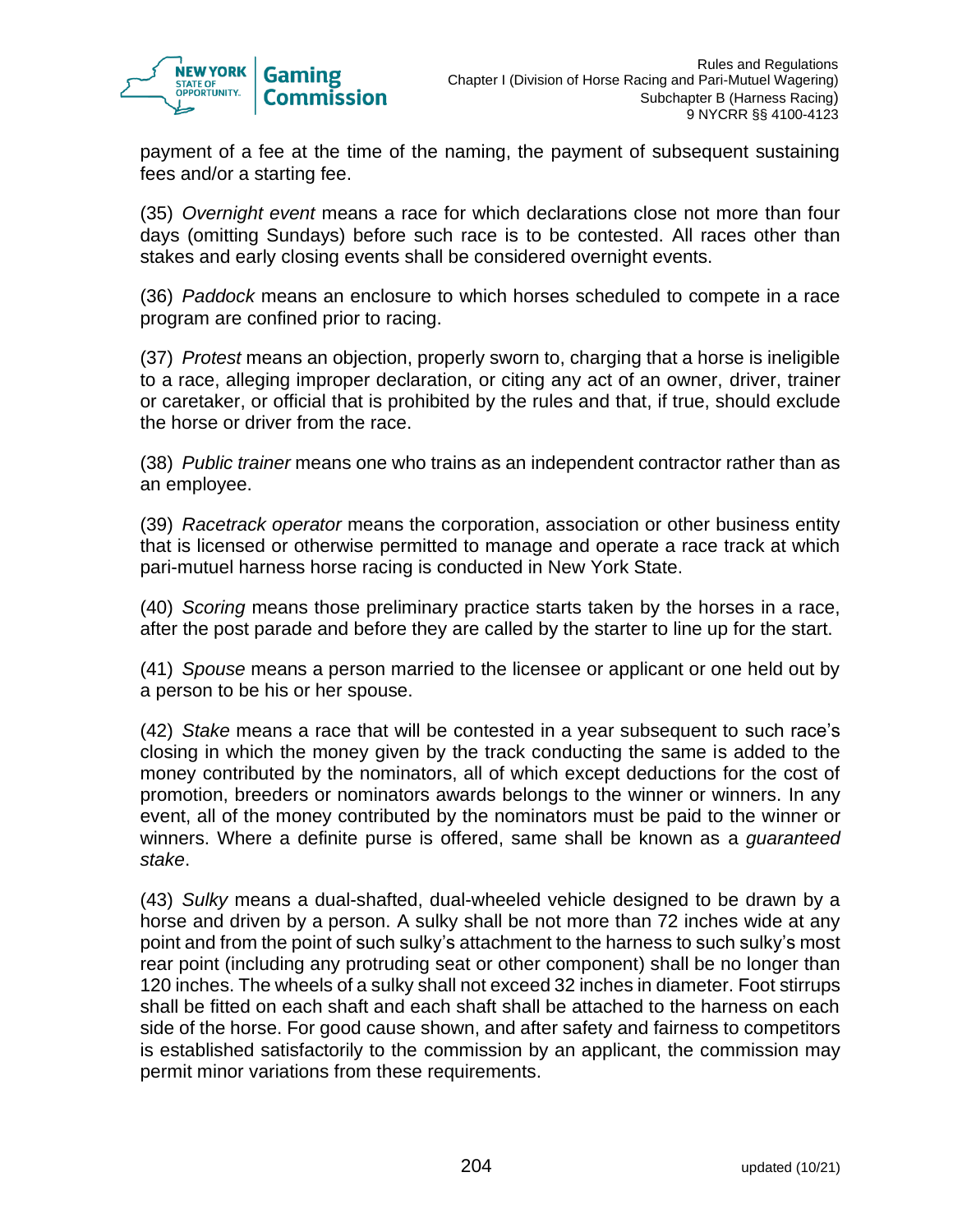

(44) *Suspension*, unless otherwise specifically limited, means the unconditional exclusion and disqualification from every phase of harness racing either directly or indirectly, on or off the track, or admission to the track as a patron or otherwise.

(45) *Two in three* means a race in which a horse must win two heats to be entitled to first money.

(46) *Three-heat plan* means an event limited to three heats, except if three horses have each won a heat, in which case there shall be a fourth heat to determine the winner.

(47) *Walkover* means a situation in which only horses in the same interest start. In a stake race, a walkover is entitled to all the stake money and forfeits unless otherwise provided in the published conditions. To claim the purse, the entry must start and go once over the course.

(48) *Winner* means the horse whose nose reaches the wire first. If there is a dead heat for first, both horses shall be considered winners. Where two horses are tied in the summary, the winner of the longer dash or heat shall be entitled to the trophy. Where the dashes or heats are of the same distance and the horses are tied in the summary, the winner of the faster dash or heat shall be entitled to the trophy.

(49) *Wire* means a real or imaginary finish line across the track from the photo-finish camera to a point immediately across from the camera and at right angles to the track.

## **§ 4100.2. Power to supersede or suspend operation of the rules.**

The commission may, by written order or directive, supersede or suspend the operation of any of the commission's rules or regulations when in the commission's judgment such action is necessary to insure the public interest, convenience or necessity or the best interests of racing generally.

## **PART 4101**

## **License[s](http://www.racing.ny.gov/Sec4100.1-4104.13.php#top)**

Section RACE TRACK LICENSES

- 4101.1 License required to conduct harness race meeting with pari-mutuel wagering
- 4101.2 Application for license
- 4101.3 Issuance of license
- 4101.4 Knowledge of rules
- 4101.5 Certificates of incorporation
- 4101.6 Increased retention for capital improvements
- 4101.7 Certification of annual expenditures for enhancements
- 4101.8 Horsemen's Contract Requirement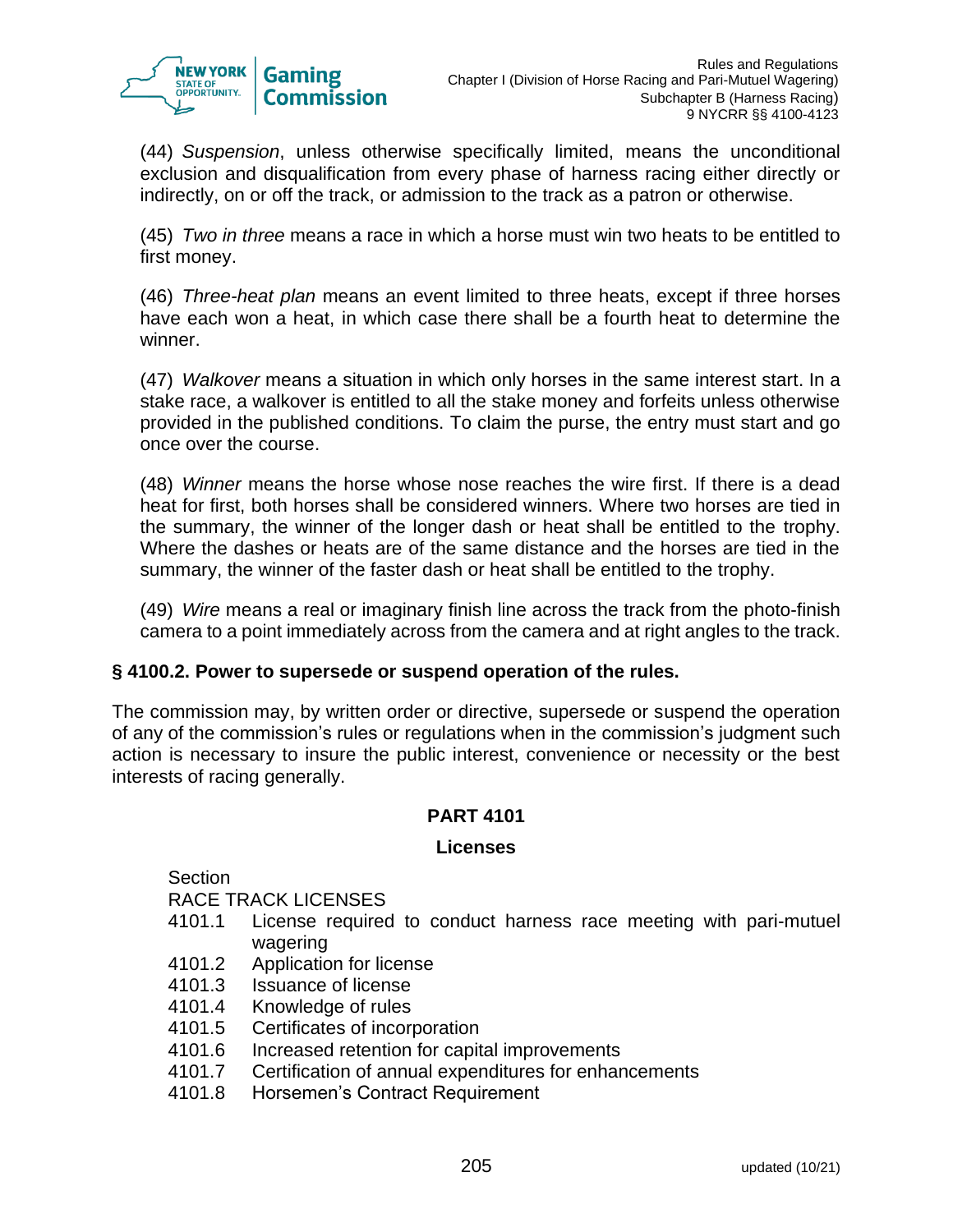

# FINANCIAL STATEMENTS OF LICENSED RACE TRACKS

- 4101.9 Accounting system of tracks
- 4101.10 Financial reports of tracks
- 4101.11 Records of tracks
- 4101.12 Reports of corporate licensees
- 4101.13 Transmission of racing information
- 4101.14 Combination of New York wagers with wagers made in other states or foreign countries

#### STATEMENTS AND REPORTS OF CONCESSIONAIRES

- 4101.16 Filing of reports of concessionaires to tracks with commission
- 4101.17 Financial statements of concessionaires
- 4101.18 Reports of concessionaires
- OTHER PROVISIONS
- 4101.23 Stock certificates of licensees
- 4101.24 Occupational licenses
- 4101.25 Copy of the rules
- 4101.26 Admission charges
- 4101.27 Passes
- 4101.28 Telephones
- 4101.29 Time of last race
- 4101.30 Filing of documents
- 4101.31 Compensation insurance
- 4101.32 Admission of minors
- 4101.33 Owners and trainers
- 4101.34 First aid
- 4101.35 Unauthorized use of license cards, stickers and passes
- 4101.36 Video equipment or motion picture equipment
- 4101.37 Restrictions on veterinarians and farriers
- 4101.38 Badge identification system
- 4101.39 Disputes
- 4101.40 Internet posting to assist compulsive gamblers
- 4101.41 Reimbursement for racing officials

# **RACE TRACK LICENSES**

#### **§ 4101.1. License required to conduct harness race meeting with pari-mutuel wagering.**

All harness racing corporations or associations formed pursuant to the laws of the State of New York desiring to conduct a race meeting with pari-mutuel wagering thereon must obtain a license annually from the commission. All licenses shall be deemed conditioned upon compliance with the laws of the State of New York, the rules and regulations of the commission, payment of fees and taxes required by statute, payment of fees required for the operation of the commission laboratory for chemical analysis of samples, and the proper installation, operation and maintenance of equipment and devices for the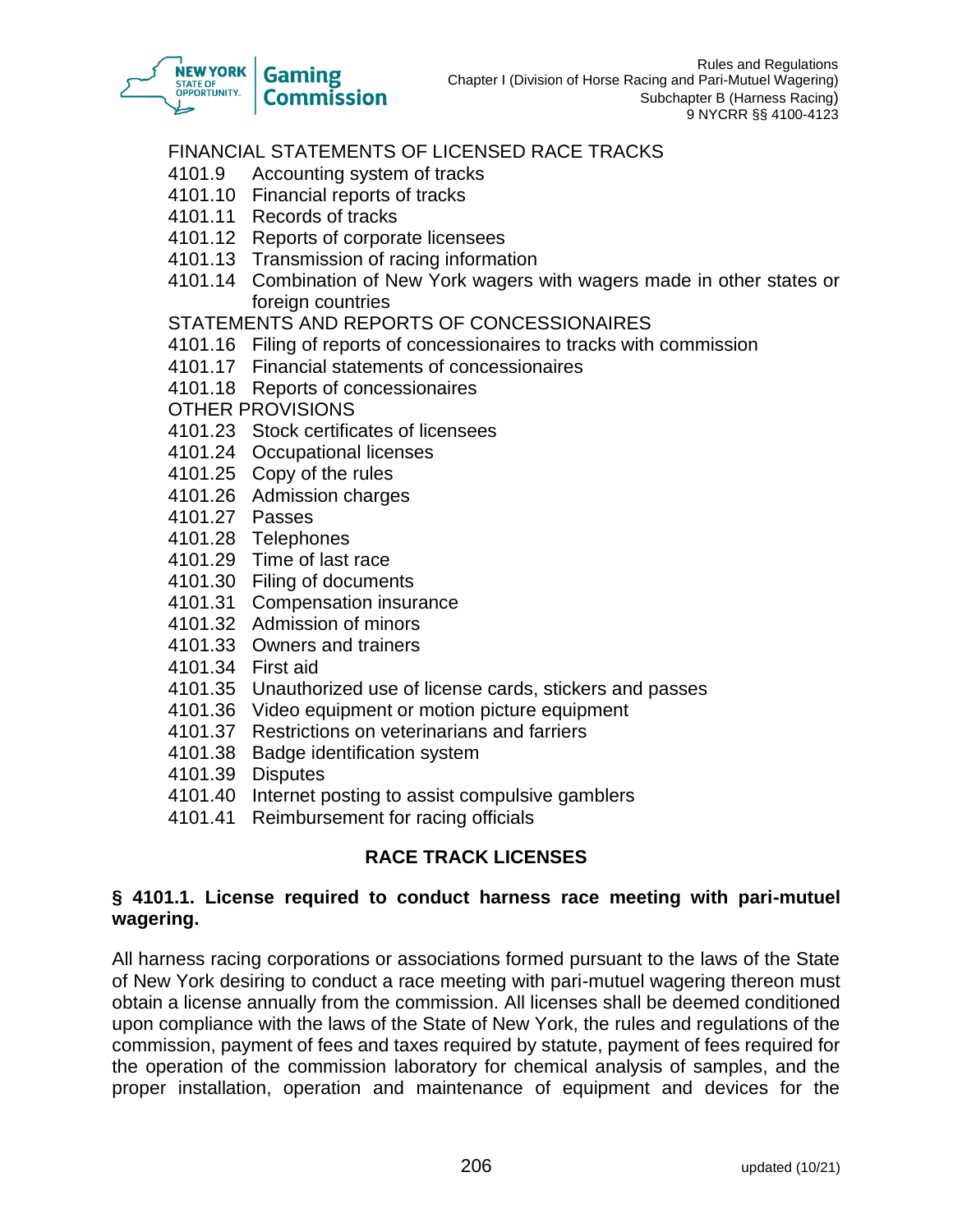

conducting, timing and monitoring of races that the commission shall prescribe as necessary or desirable in the public interest.

# **§ 4101.2. Application for license.**

Application for license to conduct a harness race meeting with pari-mutuel wagering shall be made annually to the commission under oath of one officer of the applicant corporation or association and on forms provided by the commission.

#### **§ 4101.3. Issuance of license.**

Upon receipt of application satisfactory in form and content to the commission, the commission shall grant its license for a term of days during the current year during which the applicant may conduct harness racing with pari-mutuel wagering. Such license shall specify the place where and the hours of the day or night during which racing and parimutuel wagering shall be held.

## **§ 4101.4. Knowledge of rules.**

Licensed harness racing corporations or associations conducting harness racing with pari-mutuel wagering are required, with their officers and employees, to be responsible for the conduct of their meetings and to make certain that all officers and executive employees are thoroughly familiar with provisions of the Racing Pari-Mutuel Wagering and Breeding Law and the rules and regulations of the commission.

#### **§ 4101.5. Certificates of incorporation.**

Neither a certificate of incorporation under section 302 of the Racing, Pari-Mutuel Wagering and Breeding Law, nor a certificate of amendment, shall be filed with the Secretary of State without the approval of the commission or the commission's predecessor endorsed on or annexed to it.

#### **§ 4101.6. Increased retention for capital improvements.**

(a) For the purposes of this section, capital improvement, as defined in section 319 of the Racing, Pari-Mutuel Wagering and Breeding Law, is any addition to, replacement of or remodeling of the physical plant, structures and equipment, owned or leased by a licensed track, that is used or is to be used by such track in connection with the conduct of harness race meetings, and shall include improvements to land but not land itself.

(b) A statutorily designated harness track may elect upon 30 days' written notice to the commission (and a copy to the Tax Commission) to withhold, in addition to any other amounts required by this section, one percent of the total deposits in pools resulting from regular and multiple bets; provided, however, that any harness track (or, in the case of Buffalo Raceway, the county agricultural society that is deemed to be a harness track for purposes of this section) withholding pursuant to this subdivision shall use such one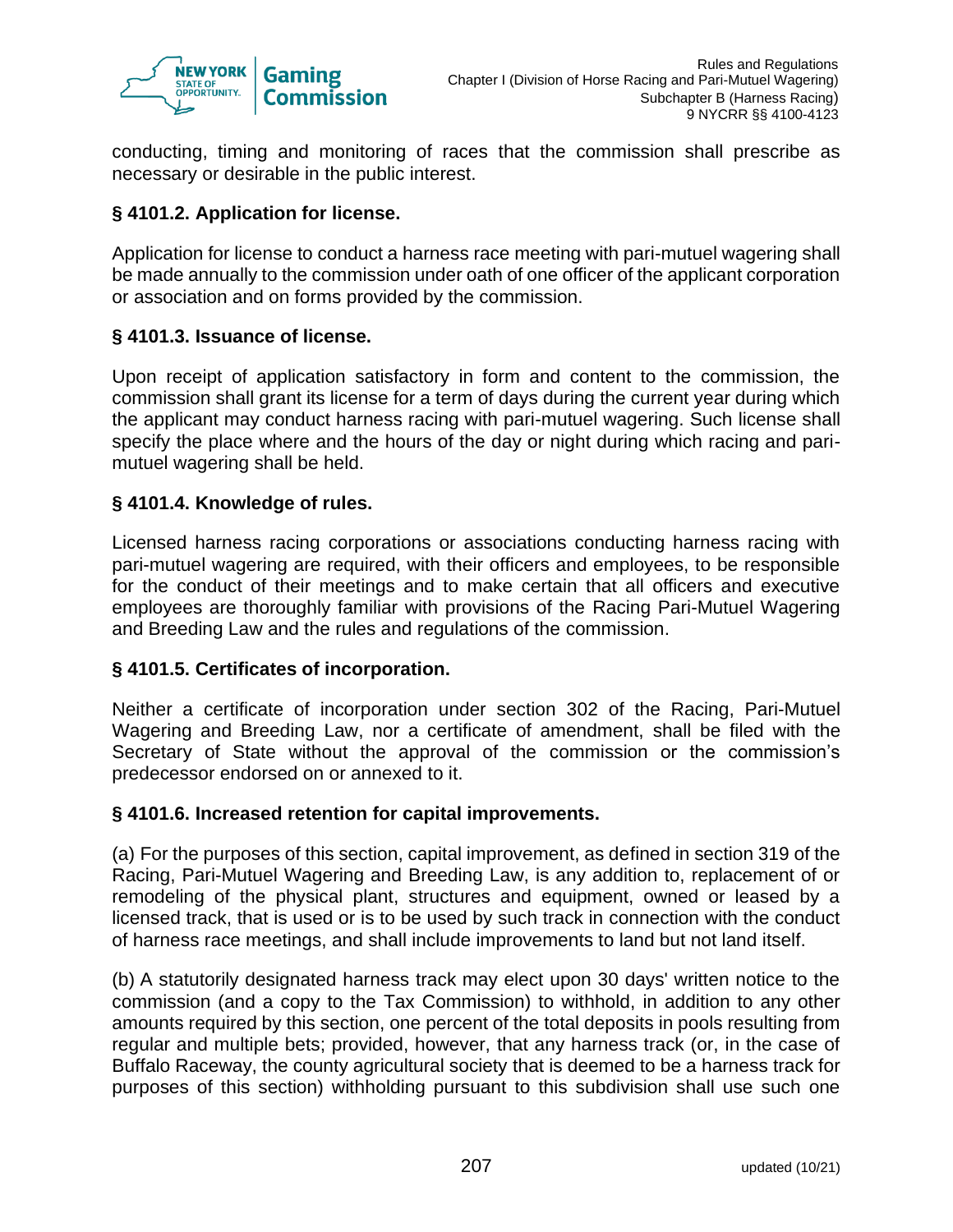

percent exclusively for capital improvements, as defined in subdivision (a) of this section, subject to the following provisions:

(1) All amounts withheld by a track on and after such 30-day written notice to the commission, as well as all monies paid over to the track by off-track betting corporations from additional withholding mandated upon such corporations pursuant to such law (section 527), shall be deposited in a segregated interest-bearing account designated "Retention for Capital Construction" account. A track may withdraw monies from such account for the purposes of investment in segregated certificates of deposit or government securities, provided that the entire proceeds of such investments, including interest or dividends therefrom, are redeposited in such account within two years of such withdrawal.

(2) Within 30 days of the enactment of this rule (or if a track shall hereafter make such election, then with such track's notice of election to the commission), and annually thereafter, with such track's license application, each such electing track shall furnish the commission with a complete description of all capital improvements that it plans to make, together with the estimated cost thereof, the estimated inception and completion date, and how such capital improvement will be acquired or accomplished. Such capital improvements as are to be paid for from funds from the "Retention for Capital Construction" account shall be so designated, together with estimated dates and amounts of withdrawals, and a statement as to how such improvement will further the objectives of the law to increase attendance and betting handle.

(3) A permit from the commission shall be required for all capital improvements to be financed from such "Retention for Capital Construction" account and, if such capital improvement shall involve construction or alteration of plant and structures, plans and specifications satisfactory to a consulting engineer or architect designated by the commission shall be furnished as a prerequisite to such purpose.

(4) No monies may be withdrawn from such account except for investments permitted pursuant to subdivision (c) of this section or in payment for capital improvements for which a permit has been issued by the commission.

(5) Within 30 days of the end of the calendar year, such track shall submit a report to the commission, showing the balance of the account at the beginning of the year, the total added and the total withdrawn during the year, and the balance at the end of the year listing each bank account and investment. The report shall also describe progress of planned capital construction, together with an itemized list of the withdrawals from the "Retention for Capital Construction" account, the payees of such withdrawals, and copies of all billings and vouchers supporting such withdrawals.

(6) The commission on the commission's own initiative may require a track to make such capital improvements as it may deem necessary.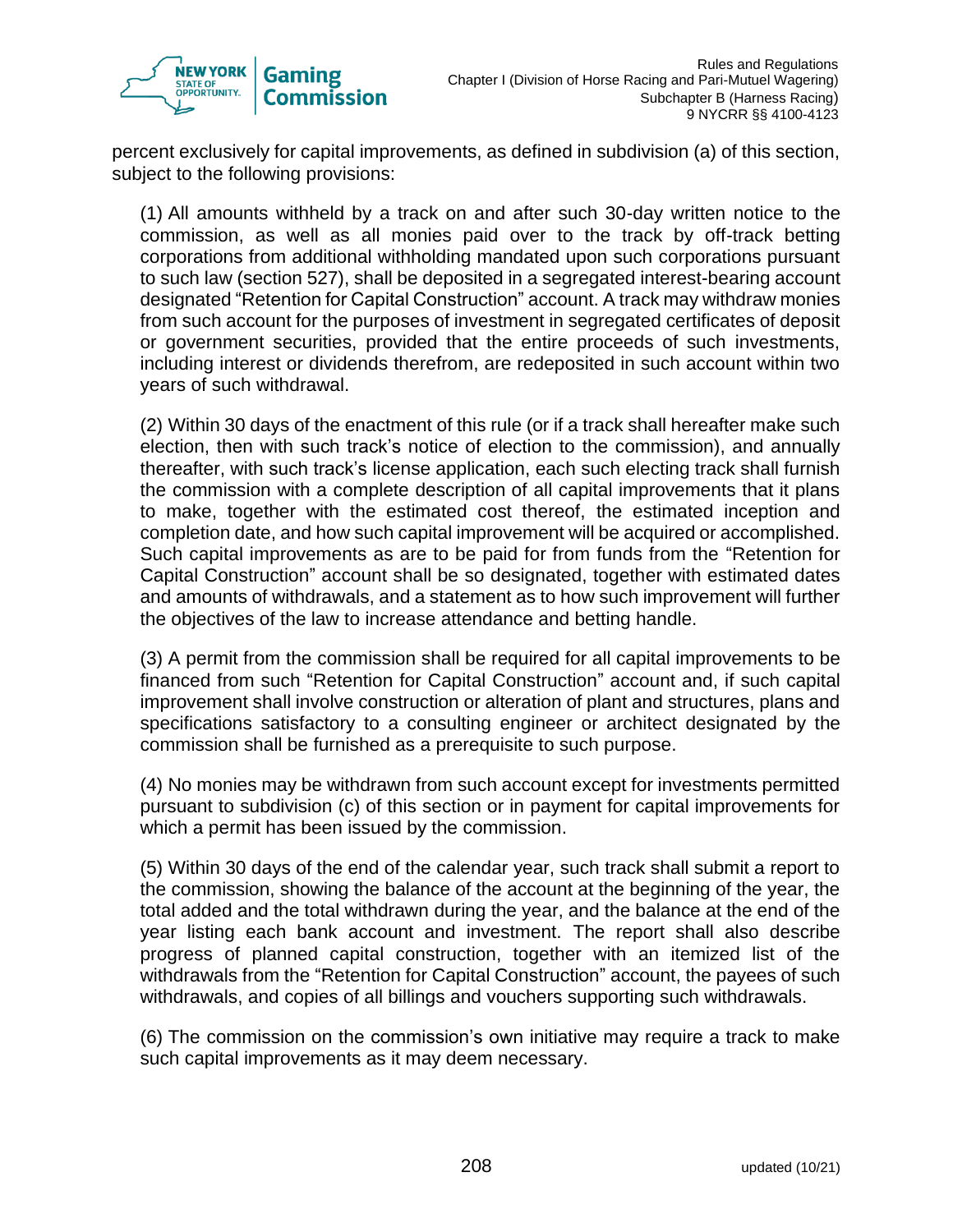

(7) The commission, at any time, may cause a track to be audited concerning such track's compliance with this section.

(c) A track making such election may terminate such election upon 30 days' notice to the commission.

## **§ 4101.7. Certification of annual expenditures for enhancements.**

(a) Pursuant to section 318 of the Racing, Pari-Mutuel Wagering and Breeding Law, the commission shall certify to the Commissioner of Taxation and Finance no later than 80 days after the close of each calendar year the name of each harness racing association or corporation that has failed during the immediately preceding calendar year to expend an amount equal to at least one-half of one percent of such association or corporation's on-track bets for enhancements consisting of capital improvements as defined in section 319 of such law (and section 4101.6 of this Part), repairs to such association or corporation's physical plant, structures and equipment used in its racing or wagering operations and costs connected with no more than five special events as defined in section 318 of such law and approved by the commission.

(b) In this connection, each harness racing association or corporation shall by January 31 of the current year file with the commission schedules of expenditures made during the immediately preceding calendar year segregated by expenditures for capital improvements, eligible repairs and special events. Such schedules shall be in summary form identifying each asset or special event, as applicable, by appropriate name, the total expended for each asset or special event, and the date of completion for use for such asset or, if special event, the date it was held. Copies of bills, invoices and other supporting documentation providing details of such expenditures shall be retained by the track for audit by the commission.

(c) To qualify as eligible repairs, expenditures must be for work or materials necessary to put inoperative assets back into good operating condition; in addition, the replacement of parts, the fixing of plant, overhaul of equipment, and similar work that ordinarily would not qualify as capital expenditures because the life of the asset is not thereby extended shall nevertheless qualify as eligible repairs. Maintenance expenditures incurred for the purpose of keeping assets in operating condition are excluded.

(d) In determining whether the necessary amounts have been expended, the commission shall consider the immediately preceding calendar year or the average of the two immediately preceding calendar years, whichever is higher, for all tracks located outside Westchester or Nassau Counties; for a track located in Westchester or Nassau County, only the average of the two immediately preceding years shall be considered. It shall be presumed that only expenditures submitted in the form required in subdivision (b) of this section are expenditures qualified for consideration by the commission.

(e) If the commission determines that such racing association or corporation has failed to make the total of expenditures as established by statute it shall notify the affected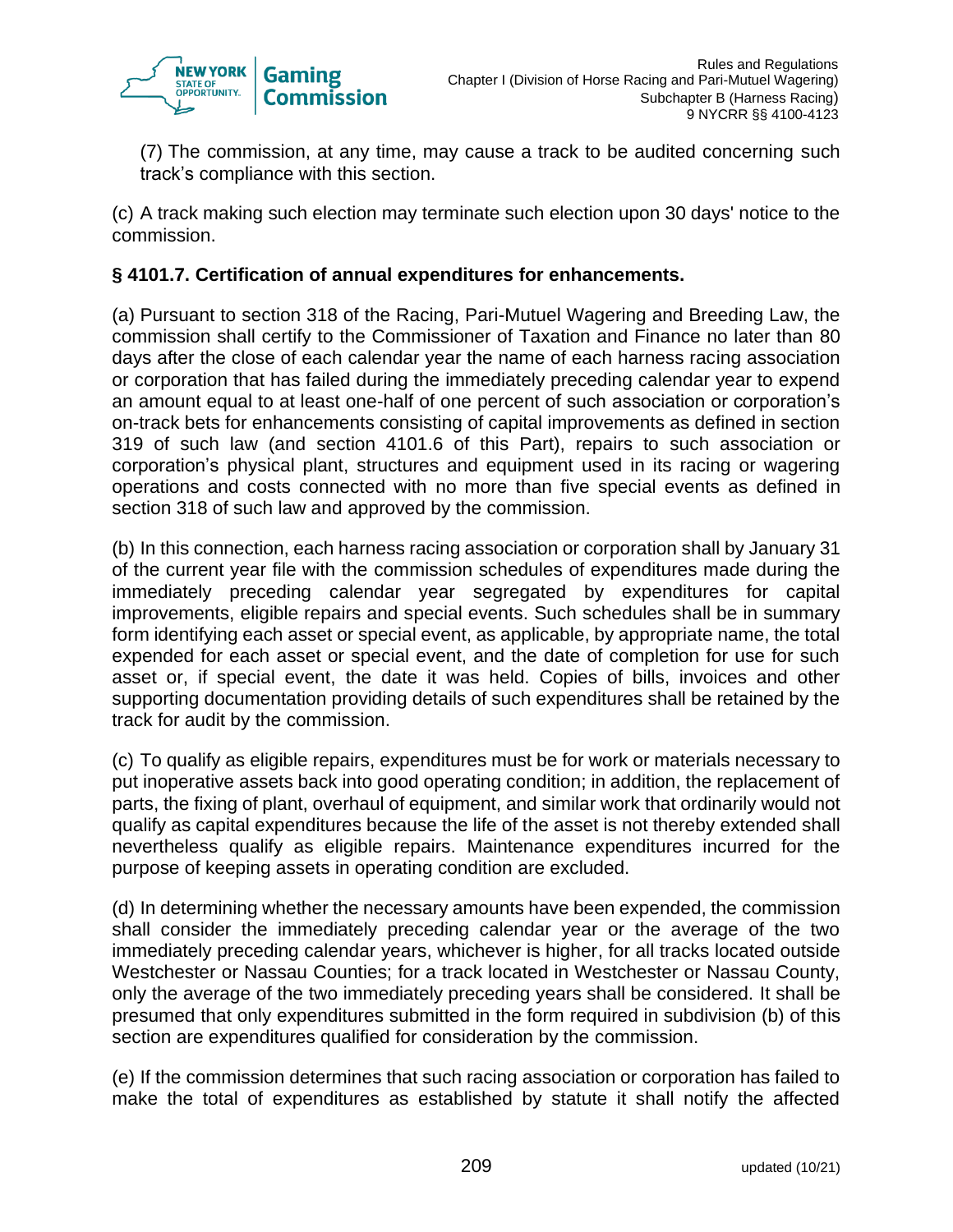

association or corporation thereof by February 20 of the current year and schedule a date within 15 days to hear the association or corporation in regard to the commission's determination.

(f) Copies of any certification made in accordance with subdivision (a) of this section shall be served upon the affected association or corporation by the date prescribed in such subdivision (a).

# **§ 4101.8. Horsemen's Contract Requirement**

In determining whether or not to grant a pari-mutuel track license to a racing association or corporation and/or assign racing dates to a licensed racing association or corporation, the commission may consider if there exists a written agreement between the racing association or corporation and its representative horsemen's association governing the terms and conditions of racing and the commission may require such an agreement to be in existence, unless the commission finds that the absence of the agreement is for good cause due to factors beyond the control of the racing association or corporation or the representative horsemen's association.

# **FINANCIAL STATEMENTS OF LICENSED RACE TRACKS**

## **§ 4101.9. Accounting system of tracks.**

All associations and corporations licensed under the Racing, Pari-Mutuel Wagering and Breeding Law to conduct harness race meetings at which pari-mutuel betting is permitted must adopt the uniform system of accounts that has been furnished such licensees by the commission.

## **§ 4101.10. Financial reports of tracks.**

(a) The following financial reports must be submitted to the commission at the close of each licensed harness racing meet and at the close of the licensee's fiscal year:

- (1) statement of assets and liabilities;
- (2) statement of profit and loss and surplus; and
- (3) affidavit forms.

(b) Interim reports must be submitted to the commission and must include all operations for the current period up to and including the last day of the meet. These interim reports must be filed with the commission within 30 days after the close of the meeting.

(c) A licensee having more than one licensed meet during the year will prepare a separate report after the close of each meet. Annual reports are to include all operations for the licensee's calendar or fiscal year and must be filed with the commission within 75 days after the end of the calendar or fiscal year. All reports must be verified under oath by: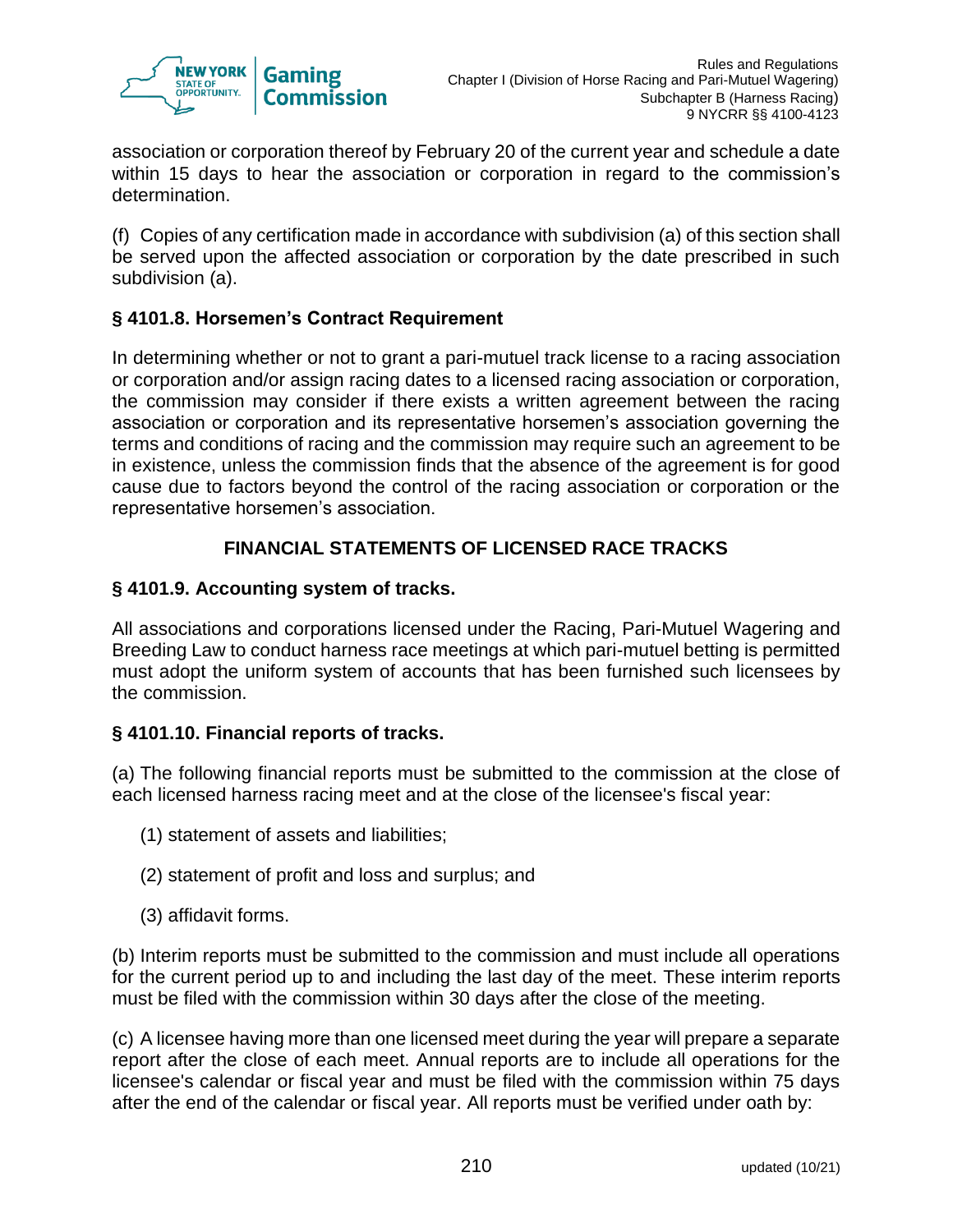

(1) at least two of the licensee's principal officers, if the licensee be an association or corporation having officers, and by one or more owners or proprietors thereof if not an association or corporation having officers; and

(2) by persons preparing the reports.

(d) Separate records of each bank reconciliation must be maintained by the licensee in a manner which will clearly indicate all reconciling items between the balance per the bank statement and the balance per the licensee's books at the date of reconciliation.

# **§ 4101.11. Records of tracks.**

The licensee must maintain separate general ledgers and books of original entries for each calendar or fiscal year.

## **§ 4101.12. Reports of corporate licensees.**

All associations and corporations licensed by the commission are required to submit to the commission the following:

(a) Copies of weekly payrolls of all personnel employed at the track during such association or corporation's race meeting, including State license number of each employee.

(b) Copies of all written contracts and agreements and a summary of all verbal contracts and agreements.

(c) List of stockholders annually, or as the commission may require.

(d) List of officers and directors and compensation paid to each or as the commission may require.

(e) Upon the sale or transfer of any stock of any licensed harness racing corporation or association, such sale or transfer must be transmitted to the commission by affidavit verifying that said transfer or sale is in compliance with section 303 of the Racing, Pari-Mutuel Wagering and Breeding Law.

## **§ 4101.13. Transmission of racing information.**

Except as otherwise provided in the rules or by statute, information concerning races conducted at all pari-mutuel harness tracks in New York shall not be transmitted from any such track unless approved by the commission. The term racing information shall be deemed to include live, delayed or simulated descriptions of a race whether by audio or video transmission, the odds resulting from any betting registered before a race and other types of information, including but not limited to entries, program numbers, driver changes, post positions, scratches, race results and pay-off prices.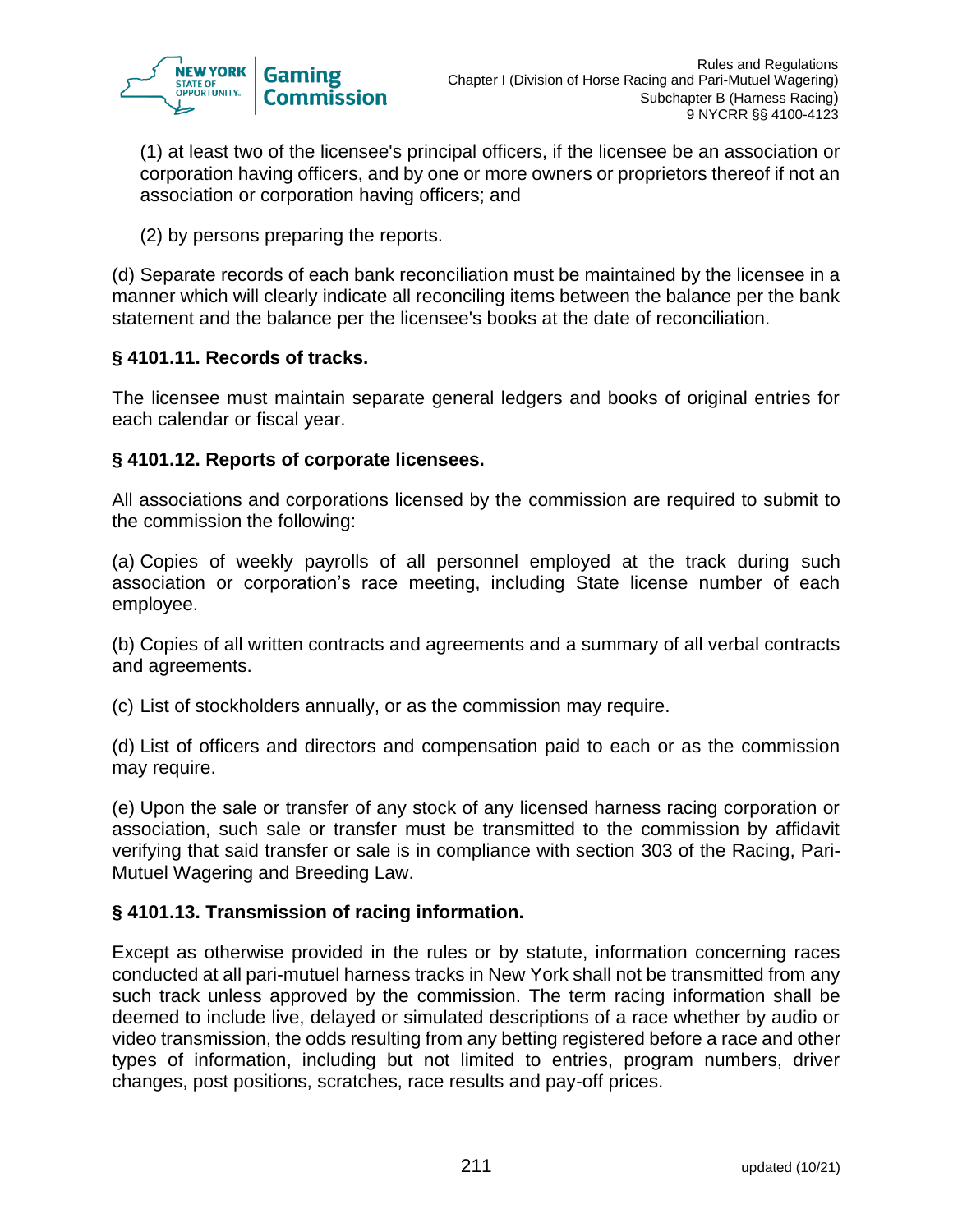

(a) The commission, in making its determination, shall consider the following criteria, information concerning which must be submitted by the racing association or corporation:

- (1) the nature of racing information as defined herein to be transmitted;
- (2) the location to and from which such racing information is to be transmitted;
- (3) the means and method of transmission of racing information;

(4) the terms of any contracts or agreements relating to the transmission of racing information; copies of all relevant contracts shall be submitted; and

(5) any other relevant information that may be specifically requested by the commission.

(b) In addition to the foregoing, if an application involves the transmission of racing information to a location other than an off-track betting corporation facility via a cable or closed circuit radio or television transmission, which location is either within a nonparticipating county or within the market area of a regional track then the racing association or corporation whose racing information is to be transmitted shall notify the clerk of such county or the head of such track in order that such county or track may submit written comments on such application to the commission.

(c) The commission, in the commission's discretion, may order a hearing on any application seeking the commission's approval for the transmission of racing information pursuant to this section.

(d) The commission shall only approve an application submitted pursuant to this section if it finds that such application is consistent with the best interests of the racing industry in general.

(e) The board may suspend or revoke the commission's prior approval of the transmission of racing information and may order the termination of any such transmission for good cause.

#### **§ 4101.14. Combination of New York wagers with wagers made in other states or foreign countries.**

Pursuant to section 907 of the Racing, Pari-Mutuel Wagering and Breeding Law, New York wagers may be combined with wagers made in other states or foreign countries if proposed pursuant to a written plan describing the method of operation under each of the criteria set forth under such law and evidence of compliance with each of the requirements of such law is furnished by the applicant. Such application shall be approved by the commission if the commission is satisfied that the statutory criteria have been met and that such operation is consistent with the public interest and the best interests of racing generally.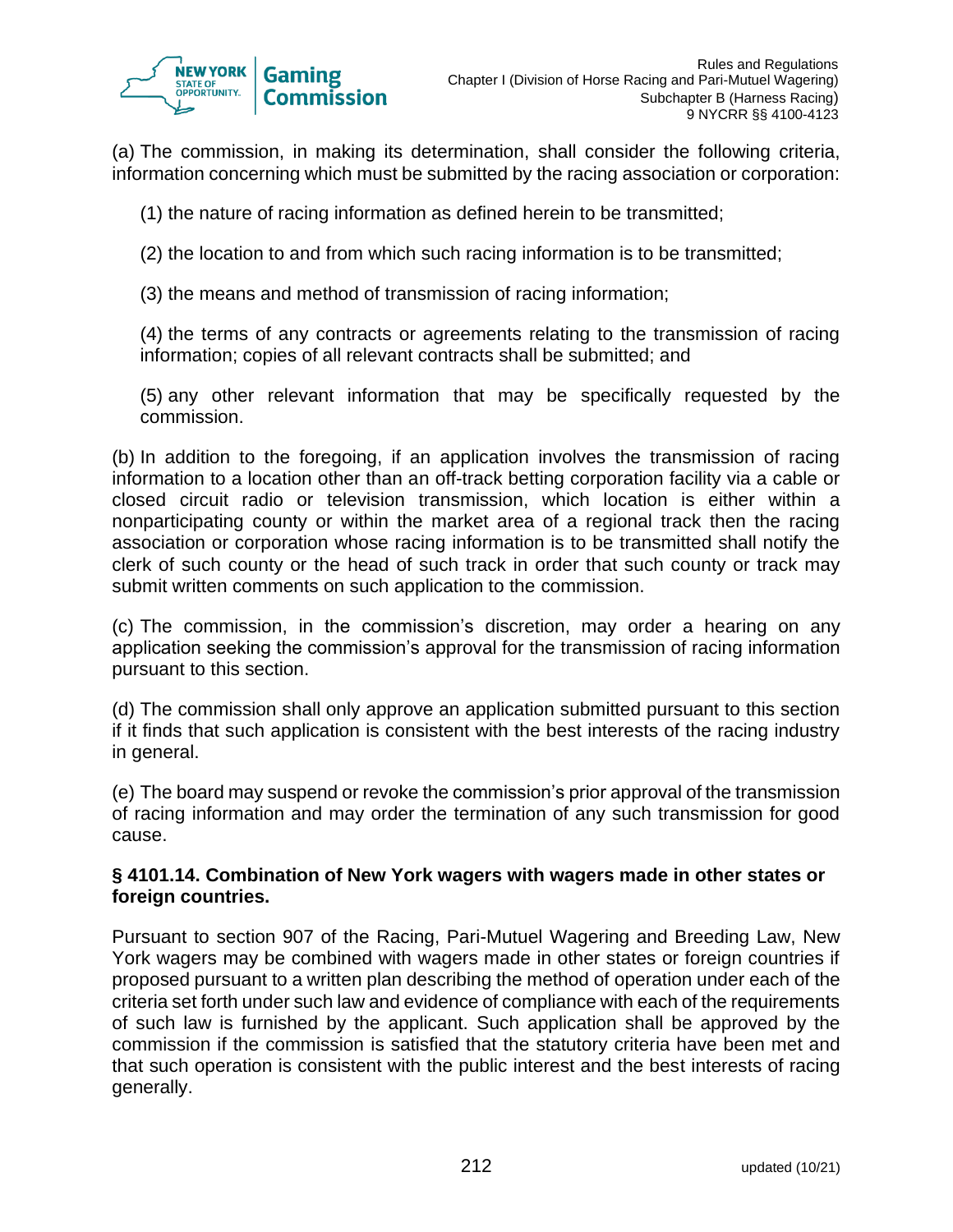

# **STATEMENTS AND REPORTS OF CONCESSIONAIRES**

## **§ 4101.16. Filing of reports of concessionaires to tracks with commission.**

Any person who, or firm, association or corporation that, holds any concession, right or privilege to perform any service or sell any article at any track at which pari-mutuel harness racing meets are conducted must submit to the commission a copy of each report, advice or other document that such person, firm, association or corporation furnishes or is required to furnish to the licensed harness racing association or corporation in order to substantiate any commissions, rentals, service fees and similar financial or other arrangements between the parties. Any person, firm, association or corporation operating a concession, performing any service or selling any article at more than one licensed harness racing track must submit separate reports of such operation at each track.

## **§ 4101.17. Financial statements of concessionaires.**

At the end of each meet such person, firm, association or corporation shall prepare and send to the commission a record of such firm, association or corporation's operations at the track in the form of a profit and loss statement. Such report shall show the gross revenues derived from the meeting as well as all expenses paid or accrued during the same period. Income and expense items must be shown in detail. Such report must verified by at least two of the principal officers of the firm, association or corporation, if an association or corporation, and by one or more owners or proprietors thereof if not an association or corporation. Such report must be filed with the commission within 30 days after the end of each individual meet. Such person, firm, association or corporation shall submit to the commission verified financial statement including

(a) a balance sheet and

(b) a statement of profit and loss showing the combined operations for that year and the results of such operations for each specific harness racing meet at which he, she, they or it conducted business during the year.

These reports must be filed with the commission within 75 days after the end of the calendar or fiscal year of such person, firm, association or corporation. The end of the calendar or fiscal year reports must be verified as required under paragraphs (1) and (2) of subdivision (c) of section 4101.10 of this Part.

#### **§ 4101.18. Reports of concessionaires.**

Any person who, or firm, association or corporation that, holds any concession, right or privilege to perform any service or sell any article at any track at which pari-mutuel racing meets are conducted in the State of New York must submit to the commission the following: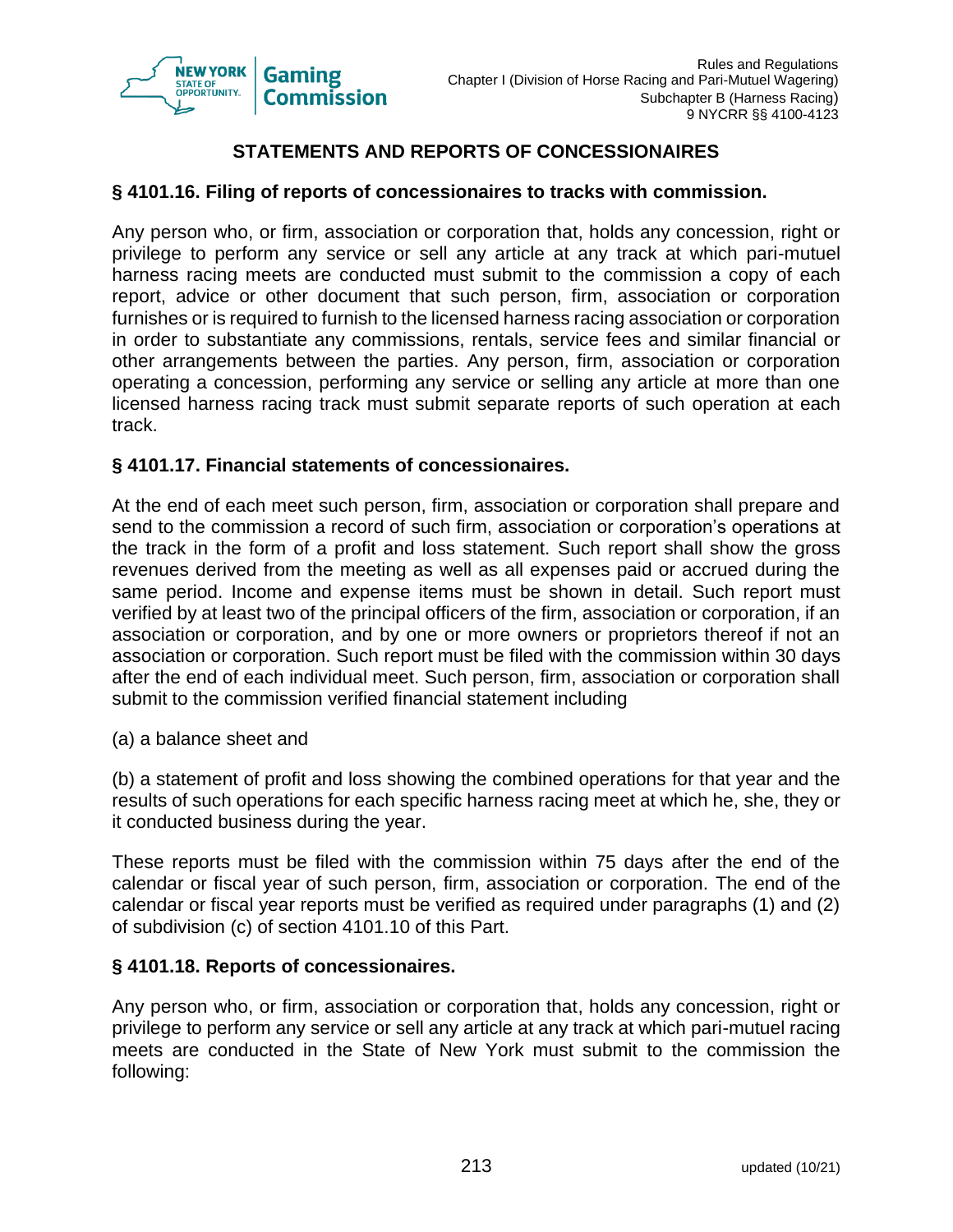

(a) Copies of weekly payrolls of all personnel employed at the track during its race meeting, including State license number of each employee.

(b) Copies of all written contracts and agreements and a summary of all verbal contracts and agreements.

(c) List of stockholders annually, or as the commission may require.

(d) List of officers and directors and compensation paid to each annually, or as the commission may require.

(e) Upon the sale or transfer of any stock of any concessionaire at a licensed harness racing track, evidence of such sale or transfer must be transmitted to the commission by affidavit verifying that said transfer or sale is in compliance with section 303 of the Racing, Pari-Mutuel Wagering and Breeding Law.

# **OTHER PROVISIONS**

#### **§ 4101.23. Stock certificates of licensees.**

Each licensed harness racing association or corporation issuing stock must imprint upon the face of each certificate of stock plainly and prominently the following: "This certificate of stock is transferable only subject to the provisions of section 303 of the Racing, Pari-Mutuel Wagering and Breeding Law."

#### **§ 4101.24. Occupational licenses.**

(a) No person shall participate in the affairs of any association or corporation licensed by the commission to conduct harness race meetings at which pari-mutuel betting is permitted as director, agent or employee of such track licensee, unless such person shall have received an occupational license from the commission.

(b) No person shall participate in or at any harness horse race meet as owner, driver, trainer, assistant trainer, groom, farrier, harness goods supplier, salesman, veterinarian, veterinary technician, agent, or be the holder or operator of any concession, or perform any service, including without limitation the conduct of negotiations on behalf of any person or persons who engage in any racing activities or perform any services in connection with the conduct of any harness horse race meet, or engage in any occupation or employment at any harness horse race meet, unless such person shall have received an occupational license from the commission with the following exceptions:

(1) Public officers and public employees engaged in the performance of their official duties.

(2) Persons exempted by the commission from the occupational license requirement.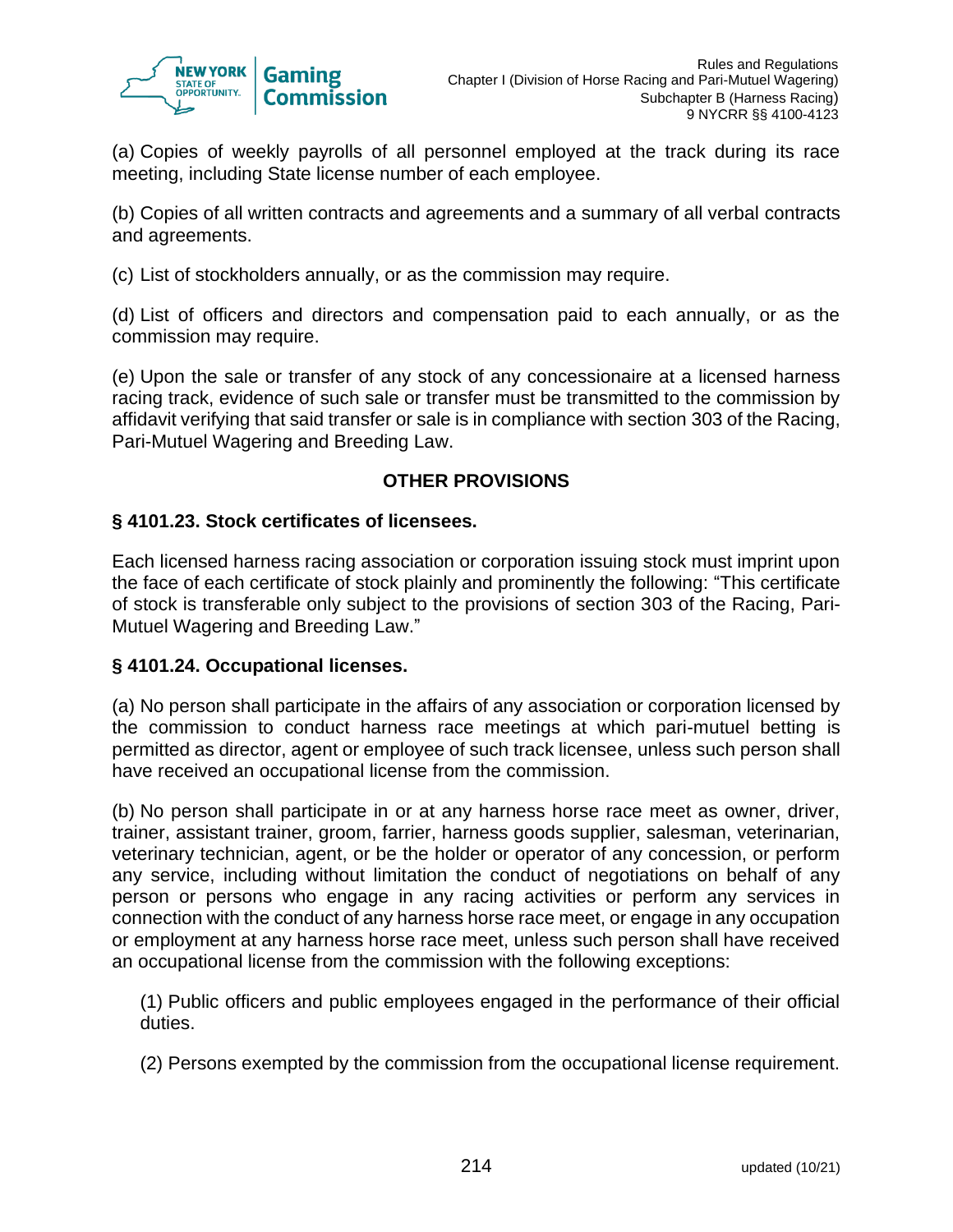

(c) It shall be the responsibility of each track licensee to prevent any person not holding an occupational license from doing or performing any act or acts at such licensee's track.

(d) Each such license, unless revoked for cause, shall be for the period of no more than one, two or three years, expiring on the applicant's birth date, as prescribed by Racing, Pari-Mutuel Wagering and Breeding Law section 309(1); provided, however, that the commission may, pending final determination of any question under Racing, Pari-Mutuel Wagering and Breeding Law section 309 issue a temporary license upon such terms and conditions as it may deem necessary or desire to effectuate the provisions of such chapter. No person shall be qualified to receive or hold an occupational license if he or she is not a bona fide participant in harness racing. A renewal license for owner, trainer, assistant trainer, driver, racing official, mutuel employee, veterinarian, veterinary technician, farrier, track management or track security employee shall be for three years unless an individual establishes good cause for a shorter term or the commission, in the commission's discretion, determines a shorter term.

(e) An application for an occupational license shall be made upon a form supplied by the commission and shall be executed in the manner prescribed by the commission. The commission may issue instructions as to the preparation and execution of applications for occupational licenses, which instructions may be a part of or separate from the application form. Failure to comply with any such instructions shall be grounds for denial, suspension or revocation of an occupational license. When so instructed by the commission, the applicant shall file with the application fingerprints and photographs in requisite number. The fingerprints so obtained shall be transmitted by the commission to the New York State Identification and Intelligence System, the Federal Bureau of Investigation Identification Division, and any other government agency of any state or country selected by the commission, for the purpose of establishing identity and previous criminal record, if any, of the applicant.

(f) Should a licensee lose a license or should a license in some manner be destroyed, such licensee may apply for a duplicate license by filing an affidavit on a form supplied by the commission and the payment of a fee of \$5.

(g) Each applicant for an occupational license shall pay an annual license fee at the time of the filing of the application. In addition to the statutory license fees for owners, trainers, assistant trainers, drivers, farriers and stable employees set forth in Racing, Pari-Mutuel Wagering and Breeding Law section 309(1), license fees to be paid shall be as follows:

- (1) veterinarian, track management—\$20;
- (2) cleaning and food service workers—\$5; and
- (3) all others—\$10.

Such fees shall be multiplied by two for two-year terms and by three for three-year terms.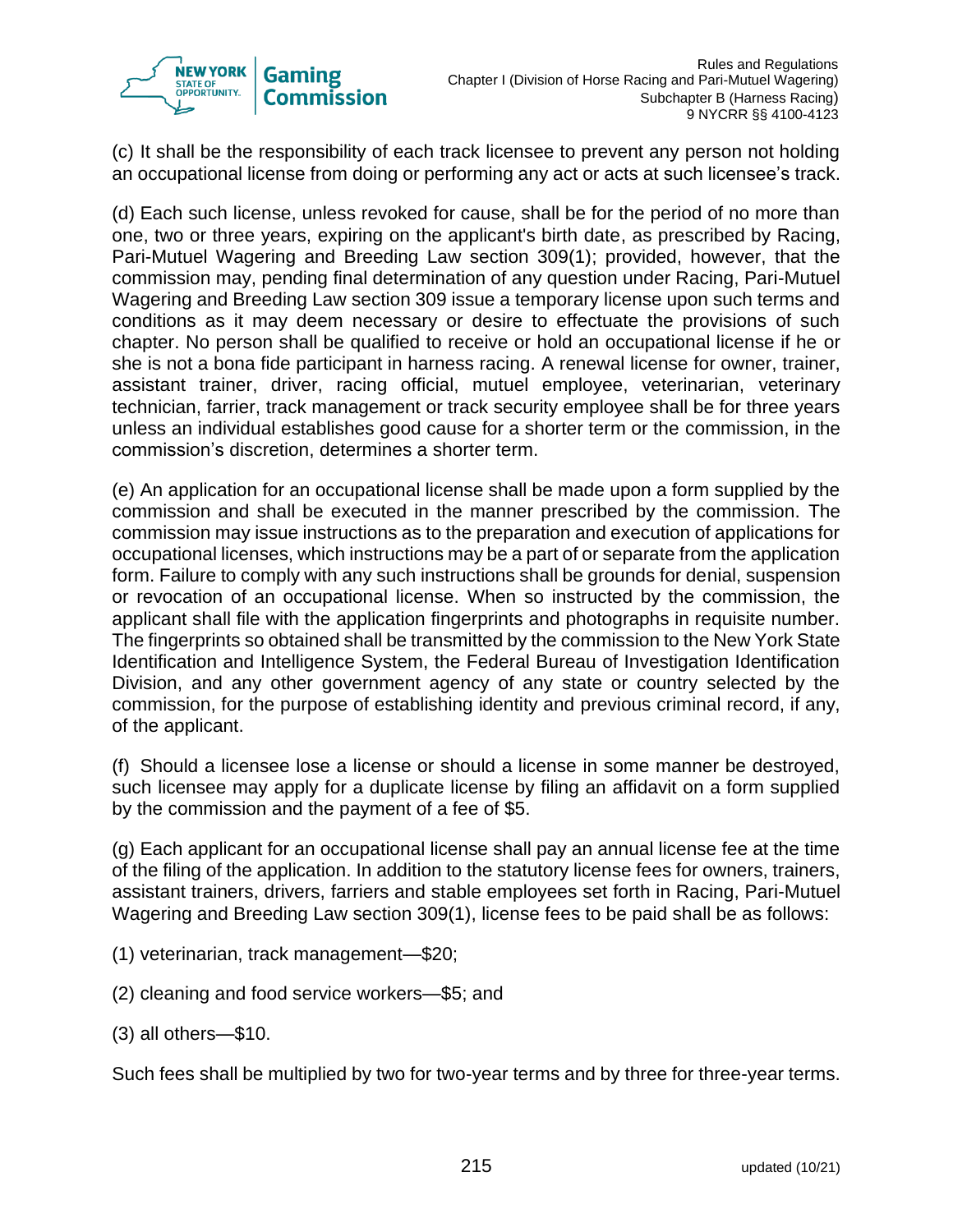

(h) The commission may suspend, revoke, exclude, or refuse to license any participant whose spouse would fail to qualify should such spouse apply for a license. In this regard the commission may require a participant to produce any evidence and information it deems necessary.

(i) It shall be the responsibility of the trainer to determine that every person employed by such trainer at a licensed track and every assistant trainer, groom clerk, assistant or other person working regularly in such trainer's stable at a licensed track is licensed by the commission. It shall be the responsibility of the trainer to refuse to represent any participant at a licensed track under circumstances in which the trainer, by the exercise of reasonable discretion, has reason to believe that said participant has not been licensed by the commission and to report said circumstances to the track steward.

(j) No unlicensed person shall enter or be present in the stable area, paddock, racing strip, infield, or mutuel area of a track without permission from the commission and each track shall use all practicable measures to enforce the above restrictions.

(k) Upon the commission's request an applicant for an occupational license or a licensee holding such license shall furnish the commission records or information pertaining to such applicant's service in the Armed Forces, to treatment for any physical or mental condition including confinement in any institution, to such applicant's past or present financial condition, to such applicant's past or present employment or any other information or records that may be deemed necessary by the commission. Failure to furnish such records and information if available, and if not available to cooperate with and assist the commission in obtaining such records and information, shall be grounds for denial, suspension, or revocation or fine by the commission.

(l) Before the commission issues or reinstates an occupational license it may require as a condition for issuing or reinstating such license that the person involved produce proof:

(1) that if he or she is to be employed, that his or her proposed employer intends to so employ him or her upon issuance or reinstatement of the license; or

(2) that if he or she is to otherwise engage in harness racing that he or she is able, financially or otherwise, to so participate upon licensing.

# **§ 4101.25. Copy of the rules.**

Copies of the commission rules and regulations are available at the commission office at each licensed harness race track and the commission's principal office.

## **§ 4101.26. Admission charges.**

Admission charges for each class of accommodation must be approved by the commission. The minimum charge shall not be less than 50 cents exclusive of taxes; provided, however, that the charge for admission of members of the Armed Forces of the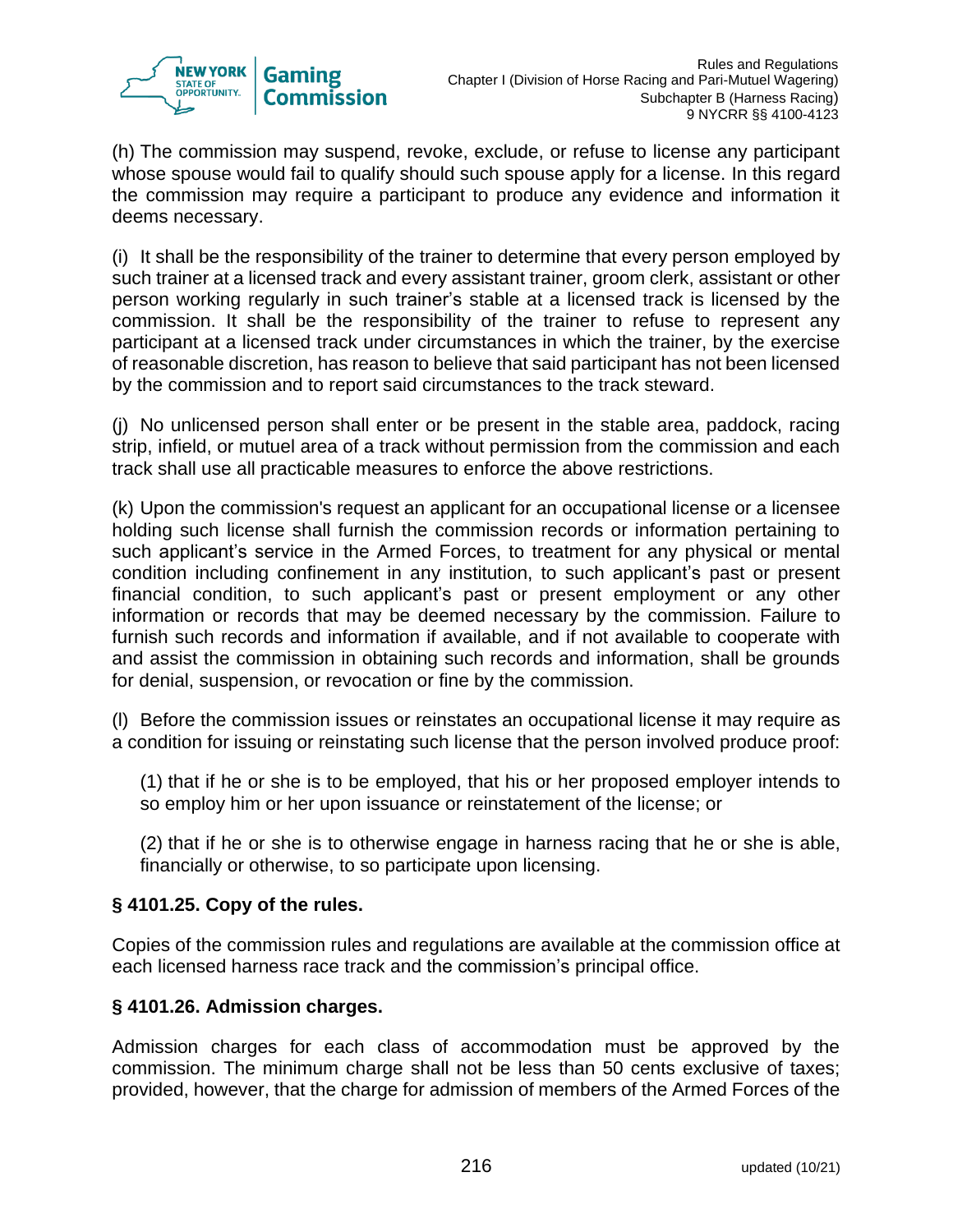

United States in uniform and minors under 18 years of age may be one half of the amount fixed for such admissions generally under authority of this section whether or not such one half of the amount fixed is less than the minimum amount prescribed in this section. Every admission to a track shall be a paid admission, except as provided in section 4101.27 of this Part.

## **§ 4101.27. Passes.**

No track licensee shall issue any pass, card or badge entitling any person to free admission to such licensee's track except in accordance with section 324 of the Racing, Pari-Mutuel Wagering and Breeding Law.

# **§ 4101.28. Telephones.**

No telephone shall be installed in the stable area or elsewhere upon its grounds except with the permission of the licensed harness track.

# **§ 4101.29. Time of last race.**

Each night's racing program shall be scheduled to be completed prior to midnight. On Saturday night no race shall be called on the track that cannot within reasonable expectation be completed before midnight and in no event may betting be conducted after 11:57 p.m. on said night and the presiding judge shall cause the machines or other devices used for wagering to be locked by such time.

## **§ 4101.30. Filing of documents.**

The receipt by the commission for filing of any document, contract, agreements or writings required to be filed with the commission pursuant to law or the rules and regulations of this commission, shall not constitute an approval by the commission of the contents of such documents, contracts, agreements or writings.

## **§ 4101.31. Compensation insurance.**

Every owner, driver or trainer who employs or hires any person or persons required by the laws of the State of New York to be covered by workers' compensation must file a certificate of insurance with the commission on a form satisfactory to the chairman of the Workers' Compensation Board. No license or permit will be issued to participate in harness racing unless the commission has a certificate of insurance on file.

## **§ 4101.32. Admission of minors.**

Minors under 16 years of age shall not be admitted to the public area of a harness track where pari-mutuel betting is conducted unless accompanied by a parent or guardian. Minors 16 years of age or older may be admitted at all meetings whenever held. Nevertheless any track in its own discretion may bar the admission of minors under 18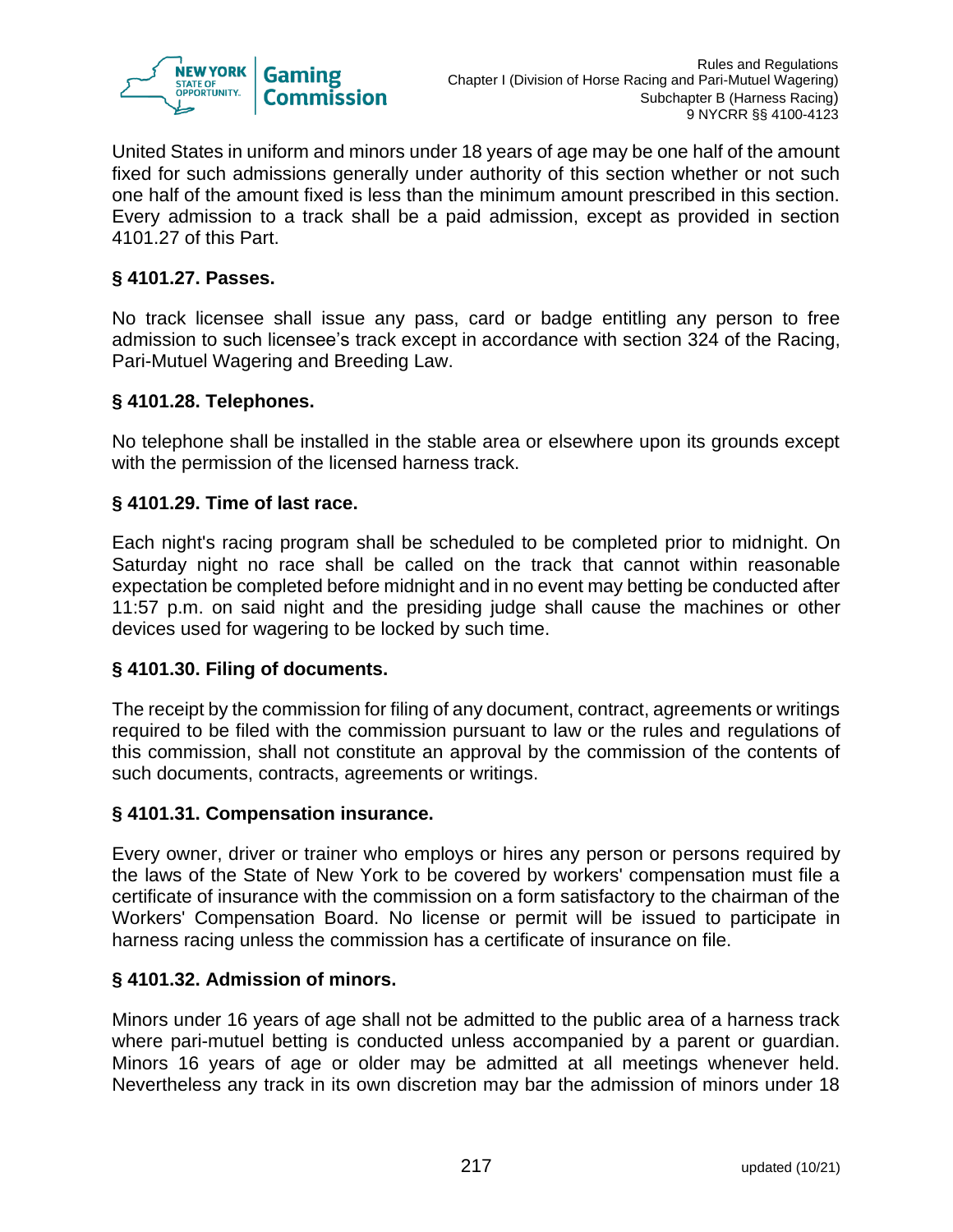

years of age at all times or prescribe the conditions under which such minors may be admitted, consistent with this section.

## **§ 4101.33. Owners and trainers.**

No person who is under 18 years of age shall be eligible to be licensed as an owner or trainer.

# **§ 4101.34. First aid.**

Each track licensee shall employ and have present an emergency medical technician in a designated place in the public area of the track for first aid and emergency needs during all times that the general public is admitted to the track. Each track licensee shall also be equipped with an ambulance certified by the New York State Department of Health and an attendant during racing including qualifying races. Nothing in this section shall relieve any track licensee of the duty to comply with Part 18 of Title 10 of the New York Codes, Rules and Regulations mandating emergency health care requirements at public functions.

## **§ 4101.35. Unauthorized use of license cards, stickers and passes.**

Commission license cards and slips, track parking stickers and track admission badges or passes are nontransferable and the use thereof by anyone other than the person to whom such is issued shall constitute a violation of this section by the person transferring and the user thereof.

## **§ 4101.36. Video equipment or motion picture equipment.**

Corporations or associations licensed to conduct pari-mutuel racing shall at all times during races furnish and maintain at their tracks the necessary cameras and equipment, as approved and directed by the commission, to produce videotape recordings or motion pictures of every race from start to finish. The videotape recordings, films, or digital images shall be retained by the respective corporations or associations for a period of not less than 18 months, and shall at all times be available to the commission.

## **§ 4101.37. Restrictions on veterinarians, veterinary technicians and farriers.**

(a) A veterinarian or veterinary technician is prohibited from participating as owner, trainer or driver at any track at which a horse treated by such veterinarian is racing.

(b) A horse treated by a veterinarian is a horse upon which the veterinarian has practiced within the previous two weeks and such horse shall be deemed to be racing if it shall be drawn in to race on either of the two racing days prior to or the racing day upon which a horse owned, trained or driven by such veterinarian is to race.

(c) The prohibitions of this rule shall apply in like manner to a farrier and a veterinary technician.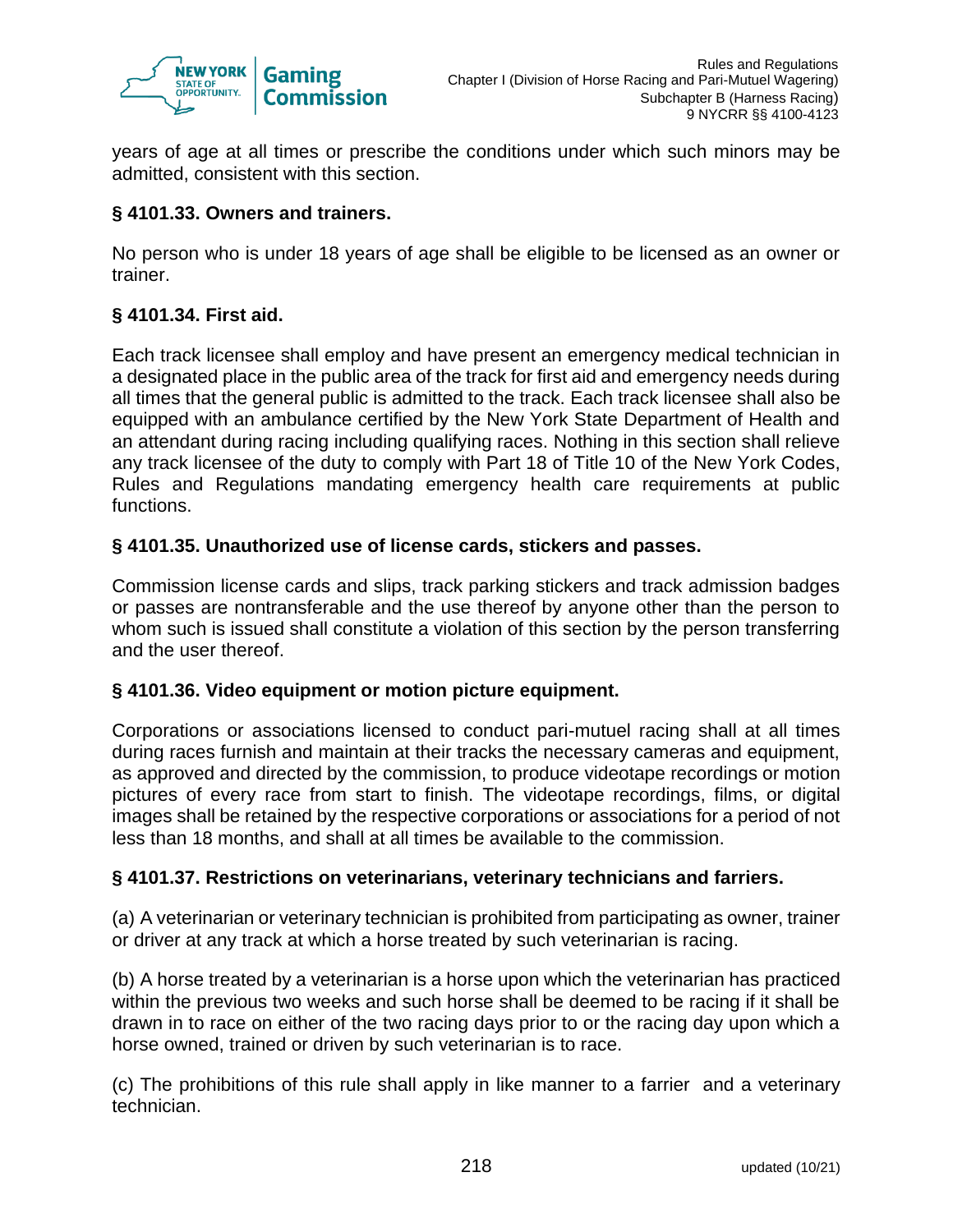

(d) The functions of a veterinary technician shall be performed only at the direction and under the supervision of a licensed veterinarian who is on the same premises, except a veterinary technician who is employed by the commission or track and is collecting biologic samples for regulatory testing may do so under the general supervision of a licensed veterinarian.

#### **§ 4101.38. Badge identification system.**

(a) Each harness racing association or corporation shall implement and maintain an identification system for all persons entering the stable area of the track. The stable area includes the backstretch and paddock areas.

(b) All persons present in the stable area shall wear in plain view the identification badge issued by the harness racing association or corporation except that commission employees shall wear commission identification credentials.

(c) No identification badge may be issued unless the recipient has a current commission license and is duly listed on a trainer's stable registration or badge list or is listed on a race track approved list maintained by the association. Such a list may include, but need not be limited to track officials, track employees, vendors and concessionaires.

(d) All other persons must obtain a guest identification badge before entering the stable area. Guest identification badges shall clearly identify the recipient and may be issued only upon the request of and after identification by a licensed trainer or owner. A log of all persons to whom a guest identification badge has been issued and their sponsors shall be maintained by the harness racing association or corporation. Guests must be logged in and out.

(e) The harness racing association or corporation shall also maintain a list of the individuals to whom identification badges have been issued, together with the date of issue and position of each recipient.

(f) The identification badge issued by the harness racing association or corporation must contain a color photograph of the individual to whom issued, his name, address, occupation or position, date of birth and the signature of the person to whom it will be issued. The badge shall be laminated both front and back and contain a clasp so that the identification badge may be worn in plain view.

(g) The identification badges issued by the harness racing association or corporation shall be color coded by category as follows: horsemen, green; grooms and other backstretch employees, yellow; track officials and employees, red; vendors and concessionaires, blue; guests, brown.

(h) Persons failing to wear photographic identification badges or failing to obtain a visitor's pass before entering the stable area are subject to ejection from the grounds, and/or fine and/or license suspension and/or license revocation.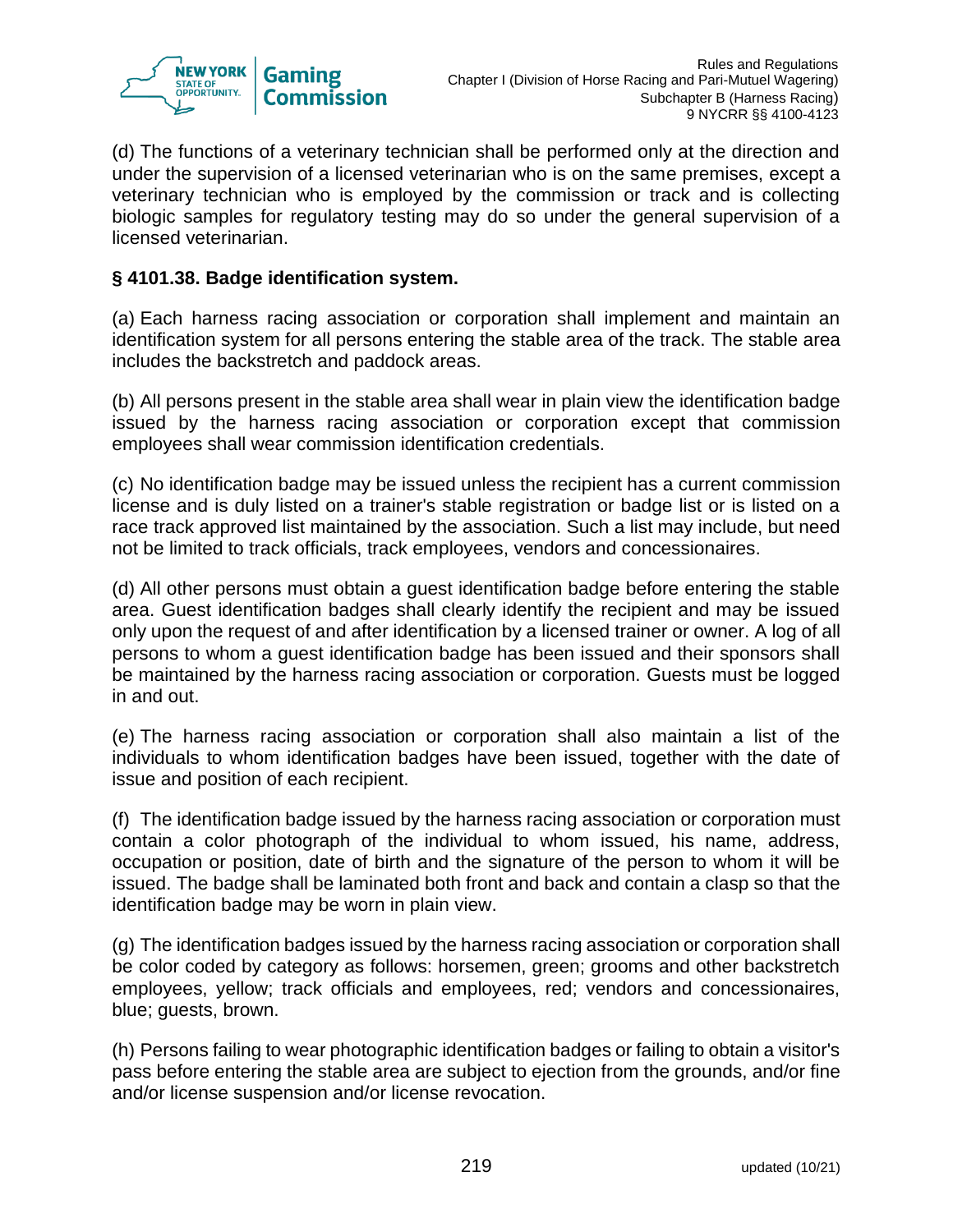

# **§ 4101.39. Disputes.**

Disputes between a regional corporation and a track with respect to the purposes or objectives set forth in section 518 of the Racing, Pari-Mutuel Wagering and Breeding Law shall be submitted in writing to the commission for determination. The commission may make the commission's determination based on the submissions or may hold a hearing on the matter. The commission's determination shall be final. Failure to comply with the commission's determination by any party shall subject the responsible person or persons to disciplinary action.

## **§ 4101.40. Internet posting to assist compulsive gamblers.**

Each harness racing association or corporation that maintains a website on the Internet, shall post on such association's home page a message designed to assist compulsive gamblers. Such posting shall include, but not be limited to a notice of the availability of one or more organizations approved by the Commissioner of Mental Health, pursuant to the provisions of section 7.09(g) of the Mental Hygiene Law, which offer assistance in dealing with problem of compulsive gambling.

# **§ 4101.41. Reimbursement for racing officials.**

(a) All licensed racing corporations shall reimburse the commission for the per diem cost to the commission to employ one associate judge and the starter at and in relation to racing meetings conducted by the licensed racing corporation. Reimbursement shall include the per diem rate accorded to the title as well as fringe benefits and any indirect costs attributable to the position.

(b) The commission shall notify each licensed racing corporation of the costs to be reimbursed prior to the beginning of each month.

(c) Payment of the reimbursement shall be made to the commission no later than the last business day of each month and shall be accompanied by a report, under oath, on a form prescribed by the commission. The report shall contain such information as the commission may require.

(d) A penalty of five percent of the payment due with interest at the rate of one percent per month calculated from the last business date of the month when payment is due to the date of payment shall be payable in the event that any reimbursement or part thereof is not paid when due.

(e) The commission or the commission's duly authorized representatives shall have the power to examine or cause to be examined the books and records of the corporations required to provide the reimbursement for the purpose of examining and checking the same and ascertaining whether the proper amounts are being paid.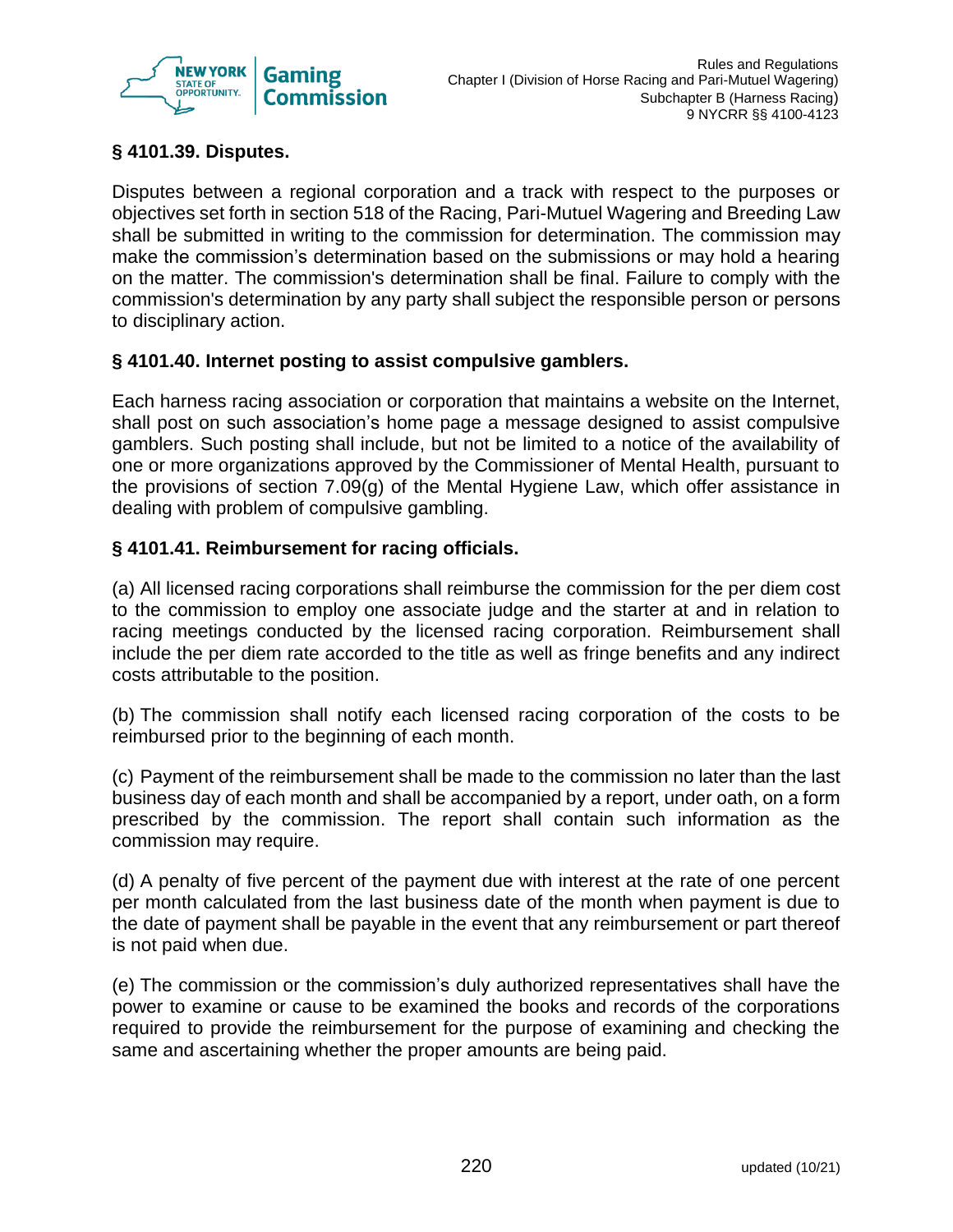

(f) If the commission determines that any reimbursement received by it was paid in error or exceeded the actual amount required, the commission may cause the same to be refunded without interest out of the monies collected or credited to the racing corporation, provided an application for such a refund is filed with the commission within one year from the date the incorrect payment was made.

(g) If the commission determines that any reimbursement received by the commission was insufficient due to an increase in racing days or other circumstance, the commission shall direct the racing corporation to provide for such reimbursement by notifying the racing corporation of the obligation and requiring payment by issuance of an assessment fixing the correct amount. Such assessment may be issued within three years from the filing of any report. Any such assessment shall be final and conclusive unless an application for a hearing is filed by the racing corporation within 30 days of the date of the assessment. The action of the commission in making such final assessment shall be reviewable in the supreme court in the manner provided by and subject to the provisions of Article 78 of the Civil Practice Law and Rules.

# **PART 4102**

# **Violations**

**Section** 4102.1 Violators 4102.2 Attempted violations 4102.3 Penalties. 4102.4 Unpaid fines 4102.5 Financial responsibility

## **§ 4102.1. Violators.**

Any person licensed by the commission or any person violating any of the commission's rules or regulations shall be liable to the penalties herein provided, unless otherwise limited in and by the rules and regulations of the commission.

## **§ 4102.2. Attempted violations.**

Any attempt to violate any of the rules and regulations of the commission falling short of actual accomplishment, shall constitute an offense and shall be punishable as if consummated.

## **§ 4102.3. Penalties.**

(a) The penalties for violation of the rules of the commission shall be as follows:

- (1) denial, revocation or suspension of license;
- (2) monetary fines not exceeding \$25,000 for each violation;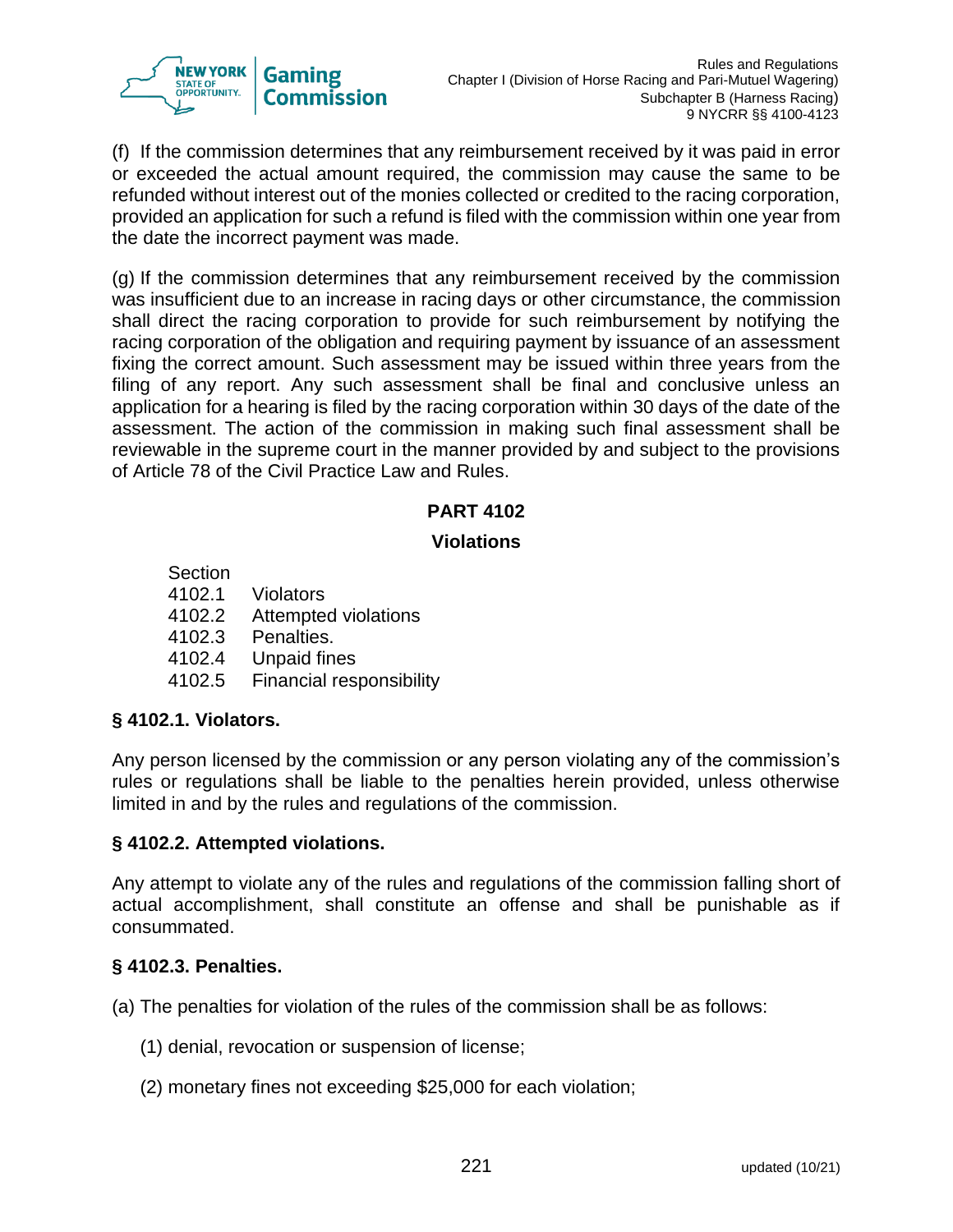

- (3) suspension from one or more activities at one or more tracks;
- (4) expulsion from pari-mutuel harness racing in New York State;
- (5) forfeiture or return of purses won.

(b) The penalties provided above, where applicable, shall be exacted from all persons, whether licensed by the commission or not.

(c) Penalties for violation of any rule of the commission may be imposed by the commission, the track steward or the judges presiding at each licensed harness race meeting.

(d) Suspension or exclusion of a person shall apply in each instance to the spouse of the person.

(e) Payment of a fine directly or indirectly by a person other than the person upon whom it is imposed is prohibited, and such prohibition applies to the person upon whom the fine is imposed and the person paying said fine.

(f) Where, for violation of any racing rule herein, a penalty is assessed in the form of license suspension for days certain, and the person affected requests a hearing to review said action, and in connection therewith requests the commission to assess a fine in substitution of said penalty of suspension, the commission may, in its discretion, order such substitution, and reinstate the license of said person upon payment of said substituted fine.

## **§ 4102.4. Unpaid fines.**

Where monetary fines have been imposed and remain unpaid, the violator shall be automatically suspended until the fine is paid in full.

#### **§ 4102.5. Financial responsibility.**

Any participant who shall accumulate unpaid obligations, or default in obligations, or issue drafts or checks that are dishonored, or payment refused, or otherwise display financial irresponsibility reflecting on his or her experience, character or general fitness shall be subject to refusal, suspension or revocation of license.

## **PART 4103**

#### **Programs**

| 4103.1 Contents                         |
|-----------------------------------------|
| 4103.2 Races without purse and workouts |
| 4103.3 Unchartered races                |
| 4103.4 Responsibility for program       |
|                                         |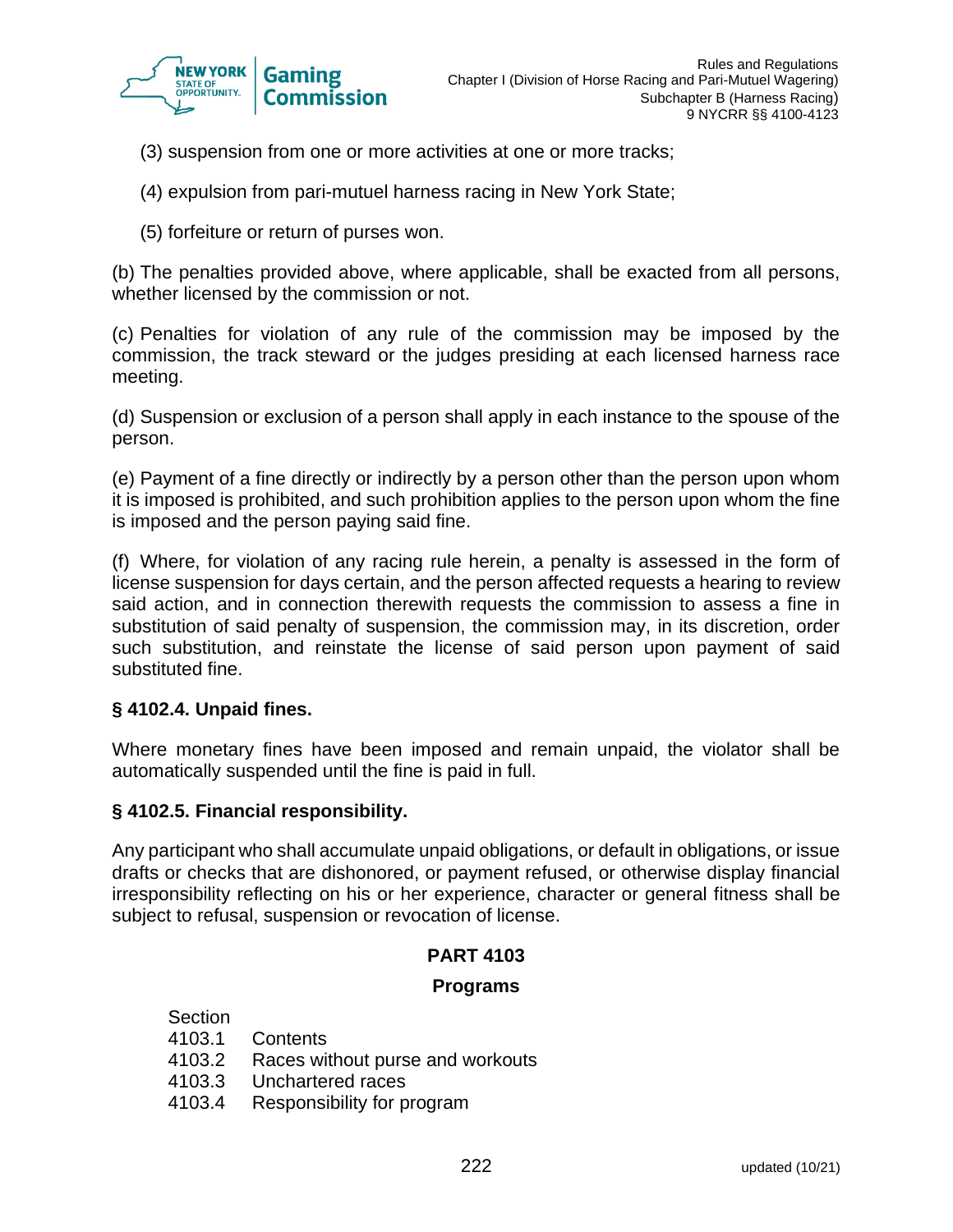

- 4103.5 Misinformation 4103.6 Horse actual time
- 4103.7 Breaks
- 4103.8 Chart

# **§ 4103.1. Contents.**

(a) A printed race program shall be published and offered for sale at every licensed harness race meeting. At other than limited pari-mutuel meetings, the program shall provide the name, sex, color, age, sire, dam, letter class, and owner, trainer, driver and driver's colors of every horse. It shall separately give the number of starts for the current year and previous year, the fastest winning time in each year, the track at which such time was recorded, and state the number of times the horse was first, second or third in each year and the money winnings of each year.

(b) The program shall give the following particulars of at least the six most recent purse races of each horse:

- (1) the date and place of each race;
- (2) the condition of the racing strip;
- (3) the class of each race and the distance;

(4) the name and time of the winner, the actual time of the particular horse, the names of the horses finishing second and third, and the number of starters;

(5) the post positions and the position at the quarter, half, three-quarters, seven eighths, and finish of the races;

(6) the beaten lengths at the finish;

(7) a notation of the occurrence and position in the race of every "break" and "parked out" with a "0" for one position out, "02" for two positions out, etc.;

(8) the dollar odds of the wagering of said horse, if any;

(9) the name of the driver in each race and a notation by the letter "p" if such driver has fewer than 25 pari-mutuel starts in his or her career;

(10)fractional times of each quarter of the race, if available;

(11)a symbol showing that a pacer will race without hopples and in which of its charted races it has raced without hopples;

(12)a symbol showing in which of its charted performances a horse has been claimed; and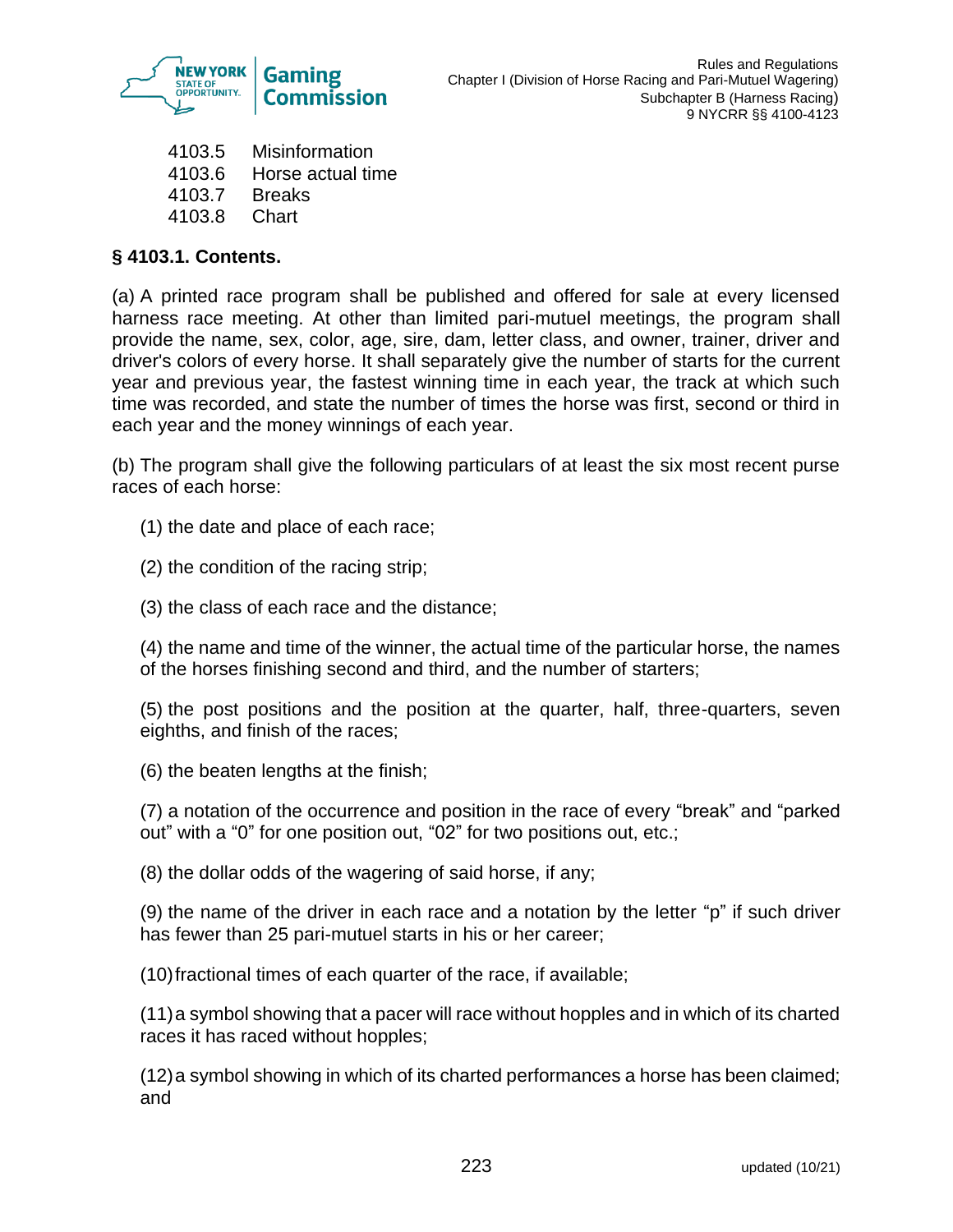

(13)the base claiming price of each claiming race in which the horse has performed.

(c) Each program shall carry the speed ratings of every pari-mutuel race track, the commission rules covering the start and breaking horses, an explanation of qualifying races and workouts, and the contents of sections 4122.19, 4122.20 and 4122.27 of this Subchapter and a statement to read as follows: "Where a horse that has gone offstride in a previous race is reported to have suffered broken equipment during such race, a symbol 'ex' is used. It is not possible to reflect whether such broken equipment was a cause of or only the result of such horse's having gone offstride."

(d) Where performance lines of any horse for two years are included in the program, there shall be inserted a symbol separating the performance of each year.

(e) If a trainer entrusts the training of a horse to an assistant the latter shall be described as "trainer" and the former shall be described as "stable".

(f) Each program shall denote the use of furosemide for the programmed race and at least the six most recent purse races in the following manner:

- (1) (L) horses running on furosemide;
- (2) (L1) horses running the first time on furosemide.

(g) As far as practicable matters of opinion shall not be included in the program. Those matters that are opinion shall be so labeled.

## **§ 4103.2. Races without purse and workouts.**

Performances of a horse in races without a purse, qualifying races and qualifying workouts shall be reported as such on the program. Qualifying races for a horse shall be labelled "\*Qual.". Qualifying races for a driver only shall be labelled "\*Dr. Q.", but shall not be included in the horse's past performance lines unless the qualifying driver is also the programmed driver, or unless otherwise ordered by the presiding judge.

#### **§ 4103.3. Unchartered races.**

Where the most recent performance lines are from unchartered meetings, fairs, qualifying races and workouts they may be combined or eliminated under the direction of the presiding judge to conserve room in the program for performance lines from charted meetings.

#### **§ 4103.4. Responsibility for program.**

(a) Every licensed harness race track shall designate a program director who shall be responsible for the compilation and publication of the racing program.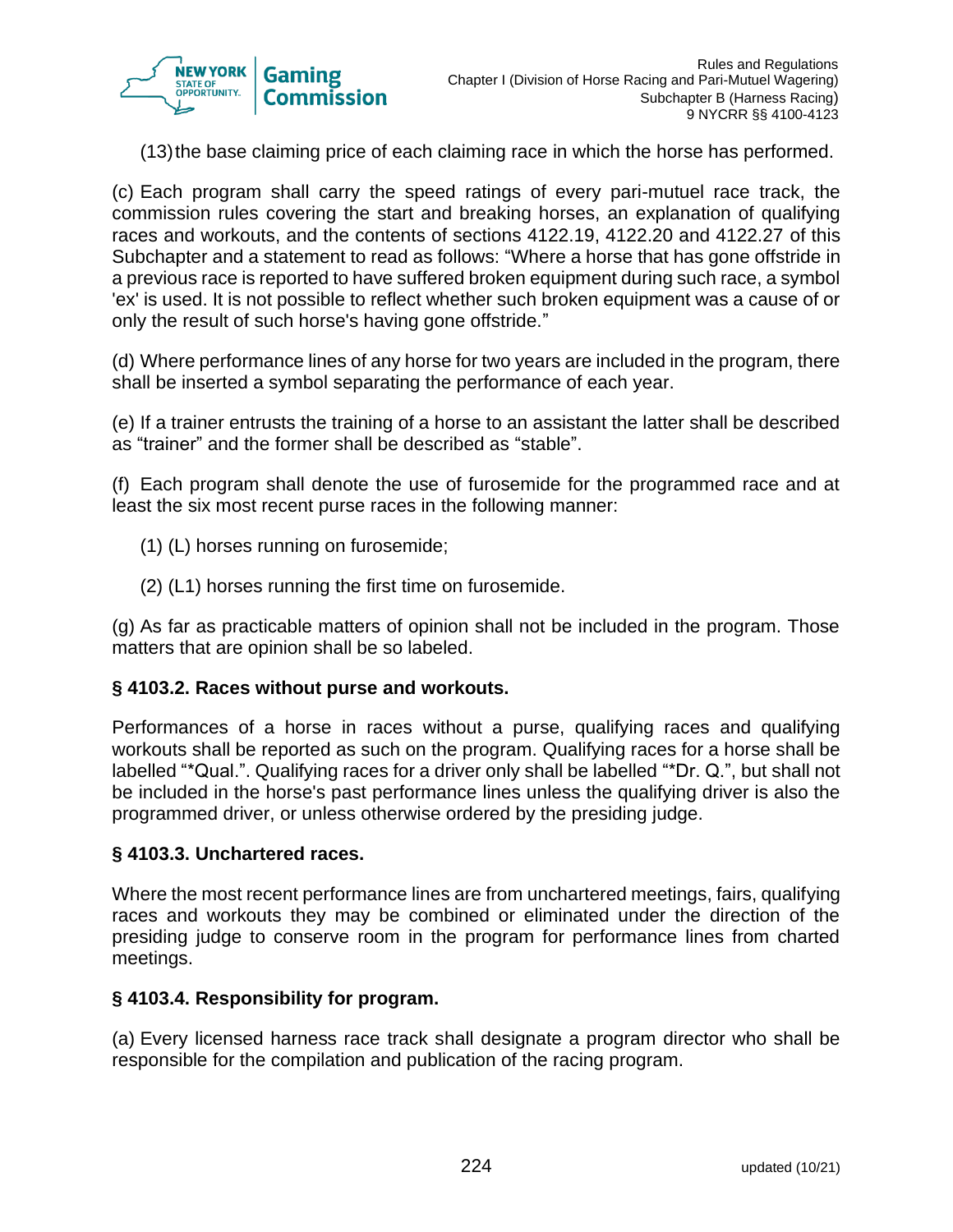

(b) No licensed track shall make any changes in the entries for scheduled races that have been announced in a previous night's program without the permission of the State steward.

# **§ 4103.5. Misinformation.**

Any person giving, or attempting to give, misleading or inaccurate information of a horse's performance for inclusion in a printed racing program, shall be subject to the penalties provided by this Subchapter.

## **§ 4103.6. Horse actual time.**

Every licensed harness race track shall utilize a timing device incorporated into the photo finish camera from which the actual time of every contestant in every race may be computed. Such actual time shall be included in the performance lines published by the program director.

#### **§ 4103.7. Breaks.**

The program director shall cause a record to be made of every "break" in a race and the position in the race where same occurred. When a horse is "parked out" on a turn same shall also be recorded and included in the published performance lines.

#### **§ 4103.8. Charts.**

Each program shall print an official chart of the latest preceding night's results available. Such chart shall indicate any horses scratched and the reason therefor, broken equipment of a horse not causing a break, that a horse's performance has been materially affected because it choked down, the average weather temperature for the program, and other factual information that may be deemed necessary by the commission from time to time.

#### **PART 4104**

#### **Paddock**

Section

- 4104.1 Requirements
- 4104.2 Urine tests
- 4104.3 Equipment
- 4104.4 Blacksmiths
- 4104.5 Drivers stand
- 4104.6 Paddock
- 4104.7 Equipment check
- 4104.8 Admission to paddock
- 4104.9 Post parade from paddock
- 4104.10 Code of conduct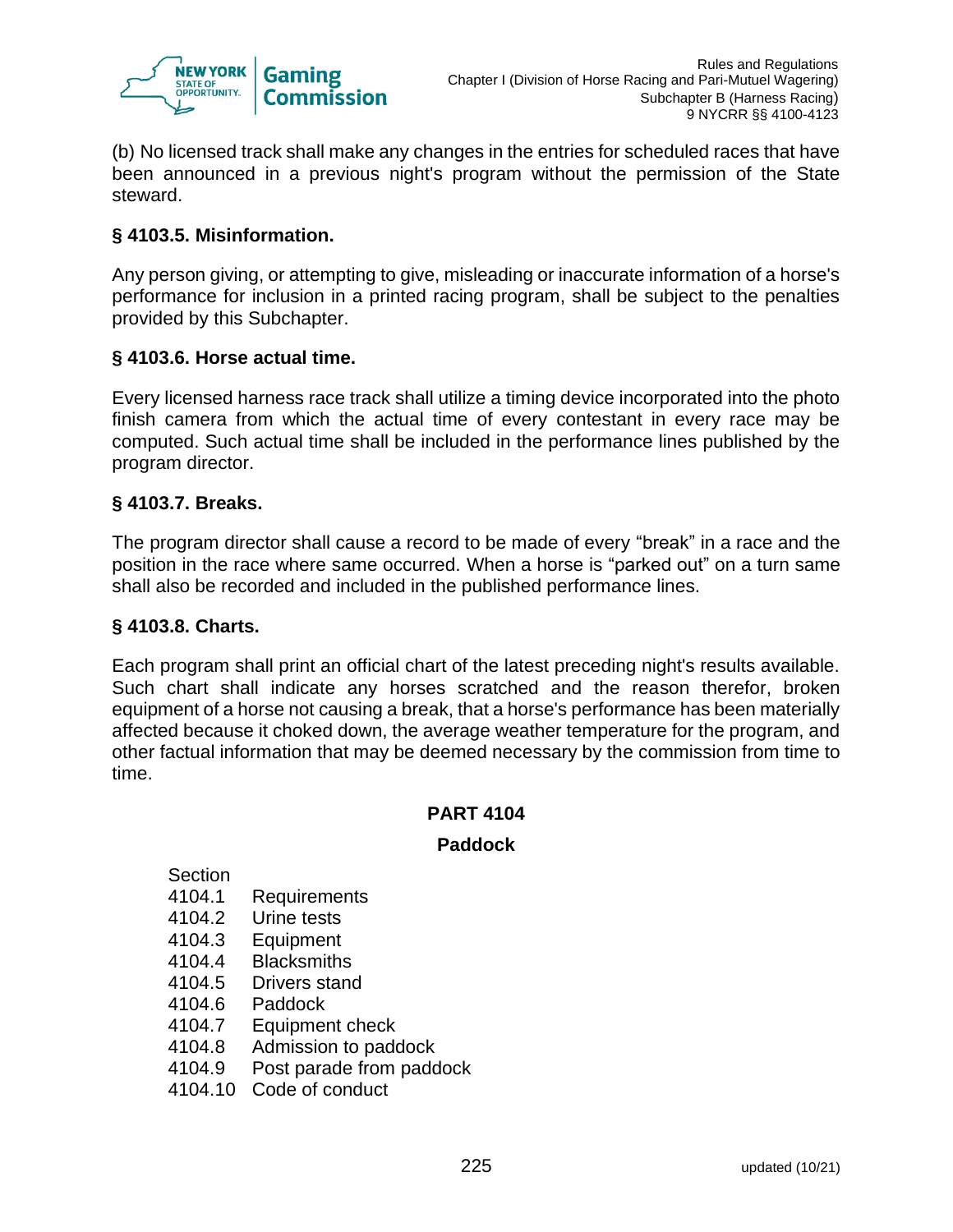

- 4104.11 Recording conversation 4104.12 Test for alcoholic consumption.
- 4104.13 Veterinarians
- 4104.14 Use of cellular telephones and electronic communication devices

# **§ 4104.1. Requirements.**

Every licensed harness racing association or corporation shall maintain a paddock or receiving barn from which all horses shall be raced. The paddock or receiving barn shall be entirely enclosed with a man-tight fence, and the gate or gates through said fence shall be so manned and controlled that the general public shall be excluded therefrom. A horse ambulance, stone boat and blankets for the humane removal of horses injured on the race track shall be available for paddock use.

## **§ 4104.2. Urine tests.**

Each such paddock or receiving barn shall contain four stalls properly equipped for the exclusive use of taking urine samples for analysis.

## **§ 4104.3. Equipment.**

During racing hours each licensed racing association shall have such suitable extra equipment in the paddock as may be required for the proper conduct of racing without unnecessary delay.

## **§ 4104.4. Blacksmiths.**

During racing hours the racing association shall provide the services of a blacksmith, within or adjacent to the paddock. Said blacksmith shall be equipped with all the tools, materials and equipment necessary to replace and reaffix lost or dislodged shoes.

#### **§ 4104.5. Drivers stand.**

Each racing association shall provide a stand located conveniently to the gate through which horses enter the race track from the paddock or receiving barn, for the use of drivers scheduled to race.

#### **§ 4104.6. Paddock.**

The paddock at all times shall be under the supervision of the paddock judge whose duties are set forth in section 4104.9 of this Part.

#### **§ 4104.7. Equipment check.**

Every licensed harness race track shall cause a record to be kept showing the tattoo number, equipment, shoes and harness customarily worn by each horse competing at the track. The equipment, shoes and harness worn by every horse in every night's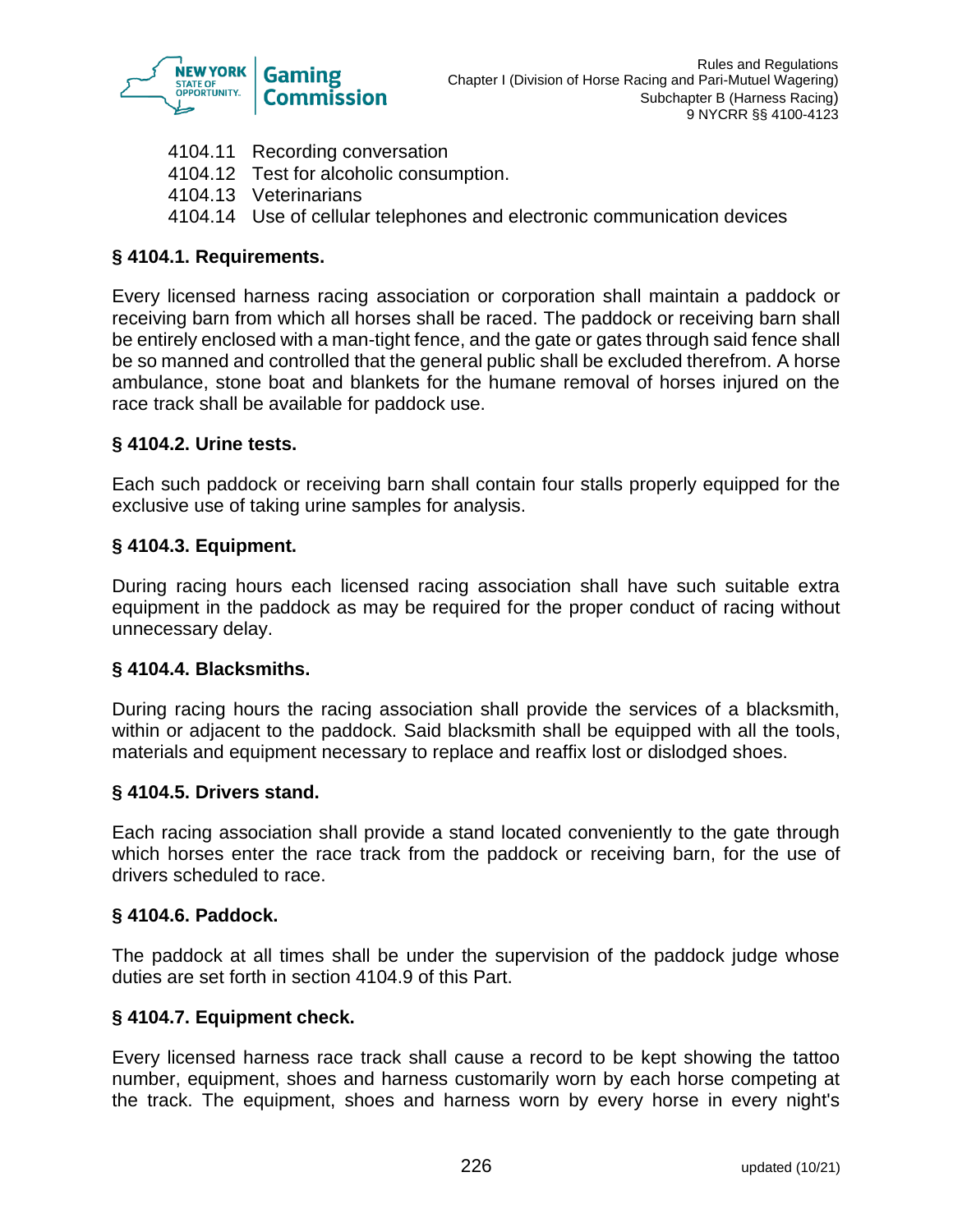

program, its hopple lengths and tattoo number, shall be checked in the paddock before each race against such record and all changes from the previous start shall be noted thereon, and the presiding judge notified. Any such changes shall be posted by the track on an information board for such purpose in the public area of the track.

# **§ 4104.8. Admission to paddock.**

(a) All horses to be raced on a particular day or night shall be in the paddock, accompanied by the trainer of record or assistant trainer or by a trainer or assistant trainer designated in writing by the trainer of record, at the time prescribed by the presiding judge. Such time, in no event, except with the expressed permission of the steward or presiding judge, shall be later than one hour prior to post time of the race in which the horse is to start. Horses entered in the races constituting the daily double shall be in the paddock at least two hours before the post time of the first race of the daily double. Except for warmup trips, no horse shall leave the paddock until called to the post.

(b) No person shall be admitted to the paddock except the owners, trainers, drivers and grooms of the horses actually competing in the races of the particular day or night, and such other persons as are specifically authorized by the commission.

(c) A driver, trainer or groom, once admitted to the paddock shall not leave the same until the horse to which he or she is assigned shall have completed its race, returned to the paddock, and the race is declared official, except to warm up.

(d) An owner may enter the paddock once prior to the race in which such owner has a horse programmed to start, but shall leave the paddock prior to the post parade of the race following that in which such owner's horse has competed. When an owner has two or more horses programmed to start such owner may remain in the paddock or may enter and leave the paddock once for each such horse before it races, provided such owner shall leave the paddock prior to the post parade of the race following the last race in which such horses competed. Not more than two owners of a horse, exclusive of the driver, shall be entitled to enter the paddock for said horse.

(e) The track shall provide the paddock judge with a list of such track's personnel eligible for admission to the paddock. The track shall keep a list of all persons entering and leaving the paddock on a form approved by the commission.

## **§ 4104.9. Post parade from paddock.**

Fifteen minutes before the post time for a heat or dash, the paddock judge shall cause all horses entered in such heat or dash to be formed in a parade line. Such horses shall be attended by their drivers unless specifically excused by the paddock judge. All horses in a heat or race shall parade from the paddock upon the track and before the grandstand not later than five minutes before post time. A horse failing to parade without being excused by the judges may be scratched from the race or its driver or trainer may be penalized. Drivers shall not engage in conversation during the post parade.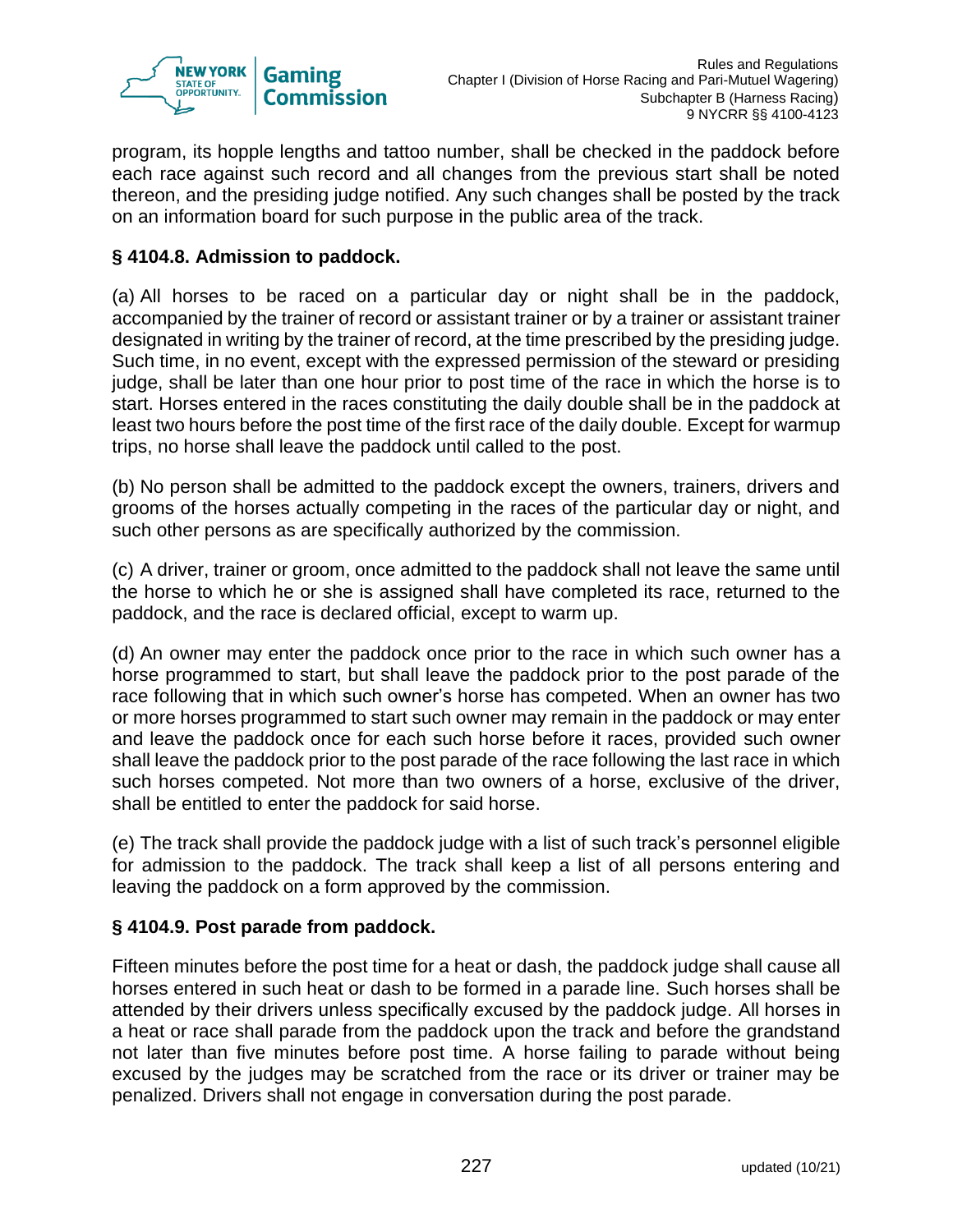

# **§ 4104.10. Code of conduct.**

(a) While in the paddock:

(1) An owner shall not engage in conversation with a driver or trainer who is not employed by such owner for the owner's horse programmed to race the same day. A driver or trainer shall refuse to engage in conversation with any owner whom he or she is not representing in a race the same day.

(2) A driver or trainer shall not mark a program for anyone including his or her own owner.

(3) Owners, drivers and trainers shall so conduct themselves as to avoid creating any appearance or suggestion that would reflect adversely on the integrity of the racing.

(b) The presiding judge and paddock judge are authorized on any occasion to revoke or curtail the paddock privileges of an owner if, in the judgment of the presiding judge or paddock judge, circumstances warrant such action in order to maintain proper decorum in the paddock.

#### **§ 4104.11. Recording conversation.**

All telephone conversations into and from the paddock shall be recorded from the time pari-mutuel sales are begun until the last horse has left the paddock.

#### **§ 4104.12. Test for alcoholic consumption.**

(a) Each track shall provide a device approved by the commission in the paddock capable of measuring the presence of alcohol by weight within the blood. The commission shall only approve the use of breath analysis instruments that have been approved by the National Highway Traffic Safety Administration. The use of such device shall be under the supervision of the commission steward or commission designee.

(b) Tests shall be administered to licensees and officials at such times as directed by the presiding judge or other commission designee and shall be administered by only qualified individuals employed by the commission.

- (c) *Violations*. The following shall constitute violations:
	- (1) Refusal to take such test shall constitute a violation of this section.

(2) The presence of .05 percent or more alcohol in the blood by weight per volume as indicated by said device shall constitute alcoholic impairment and be a violation of this section. *Blood alcohol concentration (BAC)* means the weight amount of alcohol contained in a unit volume of blood, measured as grams ethanol/100ml blood and expressed as "percent BAC."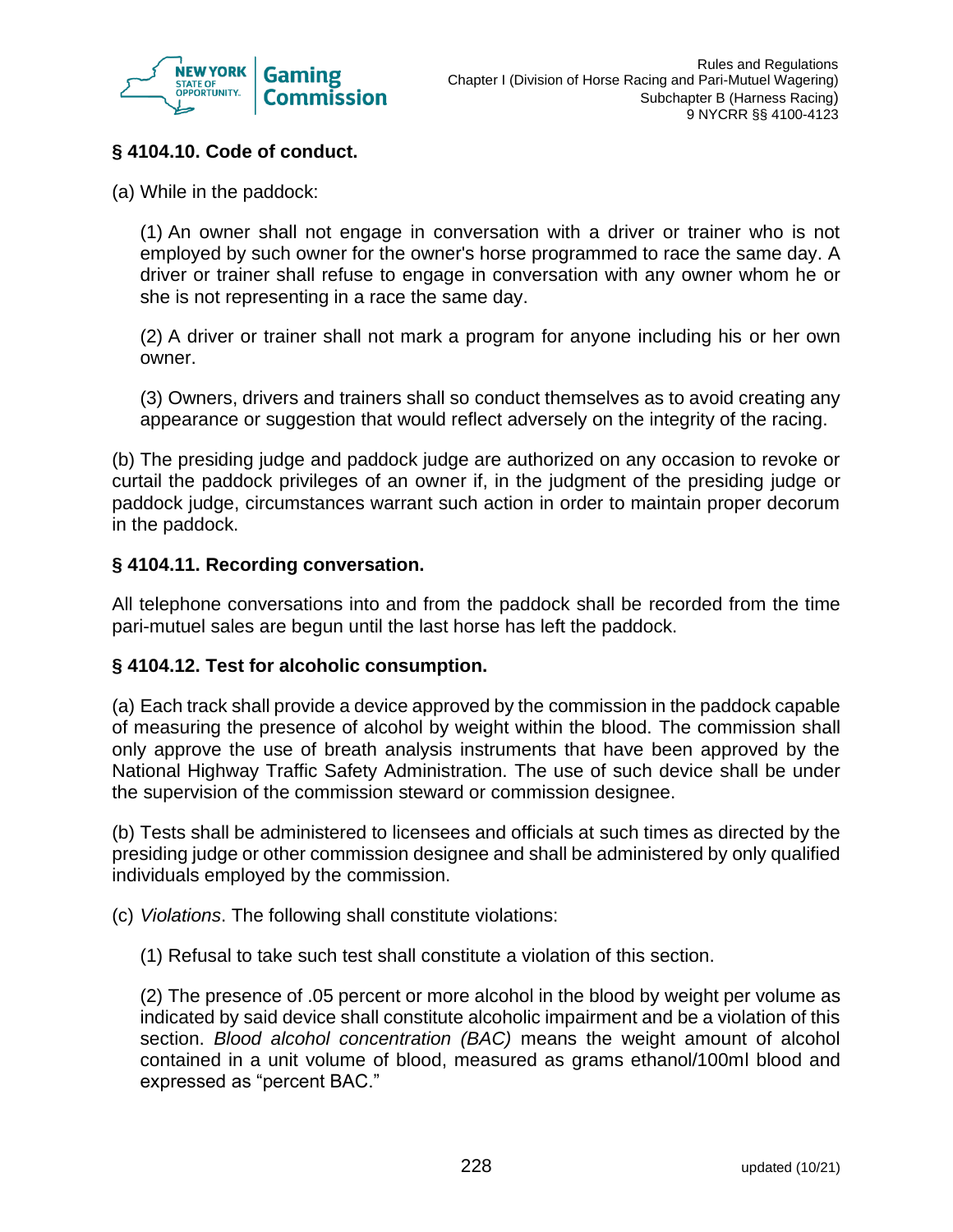

(d) A driver who is alcoholically impaired or who refuses to be tested shall not compete and may be fined or suspended. An official who is alcoholically impaired or refuses to be tested shall not be assigned duties and a report thereof shall be made immediately to the commission. Any other licensee who is alcoholically impaired or refuses to be tested shall not be permitted to continue to perform in a licensed capacity on that day. In the event of a violation of this section, the commission may take such other action as is deemed appropriate, including fine, revocation, suspension or the conditioning of continued licensing upon the satisfactory enrollment in and completion of a state certified treatment program.

# **§ 4104.13. Veterinarians.**

During racing hours, and any time a horse is raced upon the race track, the racing association shall provide the services of a veterinarian, within or immediately adjacent to the paddock. Said veterinarian shall be equipped with all the instruments, materials and equipment necessary that might affect the health of the horse while on the race track.

## **§ 4104.14. Use of cellular telephones and electronic communication devices.**

The use of cellular telephones or any other electronic communication device, including devices that are capable of sending or receiving text messages or e-mails, by any person while in the paddock or receiving barn is restricted to use in an area designated by the Paddock Judge.

(a) Notwithstanding the provisions of Rule 4104.11, a sign shall be posted prominently at the entrance of the paddock or receiving barn stating that the use of a cellular telephone or an electronic communication device by any person while in the paddock is restricted to an area designated by the Paddock Judge, and identified by a sign that reads "Designated Cell Telephone Area"

(b) Nothing contained in this rule shall diminish the right of any track to adopt or implement more restrictive procedures concerning the use of cellular telephones and other electronic devices.

# **PART 4105**

## **Officials of Race Meetings**

Section

- 4105.1 Appointment of officials
- 4105.2 Administrative steward
- 4105.3 Track stewards and inspectors
- 4105.4 [Repealed]
- 4105.5 Authority of the presiding judge
- 4105.6 Power of judges
- 4105.7 Special duties of presiding judge
- 4105.8 Duties of judges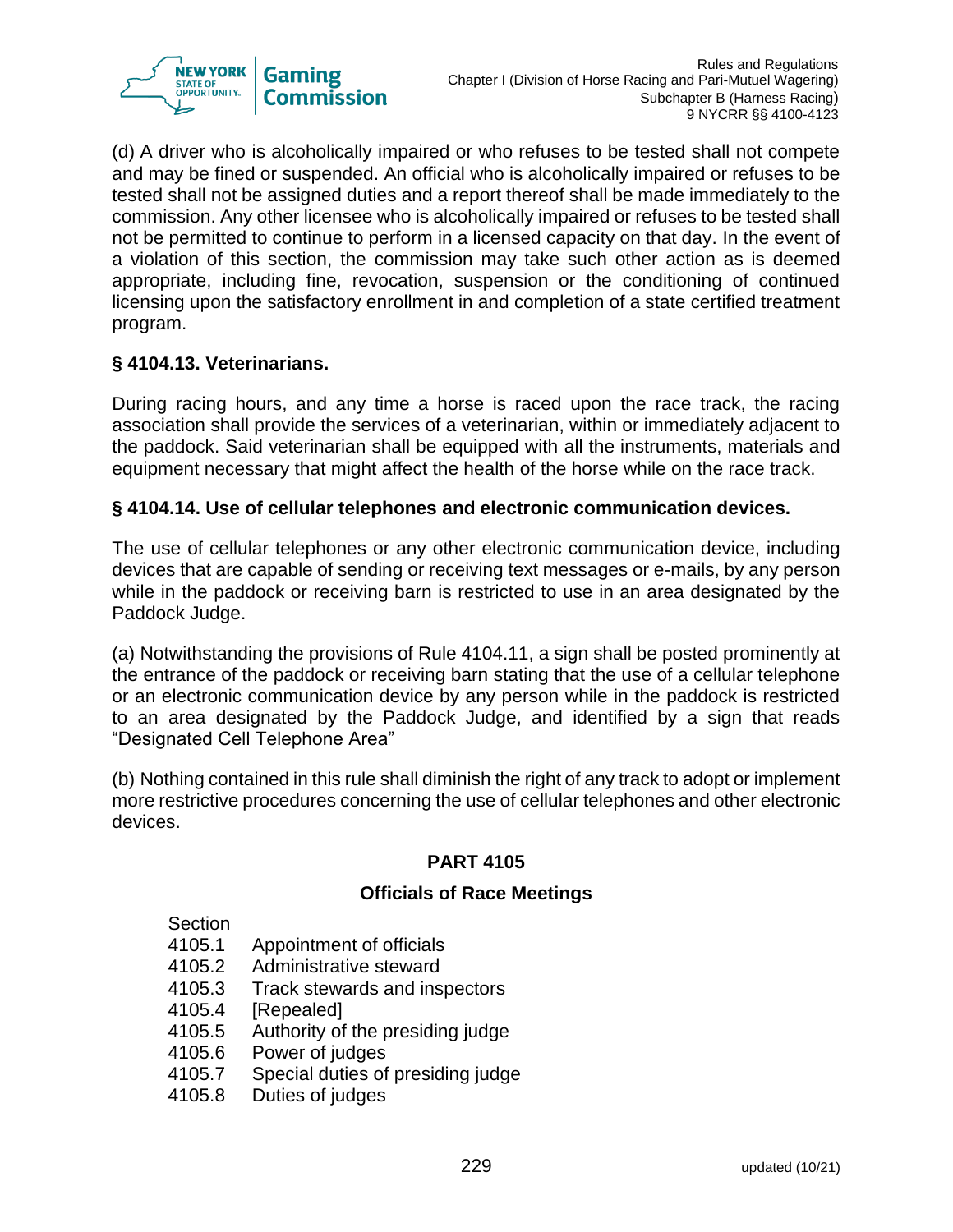

- 4105.9 Duties of paddock judge
- 4105.10 Photo finish
- 4105.11 Duties of patrol judges
- 4105.12 Duties of the recording judge
- 4105.13 Duties of the racing secretary
- 4105.14 State veterinarian
- 4105.15 Wagering or interest by officials
- 4105.16 Wagering or interest by certain track employees
- 4105.17 Restriction on activities of officials

# **§ 4105.1. Appointment of officials.**

(a) The executive director of the commission shall appoint the presiding judge, associate judges, inspectors, recording judges, starters, patrol judges, paddock judges, stress coordinators who counsel licensees on behalf of the commission regarding alcohol and drug abuse, State veterinarians, and such other State officials as may be needed to act as the commission's representatives at the race meeting.

(b) The racing associations and corporations shall employ and appoint the following association racing officials and their assistants: race secretaries, program directors, announcers, marshals, timers, photo finish operators, track superintendents, and photo patrol operators.

## **§ 4105.2. Administrative steward.**

The administrative steward shall be the principal advisor to the commission on harness racing activities throughout the State. The administrative steward shall exercise administrative supervision over all track stewards, State racing officials and association racing officials listed in paragraph (1) of subdivision (a), and subdivision (b), of section 4105.1 of this Part. The administrative steward shall be responsible for keeping the track stewards, State racing officials and association racing officials informed of commission policies and procedures. Under direction of the commission, the administrative steward shall have the authority to conduct inquiries and in connection therewith to issue subpoenas to compel the attendance of witnesses, and the production of all relevant and material reports, books, papers, documents correspondence and other evidence; and in connection therewith the administrative steward shall have the power to administer oaths and examine witnesses and shall submit a report of all proceedings thereon. The commission may assign the administrative steward to act in the place of a track steward or State racing official at any meeting for a specified period. In an emergency, created by the absence or disability of a track steward or State racing official, the administrative steward shall act in his or her place or appoint a substitute for the duration of the emergency. The administrative steward shall carry out any special duty assigned by the commission.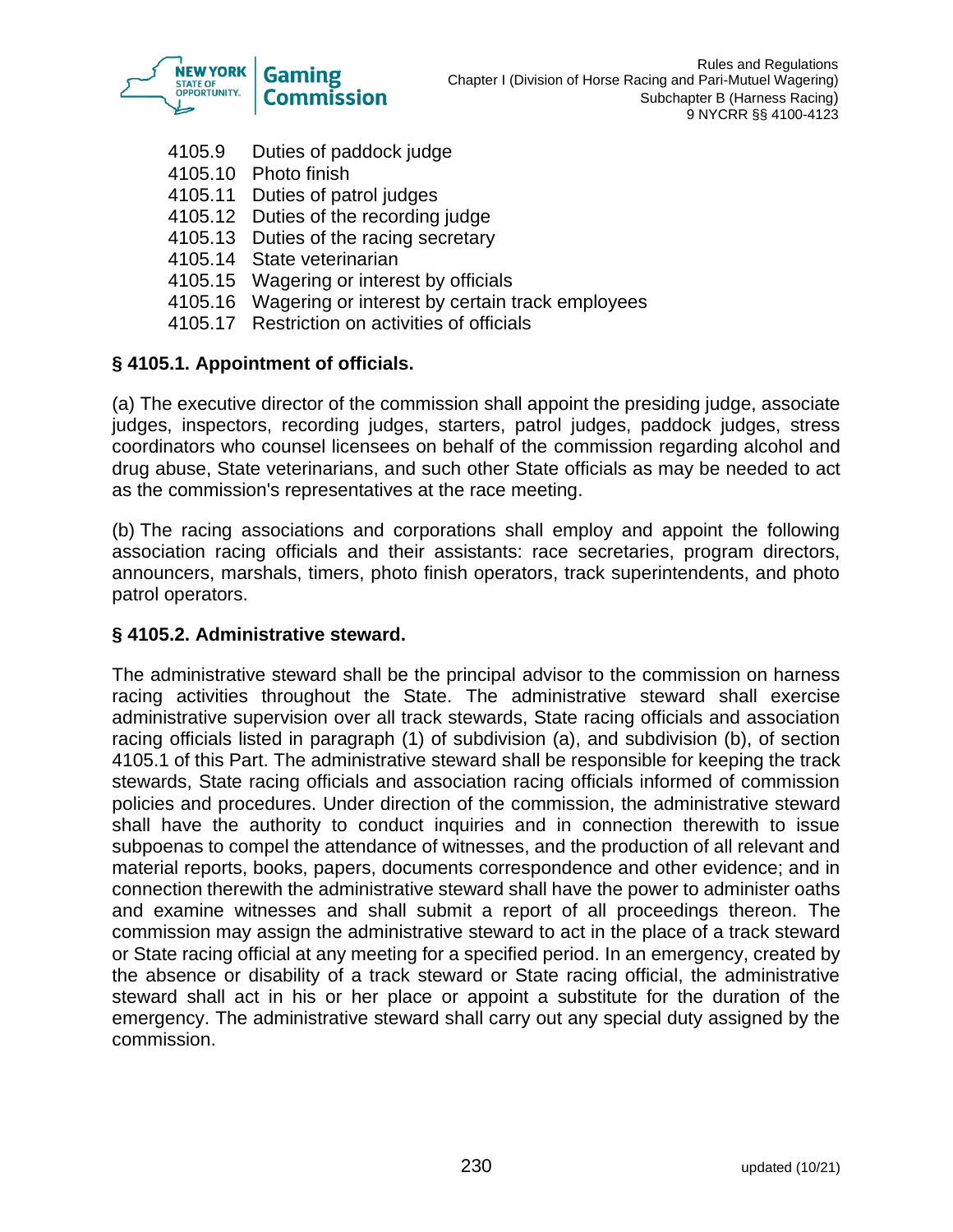

# **§ 4105.3. Track stewards and inspectors.**

The commission shall assign a track steward and as many inspectors as it deems necessary to each race meeting. The track steward shall be the principal representative of the commission at such meeting. The track steward shall have general supervision over all State and association racing officials, inspectors, licensees and appointees of the commission assigned or engaged at such meeting. The track steward shall supervise the licensing procedure at such race track. The track steward shall supervise the conduct of the racing and of the pari-mutuel department. If necessary, the track steward may act in place of an official, or as an additional official or may appoint a substitute official at such race meeting. The track steward shall have the authority to conduct inquiries and in connection therewith to issue subpoenas to compel the attendance of witnesses, and the production of all relevant and material reports, books, papers, documents, correspondence and other evidence. The track steward shall have the power to administer oaths and examine witnesses and shall submit a report of all proceedings thereon. The inspectors assigned to each meeting shall carry out such duties as are assigned by the track steward.

# **§ 4105.4. [Repealed]**

## **§ 4105.5. Authority of the presiding judge.**

The presiding judge at each meeting shall exercise authority and supervision over the State racing officials and over the association racing officials assigned to or employed at such meeting. In the presiding judge's absence, or incapacity, the powers and duties of the presiding judge shall be exercised by the associate judge designated by the presiding judge for such purpose.

## **§ 4105.6. Power of judges.**

Presiding judges and associate judges shall have authority to:

(a) Determine all questions of fact relating to the race.

(b) Impose fines and penalties as prescribed by the commission rules and regulations.

(c) Decide any difference between parties to the race or any contingent matter that may arise that is not otherwise provided for in this Subchapter.

(d) Declare pools and bets "Off" in case of fraud, or to declare any horse a non-starter and to direct the refund of all wagers made thereon, from which no appeal will be allowed. All pools and bets shall follow the decision of the judges. Such decisions in respect to pools and bets shall be made at the conclusion of the race upon the observations of the judges and upon such other facts as an immediate investigation will develop. A reversal or change of decision after the official placing at the conclusion of a heat or dash shall not effect the distribution of the betting pools made upon such official placing.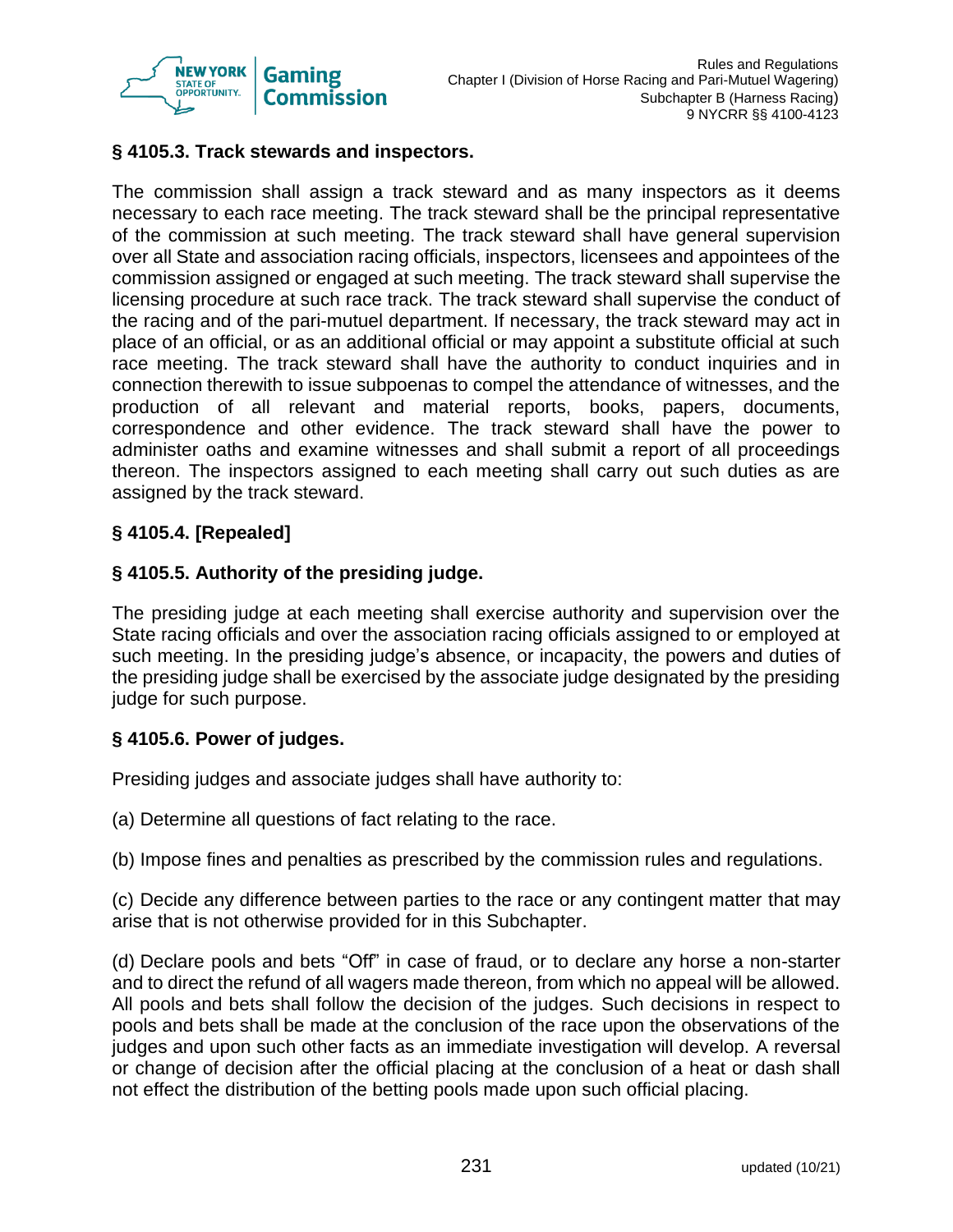

(e) Control the horses, drivers, grooms and every person or machine engaged in any portion of the racing program.

(f) Investigate every apparent or possible interference or rule violation and examine all parties connected with a race under oath as to any such violation of rules or complaint.

(g) Make such decision in the public interest required by extraordinary circumstances not covered by this Subchapter.

# **§ 4105.7. Special duties of presiding judge***.*

The presiding judge shall be responsible for the performance of the judges' duties by himself or herself and other officials under his or her supervision. In addition the presiding judge shall supervise:

(a) The maintenance of the judges' book, the stewards list and the accident reports.

(b) The preparation, delivery and posting of all notices of penalty, rulings and decisions relative to racing.

(c) The procedures prescribed by this Subchapter with respect to investigations.

(d) The drivers' meetings prescribed by this Subchapter.

(e) The handling of entries and declarations to start and the application of preferences to race.

(f) All announcements over the public address pertaining to the race program.

(g) The admittance of persons to judges' stand subject to the direction of the commission.

(h) The coupling of horses accepted for entry where it is necessary to protect the public interest.

## **§ 4105.8. Duties of judges.**

It shall be the duty of the judges to:

(a) Closely observe the performance of all horses and drivers competing at the race meeting.

(b) Determine the result of every race contested before them and to place the horses competing therein in the order of their finish.

(c) Investigate any act of cruelty to a horse racing at a meeting whether seen by them or reported to them and punish any person guilty of such cruelty.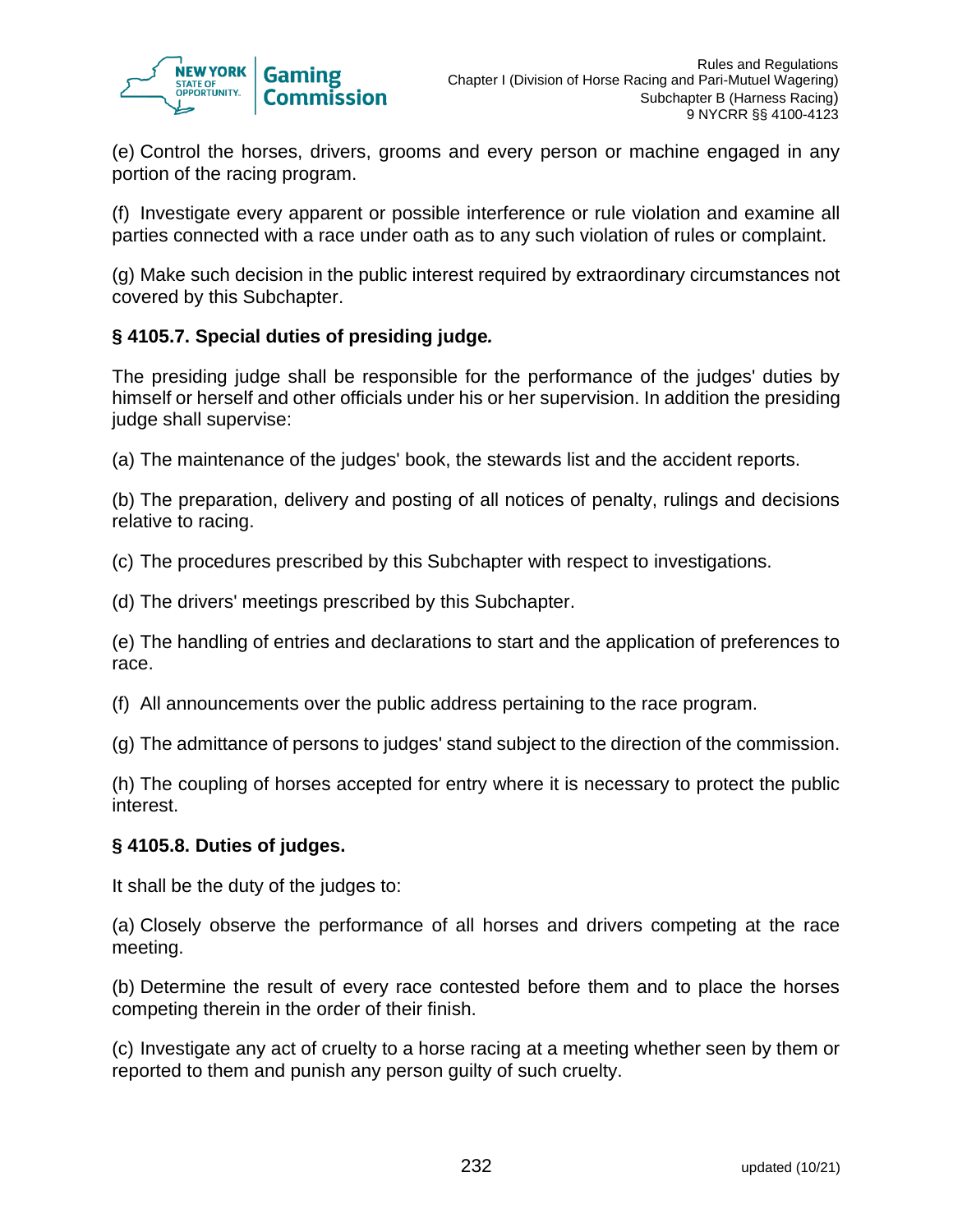

(d) Investigate any accidents on the track to determine the cause thereof and promptly make a full report to the commission.

(e) Exclude from any race, a horse that is improperly equipped, dangerous, unmanageable, unfit to race, or liable to cause accident or injury to another horse or driver in the race or that has fallen upon the track during the program.

(f) Where a violation of any rule is suspected to conduct an inquiry promptly and to take such action as may be appropriate and render their report to the commission. Any action, as a result of such inquiry, must be concurred in by at least two of the three judges.

(g) Be represented by at least two judges in the judges' stand before wagering opens. All judges shall be in position at least 15 minutes before the first race, at all times when horses are on the track thereafter, and for 10 minutes after the last race.

(h) Observe the preliminary warming up of horses and the scoring, noting the behavior of the horses and the drivers, the equipment of the horses and any lameness which might appear as well as the changes of the betting odds shown on the totalisator board and any other incidents relating to the racing.

(i) Advise the paddock judge of the schedule of post times for the program as set by the presiding judge.

(j) Be responsible for locking the pari-mutuel machines immediately upon the horses reaching the official starting point of the race.

(k) Maintain communication with the patrol judges, by telephone from the time the starter picks up the field of horses until all horses pass the finish line. A written record is to be made of every "break," violation of rules or incident reported by the patrol judges. A mechanical recording shall be made and preserved of all communications between the patrol judges and the main judging stand at all, other than limited, pari-mutuel meetings.

(l) Cause the appropriate signs to be posted on the result board to indicate objection or inquiry in event of rule violation or complaint and notify the public address announcer of the horses involved and the nature of the objection. When a decision is made, the judges shall cause the objection or inquiry sign to be removed, the correct placing of the horses to be shown, and the "Official" sign to be shown.

(m)Display the "Photo" sign if there is less than one-half length between contending horses or if a contending horse is on a break at the finish. They shall examine the photo of the finish before rendering decision on the placing thereof and to cause copies of such photos to be posted and displayed to the public.

(n) Sign the judges' book after each race.

(o) Suspend payment of purse moneys on the positions affected by a protest or appeal until final decision is rendered.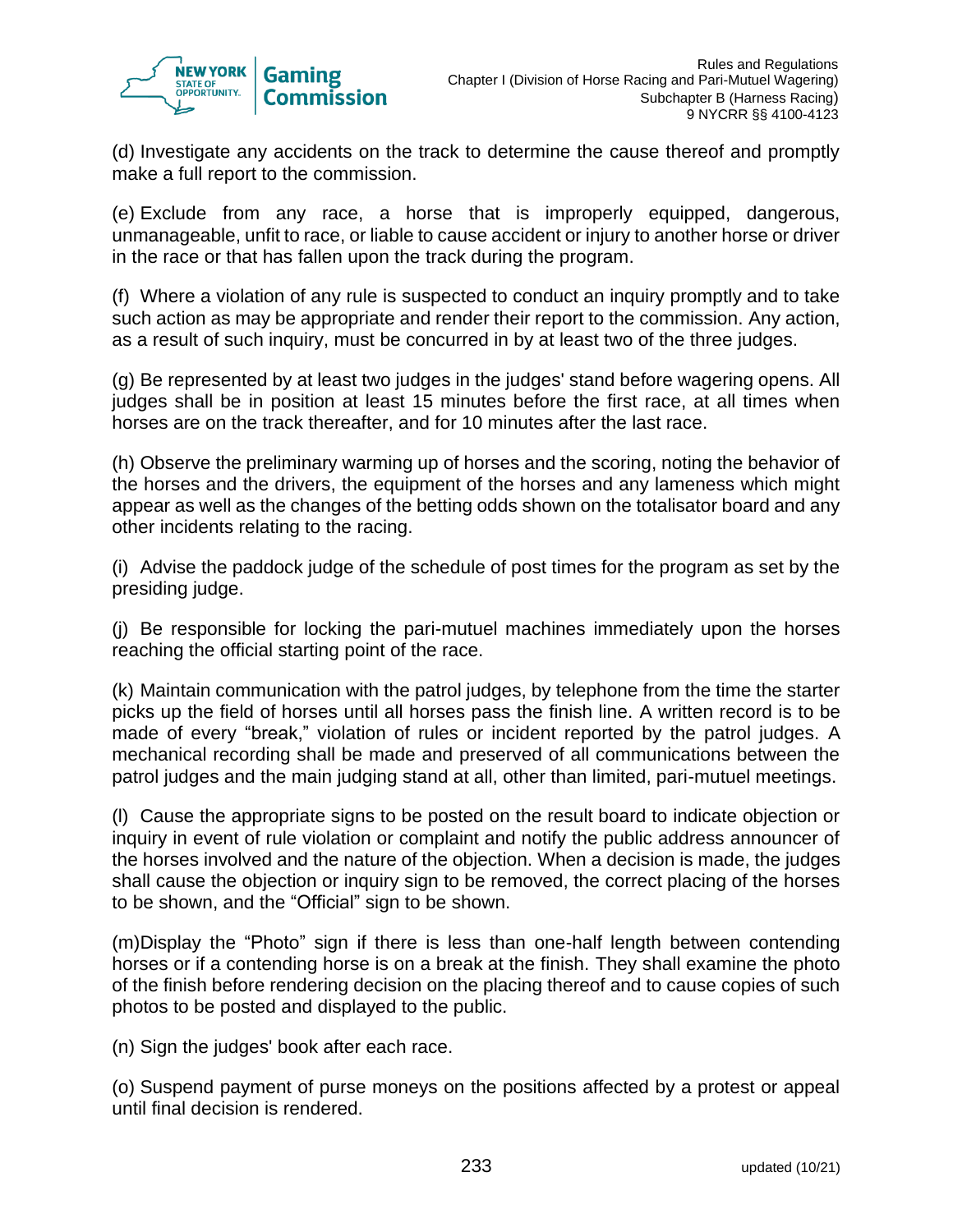

# **§ 4105.9. Duties of paddock judge.**

It shall be the duty of the paddock judge to:

(a) Supervise the assembling of the fields of horses in the race on the track for post parades in accordance with the schedule given to the paddock judge by the presiding judge.

(b) Supervise the identification of horses in the race.

(c) Supervise the inspection of equipment and shoes; and the head and saddle numbers of each horse during warm ups and before the parade.

(d) Supervise the paddock gate men.

(e) Supervise the checking in and out of horses, grooms, owners and drivers.

(f) Supervise the activities of the paddock blacksmith.

(g) Notify the presiding judge of any change of racing equipment or shoes before the race.

(h) Notify the presiding judge of any incident that could in any way change, delay or effect the routine progress of the racing program.

(i) Keep out unauthorized people.

(j) Inspect and supervise the maintenance of all emergency equipment kept in the paddock.

(k) Notify judges of the reason for any horse returning to the paddock after having entered the track for the post parade and before the start of the race.

(l) Notify judges of all trainers and grooms who leave the paddock in an emergency.

#### **§ 4105.10. Photo finish.**

(a) The judges shall determine the order of finish of every race contested at licensed harness race tracks.

(b) Every licensed harness race track shall provide photo finish service of a type and quality approved by the commission as an aid to the judges in determining the order of finish.

(c) Whenever the judges call for a photo finish picture to determine the order of finish they shall cause the word "Photo" to be flashed on the infield board and to remain there until the order of finish is determined.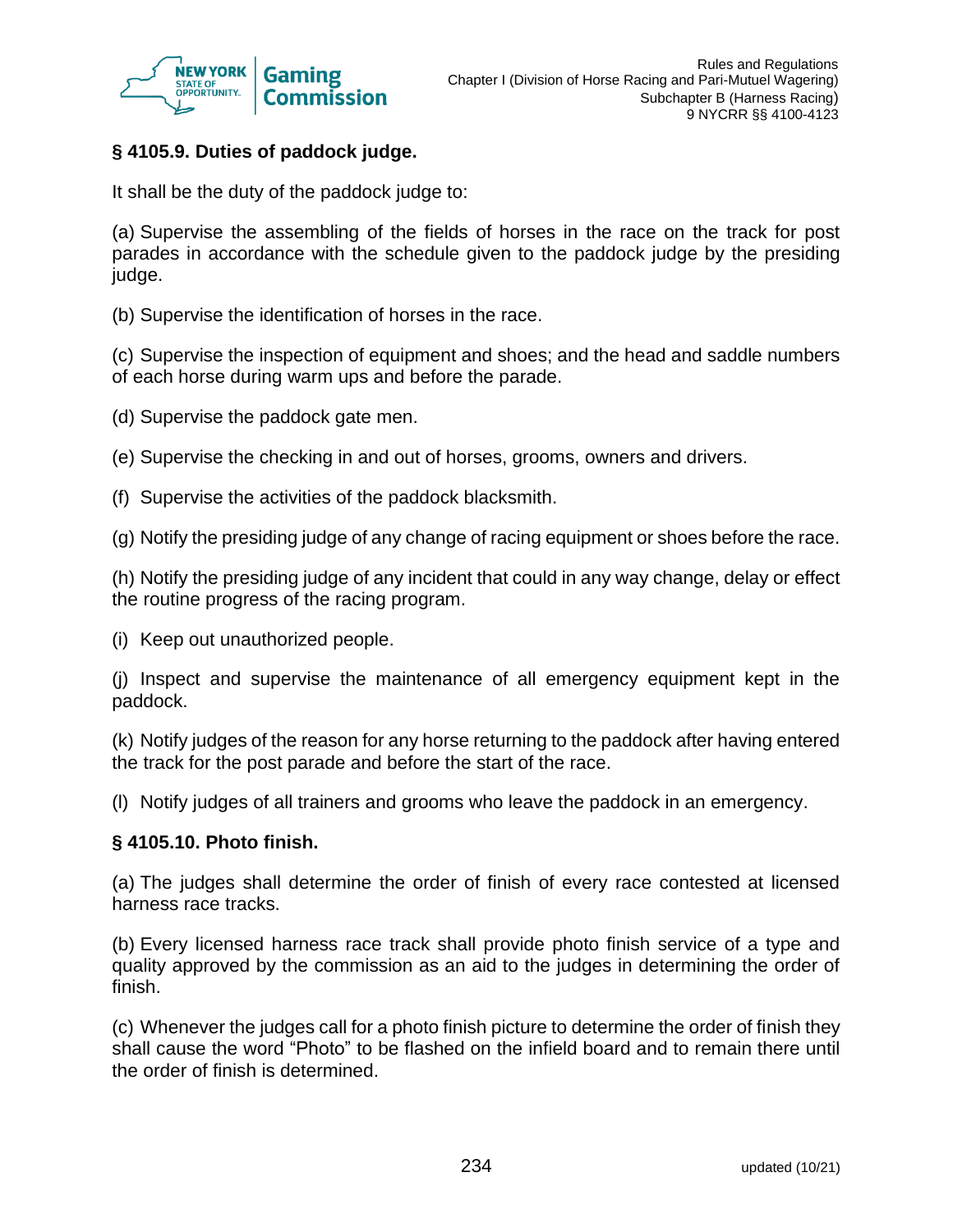

(d) Whenever a photo finish picture is used to determine the order of finish such picture, or true copies thereof, or projections thereof, shall be posted or projected for public inspection.

(e) In the event of an electrical or mechanical failure of the photo finish camera, or if a distorted, deceptive or otherwise inadequate picture is developed, the judges shall decide the order of finish and such decision shall be final.

# **§ 4105.11. Duties of patrol judges.**

It shall be the duty of the patrol judges to:

(a) Observe all activity on the race track at all times during the racing program.

(b) Be in constant telephonic communication with the judges, during the course of every race.

(c) Immediately report to the judges:

- (1) any action on the track which could improperly affect the result of a race;
- (2) every violation of the racing rules;
- (3) every violation of the rules and decorum;
- (4) the lameness or unfitness of any horse;
- (5) any lack of proper racing equipment.

(d) Individually report in writing daily their observations of each race to the presiding judge.

(e) Attend investigations on violations and testify thereat under oath when so directed.

## **§ 4105.12. Duties of the recording judge.**

It shall be the duty of the recording judge to:

(a) Maintain all official race summaries, records, suspensions and fines; prepare and serve all notices relating thereto and provide daily copies thereof to the commission, the licensed harness race track and to all stewards at licensed harness race tracks in New York State.

(b) Check the eligibility of all horses entered in races as well as the ownership and management of such horses.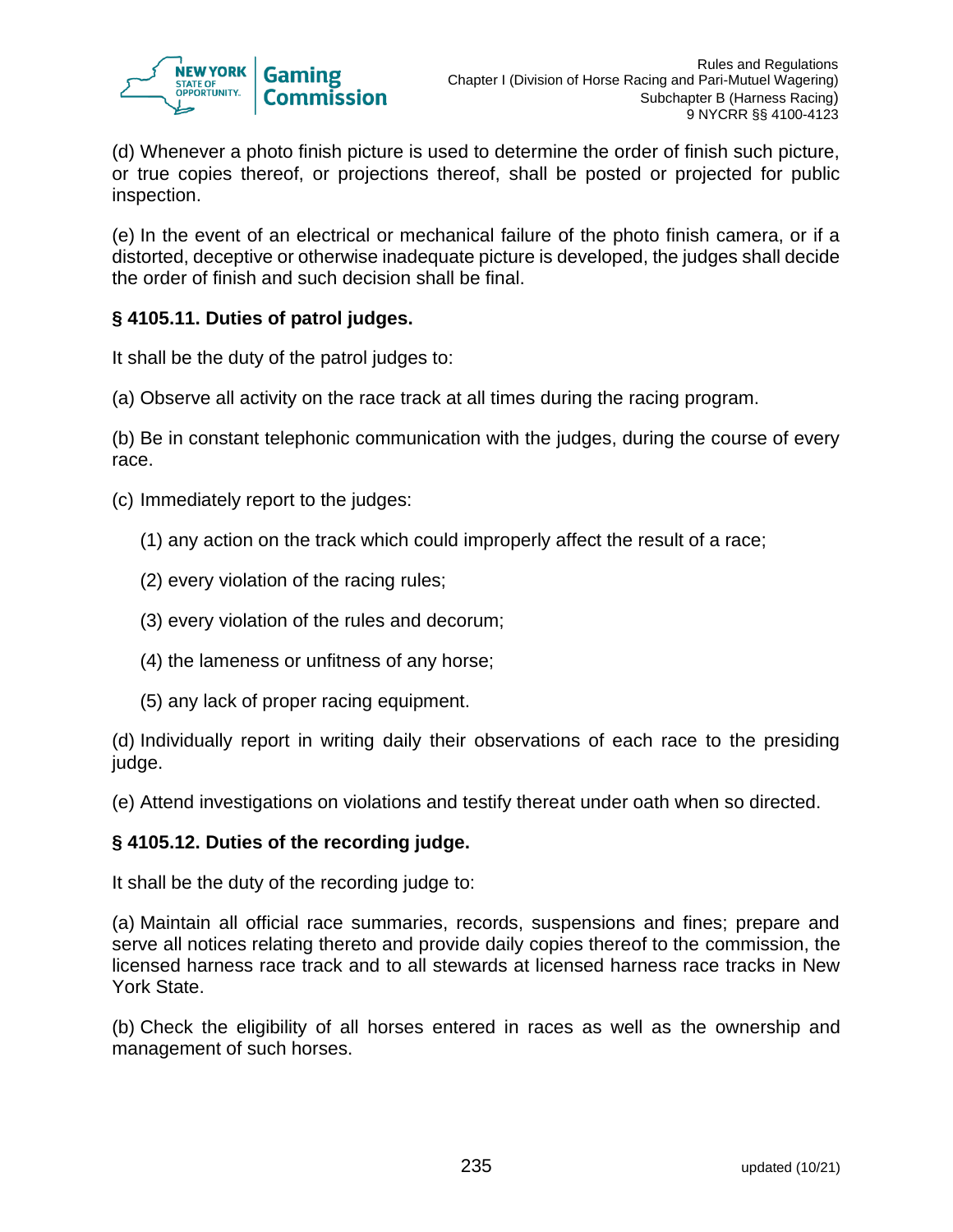

(c) Check all drivers' licenses and advise the program director and judges of fines and suspensions listed thereon and whether such license is a limited one.

(d) Assist the judges in drawing positions, at the request of the presiding judge.

(e) Maintain a list of all owners, trainers and drivers at each race meeting together with their commission license numbers, and keep such list current.

- (f) Keep the judges' book and record legibly therein:
	- (1) all horses entered and their eligibility certificate numbers;
	- (2) names of owners and drivers and their license numbers;
	- (3) a record of each heat, giving the position of horse at the finish and money won;
	- (4) note of drawn or ruled out horses, placing horses;
	- (5) record time in minutes, seconds and fifths of seconds.

(g) Check eligibility certificate before the race, and after the race enter all information provided for thereon, including the horse's position in the race as it was chartered. In the event a horse has been placed on the steward's list, such fact and the reason therefor shall be recorded thereon.

- (h) See that the judges' book is properly signed.
- (i) Forward daily a copy of the judges' book to the commission.

(j) Notify owners and drivers of any penalty assessed by the judges or starter and post a copy of such notice in the racing secretary's office.

#### **§ 4105.13. Duties of the racing secretary.**

It shall be the duty of the racing secretary to:

(a) Provide electronic access to the eligibility certificates and other horse ownership and registration records of the United States Trotting Association and Standardbred Canada.

(b) Be familiar with the age, class, and competitive ability of all horses racing at the track.

(c) Where the rules require, to classify and reclassify horses in accordance therewith.

(d) List horses in the classes for which they qualify and to cause such lists to be kept current and to be properly displayed in the room in which the declaration box is located for examination by horsemen and others.

(e) Write conditions and schedule the daily racing programs to be presented at the track.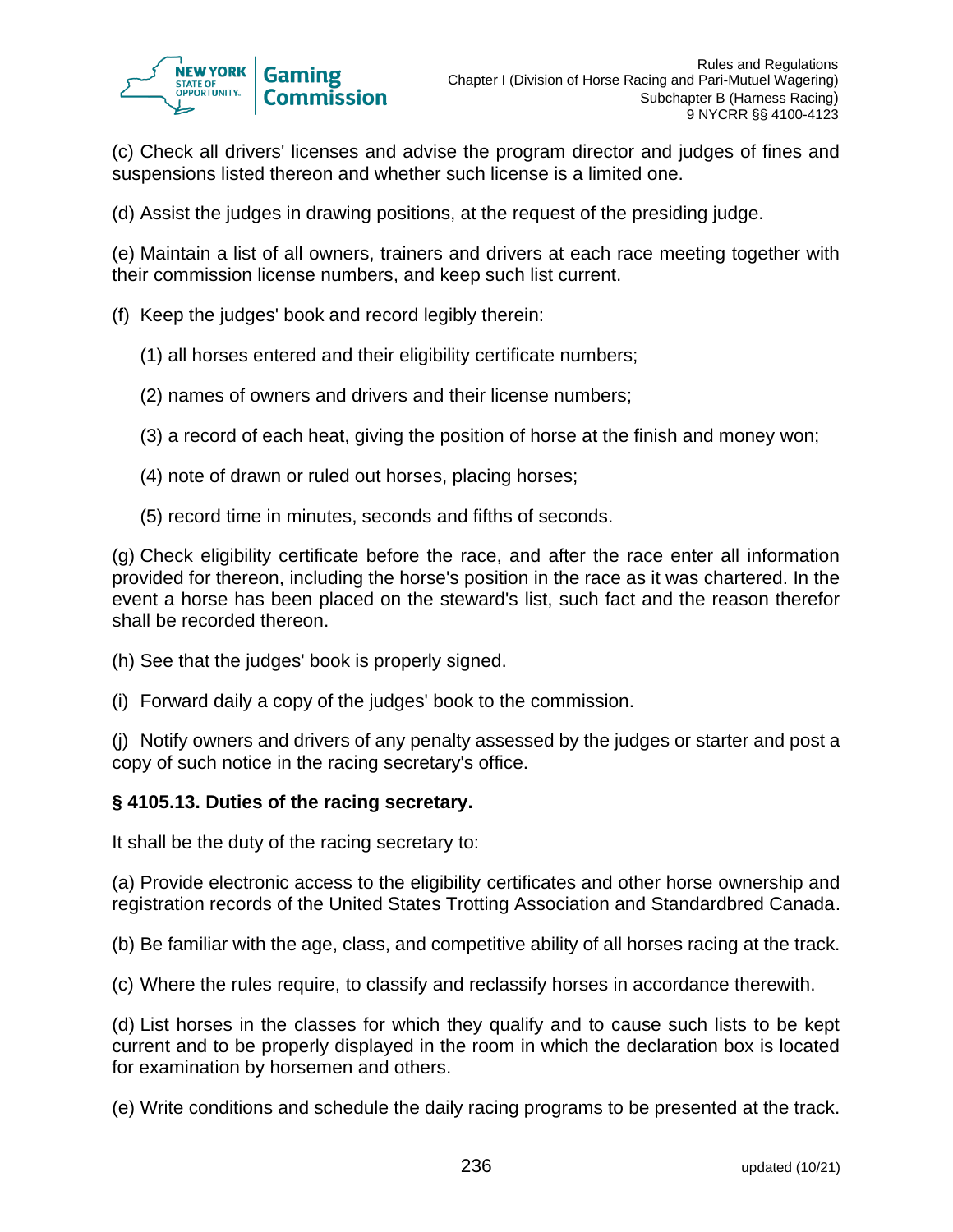

(f) Provide for the listing of horses in such daily program; to examine all entry blanks and declarations; to verify all information set forth therein; to select the horses to start and the also eligible horses from the declarations in accordance with the rules governing these functions.

(g) Examine nominations and declarations in early closing and stake events; to verify the eligibility of all declarations and nominations, and to compile lists thereof for publication.

# **§ 4105.14. State veterinarian.**

(a) The State veterinarian, unless otherwise directed by the commission, shall devote his or her full time to the performance of the duties of the office of State veterinarian and shall not render professional services to any horseman on the grounds to which the State veterinarian is assigned during the course of the meeting.

(b) It shall be the duty of the State veterinarian to:

(1) Supervise the inspection and examination of every horse when first entered at the race meeting.

(2) Examine such horse as the judges may request and report thereon.

(3) Examine and approve for release from the steward's list all horses that have been placed thereon for being lame, sick or injured.

(4) Observe the training of all horses performing at the track and examine any horse which may appear ill or infirm and report thereon to the presiding judge.

(5) Observe the horses in the paddock and warming up for the racing program and investigate into and examine such horses which may appear ill or infirm and report thereon to the presiding judge.

(6) Verify the tattoo number and supervise the taking of saliva, urine, blood or such other samples from the horses as may be required by the rules or as directed by the presiding judge and be responsible for the proper storing and delivery thereof to the State laboratory and the maintenance of required records.

(7) Examine horses to be scratched from any race because lame, ill or infirm and report thereon to the presiding judge.

(8) Approve for subsequent declaration all horses that have been scratched from a race for unfitness when such horse has become fit to race.

## **§ 4105.15. Wagering or interest by officials.**

No person employed or appointed by the commission or in any way representing the commission shall place wagers upon the outcome of any harness horse race conducted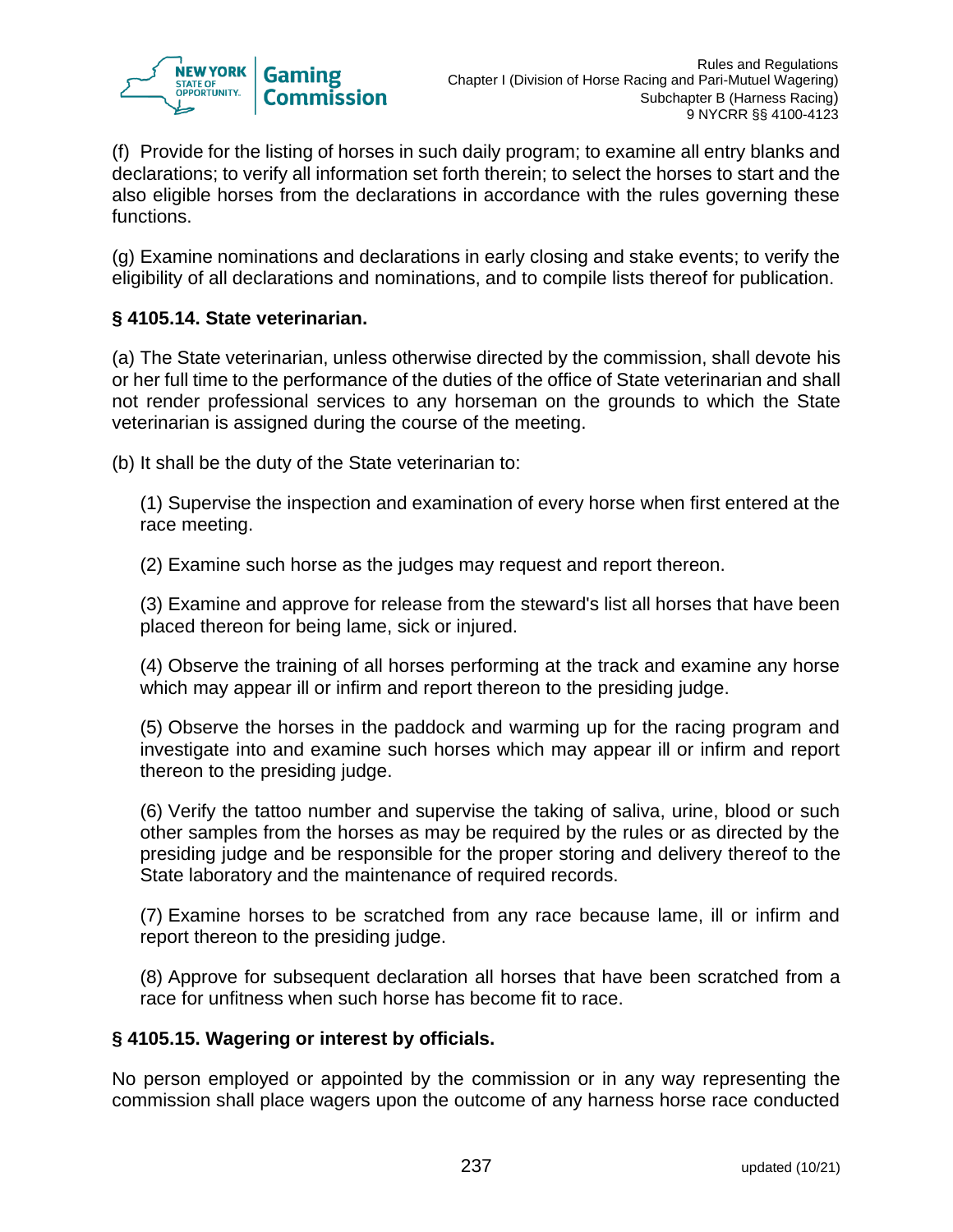

at a track at which pari-mutuel betting is conducted by any licensee of the commission, or have or maintain any interest, direct or indirect, in a horse participating at any licensed meeting in the State of New York.

## **§ 4105.16. Wagering or interest by certain track employees.**

No employee of a licensed harness race track whose duties include the classification of horses shall place wagers upon the outcome of any harness horse race conducted at the track where he or she is employed, nor shall any such employee directly or indirectly be the owner of any horse racing at such meeting or participate financially, directly or indirectly, in the purchase or sale of any horse racing at such meeting.

## **§ 4105.17. Restriction on activities of officials.**

(a) No officer, director or executive of a track, or a spouse of an officer, director, or executive of a track, shall drive a horse at such track except at limited pari-mutuel meetings or in nonbetting races, nor may a horse in which such person has any beneficial interest be entered in any overnight event at said track.

(b) No licensed racing secretary, assistant racing secretary or any person performing the duties of racing secretary or assistant racing secretary:

(1) shall be licensed as an owner, trainer or driver;

(2) own, train or drive a horse anywhere in any race in which pari-mutuel wagering occurs or in any race for which a purse is offered or awarded; or

(3) engage in any other horse racing activity that, in the judgment of the Commission, would create an actual or perceived conflict of interest with his or her duties in New York or otherwise would not be in the best interests of horse racing.

#### **PART 4106**

#### **Identification of Horses**

Section

- 4106.1 Records.
- 4106.2 Misrepresentation.
- 4106.3 Examination of horse or records
- 4106.4 Reports on ownership and control of horses
- 4106.5 Identification of horses
- 4106.6 Importation prohibited without document
- 4106.7 Importation prohibited
- 4106.8 Nerved horses—restrictions
- 4106.9 Death of a horse
- 4106.10 Geldings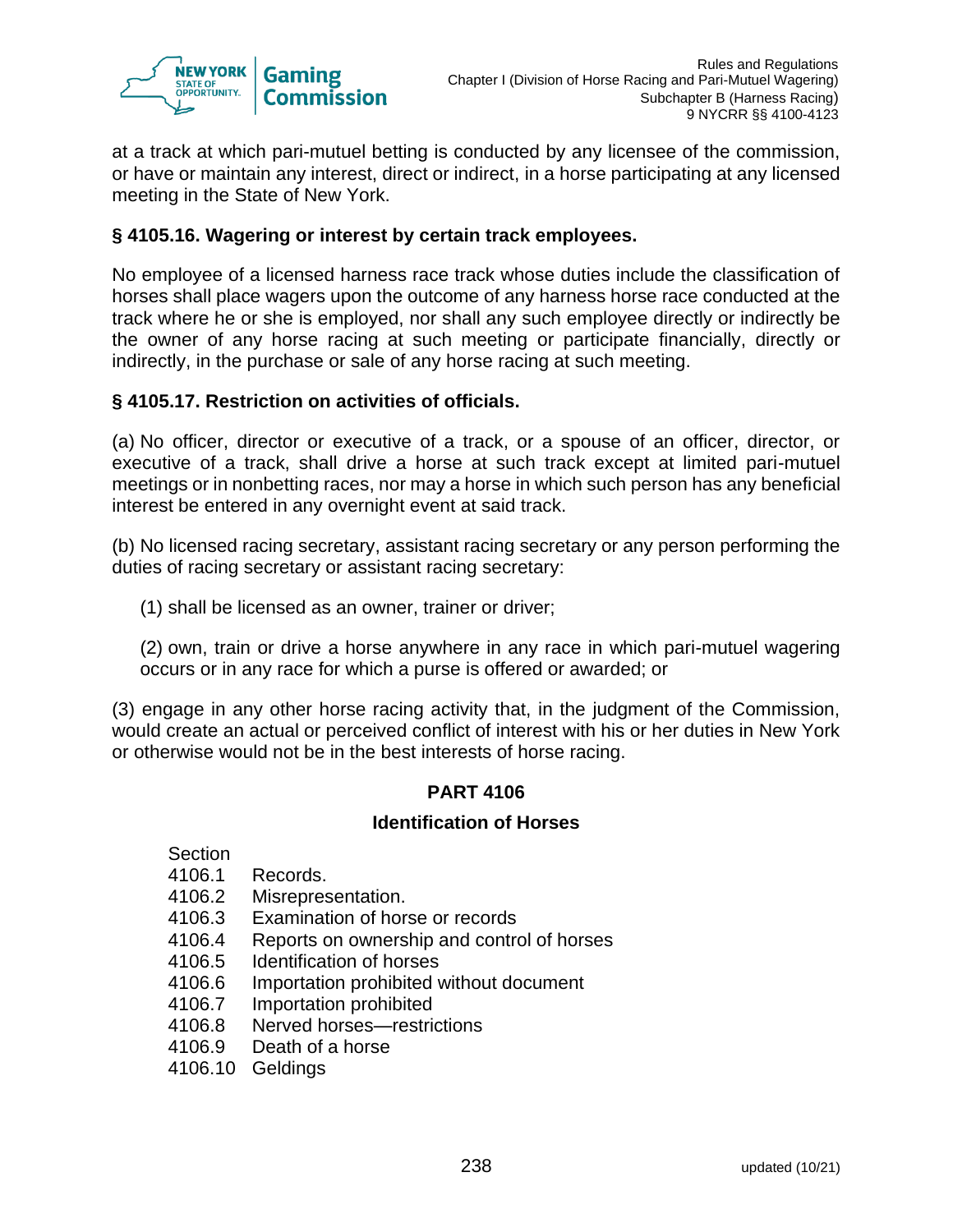

# **§ 4106.1. Records.**

No horse will be permitted to race unless an eligibility certificate or other certificate of registration, in current form, is on file with the United States Trotting Association or Standardbred Canada.

## **§ 4106.2. Misrepresentation.**

Any misrepresentation of a material fact concerning the record of a horse entered at a licensed harness racing track shall be deemed a violation of this Subchapter and subject the person or persons responsible therefor to all the penalties of this act.

## **§ 4106.3. Examination of horse or records.**

Any racing official, track official, owner or driver of a horse may call for information concerning the identity or eligibility of any horse competing at a licensed harness race track, and may demand an opportunity to examine such horse with a view to establish identity or eligibility. No owner or party controlling such horse may refuse to afford such information, or to allow such examination. No person shall demand identification of a horse without cause or to embarrass a race.

## **§ 4106.4. Reports on ownership and control of horses.**

(a) Within 72 hours, or shorter period if so directed, after arrival of any horse at a race track, the person in charge of such horse shall file a statement with the commission steward, in form satisfactory to the commission, listing the following information:

(1) The owner or owners of each such horse with address, telephone number and commission license number.

(2) The trainer and, if any, the assistant trainer, with address, telephone number and commission license number.

(3) Each groom or other employee employed for such horse with address and commission license number. If any such employee is thereafter discharged or leaves his or her employment, such fact shall be reported to the commission steward within 24 hours.

(4) The name and policy number of the workers' compensation carrier if any.

- (5) The tattoo number of each such horse.
- (6) Such other information as may be required.

(b) Upon any change in ownership, training or employment regarding such horse during the meeting, the person in charge of the horse shall promptly report that information to the commission steward.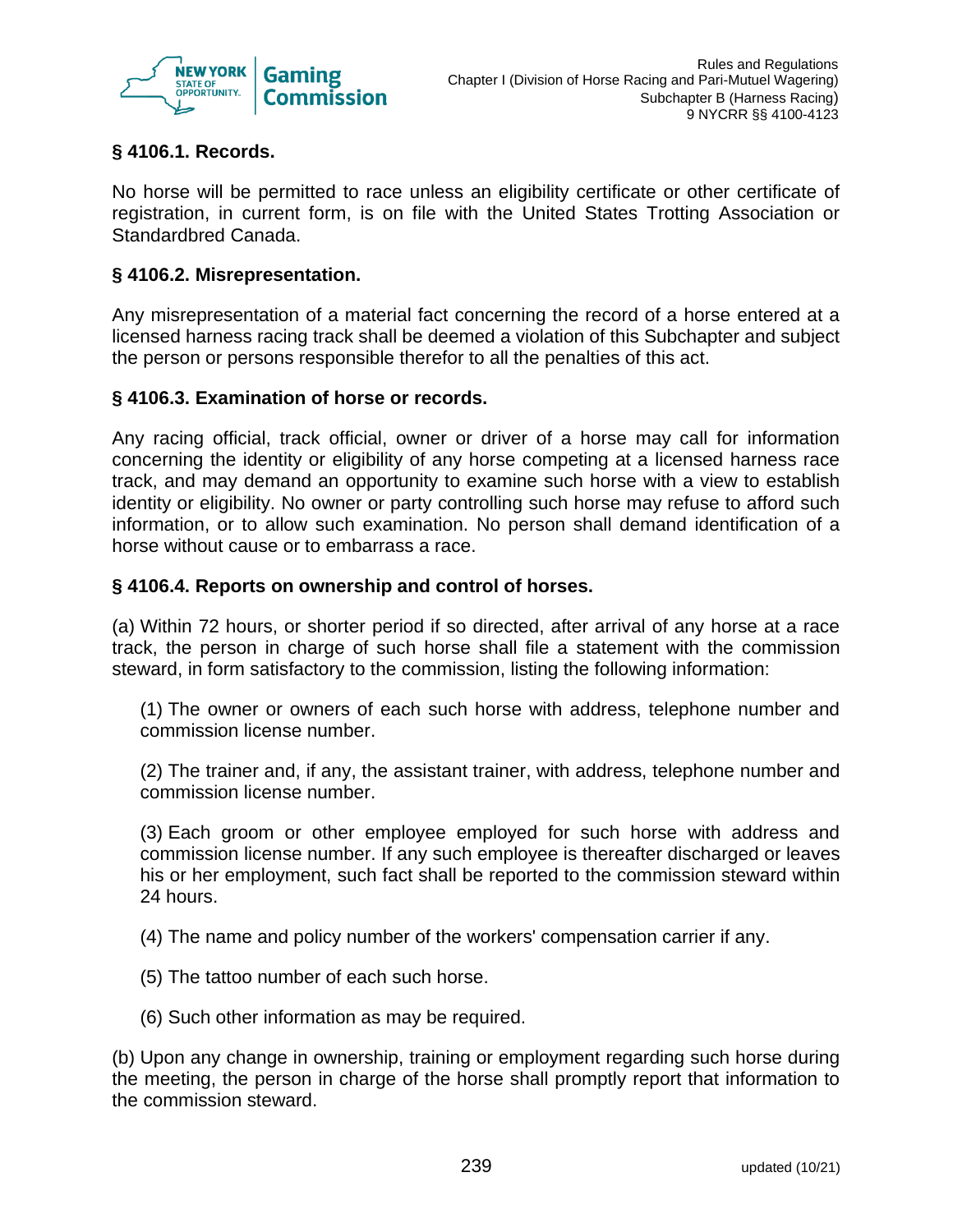

(c) The trainer of a horse shall file a statement with the recording judge, designating an assistant to assume such trainer's responsibility when such trainer will not be available for a period exceeding one day.

(d) Copies of all such statements required above shall be filed with the presiding judge and race secretary.

## **§ 4106.5. Identification of horses.**

No horse shall be permitted to race that has not been registered and tattooed and/or freeze branded in a manner approved by the commission. Before each start such horse's tattoo, or freeze brand number shall be read and verified and, if thereafter tested pursuant to section 4120.1 of this Subchapter, such number shall again be read and verified.

#### **§ 4106.6. Importation prohibited without document.**

(a) No horse shall enter the State of New York unless accompanied by a certificate of equine examination signed by a veterinarian accredited and licensed by the state in which the examination required by the certificate was made and further provided that no horse shall enter the State of New York until the original of said certificate has been placed in the mail for delivery first class to the state veterinarian of the state in which the required examination was conducted.

(b) *Form of certificate*.

(1) The information on the certificate shall include the name of the owner or trainer with address, the consignee or destination in New York with address, the date of examination, the number of horses examined, the establishment or premises at which the horses were examined, the name, registration number if any, tattoo if any, sex, age, rectal temperature and color and markings of each horse listed on the certificate.

(2) The certificate shall include the following statement signed by the examining veterinarian:

I hereby certify that I am accredited and licensed in the State of (State) and that the (number) horse or horses described above was or were examined by me on the date indicated and found to be free from symptoms of any infectious or communicable disease. I further certify that the temperature of each horse was as recorded above.

> Signature: \_\_\_\_\_\_\_\_\_\_\_\_\_\_\_\_\_\_\_\_\_\_\_\_\_\_\_\_\_ Address: \_ (Accredited Veterinarian)

(3) The certificate shall make provision for the recording of test results by the state veterinarian of the state of origin and shall include the following statement for subsequent counter-signature by such state veterinarian: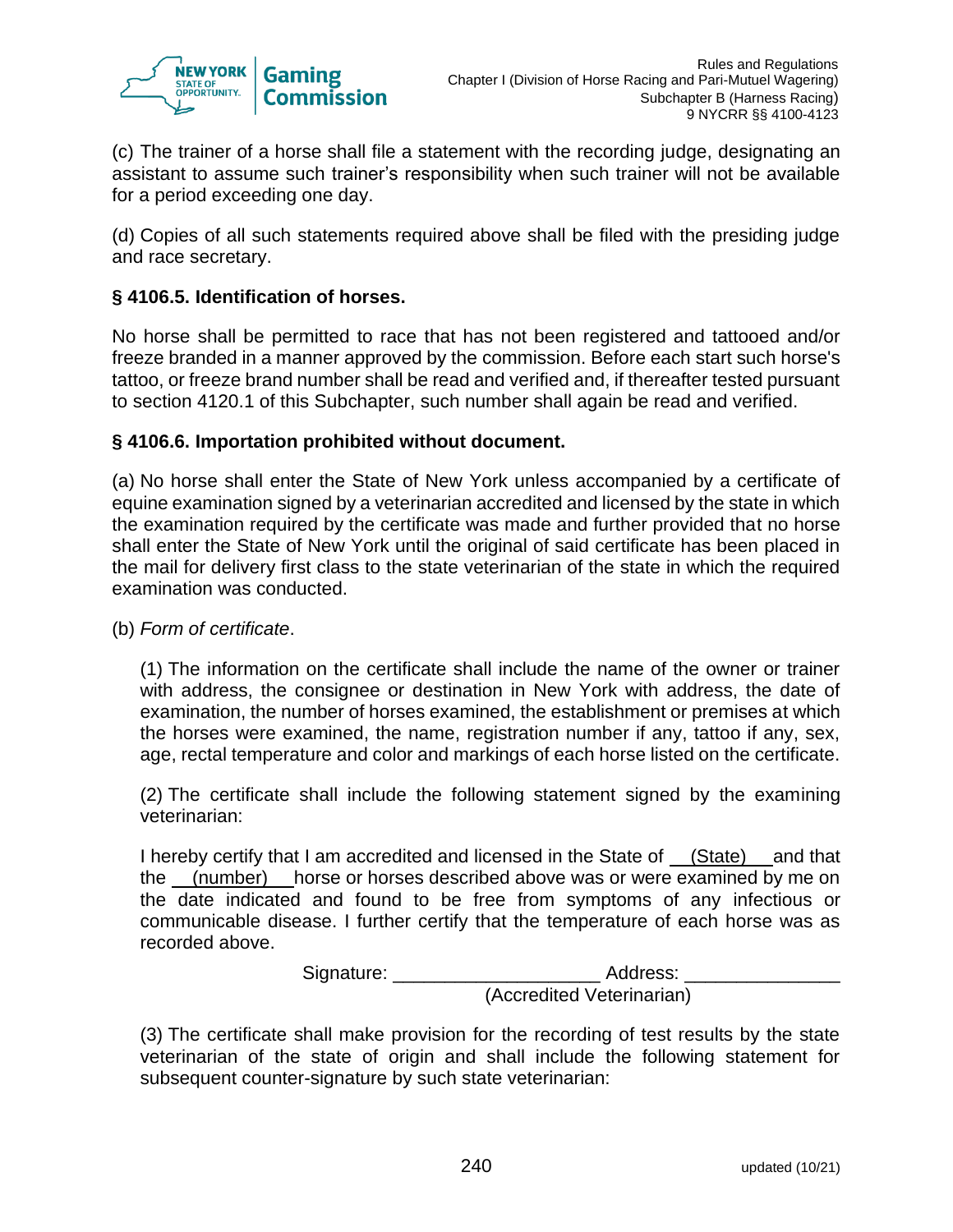

This certifies that the issuing veterinarian is accredited and licensed to practice in the State of (State) and that the test results recorded above are correct to the best of my knowledge and belief.

Signature:

(State Veterinarian)

Date Countersigned:

(c) *Time limitation of certificates*. A certificate of equine examination shall be valid for the purposes of this Part until the 10th day following the date of examination appearing on the certificate.

## **§ 4106.7. Importation prohibited.**

(a) All persons, associations or corporations, their agents, officers and employees and any person acting by or at their behest, are hereby forbidden to bring into this State, or cause to be brought into this State, any horse affected with or having been exposed to the disease known as equine infectious anemia (swamp fever). Every horse brought into this State or caused to be brought into this State shall be accompanied by a statement signed by a veterinarian of recognized standing in his state or country of residence certifying that such animal is not suffering from and has not been exposed to equine infectious anemia.

(b) Manure from any horse suffering from equine infectious anemia shall not be brought or caused to be brought into this State.

(c) Every person, association or corporation, and any agent, officer or employee thereof, failing to obey this order shall be subject to the fines and penalties provided by law.

## **§ 4106.8. Nerved horses—restrictions.**

(a) Any horse that has been nerved (neurectomy, cryosurgery, stunning) at or above the fetlock (*i.e.*, Median nerve, Ulnar nerve, Volar nerve, or the Plantar nerve) shall not be permitted to race at tracks under the jurisdiction of the commission.

(b) Any horse that has been nerved below the fetlock (Volar [posterio] digital nerve only) may be permitted to start provided that such nerving has been reported to the racing secretary who shall cause such fact to be entered on the eligibility papers and prominently displayed in the entry room prior to any subsequent start.

## **§ 4106.9. Death of a horse.**

(a) Upon the death of a horse on any part of the grounds of a harness race track, the remains of the deceased horse shall not be removed without: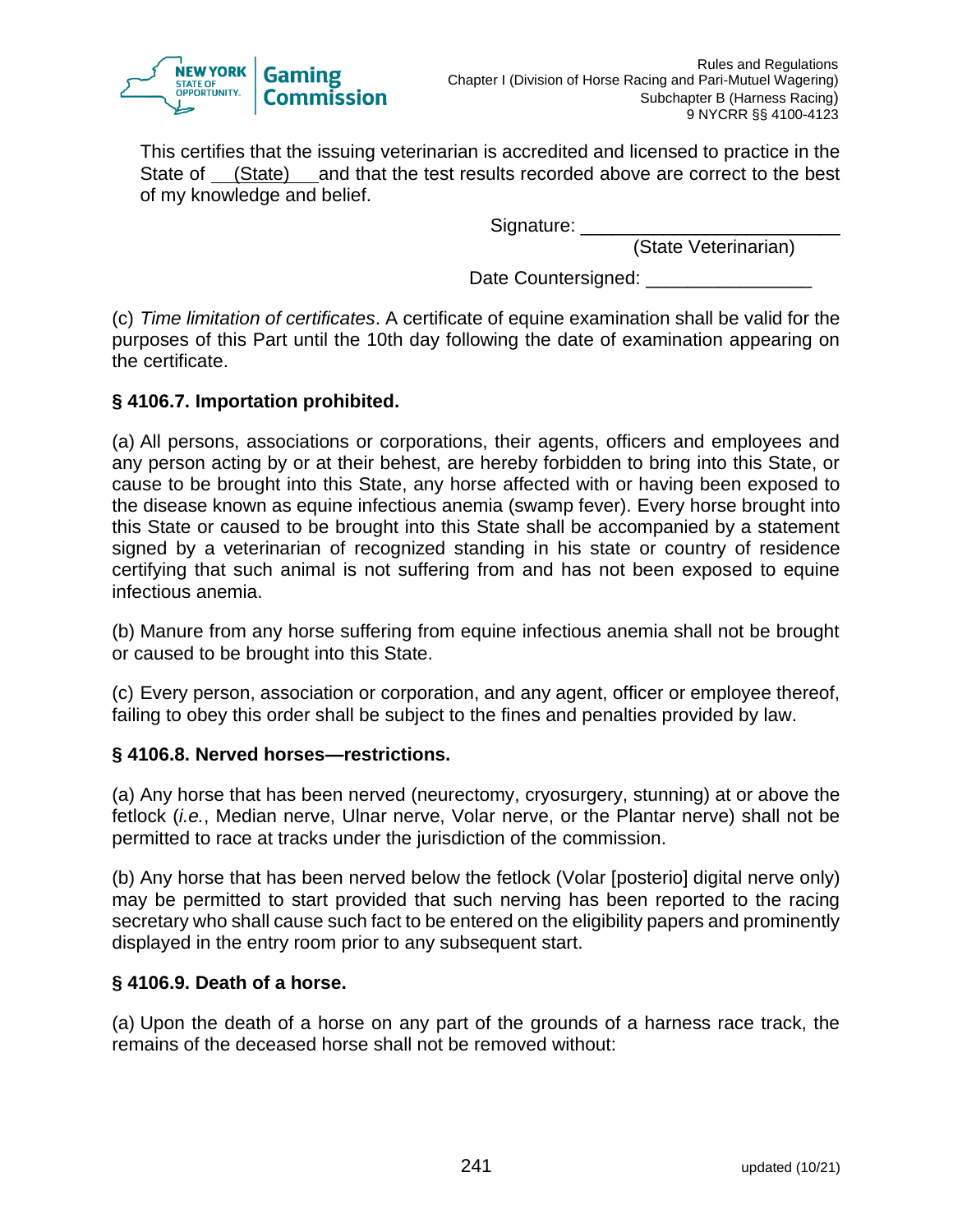

(1) the execution of a death certificate by a commission-licensed veterinarian, in a form as the commission may prescribe, and containing such information as the commission may require;

(2) the filing of said death certificate with the presiding judge or his or her designee; and

(3) the written consent of the presiding judge or his or her designee, authorizing the removal of the remains.

(b) Upon the death of a horse on the grounds of a harness track, the commission at the commission's discretion through the commission's agents, may take control of the bodily remains of the deceased horse; and/or order, direct and cause an appropriate necropsy to be conducted on the remains of said horse, in order to determine the cause of death. The necropsy shall be conducted by a qualified veterinarian at a facility designated by the commission.

(c) It shall be the responsibility of the race track at all times to prevent the unauthorized removal from the race track of the remains of a deceased horse.

# **§ 4106.10. Geldings.**

The gelding of a horse shall be reported to the racing secretary at any race meeting at which the racehorse might race and, as applicable, to either the United States Trotting Association or Standardbred Canada.

(a) If a racehorse is gelded on the premises of a licensed racetrack, then the trainer shall report the alteration within 72 hours of such procedure.

(b) If a racehorse is gelded off-track, then the owner or trainer shall report the alteration at or before the time the horse is entered to race.

(c) A trainer who enters a gelding, or who causes a gelding to be entered on his or her behalf, is responsible for ensuring that the horse's status as a gelding is accurately listed on its eligibility certificate or other certificate of registration on file with such organizations.

(d) Such reports shall include the name of the veterinarian who performed the alteration and the date of the alteration. The alteration shall be recorded on the certificate of registration and horse identification record of the horse.

## **PART 4107**

## **Racing, Farm or Stable Names**

Section 4107.1 Disclosure 4107.2 Limitations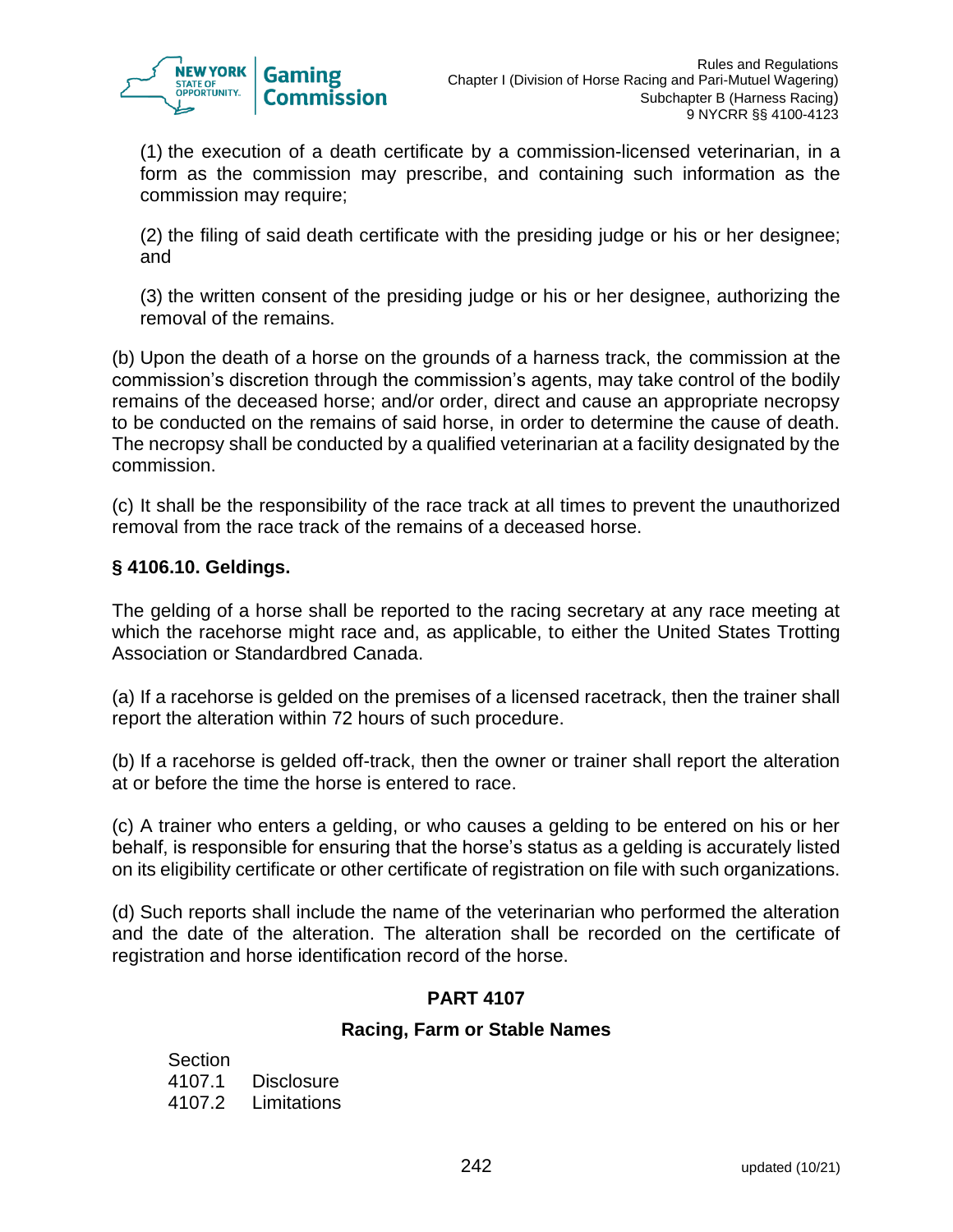

4107.3 Liabilities 4107.4 Leases 4107.5 Corporate ownership

# **§ 4107.1. Disclosure.**

A racing, farm or stable name may be used by the owners or lessees of horses. The names of all persons interested in the stable or operating thereunder and any additions, deletions or changes therein shall be disclosed to the commission upon request.

# **§ 4107.2. Limitations.**

(a) No horse shall be entered or started that is owned by 35 or fewer owners unless all such owners are licensed. If a horse is owned by more than 35 owners, then only those individuals having a three percent or greater property interest in such horse shall be required to be licensed as an owner.

(b) No more than one stable may be registered under the same name. The commission may reject any name that is misleading to the public or unbecoming to the sport.

# **§ 4107.3. Liabilities.**

All persons interested in a stable or operating thereunder, whether incorporated or not, shall be liable for all entry fees and penalties against the stable. If one of such persons is suspended or refused a license, all the horses in such stable shall be excluded from racing.

## **§ 4107.4. Leases.**

The lessee of a horse shall file with the eligibility paper of such horse a copy of the leasing arrangement that shall contain the name of the horse, the name and address of the owner, the name and address of the lessee, the stable name, if any, of either party and the terms of the lease. Each lessor and lessee must obtain an owner's license from the commission.

## **§ 4107.5. Corporate ownership.**

If a horse is owned by a corporation, all officers, directors, and persons owning any of the capital stock, or beneficial interest therein, shall be disclosed to, and licensed by the commission, except that if there are more than 35 individual owners of a horse then only those owners having a three percent or greater property interest in the horse shall be required to be licensed as an owner.

## **PART 4108**

## **Classification and Eligibility**

**Section** 4108.1 Eligibility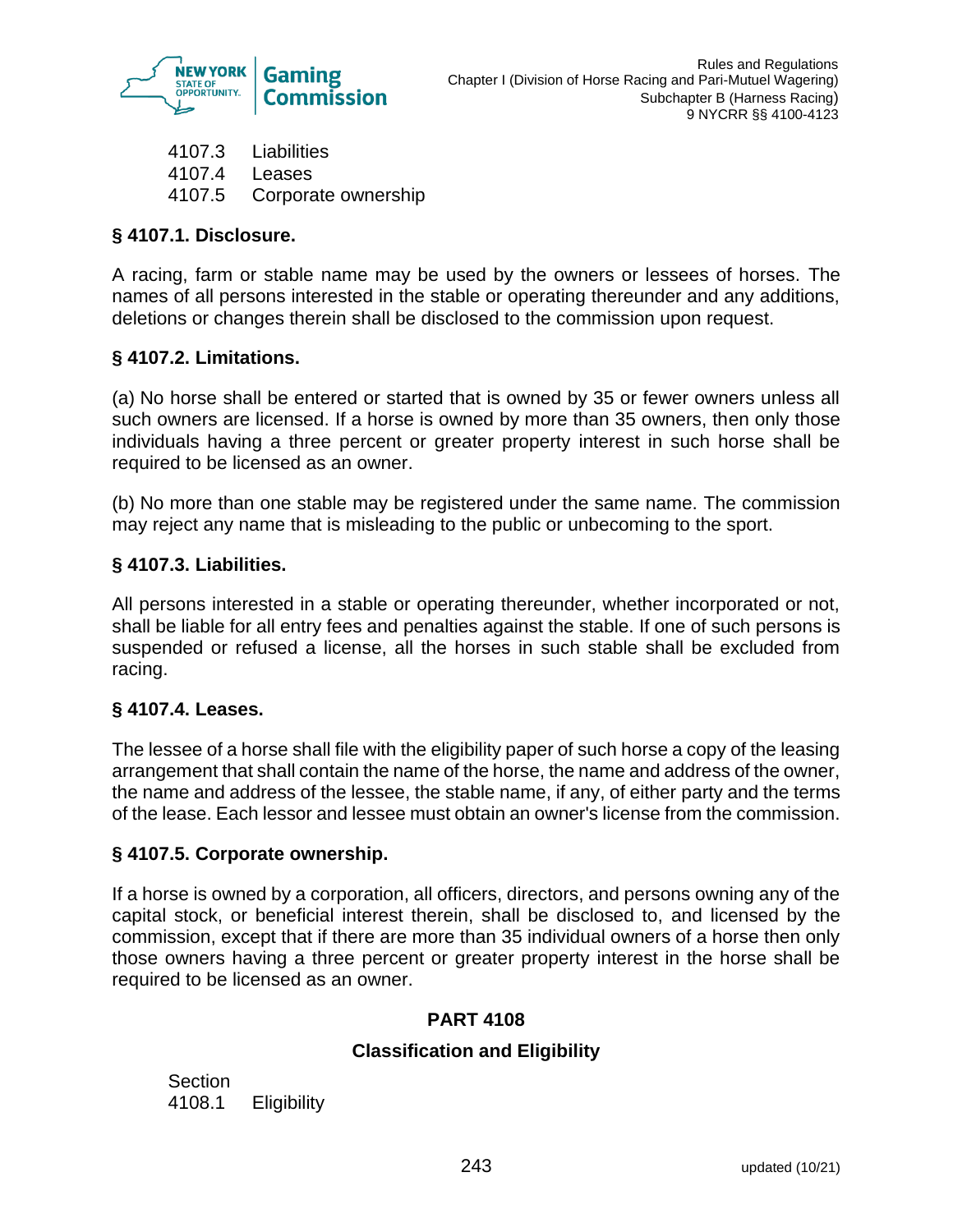

- 4108.2 Classified races
- 4108.3 Time bars prohibited
- 4108.4 Time of eligibility
- 4108.5 Two-year-old distances; heats
- 4108.6 Time to post overnight conditions
- 4108.7 Maiden status
- 4108.8 Types of races to be offered
- 4108.9 General procedure

# **§ 4108.1. Eligibility.**

For purposes of eligibility, a racing season or racing year shall be the calendar year. In recording winnings, gross winnings will be used and odd cents will be dropped and disregarded.

# **§ 4108.2. Classified races.**

(a) *Classification by racing secretary*. The racing secretary, according to the racing secretary's judgment, shall assign horses eligible for classification by gait to not more than the following classes based upon ability as demonstrated by past performances: FFA (Free-For-All), JFA (Junior-Free-All), AA, A, B, C, D, and where feasible, into not more than three subclasses designated by number within classes AA, A, B, C, and D. Such assignment shall be made when a horse is first accepted for racing at the track and all such assignments and changes thereof shall be posted in the declaration room.

(b) *Races to be based on class*. Races shall be offered based upon such classes and where applicable subclasses, and shall be confined to horses posted in the same or slower class or subclass at the time of declaration with preference being given to horses posted in the advertised class or subclass. Starters shall be determined by lot. A race may be conditioned for two or more classes or subclasses, in which case it shall be deemed a handicap race and post positions shall be drawn by class or subclass with the slower class or subclass nearer the rail.

- (c) *Eligibility for classification*.
	- (1) A horse four years or older is eligible for classification.

(2) A two- or three-year-old horse may be classified only if it has won three purse races, each for a purse exceeding \$450, or two wins and two seconds in such races, or if it has been previously classified, or if the owner or trainer thereof requests in writing that the horse be classified. However such request may be denied by the racing secretary. When a two- or three- year-old horse first becomes eligible for classification it may not be classified higher than C.

(d) *Changes in classification*. A horse may be advanced or moved back to any class or subclass if the horse's performance in the judgment of the racing secretary, demonstrates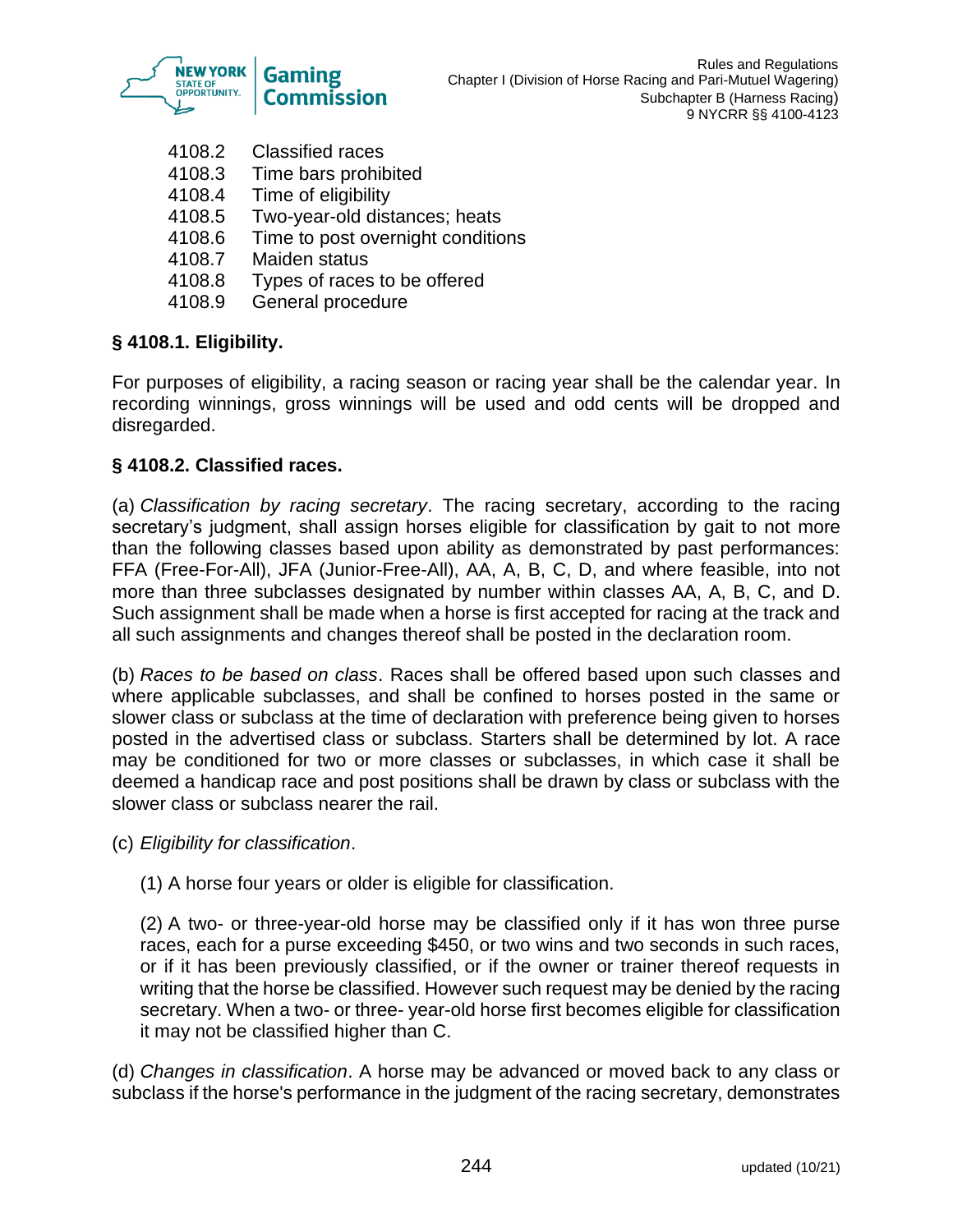

that it should be so moved to be properly classified, except that a two-or three-year-old horse may not be advanced to a higher class through AA for the first time until it shall have had at least two starts in the next lower class.

(e) *Basis of classification*. Classification and changes in classification shall be based upon all performances of a horse, both classified and nonclassified, after it has become eligible for classification. Classification at other tracks may be disregarded. In classifying a twoor three- year-old horse all starts of such horse after it would have become eligible for classified racing shall be considered as having been made in classified races at the present track. Double dashes and any heat racing shall be considered as one race.

(f) *Preferred races barred*. Preferred races may not be conducted in conjunction with classified races but one invitational race per week at each gait may be conducted for the fastest horses at the meeting.

# **§ 4108.3. Time bars prohibited.**

No time bars shall be used as an element of classification.

## **§ 4108.4. Time of eligibility.**

Horses must be eligible when entries close, but winnings on closing date of eligibility shall not be considered. In mixed races, trotting and pacing, a horse must be eligible under the conditions for the gait at which it is stated in the entry the horse will perform.

## **§ 4108.5. Two-year-old distances; heats.**

No two-year-old shall be permitted to start in any dash, heat or race exceeding one mile, nor shall a two-year-old be permitted to start in more than two heats, dashes, or races in any single day.

## **§ 4108.6. Time to post overnight conditions.**

Conditions for races shall be posted in the declaration room at least 25 hours before the closing of declarations thereto, except where conditions for three successive days racing are posted in which event such conditions shall be posted at least 18 hours prior to the closing of declarations to the first of such three days' conditions.

#### **§ 4108.7. Maiden status.**

Races awarded after the "official" sign has been posted shall not affect the status of a maiden.

## **§ 4108.8. Types of races to be offered.**

(a) In presenting a program of racing, the racing secretary shall use the following types of races only: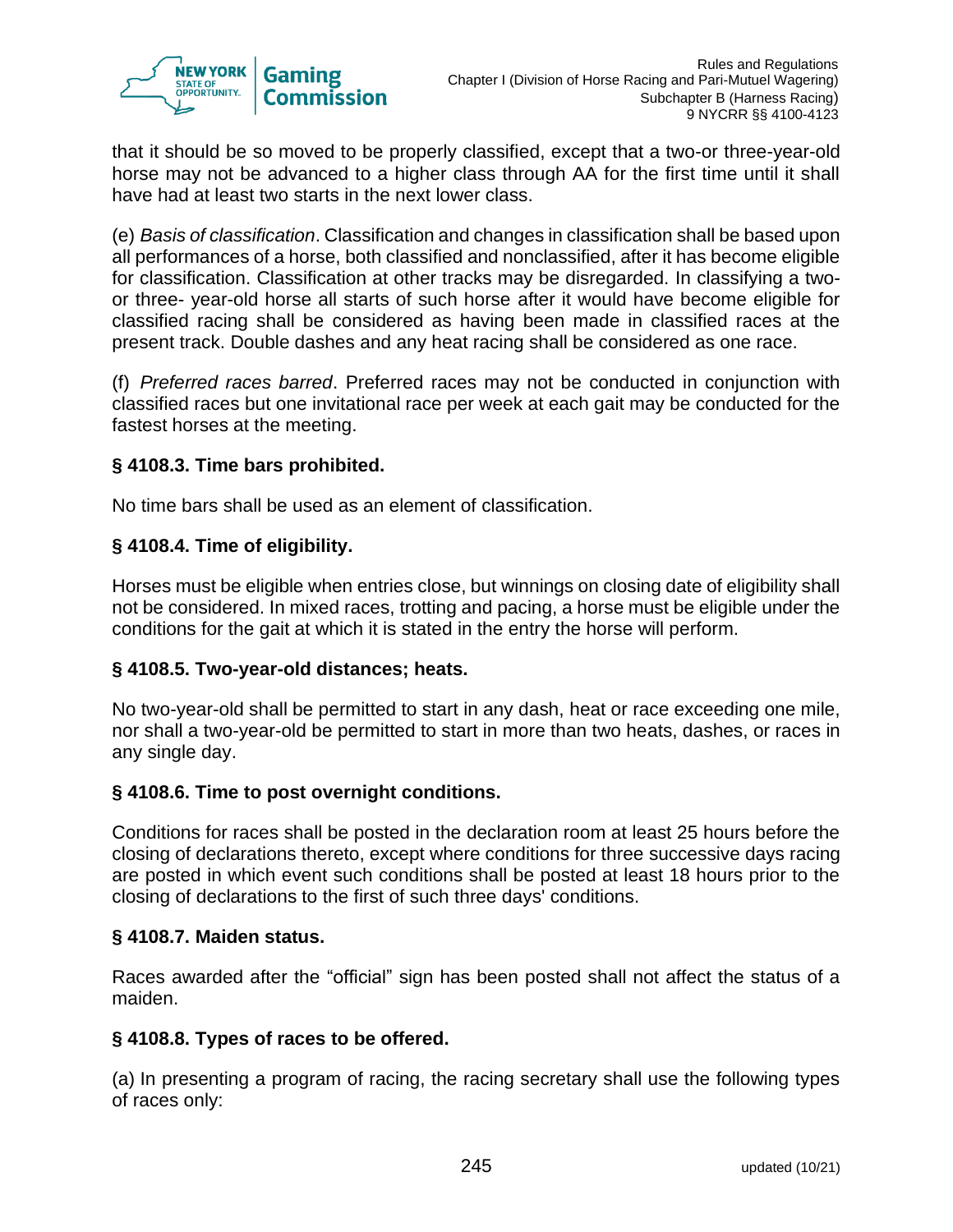

- (1) stakes and futurities;
- (2) early closing events;
- (3) overnight events:
	- (i) conditioned races;
	- (ii) claiming races;

(iii) preferred races limited to the fastest horses at the meeting. These may be open races, free-for-all races, invitational races, conditioned races. Horses to be eligible in such races shall be posted in the declaration room, and listed with the presiding judge. Horses so listed shall not be eligible to conditioned races unless such conditions specifically include horses on the preferred list. Not more than 12 such preferred races may be conducted during a racing week. Purses offered for such preferred races shall be at least 25 percent higher than the highest purse offered for other conditioned races or letter class races scheduled the same racing week. A two or three year old horse may not be used in such races, without the consent of the owner, unless such horse has won three races at the track during the year or has lifetime earnings of \$15,000;

(iv) classified races but only with the express written permission of the commission and only if the track offers and schedules sufficient claiming races to give those horses authorized for claiming races and intended to be so raced an equal opportunity to race; and

(v) invitational races for two- or three-year-olds.

(b) Notwithstanding any preference requirements set forth in section 4108.9 of this Part and section 4111.9(a) of this Subchapter, the racing secretary may offer condition races or claiming races that limit entries only to horses that have competed at licensed New York State tracks for the majority of their most recent starts. The racing secretary may establish the limitation for each race. The limitation shall not exceed 75 percent of the most recent starts for an individual race. At least one race must be carded in the same class without the New York limitation on the same or the next race date for each race that is carded with the New York limitation.

(c) Notwithstanding any preference date requirements set forth in section 4108.9 of this Part and section 4111.9(a) of this Subchapter, the racing secretary may offer condition races or claiming races that limit entries only to New York-bred horses, pursuant to Section 307-a of the Racing, Pari-Mutuel Wagering and Breeding Law.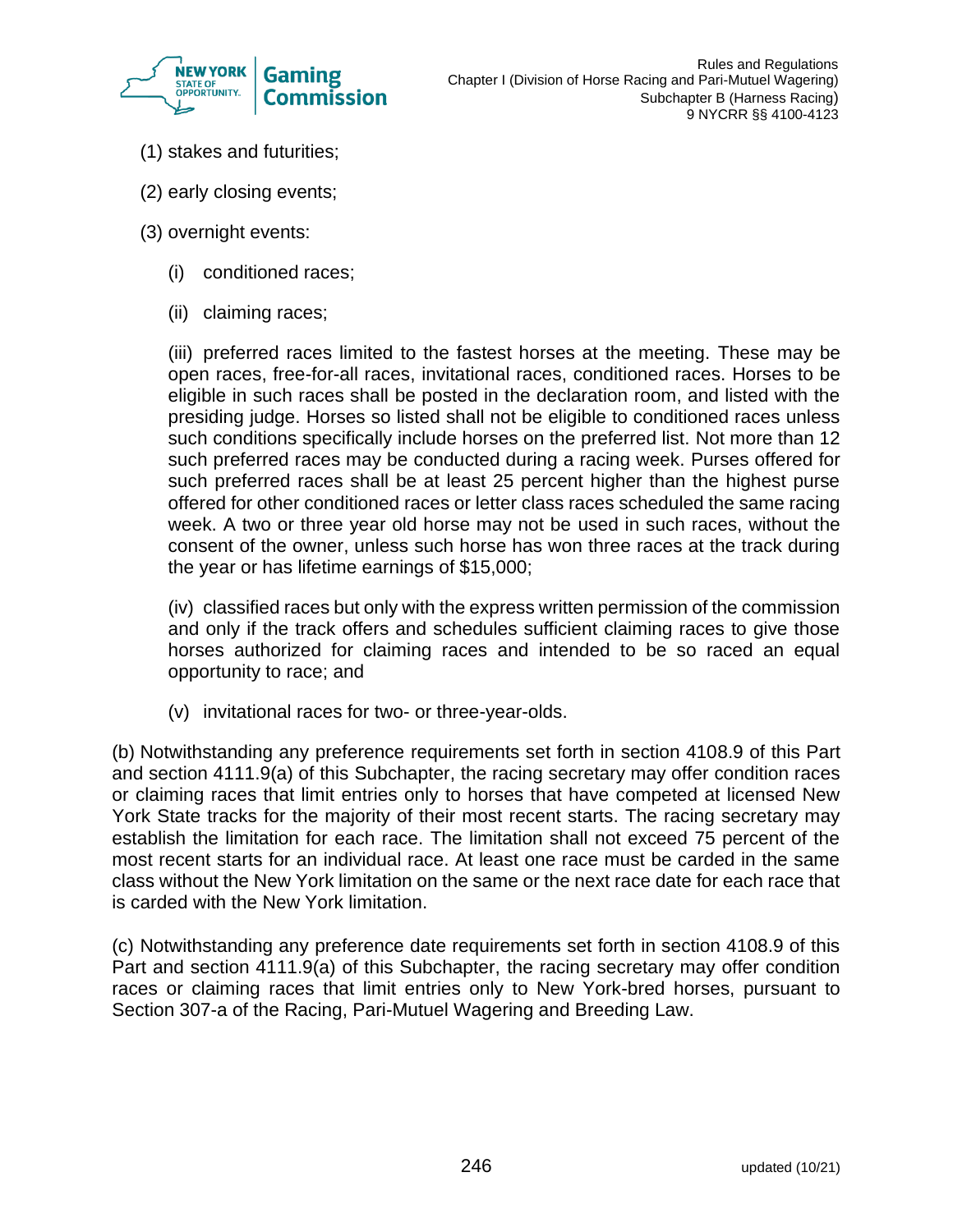

# **§ 4108.9. General procedure.**

(a) For all overnight races other than invitational races the starters shall be determined by lot from those properly declared in with preference. The names of all horses declared shall be posted by race with preference dates. However, where necessary to fill a card, one conditioned race per day may be divided into two divisions and the divisions may be selected by the racing secretary.

(b) For all races other than handicap races the post positions of all starters and also eligibles shall be drawn by lot.

(c) A substitute race may be provided for each day's program and shall be so designated. The substitute race shall be used only if regularly scheduled races fail to fill and if a regularly scheduled race is not divided. No substitute or other race may be used as part of the next program.

(d) A fair and reasonable racing opportunity shall be afforded all horses and conditions shall not be written in such a way that any horse is deprived of a fair opportunity to race.

(e) The name of each horse at the track ready to race shall be posted by gait in the declaration room together with all pertinent information concerning such horse which may be required to determine eligibility of such horse to races at the track. The names of horses invited to invitational races shall be posted at least 18 hours prior to the close of declarations.

(f) (1) Handicap races are permitted where provided for in the published condition book and in conformity with such conditions with post positions determined according to the relative standings within such conditions (including claiming prices). No time records or bars shall be used as a condition.

(2) Handicap races are permitted for preferred races or for invitational races. In such races all post positions may be assigned by the racing secretary if the horses are invited and the names of the invited horses and their post positions are posted in the declaration room at least 18 hours prior to closing of declarations thereto.

(g) In an overnight race the racing secretary, with the approval of the presiding judge, may reject the declaration of any horse which has a past performance indicating that it is below the competitive level of the other horses declared providing such rejection does not result in cancellation of the race.

## **PART 4109**

## **Claiming Races**

Section 4109.1 Claimant 4109.2 Prohibitions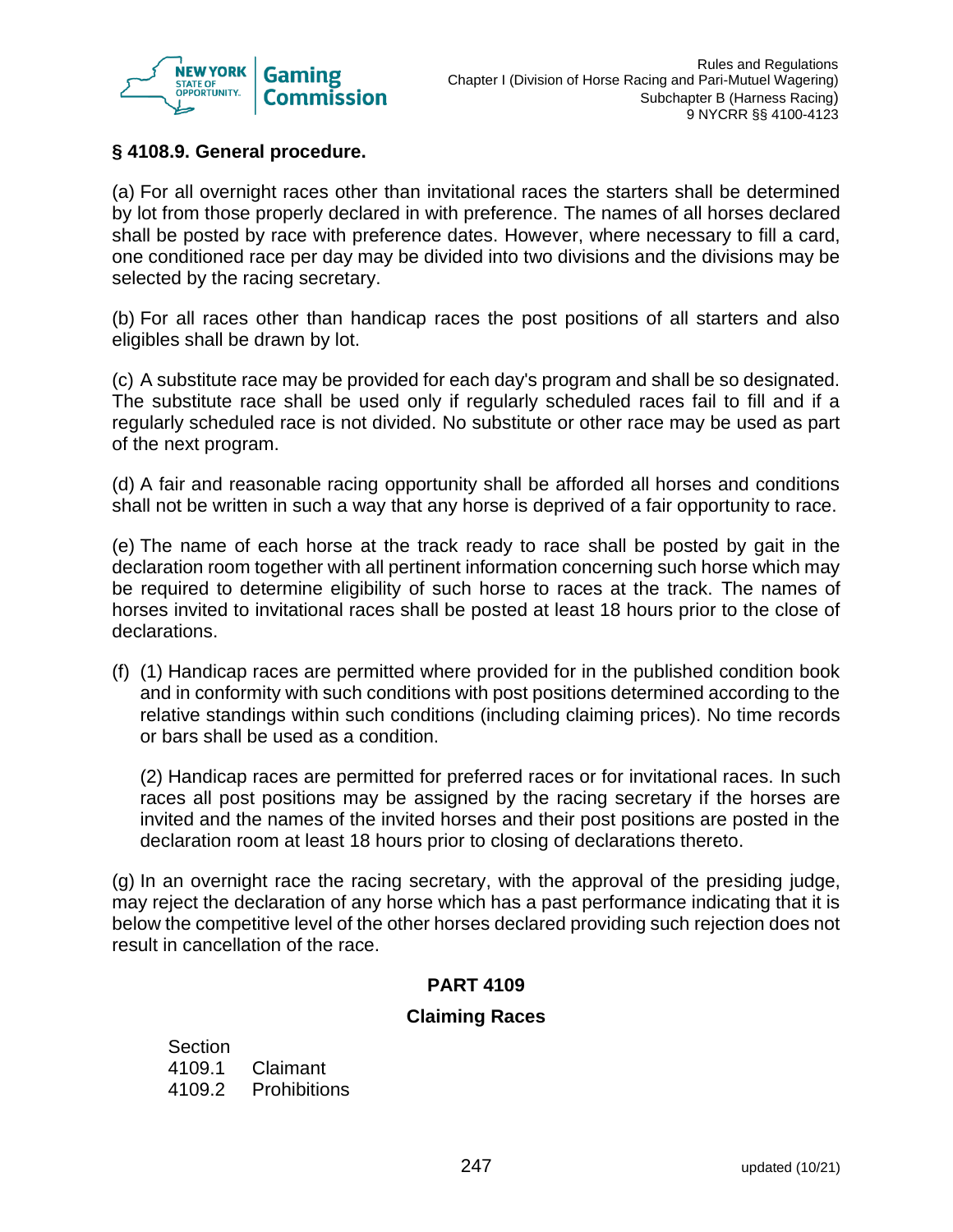

- 4109.3 Claiming procedure
- 4109.4 Claiming price
- 4109.5 Horses claimed—testing
- 4109.6 Pregnant mare—disclosure prior to entry in a claiming race
- 4109.7 Certain voidable claims

# **§ 4109.1. Claimant.**

(a) Claims may be made by an owner licensed for the current year.

(b) Notwithstanding the provisions of subdivision (a) of this section, a person who has not previously been licensed in any state as an owner, upon application for an owner's license in this State made 72 hours prior to the intended claim, may apply to the presiding judge for a certificate authorizing such person to claim one horse during the next 30 racing days following the issuance of the certificate. The certificate shall be valid for claiming only at the track at which it was issued. Such a certificate shall be issued by the presiding judge only after the presiding judge has been advised by the commission that from the face of the application the applicant appears to be qualified to be licensed and only after the applicant has designated a licensed trainer who will be responsible for any horse the applicant may claim.

# **§ 4109.2. Prohibitions.**

(a) No person may claim his or her own horse or a horse trained or driven by himself or herself or his or her trainer.

(b) No person may claim more than one horse in a race nor may any person file more than one claim in a race either for himself or herself or acting as agent for another.

(c) No person may claim a horse for an unqualified person.

(d) No owner may cause his or her horse to be claimed directly or indirectly for such owner's own account.

(e) No person may offer or agree to claim or not to claim, or attempt to prevent another person from claiming any horse in a claiming race.

(f) No person may declare a horse to a claiming race against which there is a mortgage, bill of sale, lien, lease or encumbrance of any kind unless the written consent of the holder thereof shall be filed with the recording judge at the track.

(g) A starter in a claiming race may not be declared to any subsequent race until after the claiming race is contested.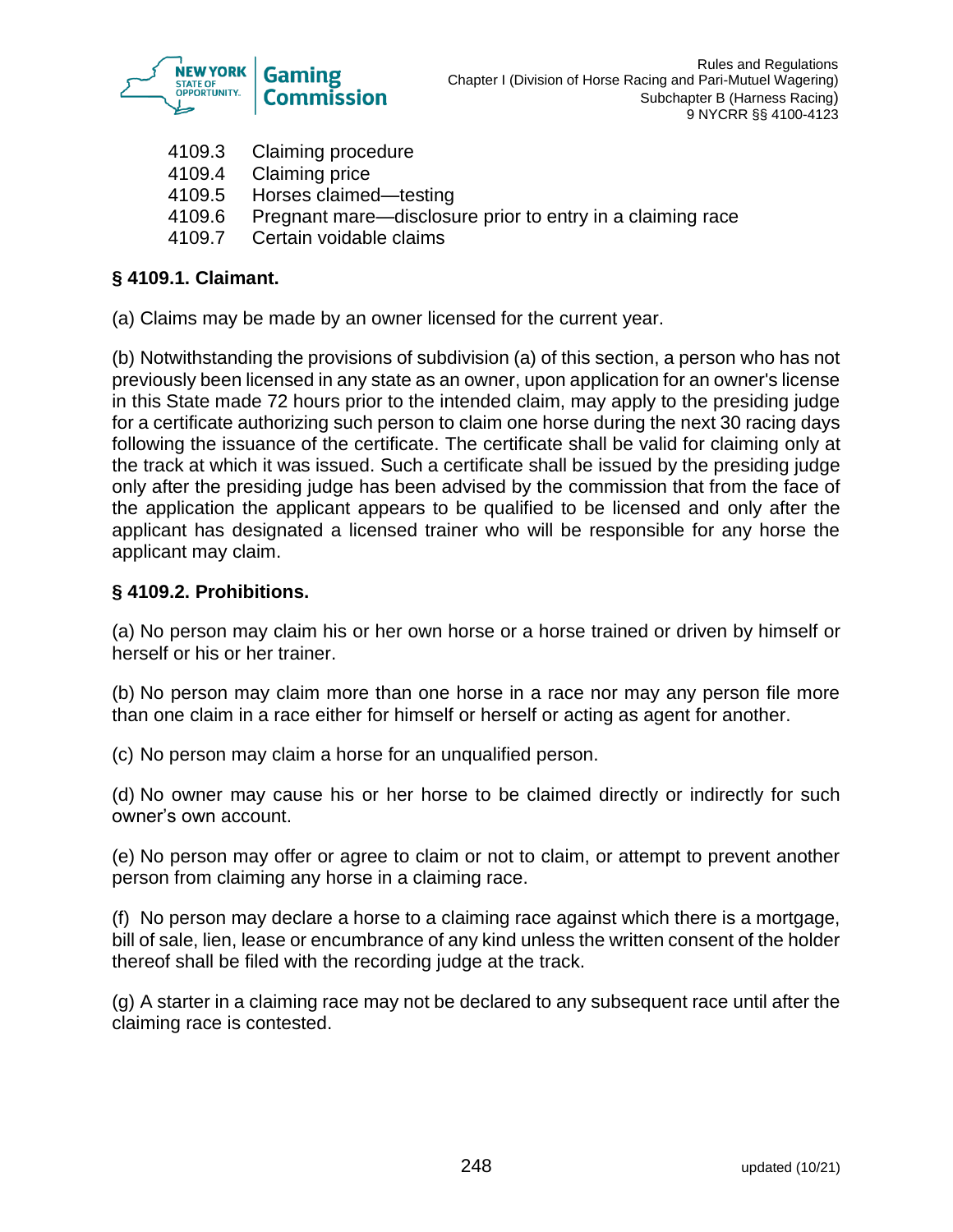

# **§ 4109.3. Claiming procedure.**

(a) *Claimant's credit*. The claimant must have to the claimant's credit with the track an amount equivalent to the specified claiming price, the applicable sales tax, the cost of transferring the registration and the fee for the test for equine infectious anemia. No claims shall be accepted unless such credit is certified in writing by an authorized track official and such written certification is included with the claim. Unless the claimant also has to the claimant's credit an amount sufficient to pay the cost of any post-race testing requested on the claim form by the claimant, the commission shall not conduct such testing. No track official of the racing association shall give any information as to the filing of any claim or claim information to the public and horsemen until after the race has been run.

(b) *Owners consent*. No declaration to a claiming race shall be accepted unless both the registration certificate of the horse and written authorization by the owner to subject the horse so declared to claim is on file with the racing secretary of the track at which the horse is entered.

(c) *Program*. The claiming price shall be printed in the program and all claims shall be for the amount so designated and any horse starting in a claiming race may be claimed for the designated price.

(d) *Claim box*. All claims shall be in legible writing, in a form satisfactory to the commission, sealed in an envelope and presented to the presiding judge or his designee. The presiding judge or his designee shall then write the date and time that the claim was submitted, the date and number of the race, and initial the claim envelope. The claimant must then deposit the claim in a locked claim box at least 30 minutes before the race in the commission office of the track.

(e) *Opening of the locked claim box and sealed envelope*. No official or other person shall open the claim box and envelope or give any information on claims filed except to check on the claimant's license and eligibility of the claim or at least 10 minutes before post time, to withdraw the claim. Immediately after the race, the claim box shall be opened in the presence of the judges and claims, if any, examined by such officials. If the claimant is properly licensed and the claim form is accurate, signed and complete, the claim can be allowed by the judges. The claim information will then be given to the paddock judge, program director and announced. A claim should not be voided due to minor errors on the claim form. The claim should be voided only if, in the opinion of the presiding judge, it is impossible to determine what horse is being claimed or who submitted the claim.

(f) *Multiple claims on same horse*. Should more than one claim be filed for the same horse, the successful claimant shall be determined by lot by the judges.

(g) *Delivery of claimed horse*. A horse claimed shall be delivered with its halter and its shoes intact immediately by the original owner or his trainer to the successful claimant upon direction of the presiding judge.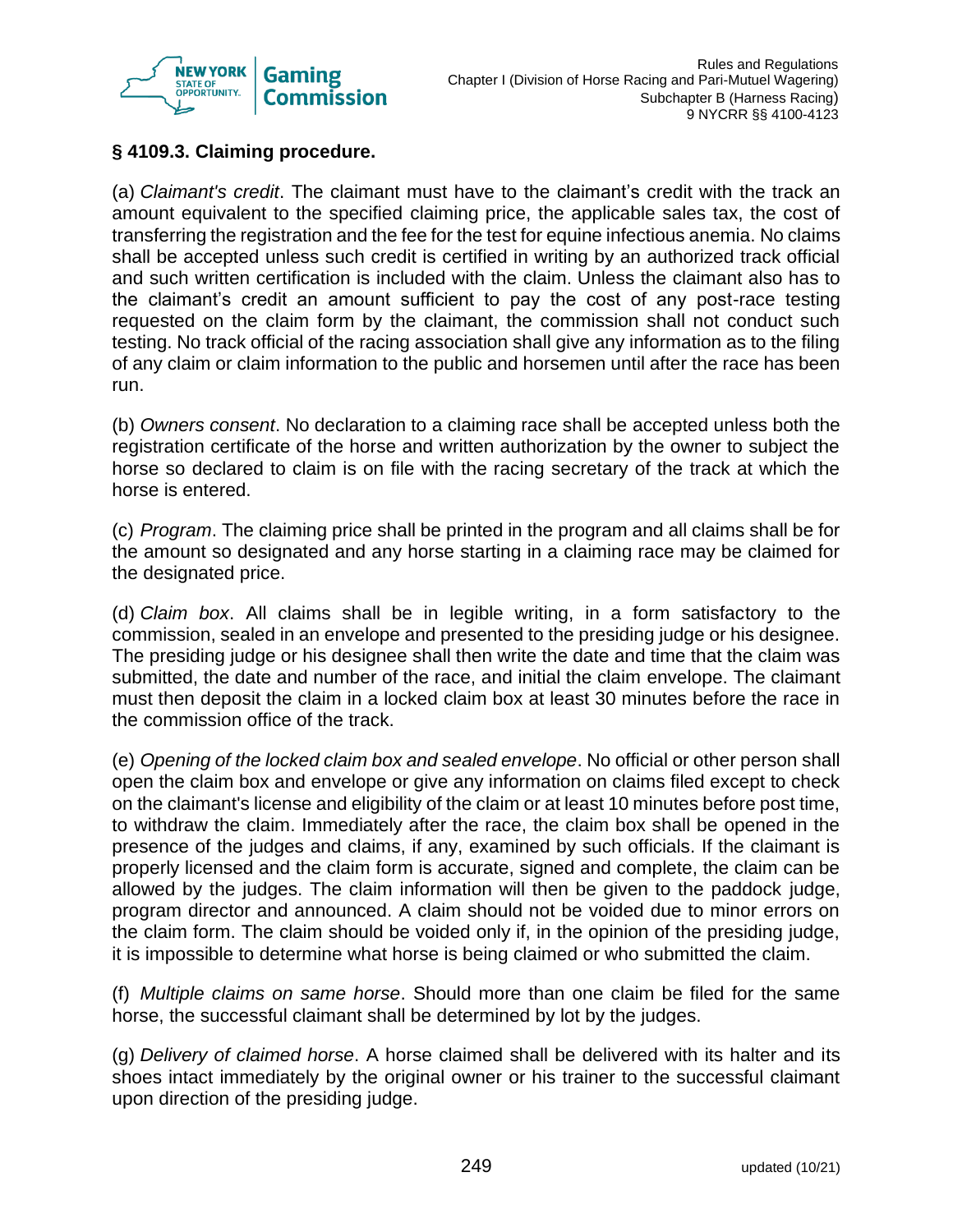

(h) *Refusal to deliver claimed horse*. No person shall refuse to deliver a horse after direction by the presiding judge.

(i) *Vesting of title*. Every horse claimed shall race in all heats of race in the interest and for the account of the owner who declared it to such race, but title to the claimed horse shall be vested in the successful claimant from the time the word "GO" is given by the starter in the first heat, and said successful claimant shall become the owner of the horse, whether it be alive or dead, sound or unsound, or injured either before, during or after the race, except for a misrepresentation as to the sex or age of such animal and except as hereinafter provided in subdivision (o) of this section.

(j) *Affidavit by claimant*. The judges may require any person making a claim for a horse to make affidavit that such claimant is claiming said horse for such claimant's own account or as authorized agent and not for any other person.

(k) *Penalty for 30 days*. No right, title, or interest in a horse claimed shall be transferred by the claimant until 30 days have elapsed except in a claiming race. No horse claimed at a track may start at any other track until the meeting has closed or 30 days have elapsed, whichever is sooner, or unless it has been released to start elsewhere by the racing secretary of the track at which it was claimed, in writing.

(l) *Return to original owner*. A horse claimed shall not remain in the same stable or under the care or management of its original owner or trainer or anyone connected therewith until 30 days have elapsed unless it is subsequently claimed in another claiming race.

(m)*Inspection*. From 11:30 a.m. to 12 noon the day of its race, the trainer of a horse programmed to start in a claiming race shall make such horse available for inspection outside its stall by anyone desiring to so inspect said horse who is properly in the barn area. For purposes of such inspection, all bandages, blankets, equipment or other covering shall be removed from such horse upon request of such person inspecting.

(n) *Scratch*. If a horse, listed to start in a claiming race, is scratched, said horse shall be subject to claim in its next start (regardless of the conditions of such race) at the claiming price to which it was subject in the race from which it was scratched. This subdivision shall not apply for more than 30 days to any such horse.

(o) *Blood sample procedure if horse is claimed*. In the event a horse is claimed and the claimant has indicated on the claiming blank an election to have a test for equine infectious anemia performed and has paid the prescribed fee therefor, a blood sample shall be taken by the State veterinarian, and the sample identified as being from a claimed horse shall be forwarded within 24 hours to an approved laboratory to be tested for equine infectious anemia. Pending the receipt of a negative test for equine infectious anemia the monies paid for the claimed horse shall be held by the track. In the event of a positive test for equine infectious anemia the ownership of the claimed horse shall revert to the owner from whom the horse was claimed and the claiming monies shall be returned to the person who claimed the horse. The cost of the test is to be borne by the claimant.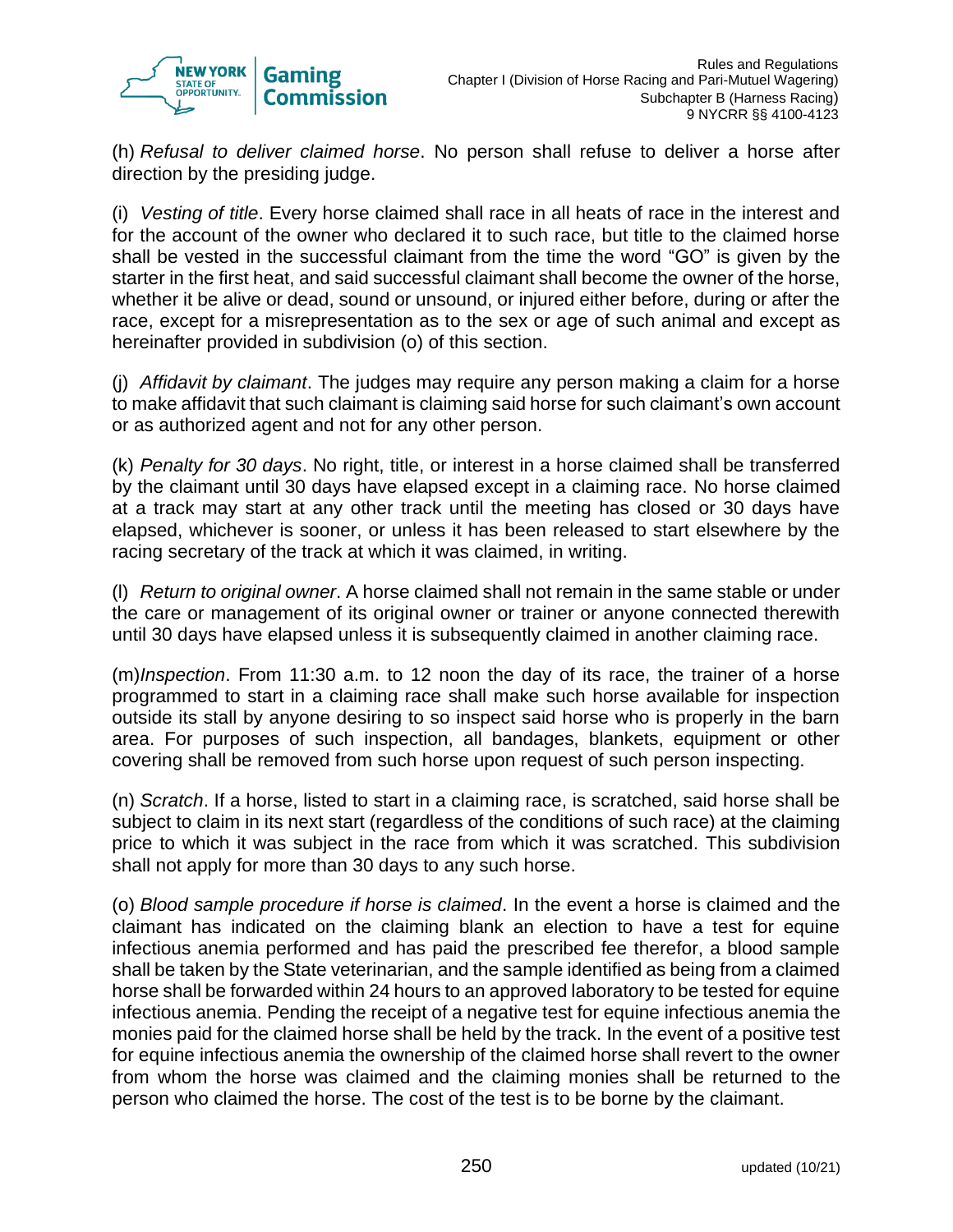

(p) *Withdrawal of claim*. A claimant may withdraw a claim up to 10 minutes before post time of the race in which the horse will compete. The withdrawal must be submitted by the claimant in writing on a form prescribed by the commission.

# **§ 4109.4. Claiming price.**

The track shall pay the claiming price to the owner from whom a horse is claimed when, and not until, all incidents of delivery of the horse including all necessary instruments of ownership and registration, have been executed by such owner.

# **§ 4109.5. Horses claimed—testing.**

If the claimant of a horse has requested post-race testing, at the expense of the claimant, on the claim form, then the judges shall designate such horse for post-race testing pursuant to subdivision (b) of section 4120.8 of this Article. The original trainer shall remain responsible for the claimed horse until any on-track post-race sample collection has been completed.

## **§ 4109.6. Pregnant mare—disclosure prior to entry in a claiming race.**

It shall be the responsibility of the trainer to disclose the pregnancy of any mare to the racing secretary with the entry of that mare in any claiming race. The racing secretary shall cause such fact to be prominently displayed in the entry room prior to any subsequent start.

## **§ 4109.7. Certain voidable claims.**

(a) *Race-day positive*. Should the analysis of a race-day blood or urine sample taken from a claimed horse result in a positive test, or if the race-day test results of a previous race have not been cleared by the date of the claim and result in a positive test, the claimant's trainer shall be promptly notified in writing by the judges and the claimant shall have the option to void said claim within five days of receipt of such notice by such trainer. An election to void a claim shall be submitted in writing to the judges by the claimant or such claimant's trainer.

(b) *Erythropoietin and darbepoetin.* Should the analysis of a post-race blood or urine sample taken from a claimed horse result in a finding by the laboratory that the antibody of erythropoietin or darbepoetin was present in the sample taken from that horse, the claimant's trainer shall be promptly notified in writing by the judges and the claimant shall have the option to void said claim within five days of receipt of such notice by the claimant's trainer. An election to void a claim shall be submitted in writing to the judges by the claimant or the claimant's trainer.

(c) *Reserpine and fluphenazine.* Notwithstanding any inconsistent provision of Part 4120, should the analysis of a post-race blood or urine sample taken from a claimed horse result in a finding by the laboratory that the drug reserpine or the drug fluphenazine was present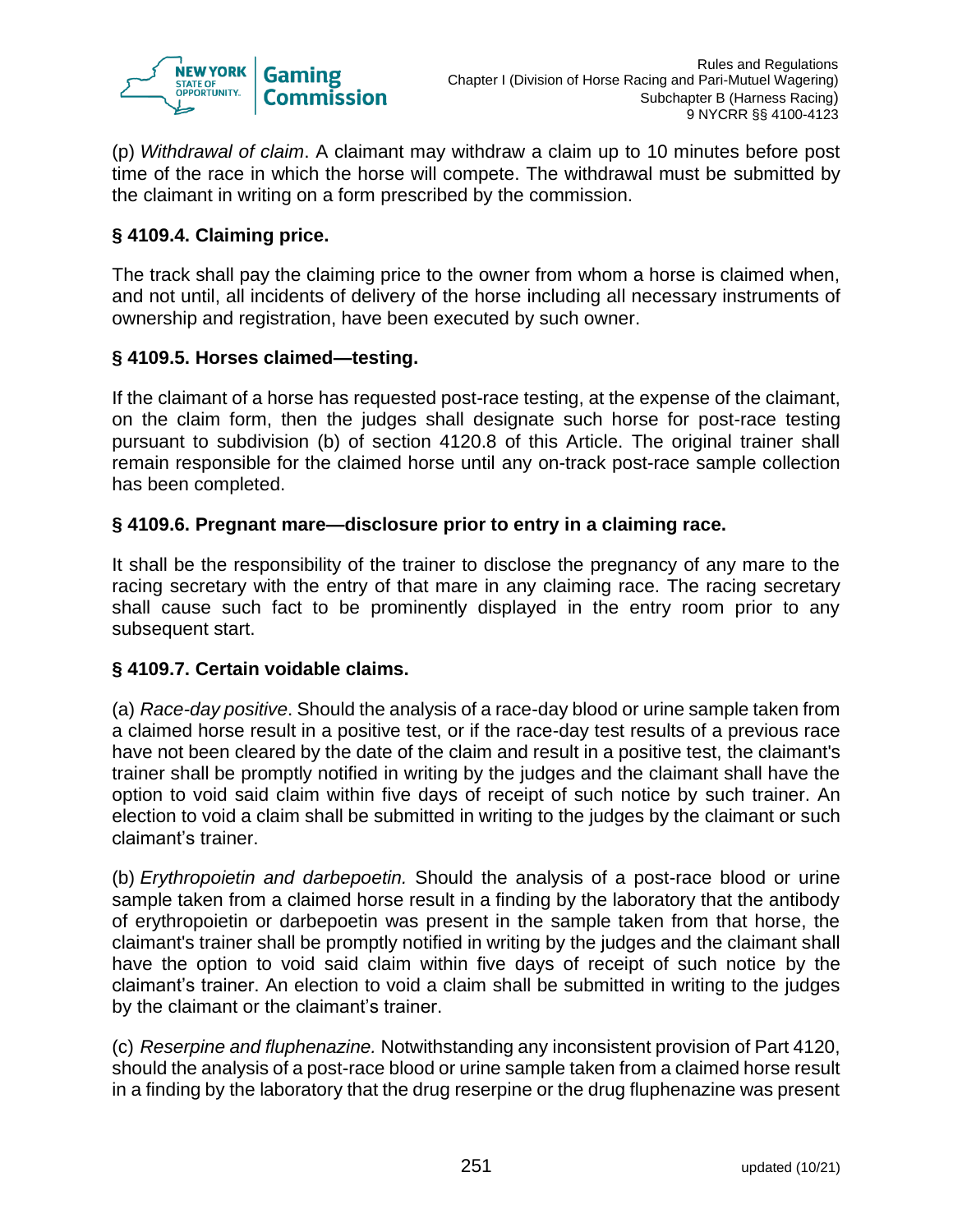

in the sample taken from that horse, the claimant's trainer shall be promptly notified in writing by the judges and the claimant shall have the option to void said claim within five days of receipt of such notice by the claimant's trainer. An election to void a claim shall be submitted in writing to the judges by the claimant or the claimant's trainer.

(d) *Upper neurectomy or unreported lower neurectomy*. Where an upper neurectomy as defined in subdivision (a) of section 4025.31 of this Subchapter or a lower neurectomy that has not been reported as required in subdivision (b) of section 4025.31 of this Subchapter has been performed on a horse prior to the race in which it is claimed, the claimant shall have the option to void said claim upon written notice to the judges from the claimant or the claimant's trainer given within 10 days following the date of the claim.

(e) *Undeclared pregnant mare*. Where a pregnant mare has been claimed which pregnancy has not been disclosed as required in section 4038.17 of this Chapter, the claimant shall have the option to void the claim upon written notice to the judges from the claimant or his or her trainer within 10 days following the date of the claim.

(f) *Excess TCO<sup>2</sup> levels.* In the event that a claimed horse tests in violation of section 4120.13 of this Subchapter, and it is not determined that such  $TCO<sub>2</sub>$  level is physiologically natural for that particular horse, the claimant or the claimant's trainer shall have the option to void the claim upon written notice to the stewards within five days of receiving notice of the violation.

# **PART 4110**

## **Time and Records**

| Section |                        |
|---------|------------------------|
| 4110.1  | Timing                 |
| 4110.2  | <b>Manual timers</b>   |
| 4110.3  | Certification of time  |
| 4110.4  | Time of winner         |
| 4110.5  | Dead heat              |
| 4110.6  | Place of starting time |
|         |                        |

4110.7 Records

## **§ 4110.1. Timing.**

Unless specifically exempted by the commission, in every race including every qualifying race, the time of each heat or dash shall be accurately taken by an electrical timing device approved by the commission. There shall be one manual timer in addition to the operator of such electrical device.

## **§ 4110.2. Manual timers.**

Where manual timers are permitted by the commission there shall be three timers, who shall be in the stand 15 minutes before the first heat or dash is to be contested. Operators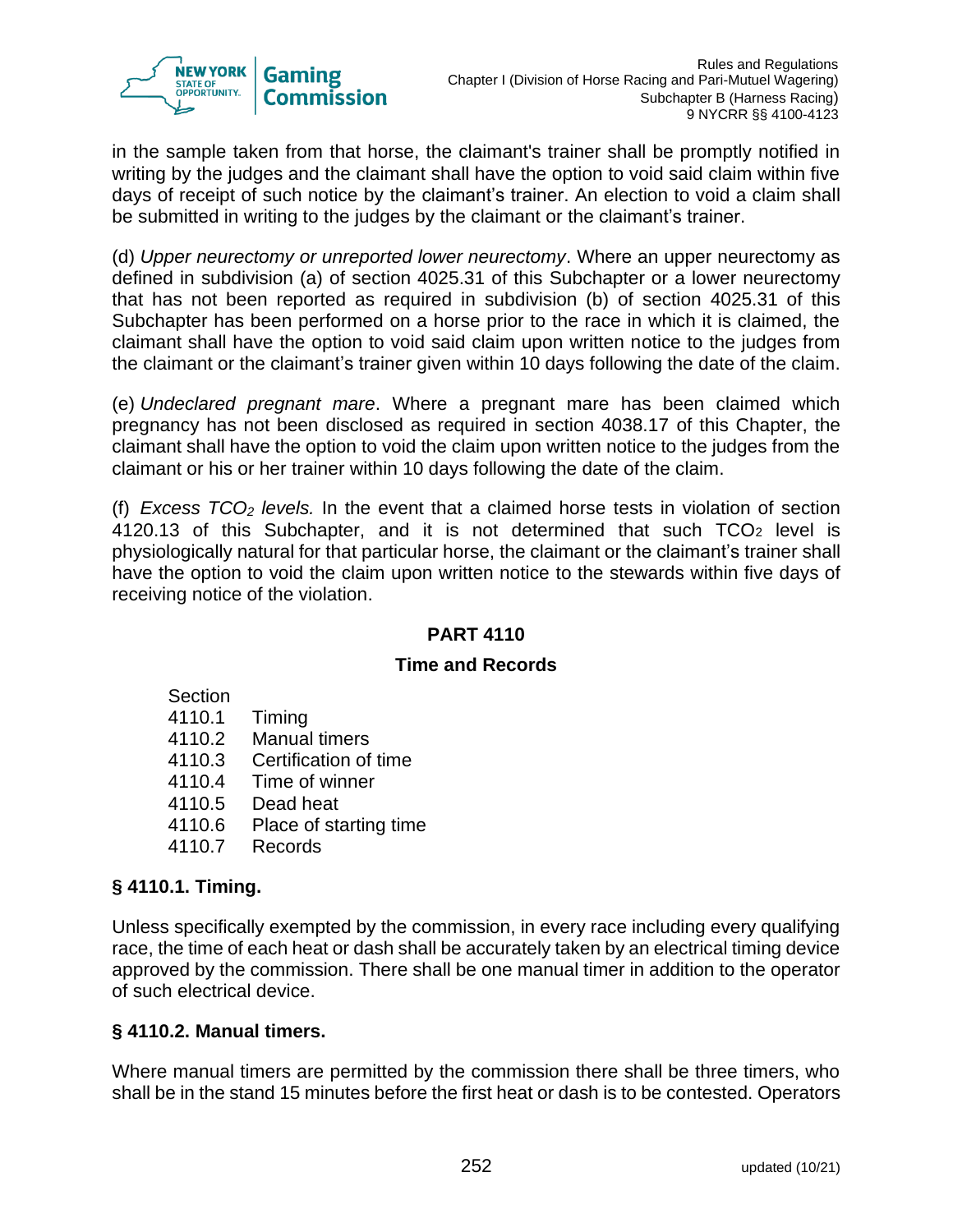

of mechanical timers shall have their equipment checked and be in their place of operation at least 15 minutes before the first heat or dash is to be contested. Timers shall start their watches when the first horse leaves the point from which the distance of the race is measured. The time of the leading horse at the quarter, half, three-quarters and the finish shall be taken. If odd distances are raced, the fractions shall be noted accordingly.

## **§ 4110.3. Certification of time.**

Each manual timer and the operator of the electrical timer shall record his or her or its time for each quarter, or parts thereof, in minutes, seconds and fifths of seconds. Each such timer and operator of said electrical timer shall sign the judges' book for each race certifying the official time of the race. No unofficial timing shall be admitted to record.

## **§ 4110.4. Time of winner.**

The leading horse shall be timed and only such horse's time shall be announced. No horse shall obtain a win race record by reason of the disqualification of another horse unless a horse is declared a winner by reason of the disqualification of a breaking horse on which such horse was lapped.

## **§ 4110.5. Dead heat.**

In the case of a dead heat, the time shall constitute a record for the horses making the dead heat and both shall be considered winners.

## **§ 4110.6. Place of starting time.**

The time shall be taken from the first horse leaving the point from which the distance of the race is measured until the winner reaches the finish wire. Where the horses are started from a chute, and approved electronic or electric timing device must be used.

## **§ 4110.7. Records.**

A record can be made only in a public race; the word must be given by a licensed starter; the time must be taken by official timers, as defined in section 4110.1 of this Part, and the record of the race signed by the judges, timers and starter.

## **PART 4111**

## **Declarations to Start and Drawing Horses**

#### **Section**

- 4111.1 Form of declaration
- 4111.2 Declaration by mail
- 4111.3 Misrepresentation in declaration
- 4111.4 Declaration fee
- 4111.5 Declaration box
- 4111.6 Closing of declarations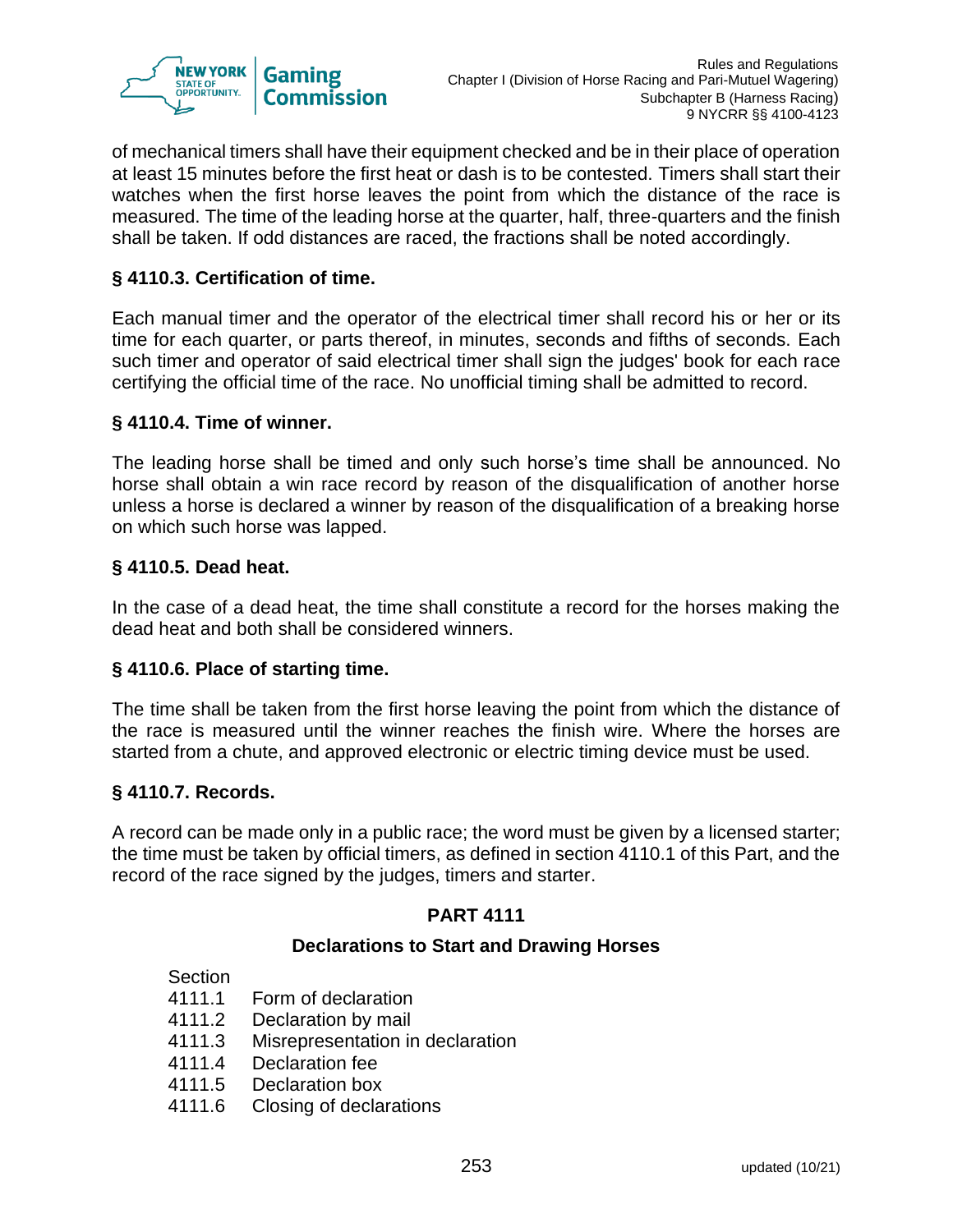

- 4111.7 General procedures and restrictions
- 4111.8 Minimum starters in overnight events
- 4111.9 Preference
- 4111.10 Reopening of declaration box
- 4111.11 Also eligibles
- 4111.12 Programming of drivers
- 4111.13 Judge's scratch
- 4111.14 Declarations—omissions, deletions, errors
- 4111.15 Coupling of entries
- 4111.16 Coupled entries, wagers on
- 4111.17 Racing after scratch
- 4111.18 Nomination in early closing events, stakes and futurities
- 4111.19 Void entries
- 4111.20 Nominator's guarantee
- 4111.21 Transfer to eligible class
- 4111.22 Engagements continue
- 4111.23 Conditions and payments in early closing events and stakes
- 4111.24 Change of gait
- 4111.25 Withdrawals
- 4111.26 Segregation of fees
- 4111.27 Stabling
- 4111.28 Limitations on conditions
- 4111.29 Proportion of entry fees to purse
- 4111.30 Declaration by person suspended
- 4111.31 Fraudulent transfer of horse
- 4111.32 Withholding of purse
- 4111.33 Date of events
- 4111.34 Declarations by racing secretary
- 4111.35 Authorized agents

## **§ 4111.1. Form of declaration.**

- All declarations must:
- (a) be made in writing on forms approved by the commission;
- (b) state name of horse;
- (c) name the driver and such driver's colors or state "no driver" if none is yet contracted;
- (d) name the event or events in which the horse is to start;
- (e) give date of declaration and date of race;
- (f) name the owner, training stable and trainer;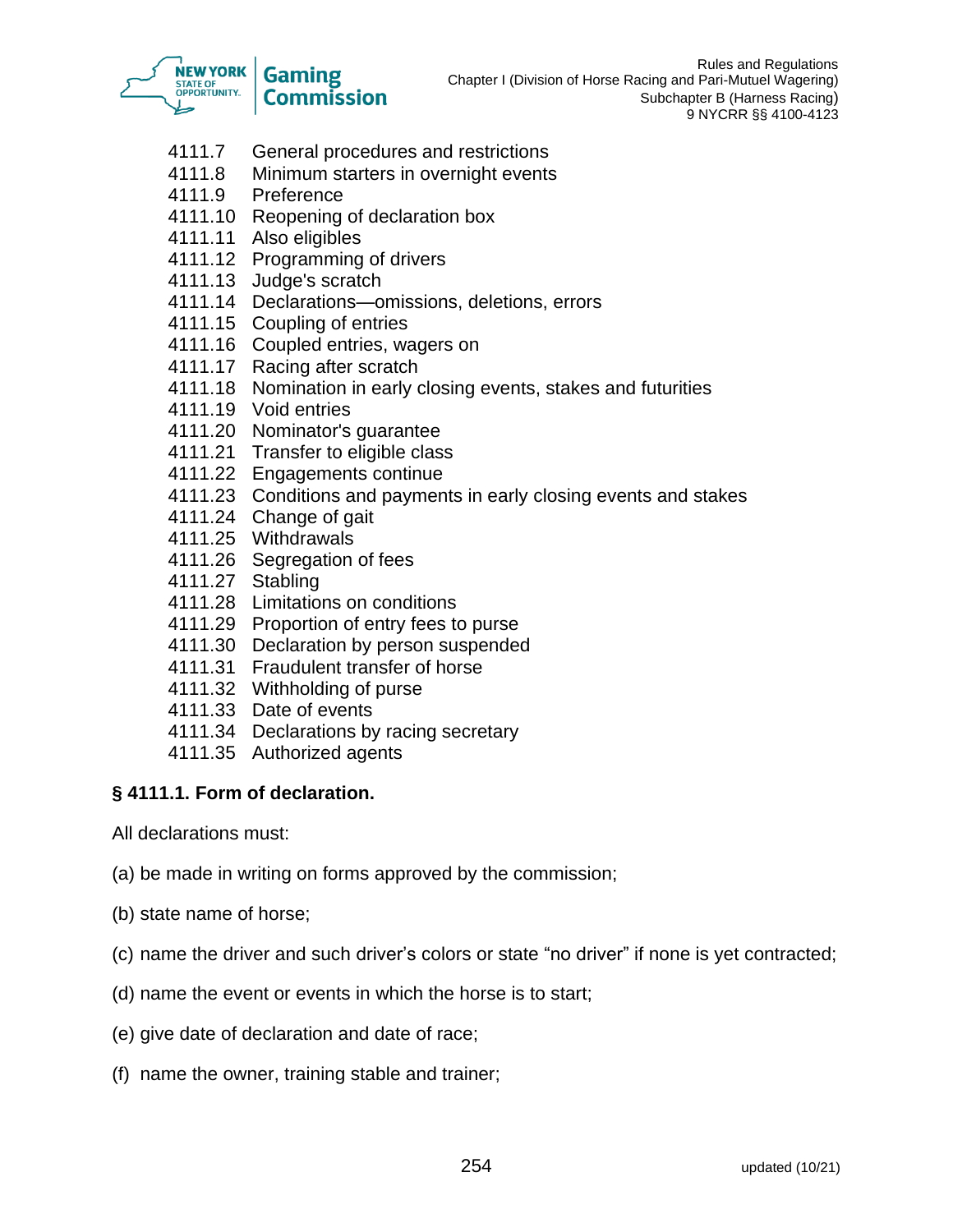

(g) be signed by the owner or the owner's authorized agent, or upon satisfaction of the requirements of section 4111.34 of this Part by the racing secretary;

(h) state if pacer is racing without hopples; and

(i) denote the use of furosemide on the entry form of horses eligible for the administration of furosemide pursuant to section 4120.2(b) of this Title.

# **§ 4111.2. Declaration by mail.**

Declarations for any race may be accepted if made by mail or telegraph and deposited in the declaration box prior to the time prescribed for closing declarations. Such declaration must set forth the information required in section 4111.1 of this Part. Every owner bears the risk of ineligibility caused by noncompliance with the declaration requirements by any agency selected to make or forward declarations.

## **§ 4111.3. Misrepresentation in declaration.**

A misrepresentation, error or omission made in a declaration may void the declaration and the person or persons responsible therefor shall be subject to the penalties prescribed by this Subchapter.

#### **§ 4111.4. Declaration fee.**

The fee for nomination or declaration shall be fixed by the licensed association and shall be published in the conditions of the race.

#### **§ 4111.5. Declaration box.**

At all tracks the management shall provide a locked declaration box with openings through which declaration slips may be deposited. Declarations shall close at 9 a.m. and such box shall not be opened until thereafter unless otherwise specified in the conditions, or unless another hour is approved by the commission.

#### **§ 4111.6. Closing of declarations.**

All declarations for overnight events shall be closed not less than 18 hours, and not more than four racing days, prior to the date on which the race is scheduled. For overnights, stakes and all other races a change in the ownership or training of a horse drawn to start is prohibited and in the event such prohibited change occurs the horse shall be scratched and the parties responsible therefor shall be subject to fine or suspension.

#### **§ 4111.7. General procedures and restrictions.**

(a) At the closing time prescribed, the presiding judge shall unlock the box, list the declarations in writing according to race, and deliver them to the racing secretary.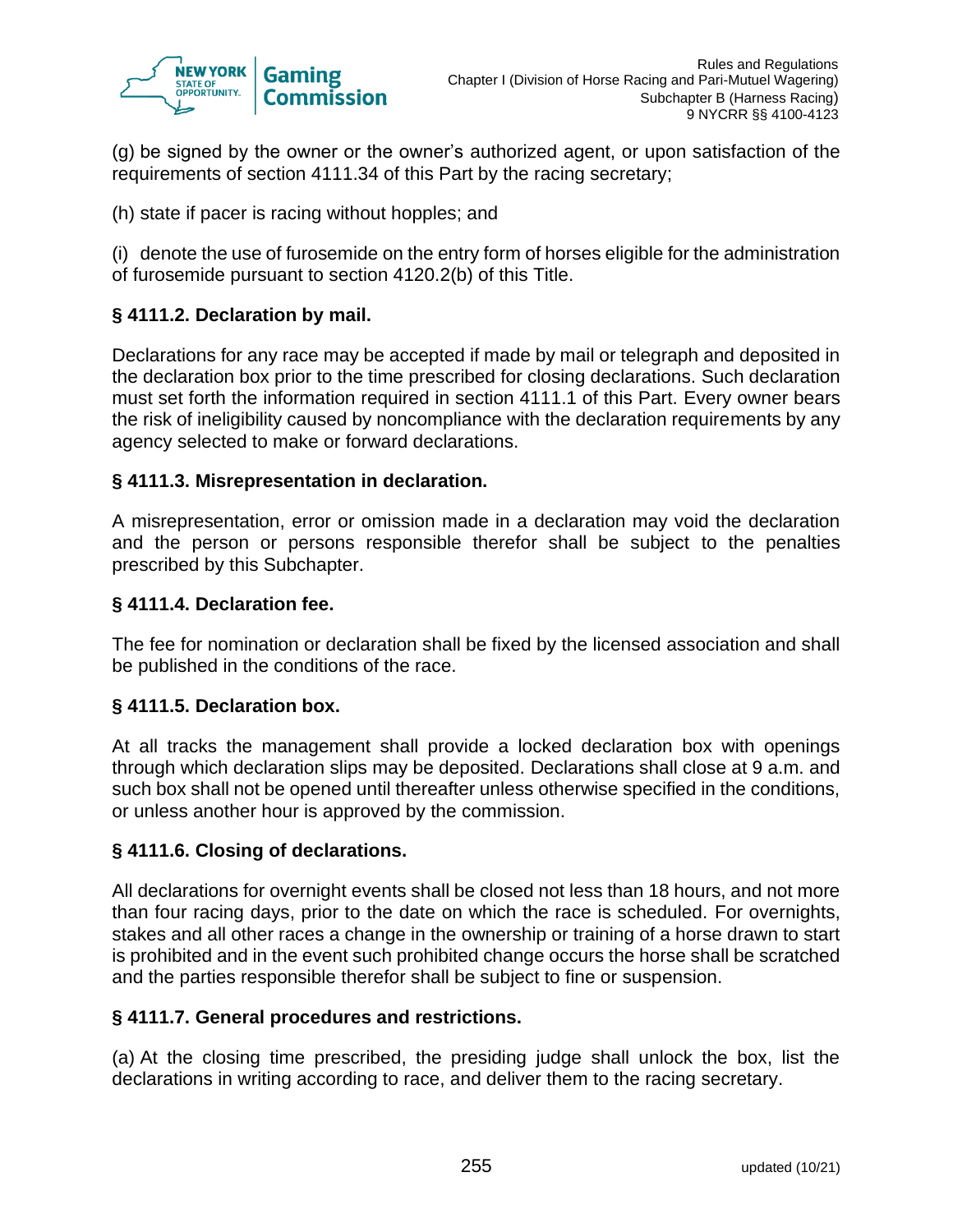

(b) The racing secretary shall ascertain eligibility, preference, and racing status of the horses declared and determines the starting field of each race in accordance with the rules.

(c) Declarations to start a horse that is scheduled to start in any other race (except as also eligible) may only be accepted by permission of the presiding judge. Such permission shall not be given, however, when such horse is scheduled to start in a claiming race. In no event may a horse start in more than one race per day.

(d) Declarations to start a horse for which an eligibility certificate is not on file at the track may only be accepted by permission of the presiding judge.

(e) The presiding judge shall supervise the drawing of post positions in the presence of such owners, drivers and trainers as may appear.

# **§ 4111.8. Minimum starters in overnight events.**

In overnight events eight eligible starters from different interests may be required by the track before post positions are drawn.

# **§ 4111.9. Preference.**

(a) Preference shall be given in all overnight purse races according to a horse's last previous purse race during the current year, but a horse of the classification offered shall in all events be preferred over horses of slower classification. The preference date on a horse that has been drawn to a race and been scratched is the date of the race from which the horse was scratched. In order to insure proper diversification of racing fields in classes having less than 25 horses available for competition, the racing secretary may consider two consecutive race dates in the class of equal preference.

(b) When a horse is declared to race for the first time in any year, the date of its prerequisite qualifying race, if any, or otherwise of its first such declaration shall be considered its last race date and preference shall be applied accordingly.

(c) A horse that has last raced at a fair meeting shall carry the preference date of such fair race.

## **§ 4111.10. Reopening of declaration box.**

(a) If the requisite number of starters in any overnight race is not found at the time declarations close and it is desirable to extend the time for declaration, the presiding judge may authorize the reopening of the race at a definite later hour and such reopening shall be announced over the public address system at least twice before such time. If thereafter there are still not found the requisite number of starters, the presiding judge may authorize such race to be reconditioned and reopen declarations thereto as above. When such race is reconditioned however, original declarations may not be used if expressly withdrawn prior to the closing time for new declarations.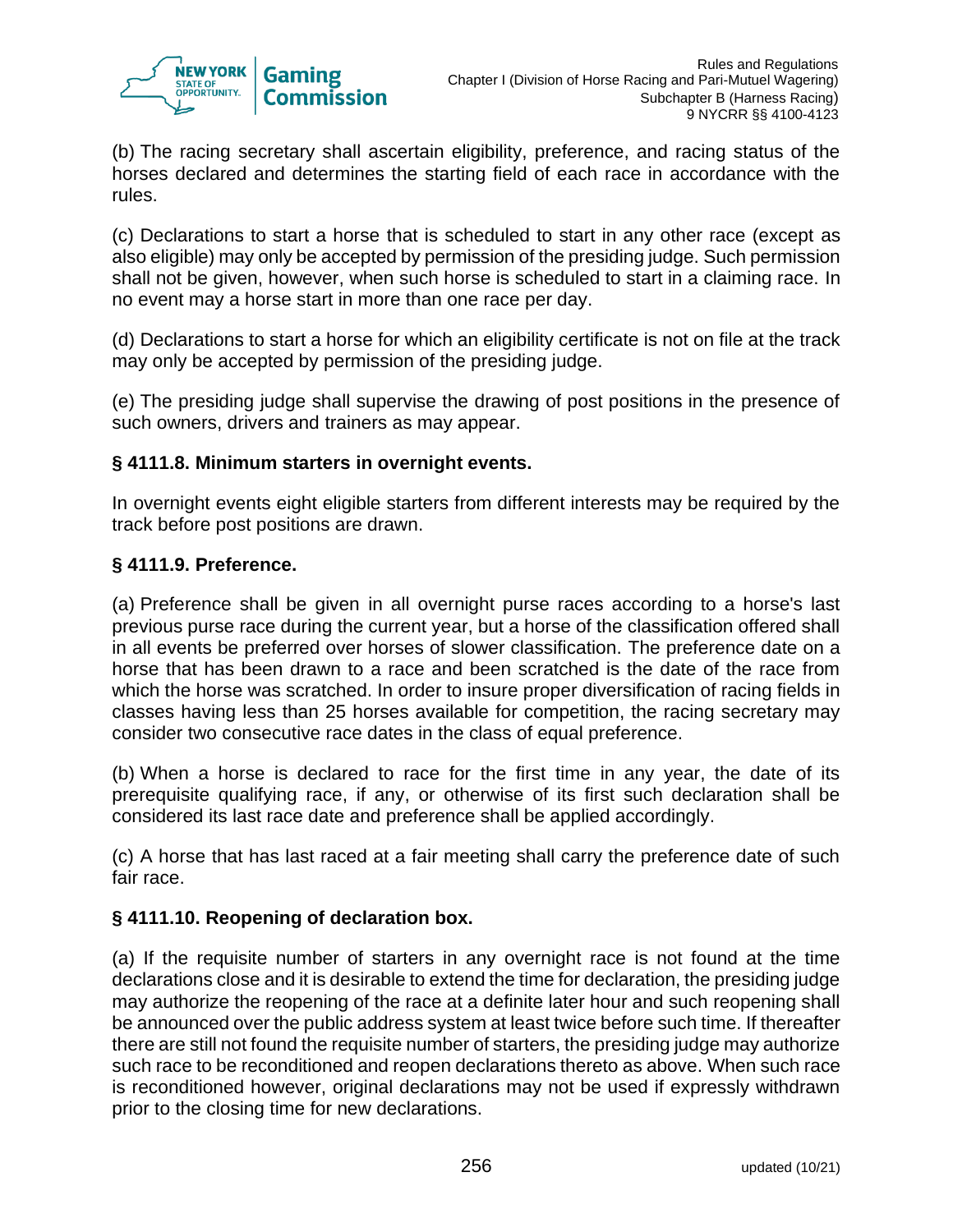

(b) Notwithstanding this section, no horse may be moved up or down in class or group after declarations have initially closed for the day under section 4111.5 of this Part.

(c) Notwithstanding section 4111.9 of this Part, horses originally declared shall have preference over horses subsequently declared to a race which has been reopened or reconditioned.

(d) Whenever a race is reopened or reconditioned, declarations thereto shall be deposited only in a locked box for such purpose in the declaration room and said box may not be opened until the designated closing time and may only be opened by the presiding judge.

# **§ 4111.11. Also eligibles.**

(a) In addition to the requisite number of starters, not more than two additional horses may be selected by the racing secretary as also eligibles for a race. Also eligibles shall draw priority to race at the same time the post positions for starters are drawn.

(b) No other horses shall be added to a race after post positions have been drawn.

(c) Scratch time shall be not later than 9:00 a.m. of the day of the race. Horses listed as also eligible may be held for use in the race to which they are so listed not more than 30 minutes after scratch time for the race and if not added to start in the race by that time they shall be released.

(d) If any horse or horses, drawn to start in a race be excused therefrom by the presiding judge, the also eligible horses, in the order of their priority, may be added to the race. They shall race from the post position of the horse replaced, except in handicap races including horses of several classes and claiming races in which post position is related to claiming price when they shall race from the most outside position of their class or price or if the horse replaced is of a different class or price.

(e) Upon the addition of an also eligible to the race, notice thereof shall be given to the owner or trainer of such horse and notice thereof shall be posted on the bulletin board at the racing secretary's office.

## **§ 4111.12. Programming of drivers.**

(a) Drivers may be nominated or changed after declaration by an owner or the owner's agent or trainer until "programming time," the day and time established by the presiding judge at the beginning of the meeting and posted in the declaration room. At programming time it shall be the responsibility of the trainer to make any nomination or change necessary to complete the program after which such nominations or changes shall be made by the judges. Failure to make a necessary nomination or change by programming time shall subject the trainer to fine and/or suspension.

(b) After programming time, but before wagering has begun on the horse, if the programmed driver is unable to drive or has not reported to the paddock judge at least 10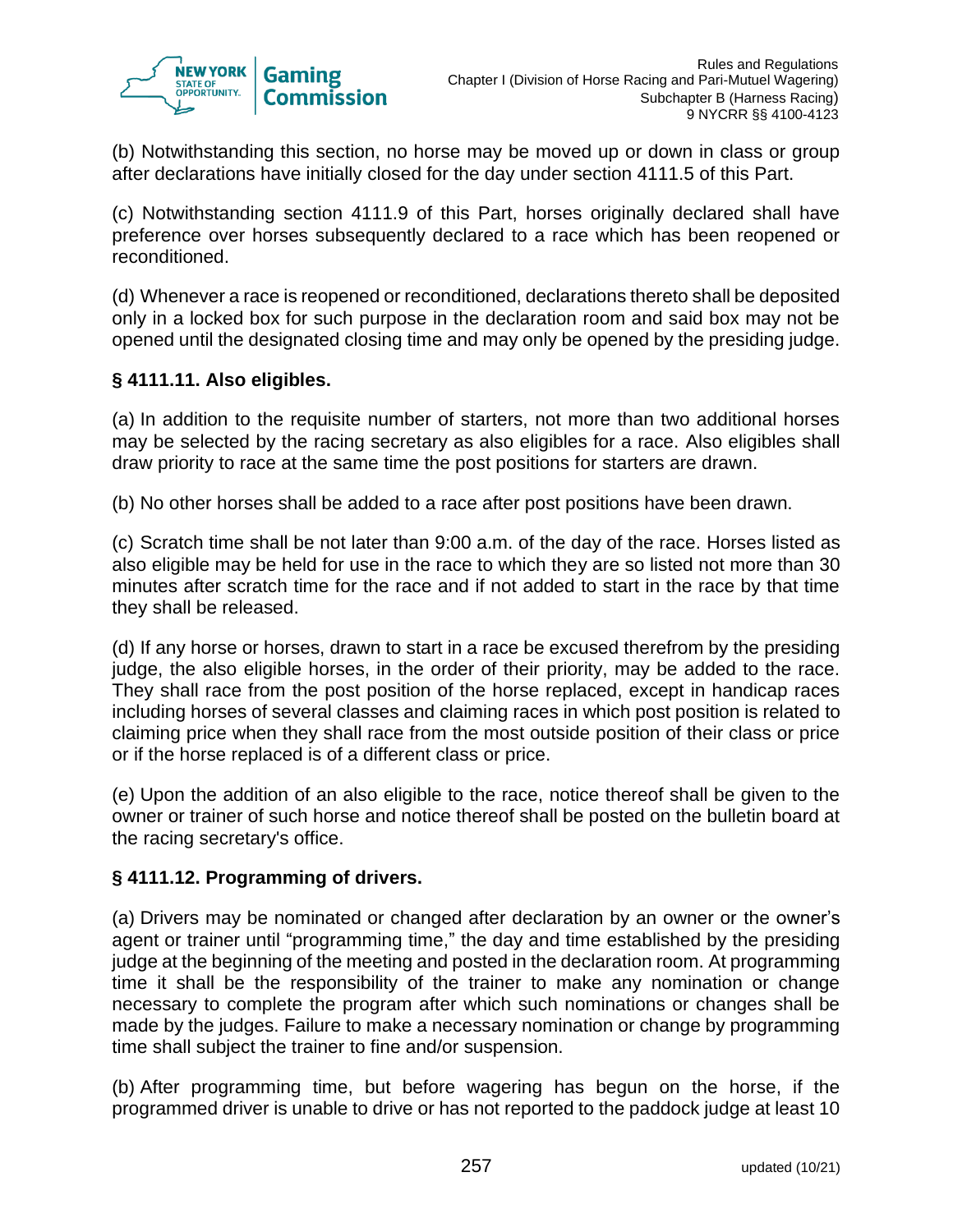

minutes before such wagering has begun, the judges shall substitute another driver therefor, if feasible.

(c) (1) After wagering has begun on a horse, if its programmed driver is unable to drive the horse shall be scratched unless:

- (i) the race is an early closing event or stake;
- (ii) the driver is unable to compete because of injuries suffered in a previous race on the same program; or
- (iii) the judges believe a scratch of the horse will not be in the public interest.
- (2) In the circumstances enumerated herein the judge may appoint a substitute driver.

(d) Compensation for an assigned or substitute driver may be fixed by the judges.

#### **§ 4111.13. Judge's scratch.**

After declarations to a race have closed no horse may be withdrawn except by permission of the presiding judge. The presiding judge acting on personal knowledge, belief or discretion may order a horse scratched from a race at any time prior to the actual start of the race, if the presiding judge has reasonable grounds to believe that any rules have been violated by any person connected with such horse.

#### **§ 4111.14. Declarations—omissions, deletions, errors.**

(a) Once drawn, post positions in stakes or early and late closing events shall be final, unless there is evidence satisfactory to the presiding judge that a horse was properly declared and has been omitted from the race through the error of either the track or its agent or employee. In such event, if the error is discovered prior to scratch time or the printing of the program, whichever is sooner, the horse shall be added to the race, and post positions therefore shall be redrawn. If such race has been divided however, the additional horse shall be added to the division determined by the presiding judge and only the post positions in such division shall be redrawn.

(b) The provisions of this rule shall not apply to overnight events.

## **§ 4111.15. Coupling of entries.**

(a) In all races starters shall be coupled when owned in whole or in part or under the control of, or trained by the same person, or trained in the same stable or by the same management, or where, in the discretion of the judges, it is necessary to protect the public interest. A horse to be driven by a full-time employee of another driver in the race shall be considered as racing from the same stable. If a race is divided into two or more divisions, such starters shall be seeded into separate divisions where possible, first on the basis of ownership and by stable, then on the basis of training. The divisions in which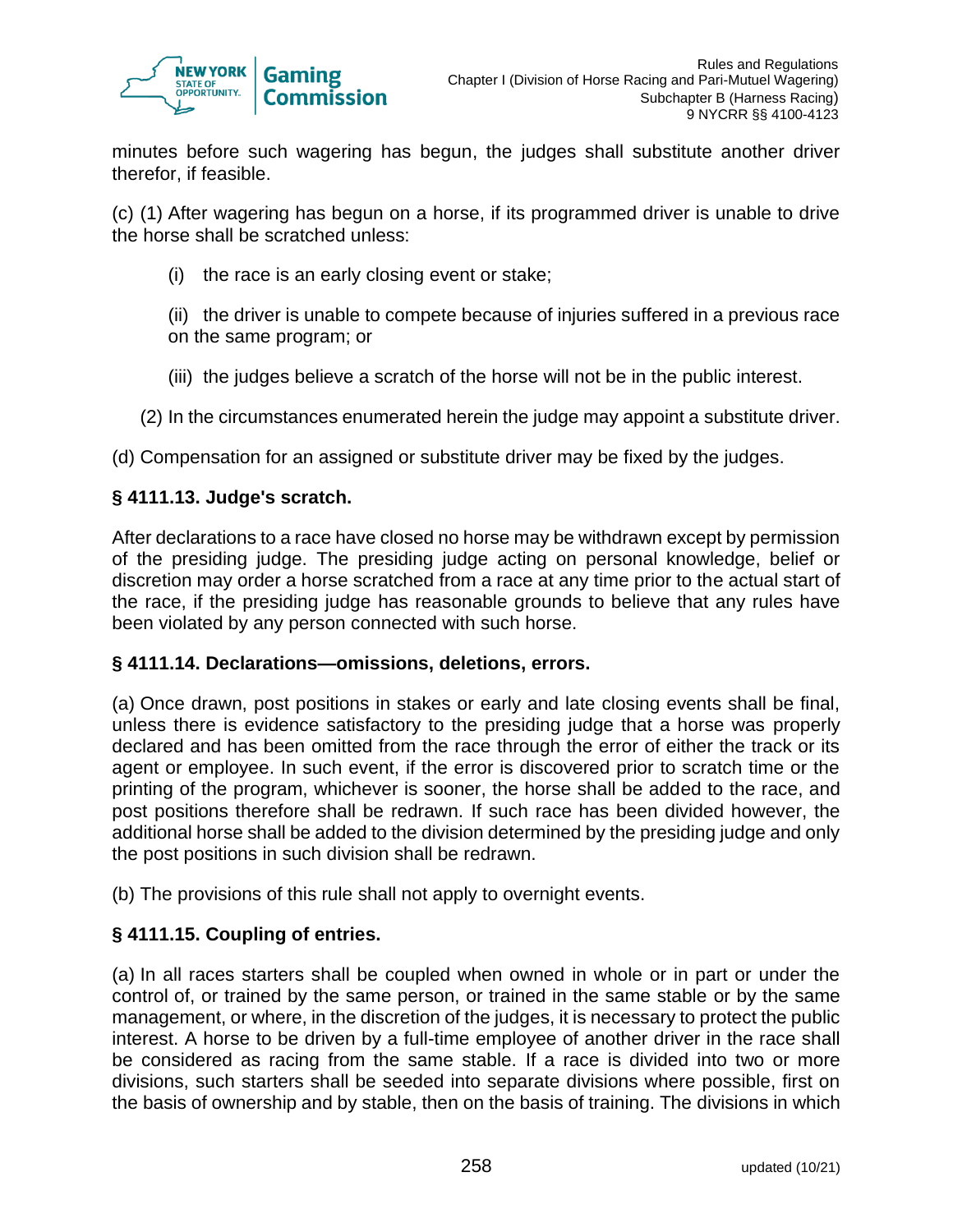

they compete and their post positions shall be drawn by lot. Whenever such horses are coupled in the same race, the presiding judge shall approve the second and additional drivers.

(1) Except for stakes races with a purse of \$25,000 or more, horses trained by the same trainer but owned by different, separate owners may be uncoupled. The presiding judge has the discretion to couple such horses, however, to protect the interests of the wagering public. Trainers with an ownership interest in more than one horse must have their horses coupled.

(2) Except for stakes races with a purse of \$100,000 or more, horses with common ownership may be uncoupled. The presiding judge has the discretion to couple such horses, however, to protect the interests of the wagering public.

(b) Except by express permission of the commission, coupled entries are prohibited in overnight events.

(c) After post positions have been drawn, horses may be coupled as an entry (or uncoupled, if erroneously coupled) but such race, as divided and as post positions have been drawn, shall be final.

# **§ 4111.16. Coupled entries, wagers on.**

A wager on one horse of a coupled entry shall be a wager on all of that entry.

## **§ 4111.17. Racing after scratch.**

No horse, having previously been scratched from a race on certification of unfitness by the State veterinarian, may be accepted for racing at a licensed harness race track unless the State veterinarian certifies that such horse is currently fit to race.

## **§ 4111.18. Nomination in early closing events, stakes and futurities.**

All nominations not actually received at the hour of closing shall be ineligible, except those by letter bearing postmark not later than noon of the following day (omitting Sunday) or entries notified by telegraph, the telegram to be actually received at the office of sending at or before the hour of closing, such telegram to state the color, sex, and name of the horse, the class to be entered; also to give the name and residence of the owner and the party making entry. Whenever a nomination or payment in a stake, futurity, or early closing race becomes payable on a Sunday or a legal holiday that falls on Saturday, such payment is to be due on the following Monday and if made by mail the envelope must be postmarked on or before noon of the following Tuesday. If a payment falls on a Monday that is a legal holiday, such payment is due on Tuesday, and if made by mail must be postmarked on or before noon of the following Wednesday.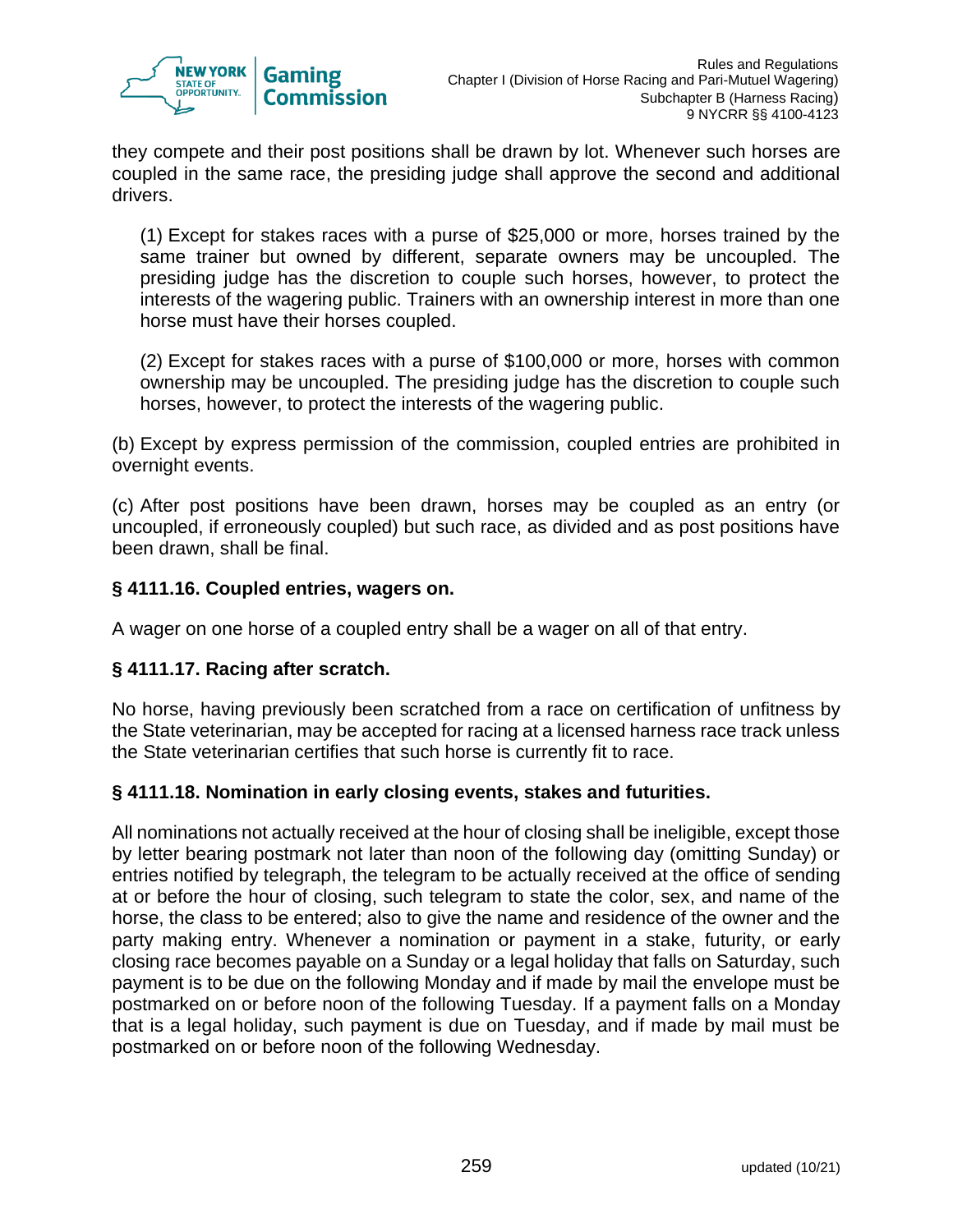

# **§ 4111.19. Void entries.**

All entries not governed by published conditions shall be void and no deviation from such published conditions shall be permitted. Any nominator who is allowed privileges not in accordance with the published conditions of the race, or that are in conflict with this Subchapter, shall be debarred from winning any portion of the purse.

#### **§ 4111.20. Nominator's guarantee.**

A nominator is presumed to guarantee the identity, eligibility and accuracy, of his or her nominations and declarations and if given incorrectly such nominator may be deemed guilty of a violation of this Subchapter and any winning shall be forfeited and redistributed to eligible entries. A person obtaining a purse or money through fraud or error shall surrender or pay the same to the racing association conducting the meeting and such purse or money shall be awarded to the party justly entitled to the same. However, where an ineligible horse races as a result of the fault of the racing secretary, the track shall reimburse the owner for the resultant loss of winnings.

#### **§ 4111.21. Transfer to eligible class.**

A horse entered in a class to which such horse is ineligible may be transferred to any event to which such horse is eligible at the same gait.

#### **§ 4111.22. Engagements continue.**

Unless otherwise provided in the conditions, a horse eligible to a stake or early closing event does not lose its eligibility through transfer of ownership if such transfer occurs prior to the close of declarations. A horse does not lose its eligibility through death of the nominator whether such occurs before or after close of declarations.

#### **§ 4111.23. Conditions and payments in early closing events and stakes.**

(a) *Approval*. The proposed offering of and the conditions for each early closing event and stakes shall be submitted to the commission for approval not less than 20 days before advertising, and shall not be advertised before approval.

(b) *Conditions*. The proposed conditions shall include the place where the race is to be conducted, the conditions of eligibility, distance, amount of payments and due dates, the amount the sponsor will add to the purse, and, if the event is to be raced during the current year, the date of the race and the date and time for making declarations thereto.

#### (c) *Payment dates*.

(1) Starting payments shall fall due at declaration time and accompany declarations.

(2) Nomination payments shall fall due on the 15th day of any month and in stakes may not fall due later than August 15th.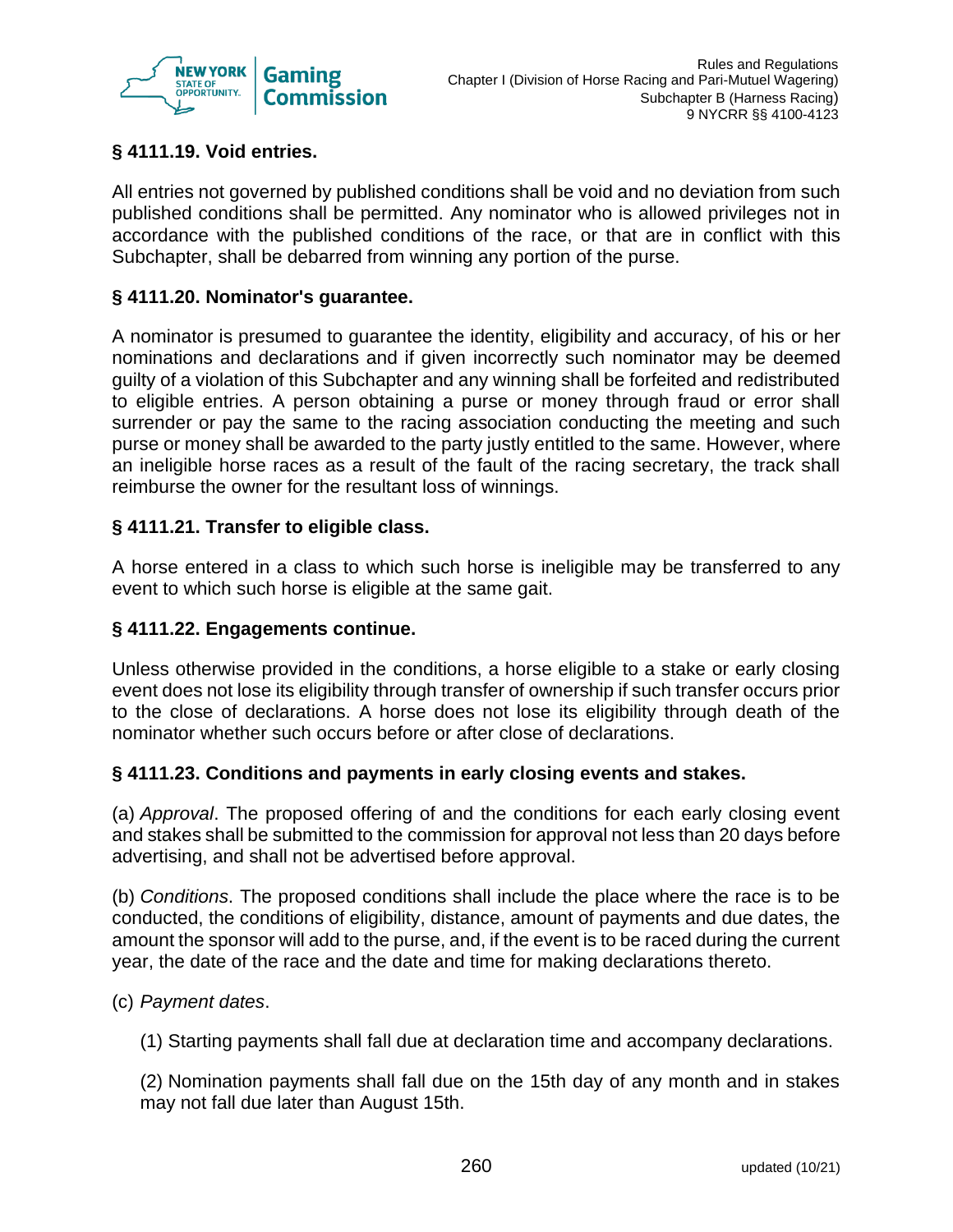

(3) All other payments shall fall due on the 15th day of any month other than September, October, November, December, and, except in the case of New York State Sires Stakes, January.

## (d) *Number of payments*.

(1) Only a nomination payment may be required for a horse before it is two years old.

(2) Only one payment may be required of a two-year-old if there is no two-year-old division to be raced.

(3) Not more than two payments exclusive of starting payment may be required in any year for any horse.

(e) *Lists of eligibles*. A complete list of nominations and remaining eligibles after each payment date shall be filed with the commission within 30 days after such nomination or payment date. The most recent list shall also be mailed upon request to any nominator or eligible owner prior to any payment date and must be mailed to the owners of all horses eligible for declaration within 20 days after the payment date immediately preceding declaration date.

(f) *Cancellation*. A sponsor may cancel any early closing event or stake within 10 days after nomination. In such event immediate notice shall be given to the commission and any nominators affected, and nomination fees shall be refunded. After such time stakes and early closers may not be cancelled except as elsewhere provided by these rules or by the conditions.

## **§ 4111.24. Change of gait.**

(a) Unless conditions published for early closing events provide otherwise, transfers for change of gait shall be to the slowest class the horse is eligible to at the adopted gait, eligibility to be determined at time of closing entries, the race to which transfer may be made must be the race nearest the date of the event originally entered.

(b) Two-year-olds, three-year-olds or four-year-olds, entered in classes for their age, may only transfer to classes for the same age group at the adopted gait to the race nearest the date of event originally entered.

## **§ 4111.25. Withdrawals.**

Where subsequent payments are required, a complete list of those withdrawn or declared out shall be made within 15 days after payment was due and the list filed with the commission and mailed to every nominator.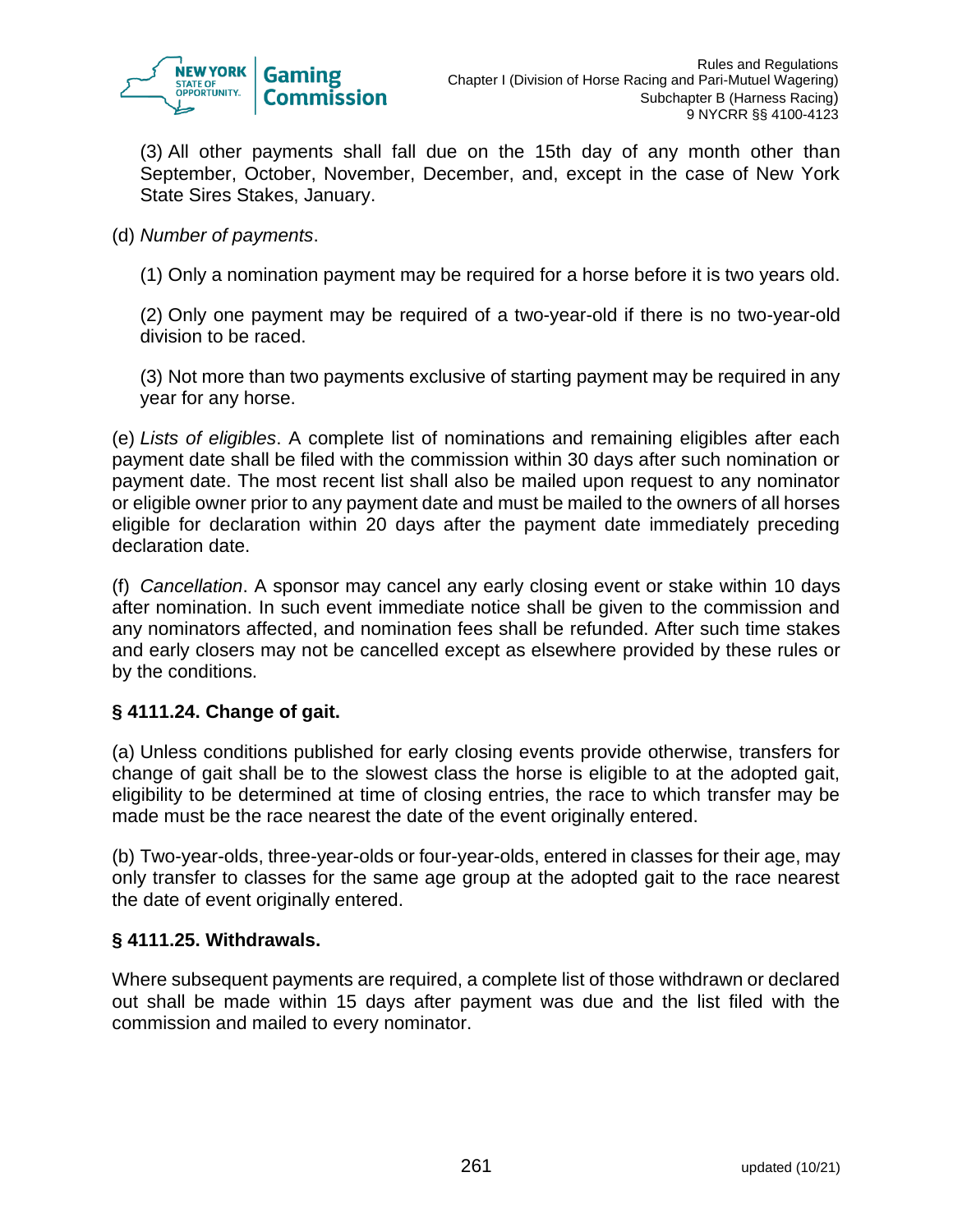

# **§ 4111.26. Segregation of fees.**

All fees paid in added money events, early closing events, stakes and futurities shall be segregated and held as trust funds until the event is contested. Proof of such segregation by bank letter or bank statement shall be submitted to the commission.

# **§ 4111.27. Stabling.**

A horse accepted to start in any purse race shall be offered stable space on the grounds of the track, from 6 p.m. the day before until noon the day after such race, and such horse must be on the grounds at least 24 hours before its race in order to be available for examination by the State veterinarian, except where such horse is stabled elsewhere with the approval of the presiding judge, in which case the horse shall be available for such examination under conditions prescribed by the presiding judge.

# **§ 4111.28. Limitations on conditions.**

Conditions of early closing events that will eliminate horses nominated or add horses that have not been nominated by reason of the performance of such horses at an earlier meeting held the same season are invalid. Early closing events shall not have more than two also eligible conditions. No condition which has the effect of backing up a horse four or more classes shall be permitted.

## **§ 4111.29. Proportion of entry fees to purse.**

In early closing races, late closing races, and overnight races requiring entry fees, all monies paid in by the nominators in excess of 85 percent of the advertised purse shall be added to the purse. In addition to adding excess entry fees as provided above, the sponsor shall contribute at least 15 percent to the advertised purses of late closing races and overnight races. At least 15 percent of all monies paid in by the nominators shall be contributed to all early closing races by the sponsor. Where a race is split into divisions each division shall have a purse.

## **§ 4111.30. Declaration by person suspended.**

Declaration shall not be filed for any horse owned or controlled wholly or in part by a person who does not hold a license issued by the commission, or whose license has been fully suspended or revoked.

## **§ 4111.31. Fraudulent transfer of horse.**

(a) The transfer of a horse by any person or persons under suspension, unless to a bona fide owner for a valuable consideration accompanied by the transfer of all control over such horse, shall be deemed fraudulent and an effort to circumvent said suspension. All parties thereto shall be subject to the penalties of this Subchapter.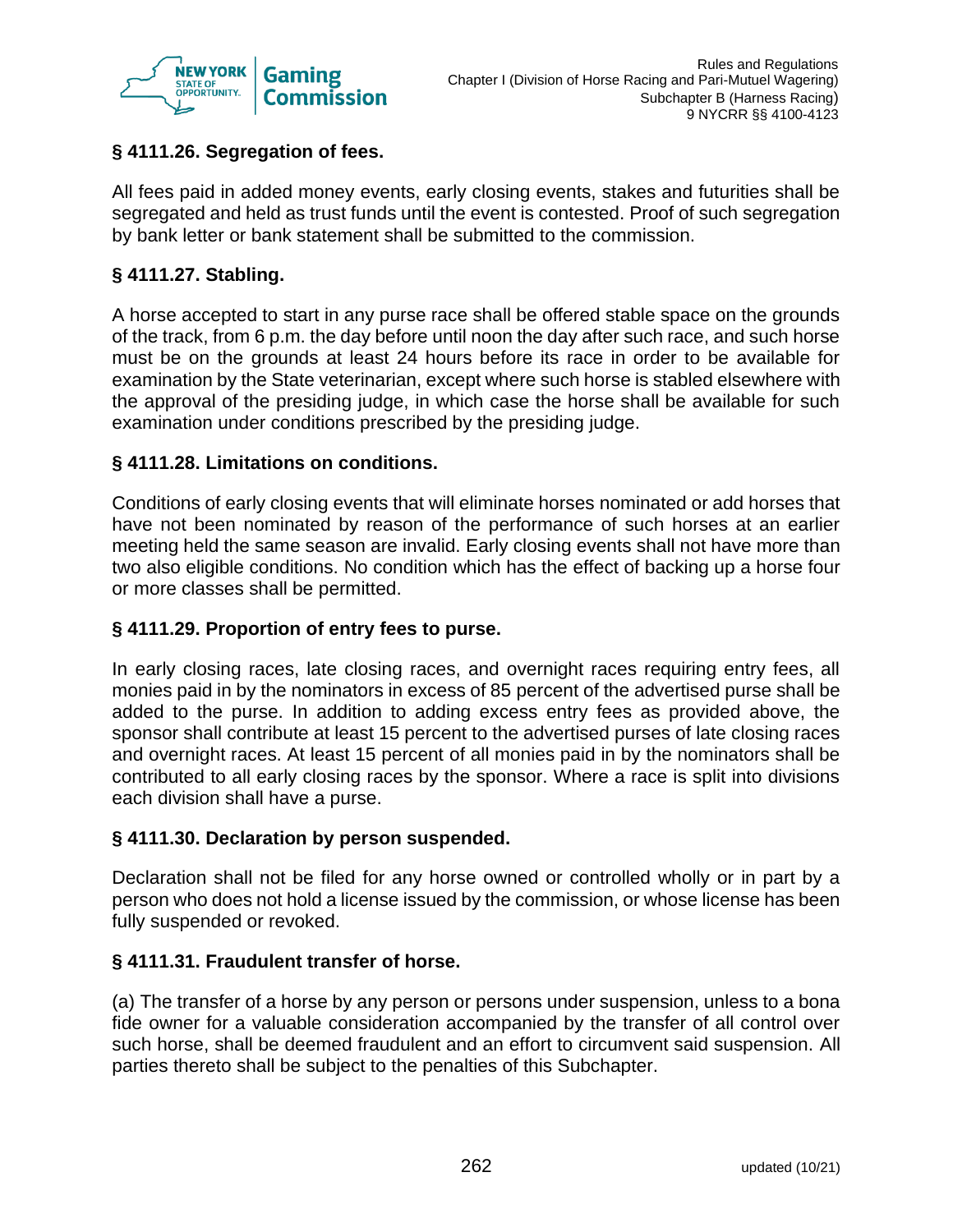

(b) Anyone transferring any ownership interest in a horse after the commission's refusal to license such person or suspending or revoking such person's license shall be prohibited from thereafter regaining any ownership interest in said horse.

# **§ 4111.32. Withholding of purse.**

A licensed harness race track shall be warranted in withholding the premium or purse of any horse, if information establishes that the declaration of any horse was fraudulent or that the horse was ineligible. Such premium shall be withheld by the licensed harness race track pending decision of the commission concerning such fraud or ineligibility.

## **§ 4111.33. Date of events.**

Before taking a nominating payment to an early closing event, or any sustaining payment to a stake during the year the stake is to be contested, the week and place of the race shall be announced and properly advertised by the stake sponsor.

## **§ 4111.34. Declarations by racing secretary.**

A racing secretary may declare a horse to race provided such racing secretary has been specifically so requested by a person known to such racing secretary to be authorized to make the declaration. To complete such declaration, the racing secretary must deposit it in the declaration box prior to the closing time for declarations with an attached form signed by such racing secretary certifying that such racing secretary was so requested, the time of such request, by what means the request was made, and that such racing secretary knows the person so requesting was authorized to make such request. The request must relate to a specific race and may not be general in nature.

#### **§ 4111.35. Authorized agents.**

Except as provided in section 4111.34 of this Part, no person or organization may be the authorized agent for more than one owner for the purpose of declaring a horse or horses in a race unless the person acting as authorized agent is the trainer of record for the horse or horses being declared.

## **PART 4112**

## **Number of Starters in Races**

Section

- 4112.1 Overnight events
- 4112.2 Early closing events, stakes and futurities
- 4112.3 Qualification to continue in elimination heats
- 4112.4 Drawing post positions for elimination heats
- 4112.5 Race mandatory
- 4112.6 Post positions for two in three races or two dash early closing races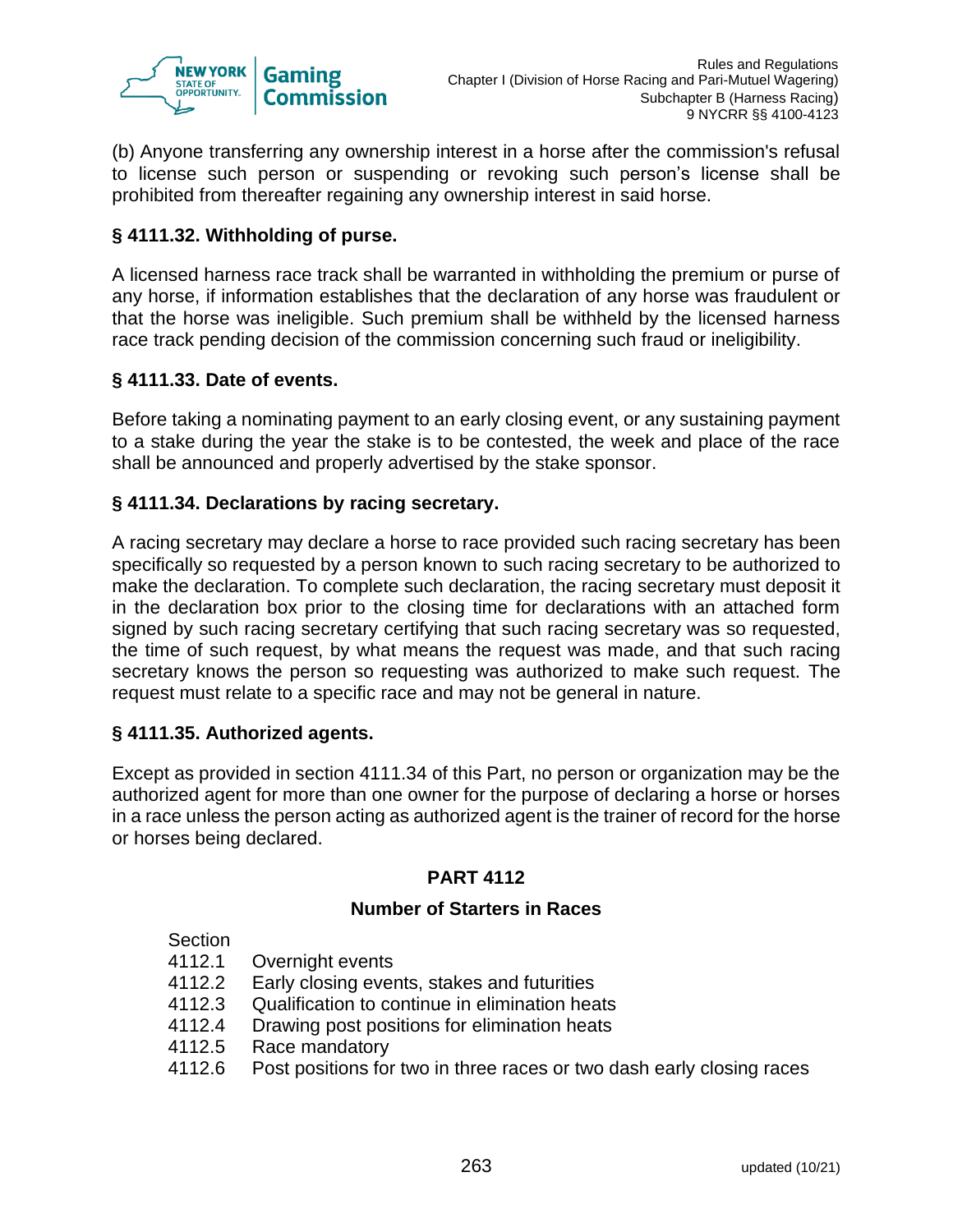

# **§ 4112.1. Overnight events.**

No more than eight horses shall be allowed to start in overnight events except in invitation races unless otherwise authorized by the commission.

## **§ 4112.2. Early closing events, stakes and futurities.**

(a) In early closing events, stakes and futurities no more than 12 horses on a half-mile track, or 16 horses on a track in excess of a half mile, in two tiers, allowing eight feet per horse, will be allowed to start in any dash or heat. Where there are more than 12 or 16 horses, as the case may be, declared in to start, the track conducting the event must adopt one of the following methods to be stated before positions are drawn. All elimination heats and the concluding heat must be programmed to be raced upon the same day or night unless published conditions provided otherwise.

- (b) *Division methods*.
	- (1) (i) In stakes and New York-sired events, the race may be divided into as many divisions as necessary, each division racing one heat for the portion of the purse resulting from dividing the total purse (before allocation of starting fees) by the number of divisions and adding to each division the starting fees paid for each starter in such division.

(ii) In early closing events the race may be divided by lot and at least 50 percent added to the advertised purse and raced in two divisions; each division racing for one half of the total increases purse as above provided. If three or more divisions are necessary, the track shall add an amount sufficient to allow each division to race for at least 75 percent of the purse originally advertised.

(2) The race may be divided into two divisions by lot and raced in two elimination heats with all money winners from both heats competing in the final. Each division shall race one elimination heat for 20 percent of the total purse and the remainder of the purse shall be distributed to the money winners in the final.

(3) The race may be divided by lot and raced in two divisions, each of which shall race two heats for 20 percent of the purse each heat. The heat winners from both divisions shall compete in a final heat for the remaining 20 percent of the purse which shall go to the winner.

(4) The field may be divided by lot into two divisions, the first division to race for 30 percent of the purse, and the second division to race for 30 percent of the purse. The horses qualifying in the first and second divisions shall race the third heat for 30 percent of the purse. The race winner shall receive the remaining 10 percent of the purse. If after the third heat no horse has won two heats, a fourth heat shall be raced by only the heat winner to determine the winners of the race.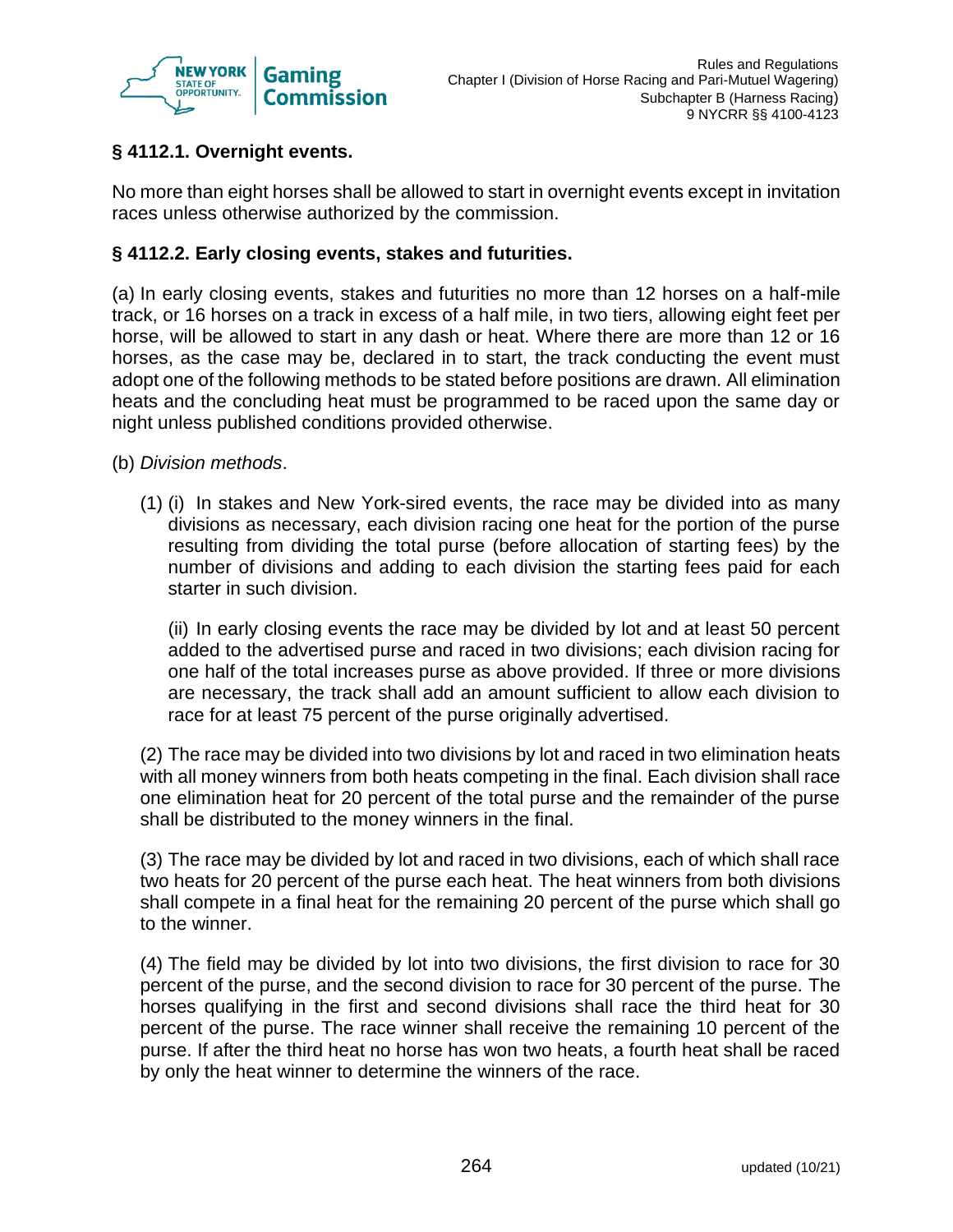

(5) The race may be divided in two divisions by lot and raced in two elimination heats with the first four horses finishing in each heat competing in the final event. Each division shall race one elimination heat for 30 percent of the total purse and the remainder of the purse shall be distributed to the money winners in the final event.

(6) The race may be divided in such other method as set out in the conditions approved by the commission.

(7) In the event there are more horses declared to start than can be accommodated by two qualifying dashes, there will be scheduled enough elimination dashes to take care of the excess. The percent of the purse raced for in each elimination dash will be determined by dividing the number of elimination dashes into 60. The main event will race for 40 percent of the purse. If there are two elimination dashes, the first four finishers in each dash qualify for the final; if three or four elimination dashes, the first three horses in each dash qualify for the final; if five or six elimination dashes, the first two horses in each dash qualify for the final.

# **§ 4112.3. Qualification to continue in elimination heats.**

If in any of the described races in subdivision (b) of section 4112.2 of this Part, 12 horses declare in to start, only the first four horses in each elimination heat shall qualify to continue. If 13 horses declare in to start, the first four horses in the division with six horses and the first five horses in the division with seven horses shall qualify. If 14 or more horses declare in to start, only the first five horses in each elimination heat shall qualify to continue.

## **§ 4112.4. Drawing post positions for elimination heats.**

The post positions for each of the two divisions in elimination heats described in subdivisions (b) through (d) of section 4112.2 of this Part shall be drawn in accordance with the general rules for drawing post positions. The entire field of both divisions shall be listed in the program for the final heat. Horses failing to qualify for the final heat shall be stricken from this list and the qualifying horses remaining shall race from post positions drawn by the judges, who shall draw positions to determine which of the two heat winners shall have the pole and which the second position; which of the two horses that have been second shall start in third position; and which in fourth, etc. The post positions shall be announced to the public. Post positions may also be drawn as provided in conditions approved by the commission.

## **§ 4112.5. Race mandatory.**

In early closing events if six separate interests are declared in to start, the race must be contested. If fewer interests are declared in than are required to start the race may be declared off and the horse or horses on the grounds properly declared in to race shall be entitled to all of the entrance money and forfeits from each horse named. Stakes and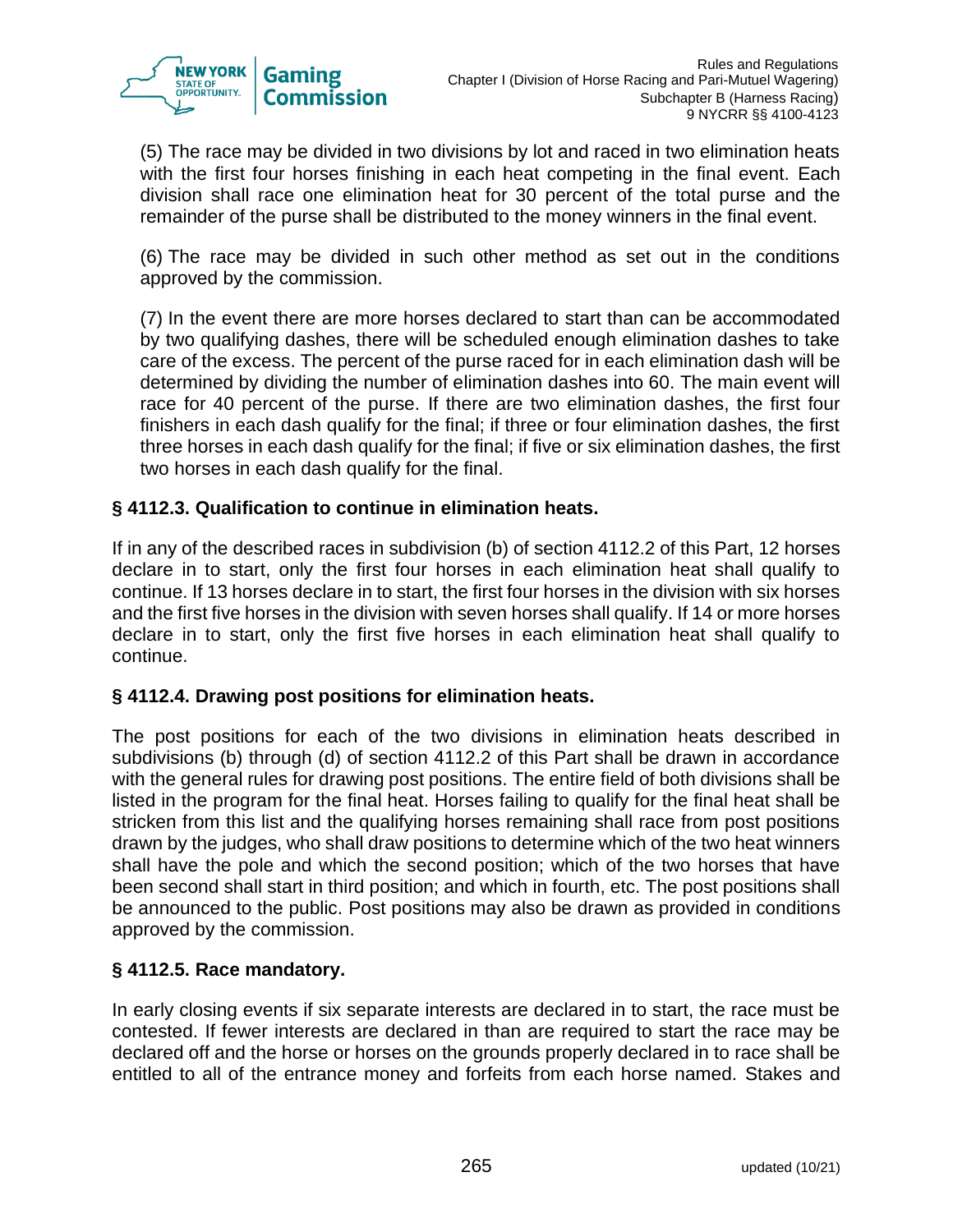

futurities must be raced if one or more horses are declared in to start, except if postponed under this Subchapter.

#### **§ 4112.6. Post positions for two in three races or two dash early closing races.**

In two in three races, or two dash early closing races, post positions shall be drawn for the first heat and shall be earned thereafter on the basis of the order of the finish, unless otherwise provided in the conditions approved by the commission.

# **PART 4113**

#### **Steward's List and Unqualified Horses**

- Section
- 4113.1 Exclusion of horses
- 4113.2 Steward's list
- 4113.3 Reasons for placing a horse on the steward's list
- 4113.4 Return of declaration fee
- 4113.5 Unqualified horses
- 4113.6 Qualification
- 4113.7 Approval of starter
- 4113.8 First start

## **§ 4113.1. Exclusion of horses.**

Horses on the steward's list shall be excluded from all pari-mutuel races and, except where permitted by the presiding judge, from all non-betting races. Unqualified horses shall be excluded from all pari-mutuel races except stakes and early closing events. Blind horses shall be excluded from all races.

## **§ 4113.2. Steward's list.**

(a) The presiding judge shall have supervision of the steward's list at each track.

(b) The placing of a horse on the steward's list shall be recorded on the eligibility papers of the horse by the recording judge who shall record the date of such action and the reasons therefor.

(c) The steward's list shall be kept current and posted in the declaration room.

(d) Notification of the placing of a horse on the steward's list shall be given in writing to the owner, trainer, or his representative at the race track. Such notice shall contain a full statement of the reasons for such action.

(e) The owner, trainer or representative of a horse placed on the steward's list may review the circumstances thereof with the presiding judge within 24 hours of the receipt of such notice.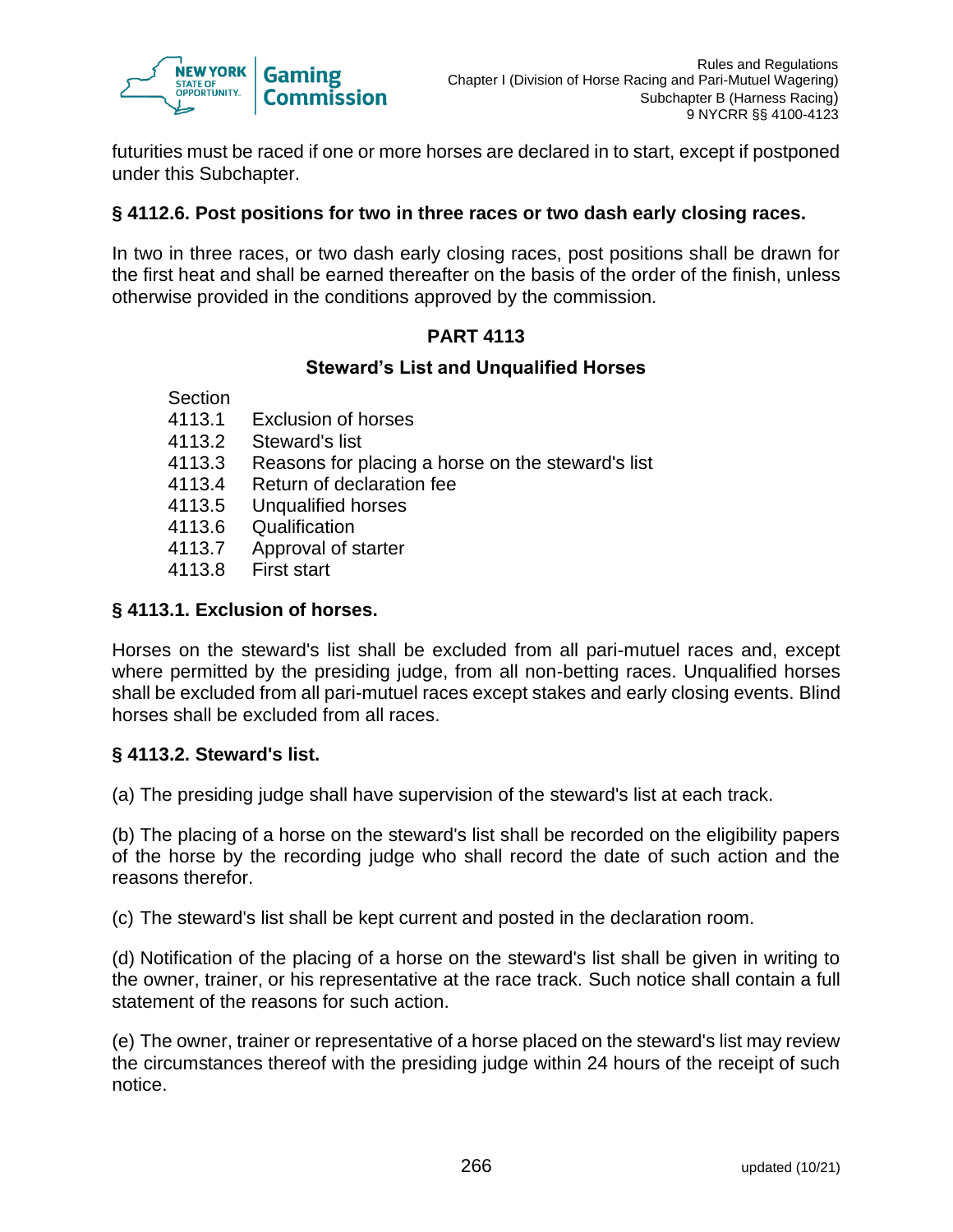

(f) A horse that has been placed on the steward's list three times during a season may be barred from further declaration for the balance of the season.

(g) When a horse is released from the steward's list, the date of such action and the signature of the presiding judge or the presiding judge's agent shall be recorded on the eligibility papers of the horse.

(h) A horse on the steward's list at one track shall be placed on the steward's list at any other track to which such horse may move. But the fact that a horse has not been placed on the steward's list at one track shall not prevent such horse being placed on the steward's list at any other track to which it may move based on such horse's past performance, in the judgment of the presiding judge.

#### **§ 4113.3. Reasons for placing a horse on the steward's list.**

A horse shall be placed on the steward's list at each track for the following reasons:

(a) such horse has a tube in its throat;

(b) such horse is dangerous or unmanageable. Such horse must work out before the judges on the main track, secure permission of the judges to qualify and then qualify in two consecutive qualifying races before release from the steward's list;

(c) such horse is sick, lame or unfit to race. Such horse must perform before the State veterinarian and be certified fit to race by the State veterinarian before release from the steward's list;

(d) such horse is unable to start satisfactorily behind the starting gate. Such horse must work out behind the starting gate, be approved by the starter and then qualify once before release from the steward's list;

(e) such horse has been high nerved;

(f) such horse has performed poorly. Such horse shall qualify once before release from the steward's list;

(g) such horse has tested positively for a drug, any substance prohibited by section 4120.17 of this Subchapter, or excess TCO2. Such horse shall qualify in a workout and thereafter test negative for drugs (and in compliance with the  $TCO<sub>2</sub>$  thresholds, if applicable) before release from the steward's list; or

(h) such horse has been the subject of a finding by the laboratory that the antibody of erythropoietin or darbepoetin was present in the sample taken from the horse. Such horse shall test negative for the antibodies of erythropoietin or darbepoetin in a test conducted by the laboratory before release from the steward's list**.**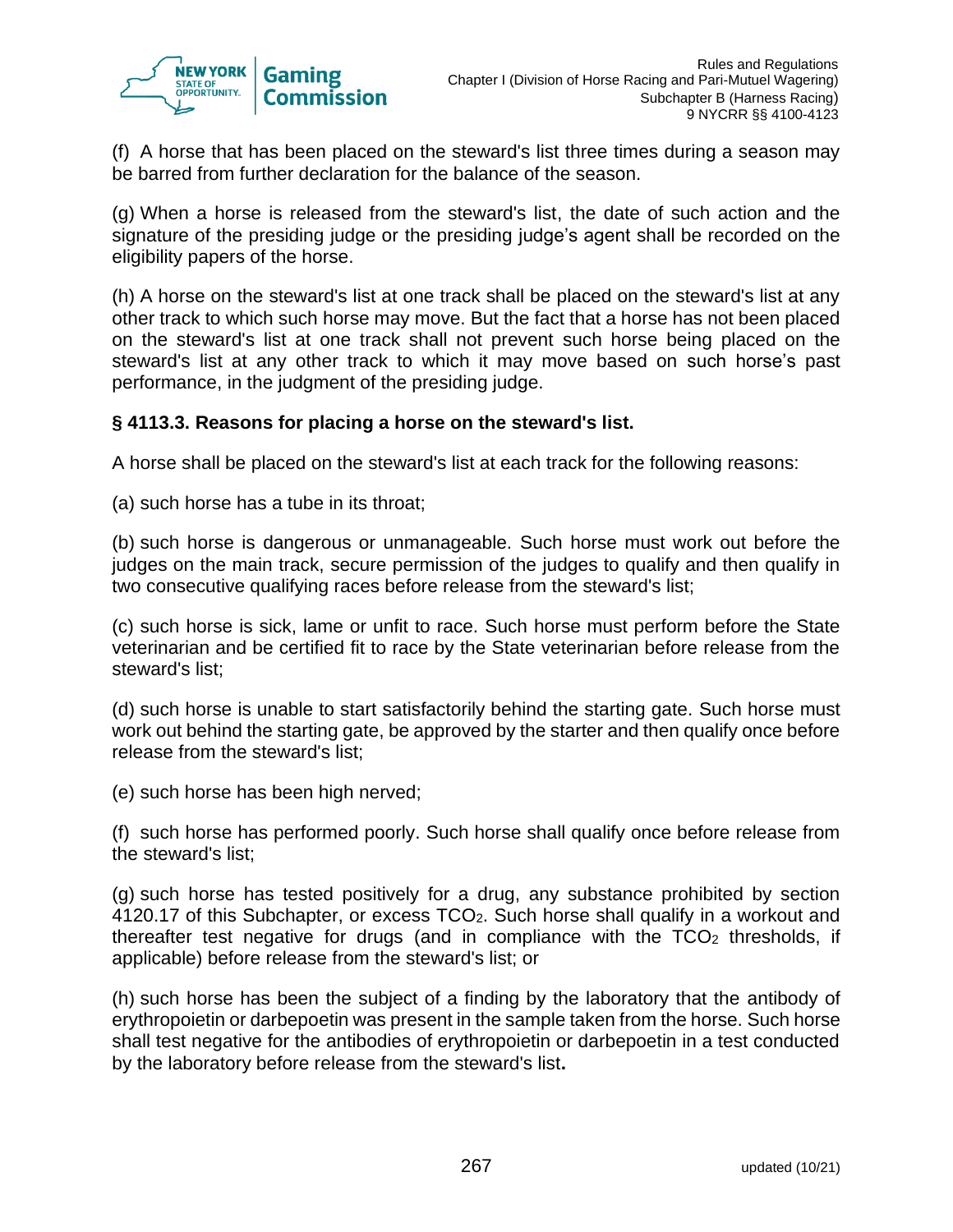

# **§ 4113.4. Return of declaration fee.**

If a horse has been declared to any stake or early closing events in which it is unable to compete because of being placed on the steward's list, the declaration fees paid thereon shall be refunded by the sponsor programming the event.

#### **§ 4113.5. Unqualified horses.**

(a) A horse shall be deemed unqualified and must qualify once before being allowed to start in any overnight pari-mutuel event for the following reasons:

(1) The horse does not show a charted line of a current performance meeting the qualifying standards at the track for the class of race. Current performance shall be defined as a start within 30 days of the date of the race to which declared. Official workouts shall be acceptable as qualifying performances for this paragraph for horses with previous satisfactory races. The commission may extend the qualifying standards from 30 to as many days as appropriate to account for track closings, equine sickness, inclement weather or other unexpected events that interfere with the opportunities for otherwise eligible horses to race.

(2) The horse is changing gait.

(3) The horse does not meet additional standards prescribed by the racing secretary and posted in the declaration room.

(4) The judges, in their discretion, determine a horse to be unqualified because, without interference to it, it has made breaks in two consecutive purse races or in the purse race immediately following its qualifying to race.

## **§ 4113.6. Qualification.**

In order for a horse to qualify under this rule it shall perform satisfactorily and meet the qualifying standards of the class to which it is eligible. Such performance shall be in a qualifying race except that where the judges determine that a qualifying race is impractical or undesirable an official workout shall be acceptable. The qualifying standard of time for each particular class shall be posted by the judges in the declaration room throughout the season and amended as they deem necessary.

#### **§ 4113.7. Approval of starter.**

A horse which has never started behind a starting gate in a race shall not be permitted to start in any race with or without purse (including qualifying races) unless such horse has been schooled and has been approved for racing by a recognized starter, and such approval has been recorded on the eligibility papers of such horse.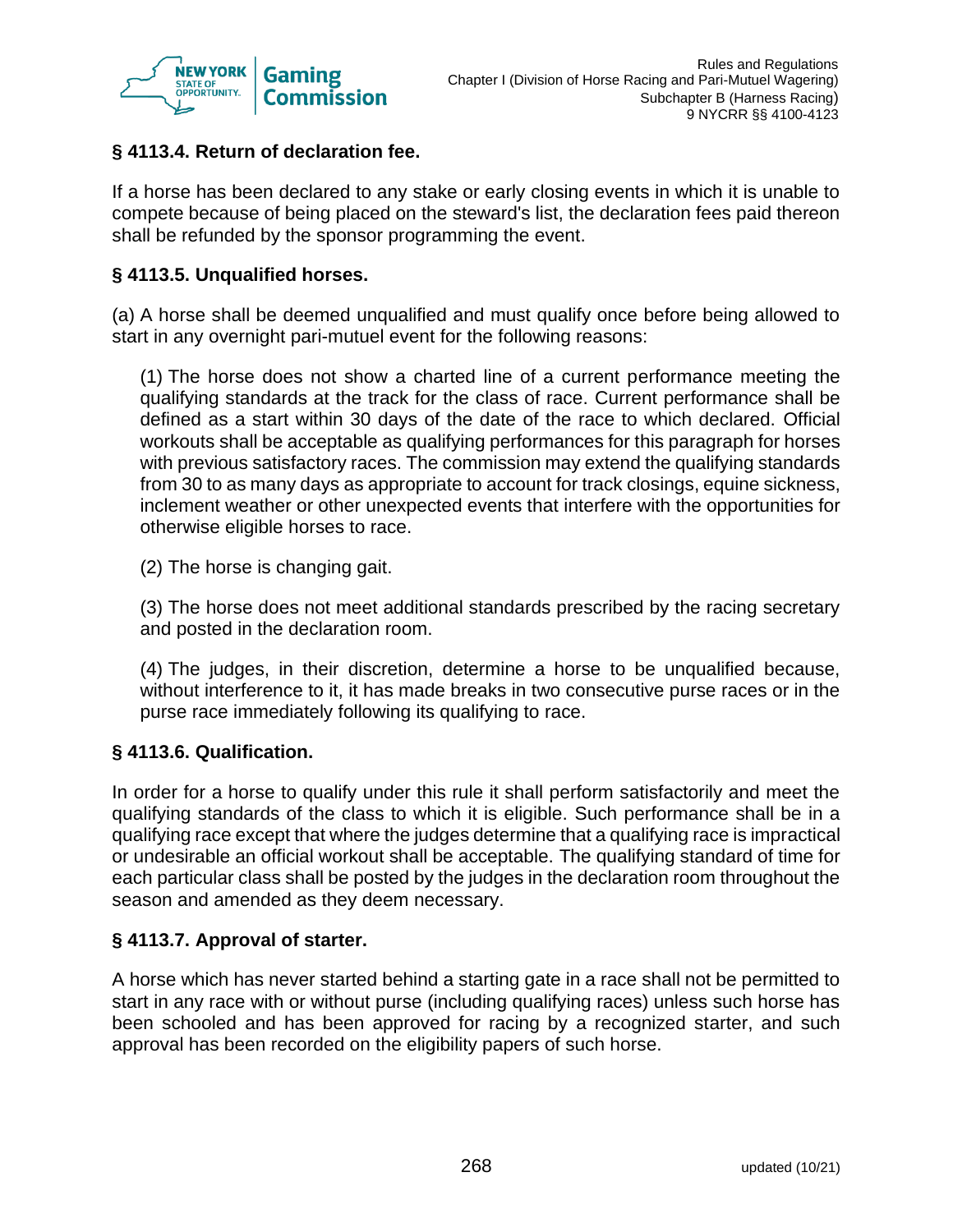

# **§ 4113.8. First start.**

No horse shall start in any stake or early closing event on which pari-mutuel wagering is conducted unless it shall have at least one performance line satisfactory to the judges.

# **PART 4114**

## **Cancellation of Program**

**Section** 

- 4114.1 Program cancellation
- 4114.2 Rain checks
- 4114.3 Postponement of races
- 4114.4 Transfer of races

# **§ 4114.1. Program cancellation.**

No racing program or any part of a racing program may be cancelled without the consent of the track steward. In the event any heat or race of a program is cancelled for any reason, the remainder of such program may be cancelled by the track steward, if in the track steward's judgment such action is warranted.

# **§ 4114.2. Rain checks.**

In the event of the cancellation of any program after the completion of a numerical majority of the races to be scheduled to be run on such program, no rain checks or other similar forms of deferred admissions shall be issued on admittance, no rain checks will be validated. In the event of a cancellation of any program before the completion of a numerical majority of the races scheduled to run on such program, rain checks or other similar forms of deferred free admission shall be issued but no rain check or other form of deferred free admission shall be valid beyond the close of the meeting at which it is issued.

## **§ 4114.3. Postponement of races.**

When a racing program is cancelled, the races scheduled shall be postponed as follows:

(a) Early closing races, stakes and futurities shall be postponed to a definite hour the next fair day and good track unless:

(1) There is not time remaining in the scheduled race meeting and it cannot be extended to permit the race to be programmed. In such case the entrance money and forfeits shall be divided equally among the nominators who have horses on the grounds declared in to start.

(2) The race has been started and remains unfinished on the last day of the scheduled meeting and the meeting cannot be extended to permit the race to be completed. In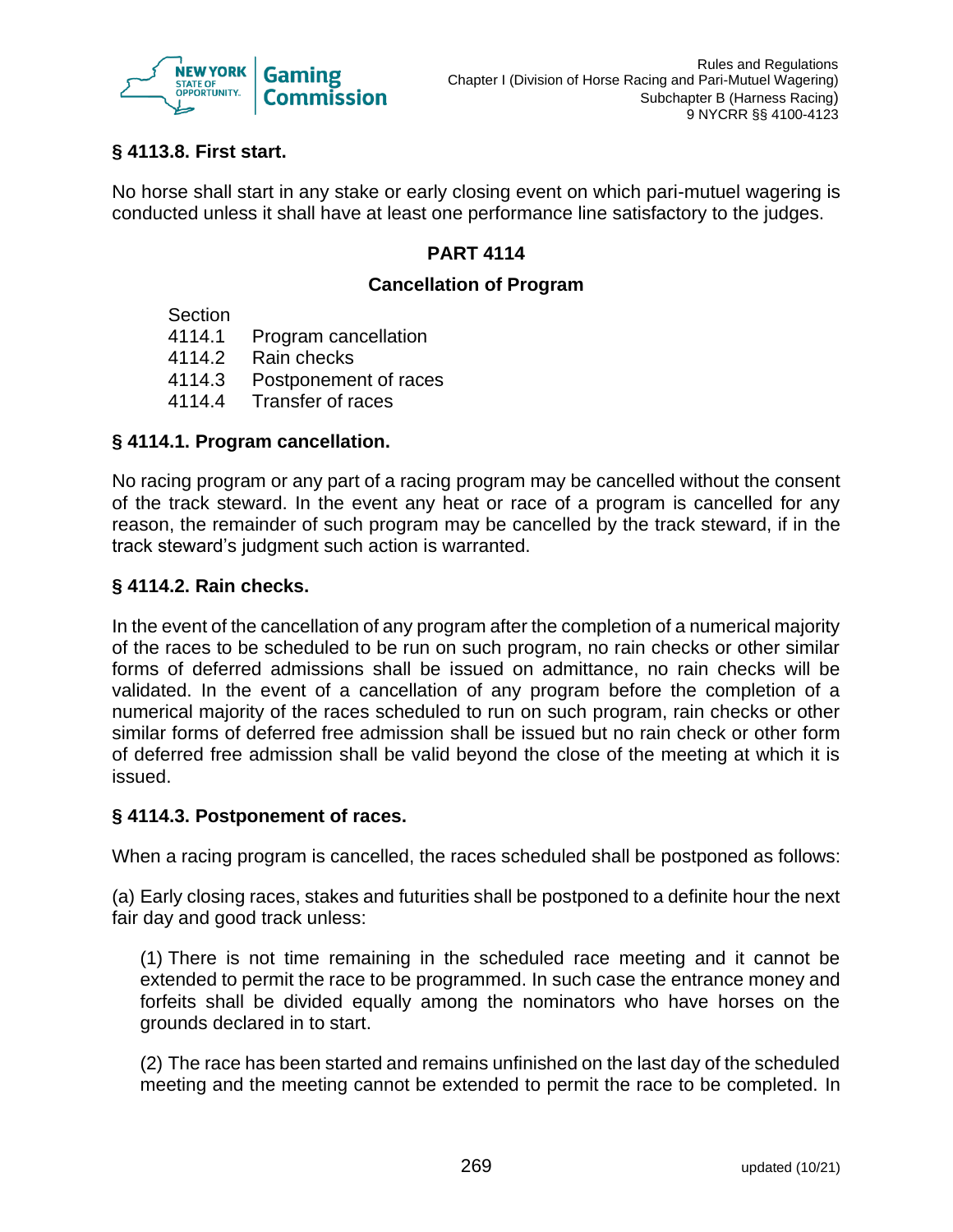

such case the race shall be declared ended and the full purse divided according to the summary.

# **§ 4114.4. Transfer of races.**

(a) *Stakes and futurities*. Unless conditions prescribe to the contrary, stakes and futurities should be raced where advertised and the meeting extended to accomplish this. No stake or futurity may be transferred to another meeting without the unanimous consent of both meetings and of all those having horses eligible to the event.

(b) *Overnight races*.

(1) At meetings of more than five days duration, at the option of the licensed racing association, overnight races may be cancelled or may be postponed and carried over not more than 48 hours.

(2) At meetings of five days duration or less, at the option of the licensed harness racing association, overnight races may be cancelled and starting fees refunded or may be added to the racing program advertised for subsequent days of the meeting.

(c) *Three heat races*. In a three heat race, one third of purse, after deducting 10 percent shall be paid for each heat contested; also the 10 percent to the winner, and the entrance for the heat or heats not contested shall be returned, except when one horse has won two heats and the conditions provide that a horse winning the first and second heats shall be awarded the race without contesting the third heat; in that event, the full amount of the purse shall be paid as provided in the published conditions.

# **PART 4115**

## **Starter and Starting**

- **Section**
- 4115.1 Appointment and compensation
- 4115.2 Powers of starter
- 4115.3 Duties of the starter
- 4115.4 Starting gate required
- 4115.5 Operation of starting gate
- 4115.6 Effect of scratch of horse on post position
- 4115.7 Starting without a gate
- 4115.8 Substitution of driver
- 4115.9 Bad acting horse
- 4115.10 All horses starters
- 4115.11 Withdrawal of horse
- 4115.12 Handicap races
- 4115.13 Judges' authority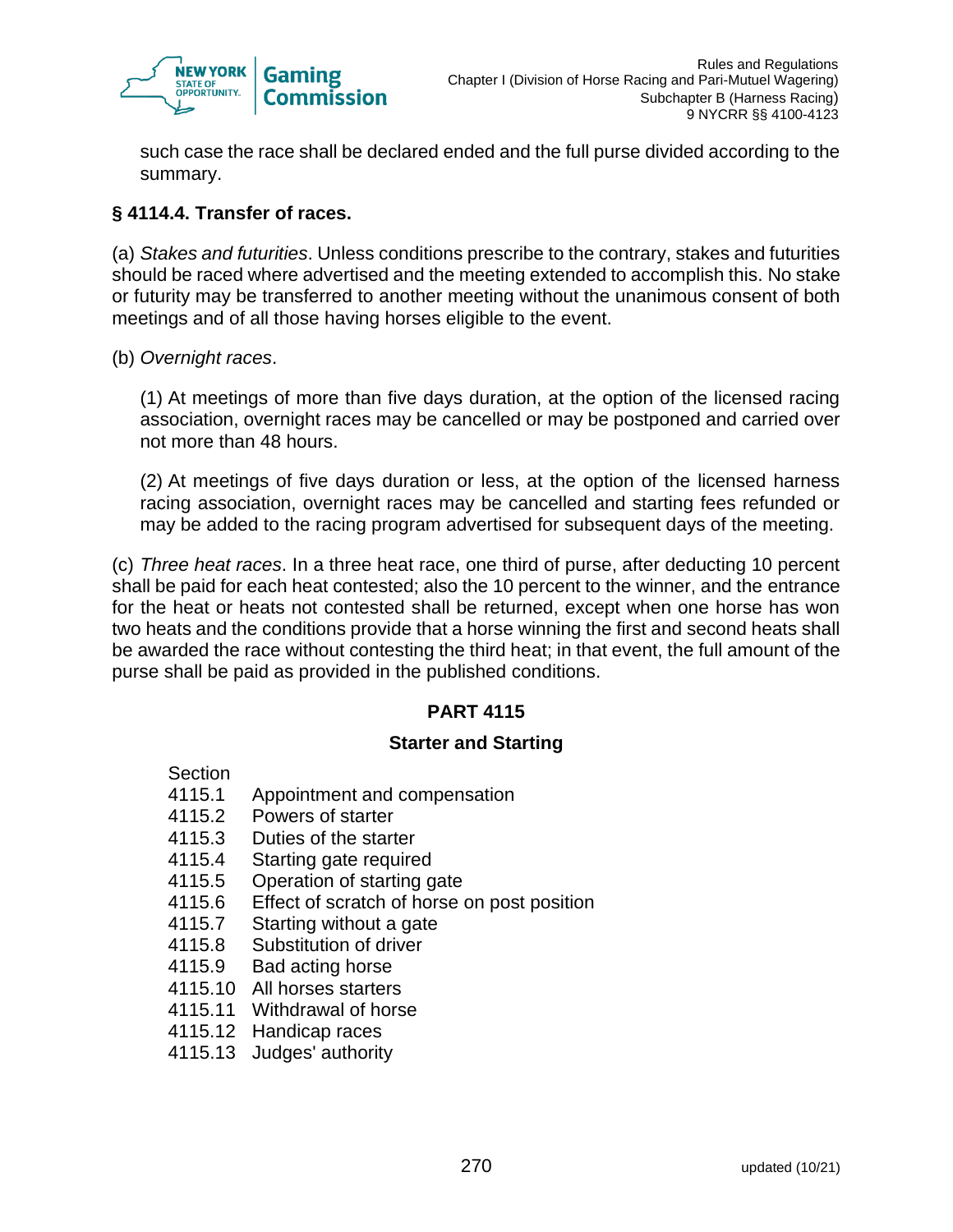

# **§ 4115.1. Appointment and compensation.**

The commission shall appoint and employ one or more starters to serve at each meeting.

#### **§ 4115.2. Powers of starter.**

The starter shall have complete control over all horses participating in the racing program from the formation of the post parade until the word "go" is given. The starter shall have authority to fine drivers not to exceed \$50 for violation of any of the following rules of the start:

- (a) delaying the start;
- (b) failure to obey the starter's instructions;
- (c) rushing ahead of the inside or outside wing of the gate;
- (d) coming to the starting gate out of position;
- (e) crossing over before reaching the starting point;
- (f) interference with another driver during the start;
- (g) failure to come up into and stay in position.

## **§ 4115.3. Duties of the starter.**

The starter shall:

- (a) be in the starting stand or starting gate 15 minutes before the first race of the program;
- (b) report all rule violations observed to the judges;
- (c) [Reserved]
- (d) notify the judges and the drivers of the penalties imposed by the starter;

(e) make recommendations to the presiding judge for the placing on the steward's list of all horses that do not perform properly at the start;

(f) conduct such school sessions as are necessary to train horses to the method of starting adopted at the race track over which such starter presides.

#### **§ 4115.4. Starting gate required.**

Every licensed harness race track shall utilize a mobile starting gate, of a type and quality approved by the commission, with which to start races, unless special permission to start races by other means is given by the commission or track steward.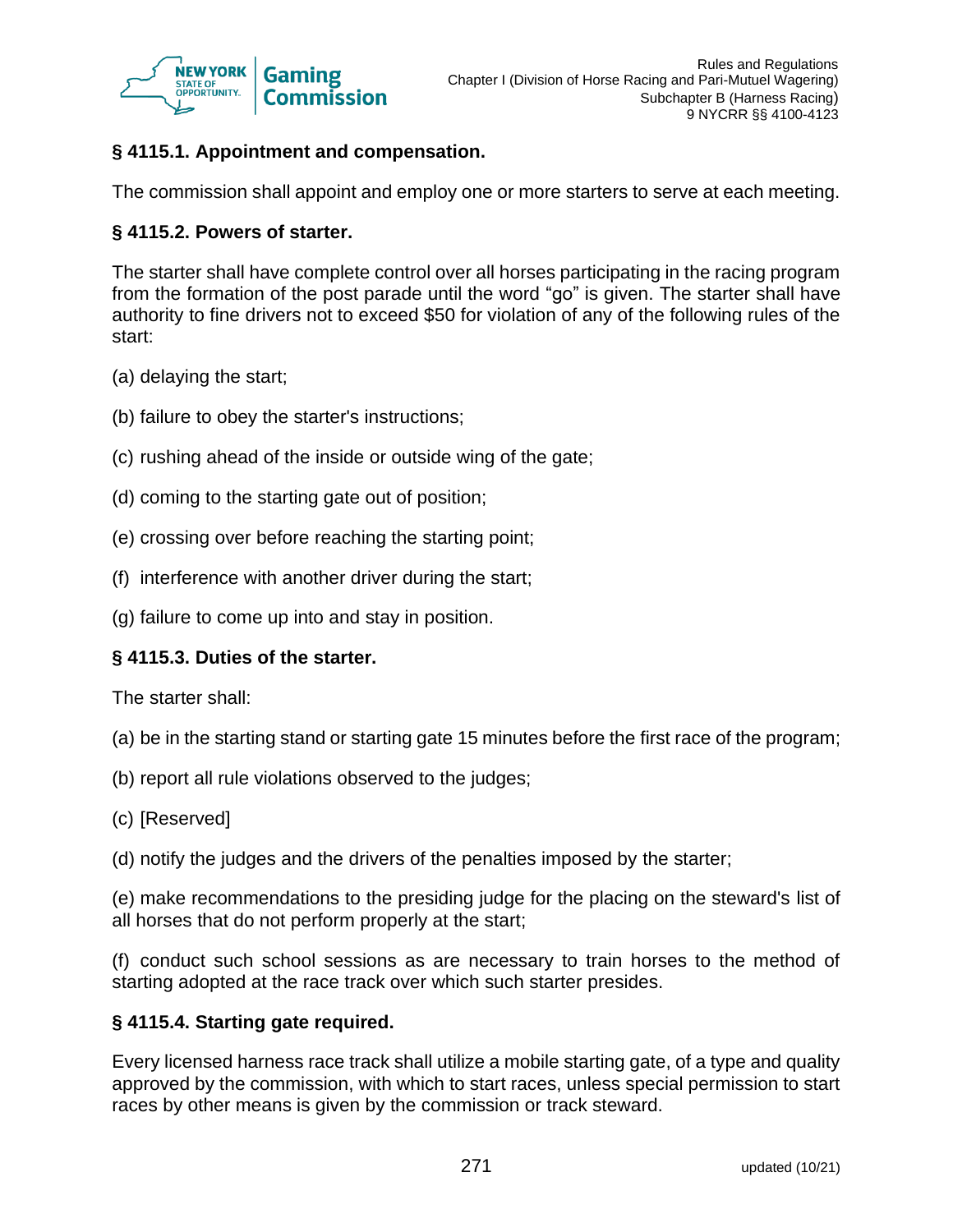

## **§ 4115.5. Operation of starting gate.**

(a) Such starting gate shall be operated under the control and direction of the starter licensed and designated by the commission. The licensed race track may employ additional persons to assist the starter in the performance of the starter's duties and such personnel shall be licensees of the commission. The starter shall have control of the horses from the formation of the parade until the starter gives the word "go."

(b) The starting gate, with its arms extended, shall be stationed on a one-half mile track as near one-quarter mile before the starting point as the track will permit. On a mile track it will be stationed at the head of the stretch.

(c) After two preliminary warm-up scores, unless otherwise directed by the starter, the starter shall notify the drivers to come to the starting gate. At no time during the scoring or start shall the drivers engage each other in unnecessary conversation.

(d) The horses shall be brought to the starting gate within two minutes after the completion of the last warm-up score unless a longer time is prescribed by the presiding judge or the starter.

(e) Upon notice from the starter, the drivers will align their horses in the order of their post positions behind the gate.

(f) The starter will cause the gate to move towards the starting point, gradually increasing the speed of the gate but maintaining a speed which will average:

- (1) for the one-eighth mile, not less than 11 miles per hour;
- (2) for the next one-sixteenth mile, not less than 18 miles per hour;
- (3) from that point to the starting point a gradual increase to maximum speed.

(g) During the course of the start there shall be no decrease in the speed of the gate except for recall as hereinafter provided.

(h) The starting point shall be a point marked (but not lighted) on the inside rail a distance of not less than 200 feet from the first turn.

(i) The starter shall give the word "go" at the starting point.

(j) At a point on the track designated by the commission a post shall be erected ("recall post"). Upon reaching such post during the course of the start, if the starter determines that a fair start for each horse is possible, no recall shall be had thereafter unless:

(1) a horse scores ahead of the gate;

(2) there is interference;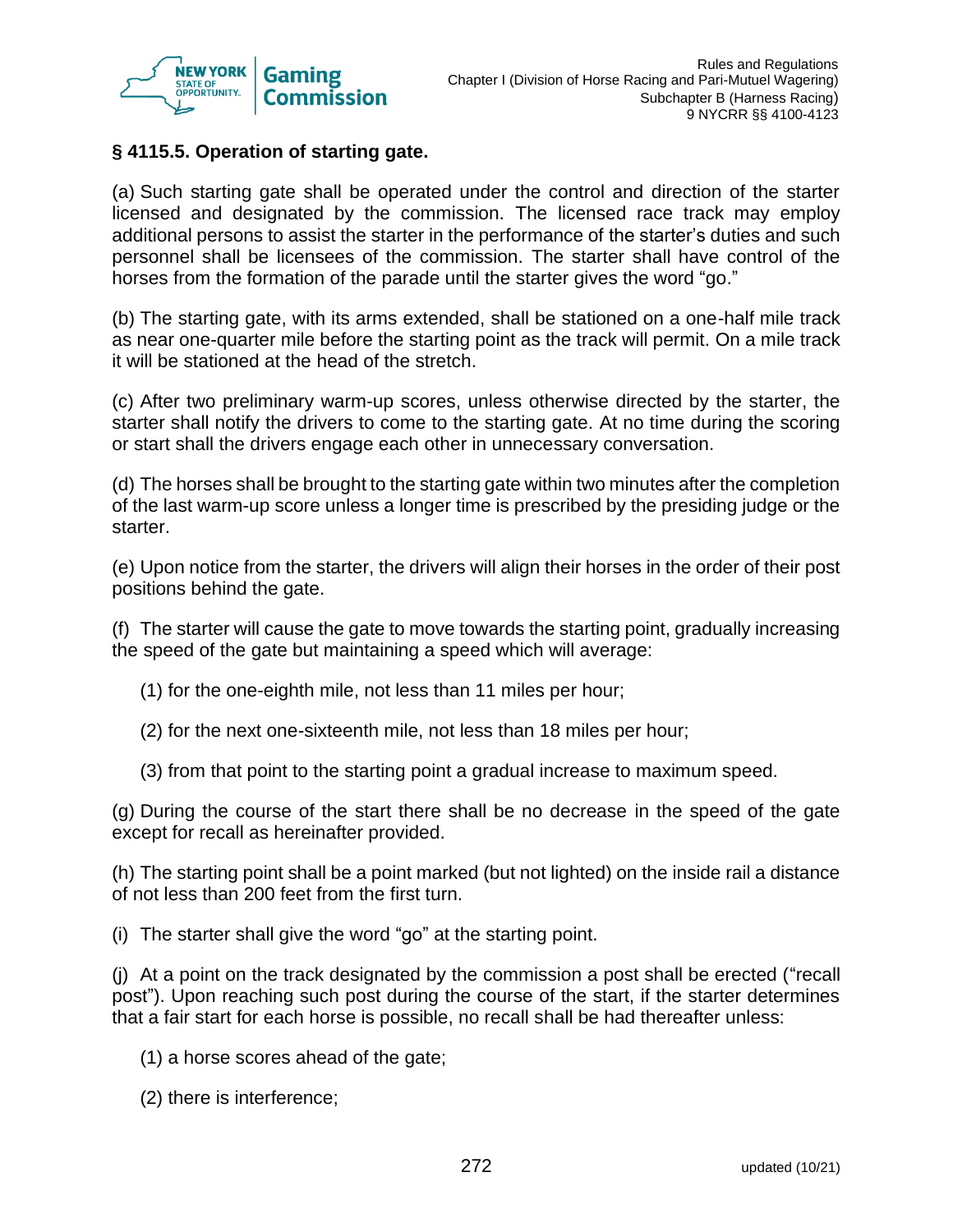

- (3) a horse has broken equipment;
- (4) a horse falls before the word "go" is given.
- (k) There shall be no recall after the word "go" is given.

(l) A recall shall be signaled by the flashing of a light on the starting gate plainly visible to the drivers, and by sounding a claxon or horn or other distinctively audible signal. Upon making such signals the starting gate shall proceed out of the path of the horses.

(m) In the event of a "recall," all the horses in the race shall return immediately to the quarter pole to form for a fresh start.

(n) Upon passing the recall post every horse shall be deemed a starter unless it has fallen or been excused by the starter before the word "go" is given.

(o) No persons shall be allowed to ride in the starting gate except the starter and the starter's driver or operator unless permission has been granted by the track steward in charge of the race meeting.

(p) Each mobile starting gate shall be equipped with a mechanical loudspeaker for the sole purpose of communication with the drivers. The volume thereof shall be carefully kept at the minimum necessary for such purpose.

### **§ 4115.6. Effect of scratch of horse on post position.**

If a horse is scratched or withdrawn from the start, horses with post positions outside of that of the withdrawn horse, may move one post position closer to the rail. In the event there are two tiers of horses, the withdrawing of a horse that has drawn or earned a position in the front tier shall not affect the position of the horses that have drawn or earned positions in the second tier.

#### **§ 4115.7. Starting without a gate.**

The horses shall be allowed two warm-up scores, unless otherwise directed by the starter, before being called to form a parade. The starter shall have full control of the horses from the formation of the parade until the starter gives the word "go." The starter shall be stationed at or near the starting point and shall give the word "go" as close as possible to such starting or release point. All drivers shall follow the instructions of the starter as closely as possible and shall avoid unnecessary delay in the parade and scoring. If the word "go" is not given, all the horses in the race shall immediately turn on signal and jog back to their parade positions for a fresh start. There shall be no recall after the starting word has been given.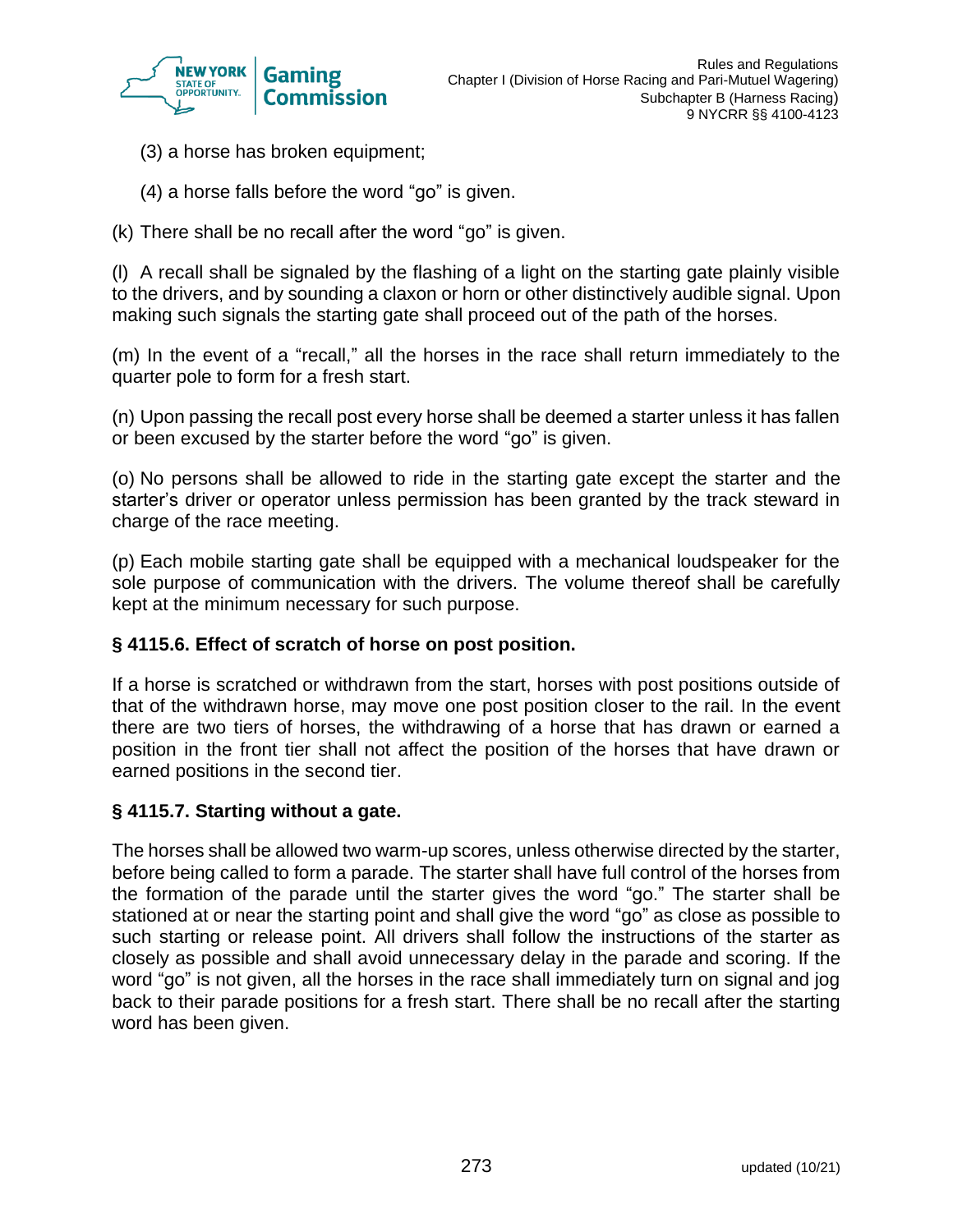

## **§ 4115.8. Substitution of driver.**

The starter may exclude a driver who fails or refuses to obey the starter's instructions for the heat or race. The starter may fine such driver not to exceed \$50 and may order a substitute driver.

### **§ 4115.9. Bad acting horse.**

The starter may excuse a bad acting horse prior to passing the recall post. There will be no recall for a bad acting or off gait horse after the recall post is passed.

### **§ 4115.10. All horses starters.**

The horses shall be deemed to have started when the word "go" is given by the starter and all the horses must go the course except, if in the opinion of the judges, one or more horses should be deemed non-starters to protect the wagering public due to an unfair start or a no contest is called.

(a) In the case of a non-starter, the horse or horses shall run for purse only. The line in the program will be designated accordingly, noting that all wagers were refunded for the horse or horses deemed non-starters by the word "Refund" being included in the horses line in the program in the "Odds" section.

(b) A race may be deemed a no contest, if in the opinion of the judges, it is impossible to go the course fairly due to interference before the start, an accident or malfunction of the starting gate. If a race is declared a no contest, all wagers will be refunded. The purse shall be divided equally among all participants in an overnight race. For other than overnight races, the provisions as set forth by the track shall apply.

#### **§ 4115.11. Withdrawal of horse.**

If in the opinion of the judges or the starter a horse is unmanageable or liable to cause accidents or injury to any other horse or to any driver, it may be sent to the barn, but the declaration fees on the horse shall then be refunded.

#### **§ 4115.12. Handicap races.**

Handicap races shall be started with a starting gate, unless permission to start handicap races by using snap barriers or walk-up starts, has been approved by the track steward. When snap barriers are used, all such barriers shall be sprung simultaneously with the announcement of the word "go."

### **§ 4115.13. Judges' authority.**

If a starter, having fined a driver \$50, believes that a greater penalty should be imposed, either by additional monetary fine or a suspension, he shall so recommend to the judges who shall review the matter and take such action as they deem appropriate. Nothing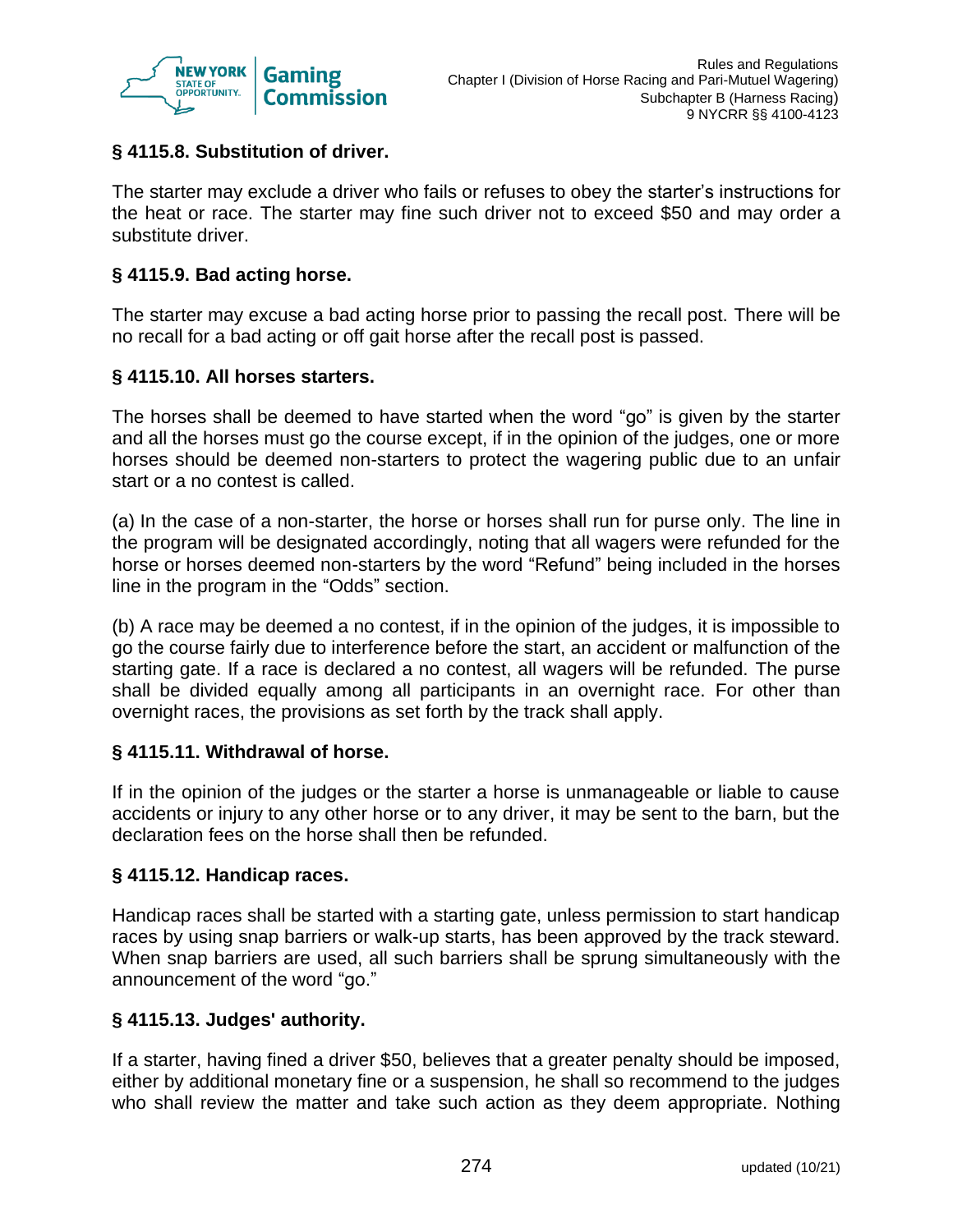

herein contained shall be construed to prevent the imposition by the judges on their own initiative of a censure or penalty for the failure of a driver to obey the rules of the start.

### **PART 4116**

### **Drivers**

**Section** 

- 4116.1 Application for license
- 4116.2 Qualification for driver's license
- 4116.3 [Repealed]
- 4116.4 Safety helmets
- 4116.5 Drivers' colors
- 4116.6 Drivers' meetings
- 4116.7 Examination of license
- 4116.8 Duties of drivers
- 4116.9 Suspension or revocation of drivers' license
- 4116.10 Special equipment
- 4116.11 Trainer's responsibility
- 4116.12 Qualification for trainer's license

# **§ 4116.1. Application for license**

Every person desiring to drive a harness horse at a race meeting licensed by the commission shall be required to obtain a license from the commission. Such application shall be on forms provided by the commission. Applications may be filed at the commission office or with the track steward at a race track. The fee for an annual driver's license shall be \$20 and shall be paid at the time of application.

# **§ 4116.2. Qualification for driver's license.**

(a) Every applicant for a driver's license shall satisfy the commission in such manner as the commission may prescribe, that such applicant:

(1) has had at least one year's training experience and has demonstrated the ability to drive;

(2) is knowledgeable of and conversant in the training and driving of harness horses;

- (3) is physically and mentally competent to drive;
- (4) is familiar with the rules of racing;

(5) has a minimum of 20/40 vision in one eye, corrected, according to certification by a licensed optometrist, oculist or ophthalmologist.

(b) No person shall be permitted to drive at a race meeting licensed by the commission without a New York State license. The track steward or presiding judge at any race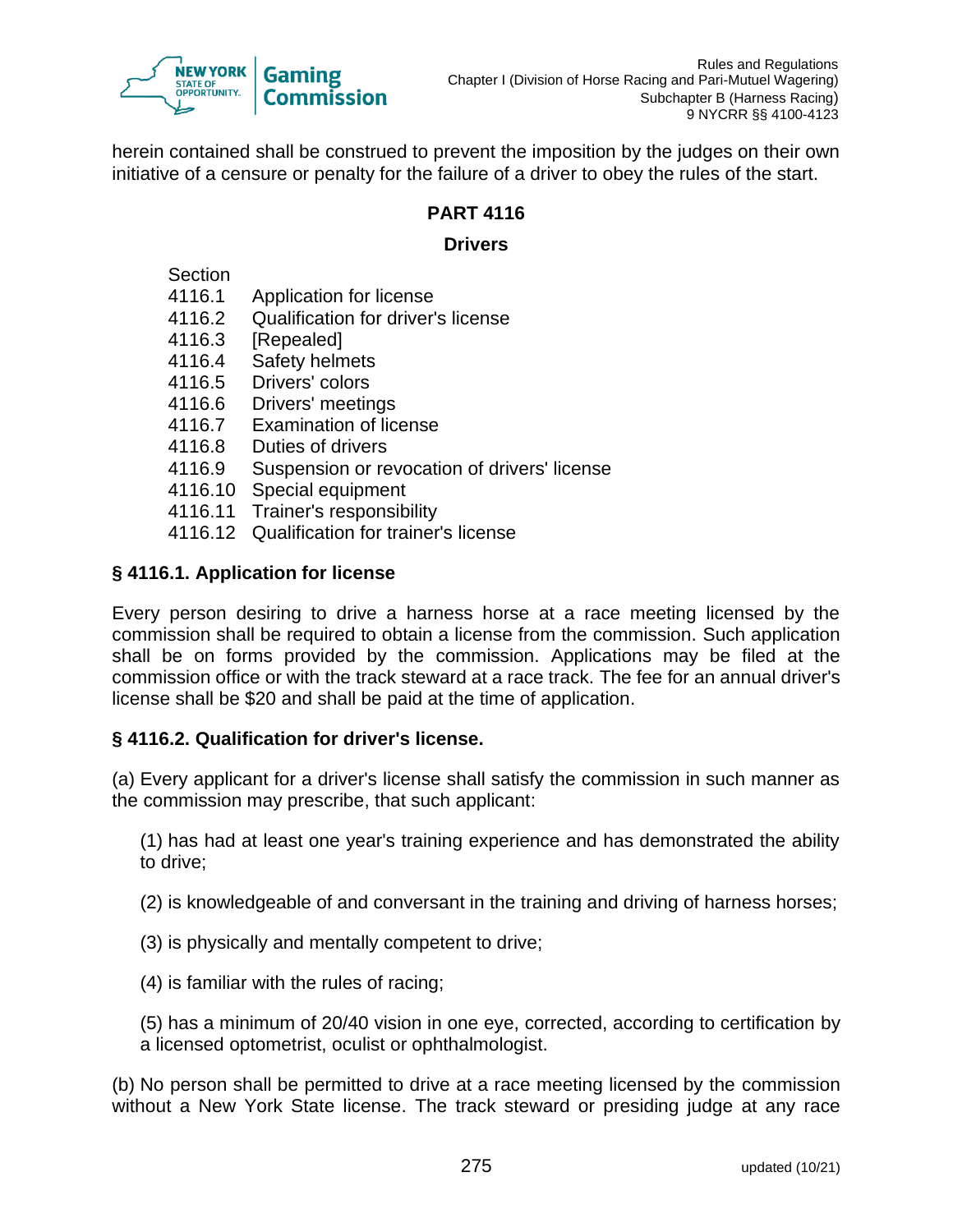

meeting may refuse to permit any licensed driver to compete in a race if, in the judgment of such official, such driver is unfit, unqualified, or too inexperienced to drive. Such official may require the driver to submit to a physical examination under conditions specified by the official.

# **§ 4116.3. [Repealed]**

## **§ 4116.4. Safety helmets.**

No one will be permitted to jog, train, warm up, or drive a horse at any time on the premises of a harness race track unless such person is properly wearing a protective safety helmet approved by either the Snell Memorial Foundation or the United States Department of Transportation. The United States Department of Transportation standards are reprinted in title 49 of the *Code of Federal Regulations*, chapter 5, section 571.218 (49 CFR, 571.218). The Snell Memorial Foundation standards are contained in the publication entitled, *Snell Memorial 2000 Standard For Protective Gear*, available from the Snell Memorial Foundation, 3628 Madison Avenue, Suite 11, North Highlands, CA 95660 or at www.smf.org/stds. Both standards are on file in the office of the commission, located at One Broadway Center, Schenectady, NY 12305-2553.

### **§ 4116.5. Drivers' colors.**

No driver or trainer shall be allowed to drive in any race or public performance or to otherwise appear on the race track during the racing program unless wearing his or her own or his or her owner's registered colors, and no driver may appear in colors registered in the name of another, without the special permission of the presiding judge. No driver or trainer wearing colors may appear at any betting booth or window at a race track, or at any bar or restaurant dispensing alcoholic beverages. "Colors" shall include white trousers and rain gear of a type approved by the commission.

### **§ 4116.6. Drivers' meetings.**

(a) Before the first heat or race at any meeting is contested, the racing officials and the drivers shall meet at a time and place to be designated by the presiding judge. Notice of the time and place of such meeting shall be published on the bulletin board in the office of the racing secretary at least 48 hours prior to the meeting, and shall be announced over the public address system one hour prior to the meeting.

(b) The officials will announce any special rules affecting the race meeting and shall construe such of the rules of racing as shall be requested. At the conclusion of such meeting, all drivers shall be presumed to be familiar with the rules of racing.

(c) No driver will be permitted to drive unless such driver shall have attended such meeting or have met with the officials by appointment and at their convenience after such meeting.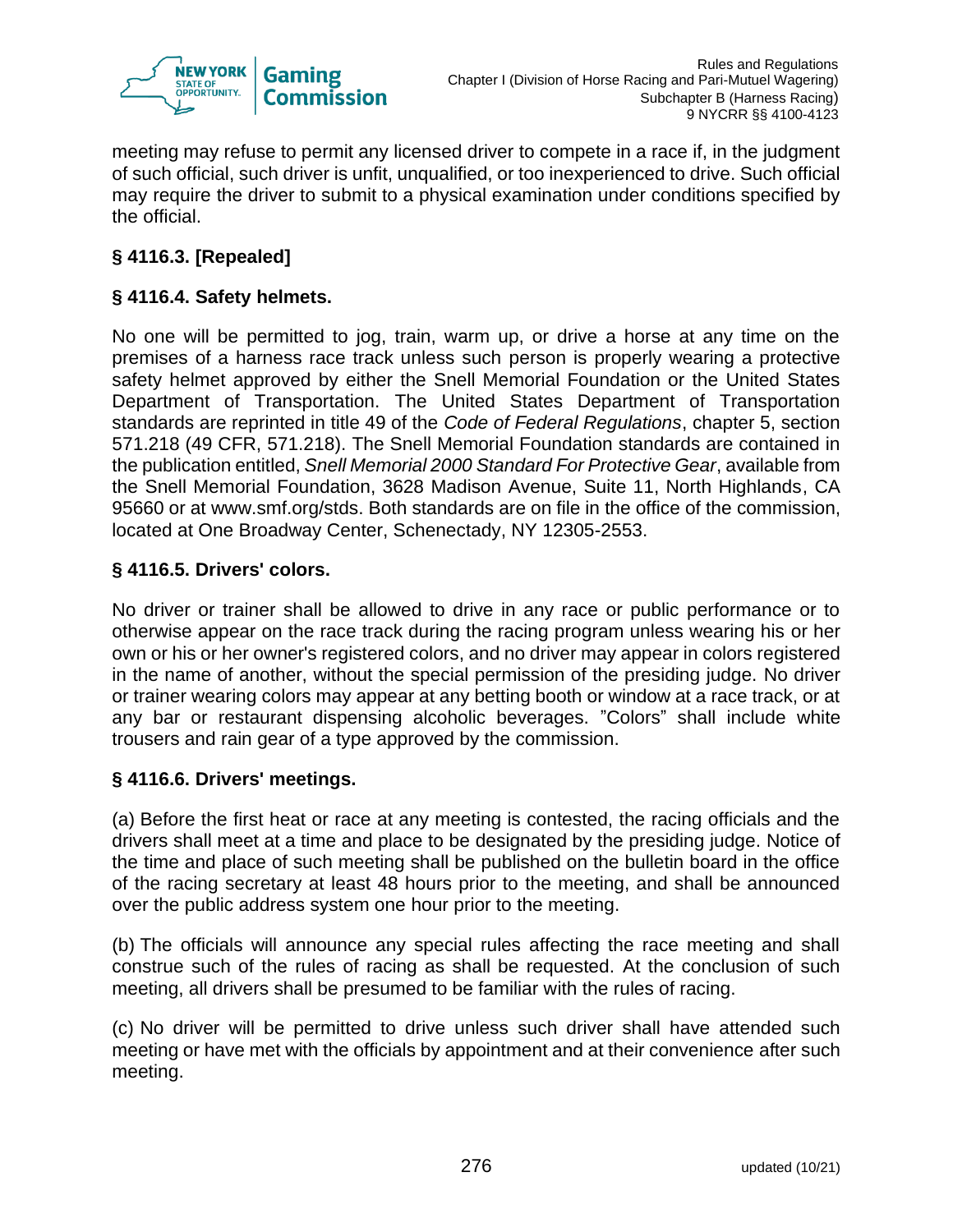

## **§ 4116.7. Examination of license.**

No driver will be permitted to drive in a race at a licensed harness racing meeting until such driver has presented his or her commission driver's license to the recording judge for examination.

#### **§ 4116.8. Duties of drivers**

(a) If the judges determine that a programmed driver is unreliable, unfit or incompetent, or if such programmed driver refuses to comply with the direction of the judges, or is reckless or unmannerly in his or her conduct, such programmed driver may be removed.

(b) It shall be the duty of each driver to report to the paddock judge at least 10 minutes prior to the opening of wagering on the race in which such driver is scheduled to drive and thereafter to be present in the paddock in fit condition to drive 15 minutes prior to post time of such race.

(1) Should a driver carelessly fail to fulfill such duty, such driver shall be subject to fine or suspension. Carelessness shall be presumed if a driver fails to make timely appearance to drive after such driver has competed at another track the same day.

(2) Should a driver willfully fail to fulfill such duty such driver shall be suspended.

#### **§ 4116.9. Suspension or revocation of drivers' license.**

Without limiting the generality thereof, the license of any driver may be suspended, revoked, or money fine may be imposed, at any time for:

(a) Violation of any rule of the commission.

(b) Failure to obey the instructions of a racing official appointed or designated by the commission.

(c) Any act or conduct detrimental to the sport including, but not limited to:

- (1) failure to drive in a race when programmed, unless excused by the presiding judge;
- (2) consumption of intoxicating beverages;
- (3) loud, boisterous, offensive or profane language;
- (4) assault upon any other person;
- (5) smoking in silks while on the race track;

(6) warming up a horse without silks at any time after the admission gates are open; and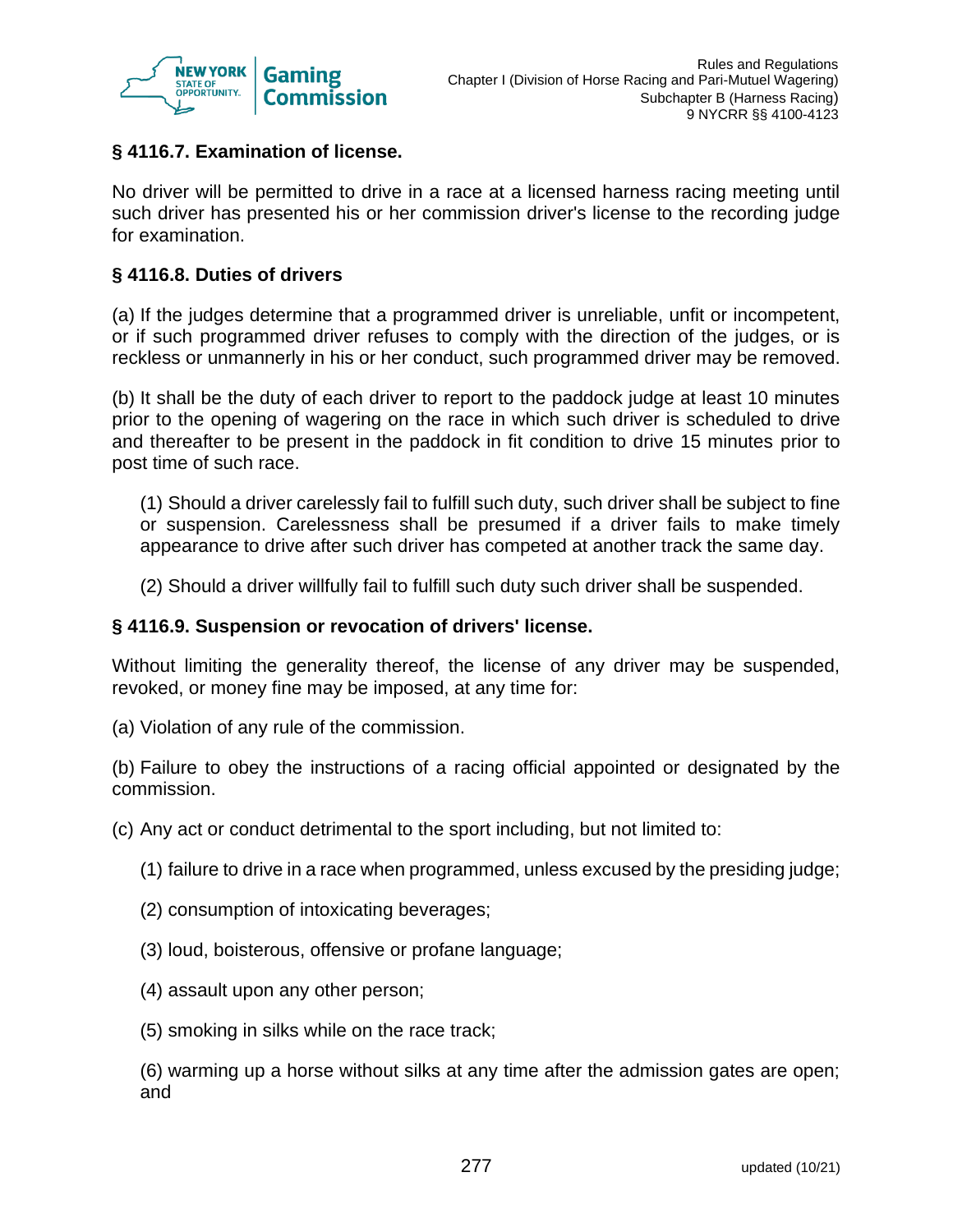

(7) failure to participate in post parade, unless specifically excused by presiding judge.

(d) Unless otherwise ordered where a suspension is for a driving violation and does not exceed in time a period of five days, the driver may complete the driver's engagements on horses drawn to start after which time the suspension shall begin. After said suspension has begun such driver may drive horses in early closing events, stakes and featured overnight events but the suspension shall be extended one day for each date such driver drives such races.

(e) Unless otherwise ordered where a suspension is from driving only and is for days certain, the driver may nevertheless drive in qualifying races without a purse.

#### **§ 4116.10. Special equipment.**

(a) Every sulky used in a race at a licensed harness racing meeting shall be equipped with such special equipment as the commission shall order. The obtaining and installation of special equipment are the responsibility of each owner. A driver shall not drive a sulky not equipped with special equipment as so ordered. Mud fenders must be available and must be used whenever ordered by the presiding judge. Every sulky shall be equipped with wheel discs of a type approved by the commission, which shall be of a solid color or transparent; no stripes or designs upon wheel discs shall be permitted.

(b) If a sulky is involved in an accident, the Paddock Judge will affix a tag to the sulky that says "Do Not Use." An accident is any unintended event or occurrence during a race or exercise run where a sulky is operated in a manner in which it was not designed, including collision with any fixed or moveable object other than brief contact made between the wheel hubs of sulkies travelling in the same direction, locking of wheels with another sulky where a wheel loses contact with the ground, or an ejection of the driver from the sulky. The owner of the sulky that receives the "Do Not Use" tag must then have the sulky inspected by its manufacturer or an authorized representative. The "Do Not Use" tag may be removed by the manufacturer or authorized representative only after inspecting the sulky and making any necessary repairs. Only the manufacturer or authorized representative is approved to remove the "Do Not Use" tag. Documentation identifying the sulky and repairs made must be filed by the trainer with the Paddock Judge prior to its introduction back into use.

(c) The owner of a sulky is responsible for the overall integrity and soundness of his or her sulky used during training, qualifying or racing.

#### **§ 4116.11. Trainer's responsibility.**

A trainer is responsible for the condition, fitness, equipment and soundness of each horse at the time it is declared to race and thereafter when it starts in a race.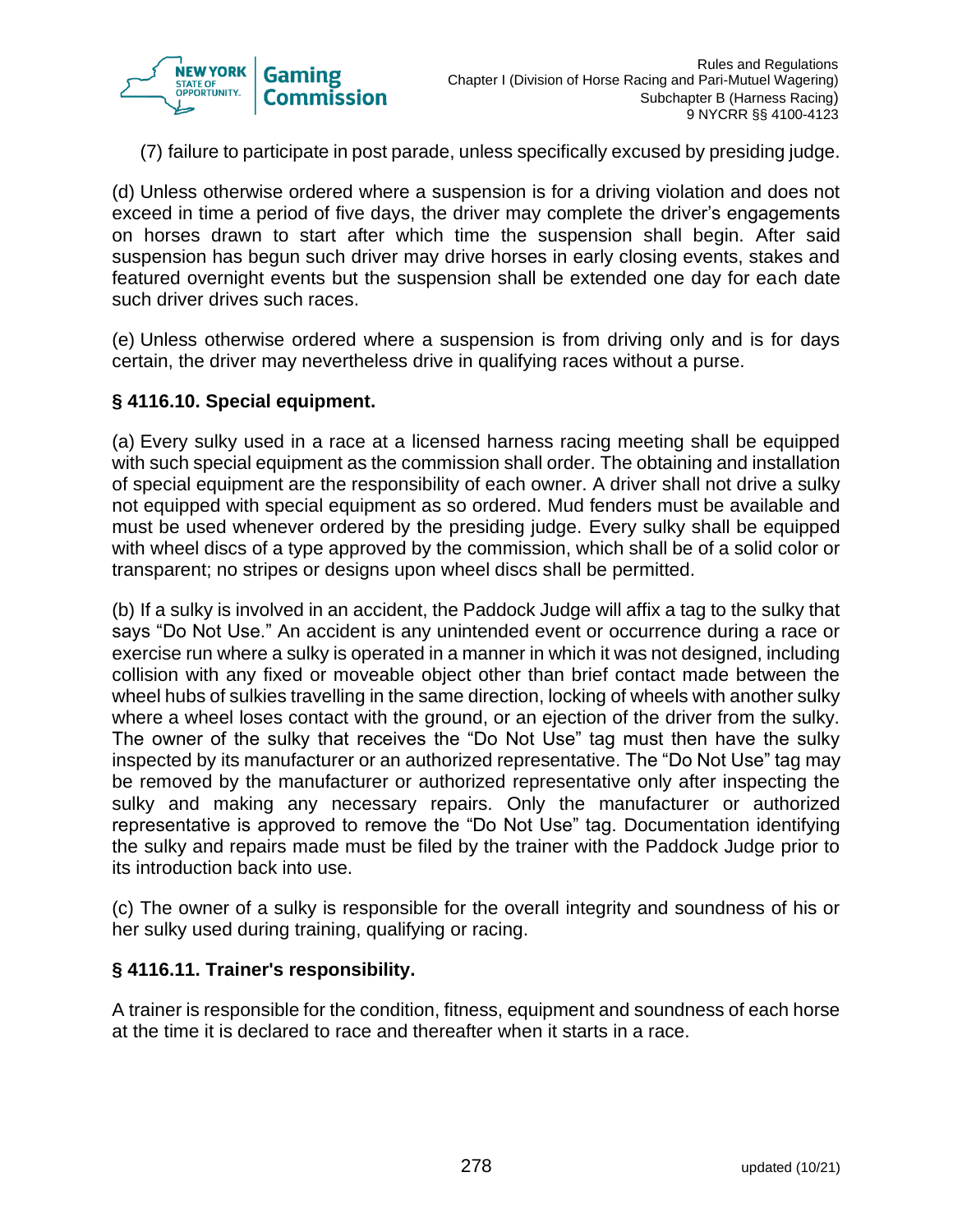

### **§ 4116.12. Qualification for trainer's license.**

Every applicant for a trainer's license shall satisfy the commission in such manner as it may prescribe that such applicant has had at least one year's training experience under a recognized trainer and has demonstrated the ability to train, that such applicant is knowledgeable of and conversant with training of harness horses, that such applicant is physically and mentally competent to train, and that such applicant is familiar with the rules pertaining to trainers and training.

# **PART 4117**

#### **Racing and Track Rules**

- 4117.1 Drive to finish
- 4117.2 Failure to finish
- 4117.3 Use or removal of hopples
- 4117.4 Racing violations
- 4117.5 Dismissal of drivers
- 4117.6 Dismounting
- 4117.7 Designation of horses
- 4117.8 Whips, goads and head poles
- 4117.9 Inspection of equipment
- 4117.10 Breaking horses
- 4117.11 Coupled entry penalties
- 4117.12 Setting horses back
- 4117.13 Time between heats
- 4117.14 Right of the course
- 4117.15 Time for accidents
- 4117.16 Report of interference
- 4117.17 Open stretch racing

### **§ 4117.1. Drive to finish.**

Every race must be contested by every horse in the race and every horse must be driven to the finish.

### **§ 4117.2. Failure to finish.**

(a) If for any cause other than interference a horse fails to finish after starting in a heat or race, that horse shall be ruled out.

(b) A horse finishing without its driver driving shall be disqualified.

(c) Any horse or sulky that shall leave the course, is disqualified and ruled out; except that, in races contested at a track without a continuous hub rail, if, in the opinion of the judges, a horse or sulky is forced off the course as a result of the actions of another horse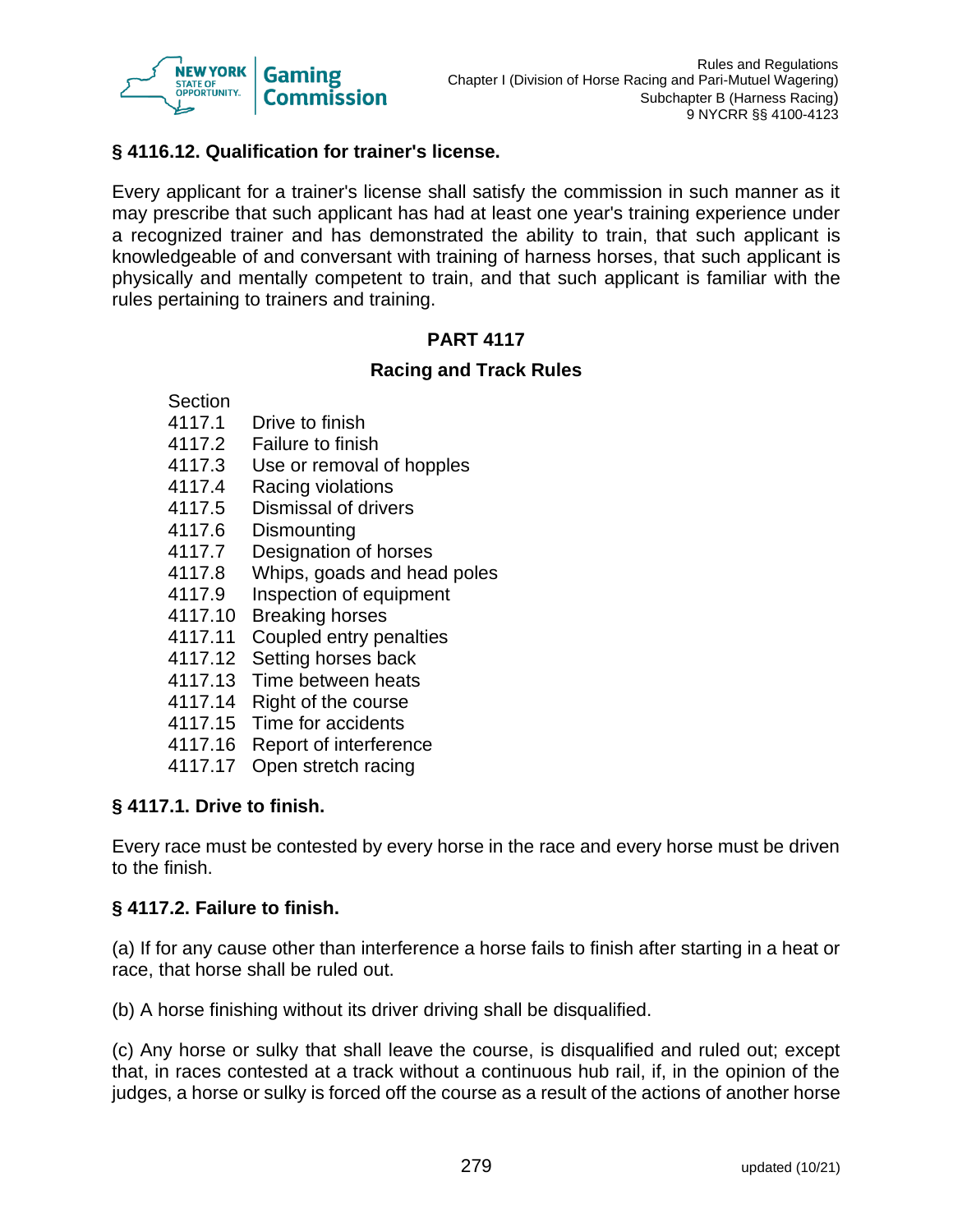

or driver, or as a result of a break from such horse's gait, the judges may determine the appropriate order of finish. Any horse or sulky that may partly leave the course shall be disqualified one or more positions, as appropriate, if, in the opinion of the judges, such occurrence has had a material effect on the finish of the race.

## **§ 4117.3. Use or removal of hopples.**

(a) The trainer has discretion on the use of hopples, subject to the judges cancelling any change in the use of hopples on a horse in the exercise of the judges' discretion to protect the integrity of racing and the wagering public.

(b) The entry of the horse shall state whether such horse will use hopples or not. Failure to include a change on the entry form disallows any addition or subtraction of hopples for the race. Every change in a horse's use of hopples must be included in the program.

(c) Any person found culpable of removing or altering a horse's hopples during a race or between races for the purpose of fraud shall be suspended or expelled.

### **§ 4117.4. Racing violations.**

The following shall be deemed racing infractions:

(a) Changing either to the right or the left when another horse is so near as to be caused to shorten stride, or to be taken back, or to break stride.

- (b) Jostling, striking or hooking sulky wheels, or interfering with another horse or driver.
- (c) Crossing sharply in front of a horse or a field of horses in a reckless manner.
- (d) Swerving in and out so as to interfere with another horse.

(e) Taking back quickly in front of a horse or an field of horses so as to cause confusion or interference among the trailing horses.

- (f) Crowding a horse or driver or putting a wheel under him.
- (g) Needlessly permitting a horse to pass inside.
- (h) Carrying a horse out.
- (i) Sitting down in front of a horse.
- (j) Helping another horse to improve its position in the race.
- (k) Impeding the progress of another horse or causing it to break.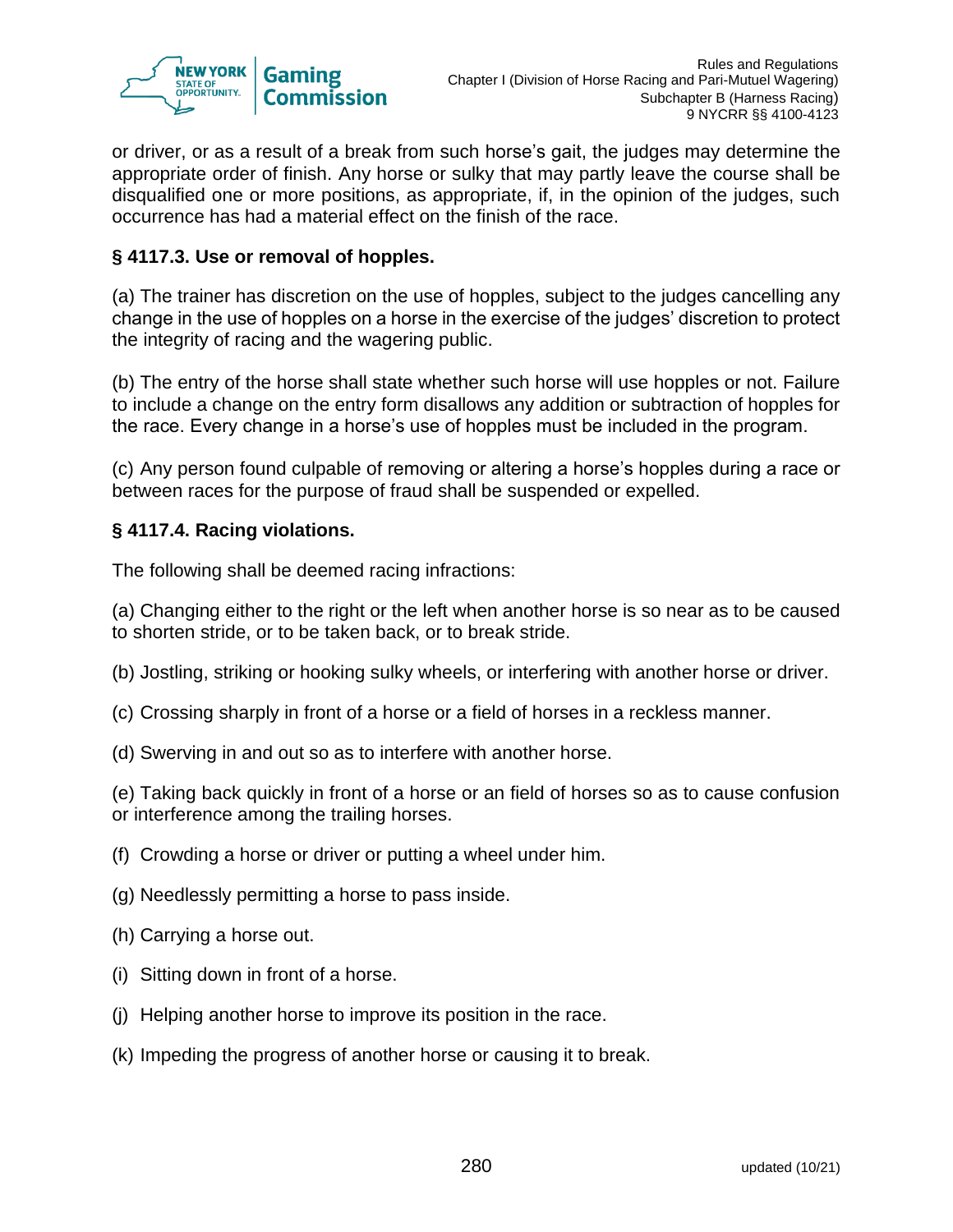

(l) After selecting a position in the home stretch, swerving from side to side, or bearing in or out so as to interfere with another horse.

- (m) Causing any horse or a field of horses to excessively slow down.
- (n) Driving with design not to win, or in a manner inconsistent with an attempt to win.
- (o) Driving in a careless or reckless manner.
- (p) Driving with indifference or lack of effort.
- (q) Loud shouting or other improper conduct.
- (r) Crossing the inside limits of the course.

#### **§ 4117.5. Dismissal of drivers.**

(a) At the conclusion of each race every driver in the race shall return in the sulky to the paddock unless a driver shall have an objection to file. No driver shall leave the paddock until the "official" sign has been posted.

(b) All complaints by drivers of any misconduct or other driving rule violation shall be made to the official designated for such purpose by the presiding judge unless the driver is prevented from doing so by reason of an accident or injury. After making known a desire to enter a claim of foul or other complaint and against whom he or she is lodging such objection, such driver shall immediately go to the paddock and proceed to the telephone to discuss with the judges his or her reasons for making such claim, objection or complaint. The judges shall not cause the "official" sign to be displayed until such claim, objection or complaint is considered.

#### **§ 4117.6. Dismounting.**

After the post parade and until the conclusion of the race no driver may dismount needlessly from the sulky without the permission of the starter or a patrol judge. Adjustment of equipment may be done only with the starter's approval.

#### **§ 4117.7. Designation of horses.**

Each competing horse shall be equipped with head and saddle numbers of a style, type and design approved by the commission. Coupled entries shall be designated by the same head and saddle number coupled with a letter or letters. Horses coupled in the field shall be designated by the highest consecutive numbers used.

#### **§ 4117.8. Whips, goads and head poles.**

(a) Drivers may carry a whip that shall not exceed three feet nine inches in length plus a snapper no longer than six inches.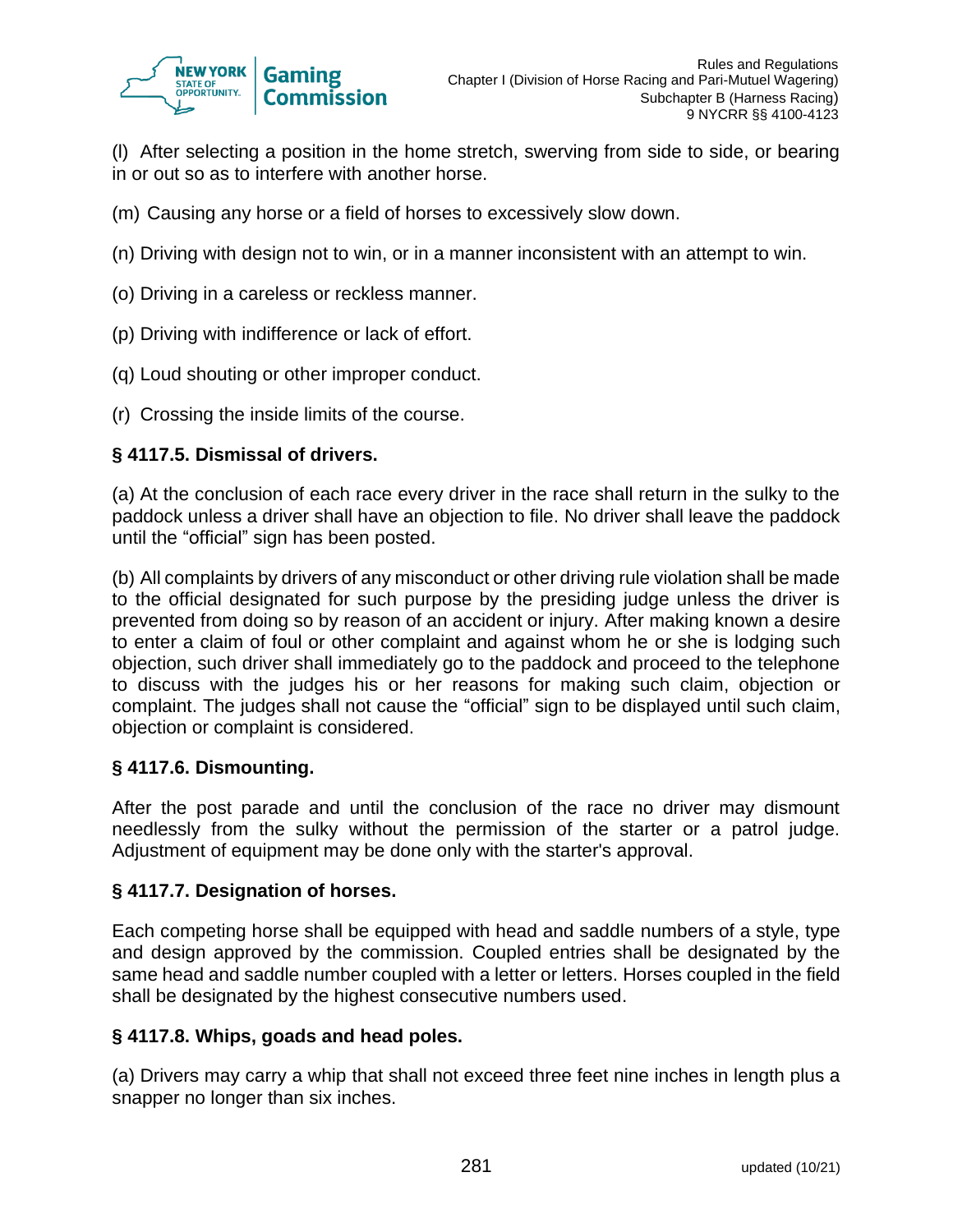

(b) No goading device, other than a whip specified in subdivision (a) of this section, may be used upon a horse either while racing, training or at any other time on the track premises.

(c) A driver may use a whip only in the conventional manner. Brutal, excessive, unnecessary or indiscriminate use of the whip, is prohibited. The following actions shall be considered as excessive or indiscriminate use of the whip:

- (1) causing visible injury;
- (2) whipping a horse after a race; and
- (3) whipping under the arch or shafts of the sulky.

Drivers are prohibited from kicking, punching, or jabbing a horse, or using the whip so as to interfere with or cause disturbance to any other horse or driver in a race. The use of the whip shall be confined to an area above and between the sulky shafts to include the sulky shafts and the outside wheel discs. Drivers shall keep a line in each hand from the start of the race until one-quarter of one mile before the finish of the race.

(d) Under the supervision of the judges, there shall be a mandatory visual inspection of each horse following each race for evidence of excessive or brutal use of the whip.

(e) Head poles may be used on a horse but shall not protrude more than 10 inches beyond the horse's nose.

### **§ 4117.9. Inspection of equipment.**

Every driver shall examine the shoes and all equipment to ascertain that they are in proper condition before going to the post parade.

### **§ 4117.10. Breaking horses.**

(a) When a horse breaks from its gait, the driver shall:

- (1) avoid interfering with another horse or driver;
- (2) take to the outside, where clearance exists;
- (3) pull the horse to its proper gait;
- (4) lose ground by the break.

(b) If there has been no failure on the part of the driver in complying with paragraphs (1) through (4) of subdivision (a) of this section, the horse shall not be set back unless a contending horse on its gait is lapped on the hind quarter of the breaking horse at the finish.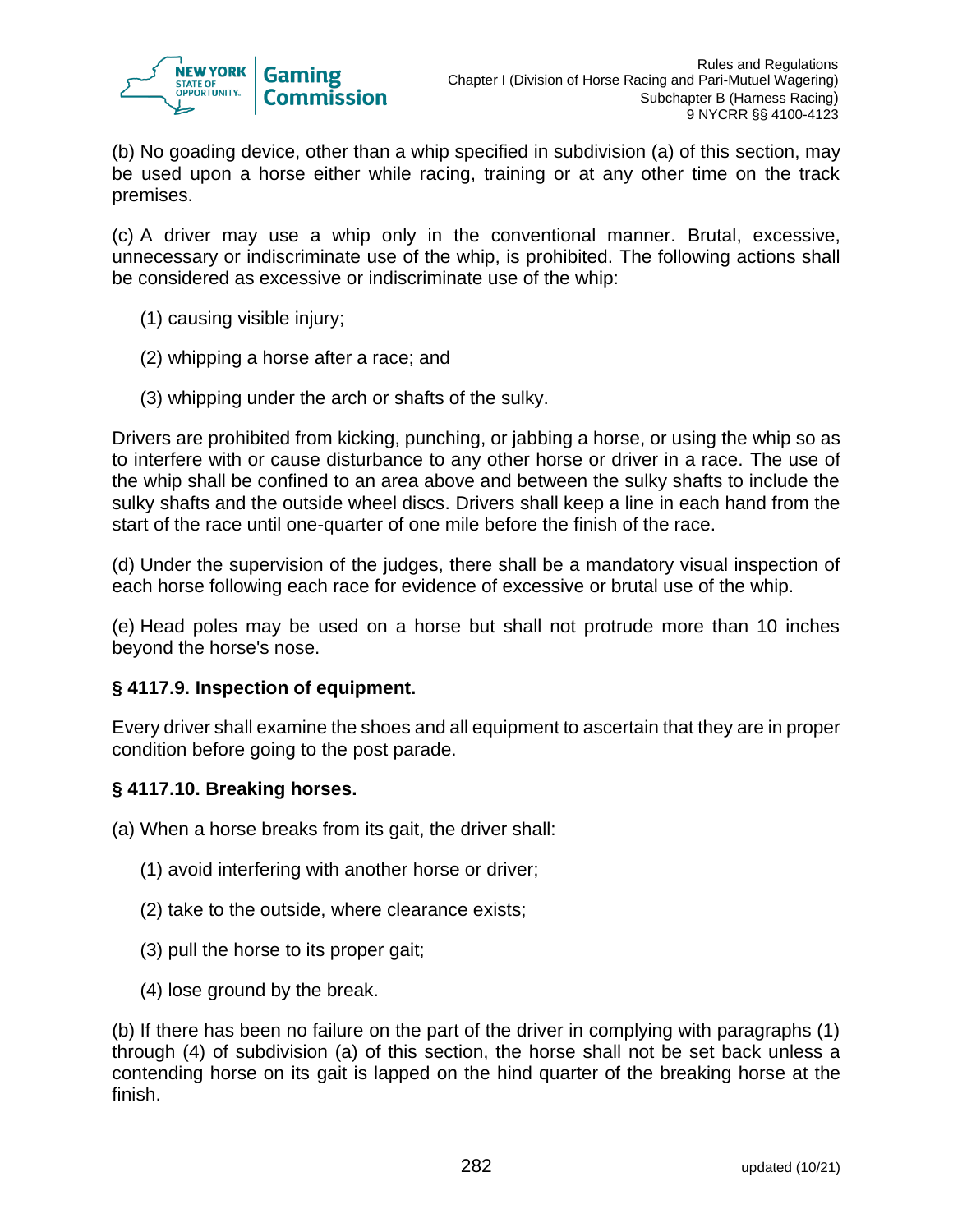

# **§ 4117.11. Coupled entry penalties.**

(a) If two or more horses are coupled in the betting as an entry and one or more of them shall be disqualified for violation of the rules of racing, the balance of the entry shall also be disqualified if in the judgment of the judges such violation prevented any other horse or horses from finishing ahead of the other part of the entry. If said violation is without such effect upon the finish of the race, penalty therefor may be applied against the offender and the balance of the entry may go unpunished.

(b) This section shall not apply to horses coupled as a field in the betting, nor to a horse, part of an entry penalized for running, or breaking gait, if in the opinion of the judges such break does not aid any other horse in the entry to improve his position at the finish other than being advanced in the summary as a result of the penalty. In the case of a horse coupled as the field, only the offending horse shall be disqualified.

## **§ 4117.12. Setting horses back.**

(a) The judges may set a horse back one or more places and disqualify such horse for betting or purse purposes or both regardless of placing, if, in their judgment such horse has caused interference or its driver has violated any of these rules. In placing such horse the judges shall consider both the effect caused on competing horses and any advantage gained by the offending horse through such interference or violation.

(b) If the judges believe a driver allows or causes such driver's horse to break for the purpose of fraudulently losing a race, such driver shall be subjected to the penalties prescribed herein.

### **§ 4117.13. Time between heats.**

The time between heats for any distance up to and including a mile shall be not less than 25 minutes; for any distance between one and two miles, 30 minutes. No heat shall be called after sunset where the track is not lighted for night racing.

### **§ 4117.14. Right of the course.**

Horses called for a race shall have the exclusive right of the course, and all other horses shall vacate the track at once, unless permitted to remain by the judges.

### **§ 4117.15. Time for accidents.**

In the case of accidents, only so much time shall be allowed as the judges may deem necessary and proper.

#### **§ 4117.16. Report of interference.**

It is the duty of every driver to report to the official designated for such purpose by the presiding judge, as promptly after the conclusion of a race in which such driver has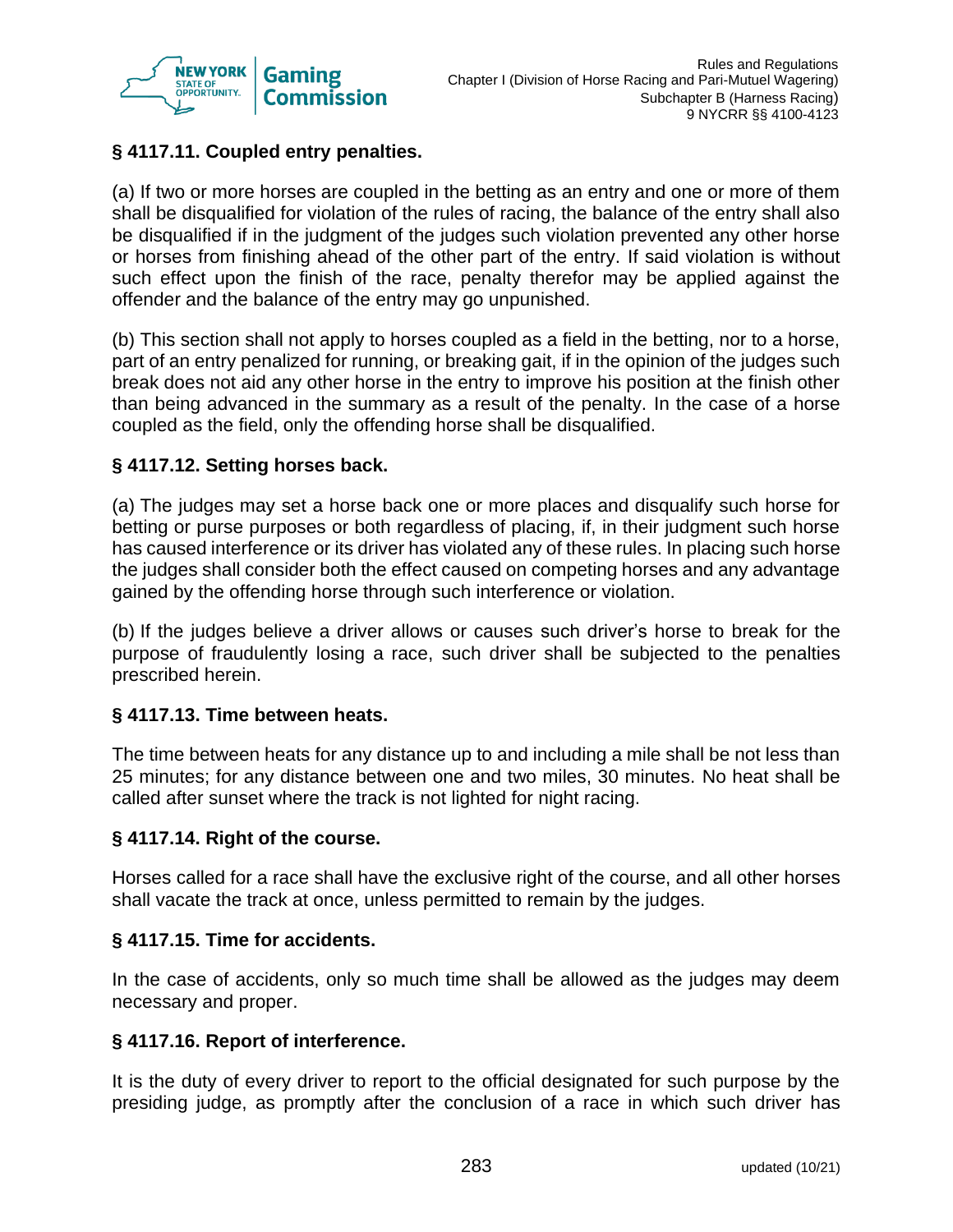

participated as possible, any interference to himself or herself or his or her horse by another horse or driver during a race. Failure to report such interference may be the subject of disciplinary action.

## **§ 4117.17. Open stretch racing.**

(a) Where a racetrack uses an open stretch in which the line of pylons in the homestretch delineating the inner edge of the racing surface has been moved approximately eight feet further inside to create an "inner lane," the following provisions shall govern racing in the open stretch:

(1) No horse shall be driven into the inner lane in an attempt to pass or force out a leading horse prior to the last one-eighth mile of the race.

(2) Horses driven on the outside shall yield sufficient room to interior horses at the end of the inner lane to stay on the course.

(3) During the last one-eighth mile of the race, a horse may only be driven into the inner lane for the purposes of passing a leading horse. No horse may be driven into the inner lane for the purpose of blocking a trailing horse. It shall be presumed that a horse which blocks a trailing horse in the inner lane without advancing on a leading horse is being driven for the purpose of blocking a trailing horse.

(b) Violation of these provisions shall be considered racing infractions in considering disqualifications of horses and penalties to drivers.

### **PART 4118**

### **Purses and Conditions**

### Section

- 4118.1 Purses shall follow race results
- 4118.2 Deductions
- 4118.3 Racing inducements
- 4118.4 Acceptance of purse schedule
- 4118.5 Drivers' and trainers' insurance
- 4118.6 Stall applications
- 4118.7 Incomplete finish
- 4118.8 [Reserved]
- 4118.9 Restraints on racing
- 4118.10 International championships

### **§ 4118.1. Purses shall follow race results.**

(a) Unless otherwise specified in the conditions, the purse money shall be divided 50 percent, 25 percent, 12 percent, 8 percent, and 5 percent. All races conducted shall be bona fide contests with the winner in overnight events receiving at least 50 percent of the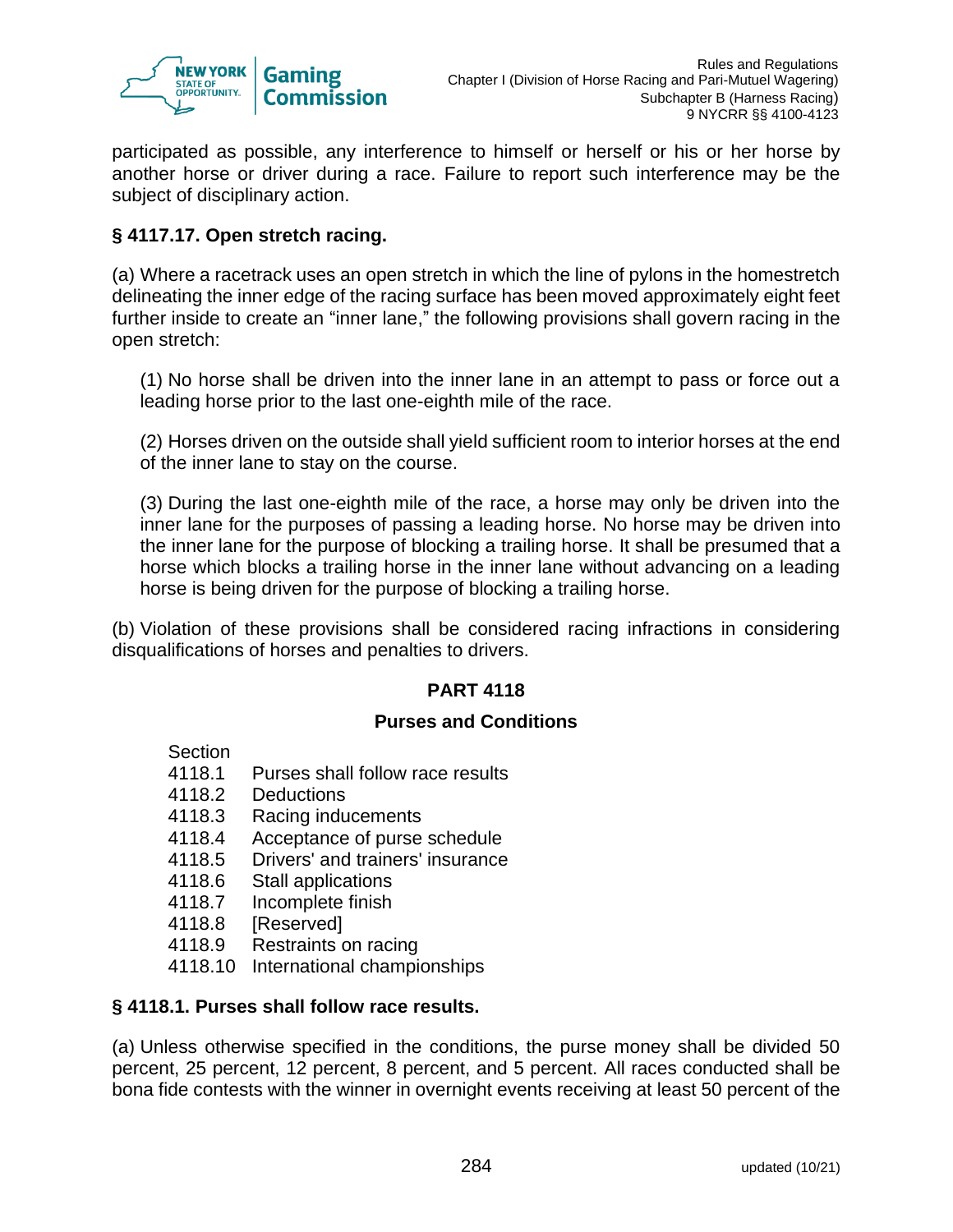

purse and the balance of the purse distributed according to the order of finish. No agreement, prearrangement, contract or conspiracy for distribution of purses other than that stated in the conditions, or provided in this Subchapter, will be permitted.

(b) *Payment of purses.* Unless otherwise directed by the presiding judge or other authorized representative of the commission, all purse checks shall be mailed to the owners of horses earning such purses within 72 hours after the time the race was run.

## **§ 4118.2. Deductions.**

(a) At a licensed track where there is no provision relating to purse deductions for drivers in an agreement between such track and such track's horsemen's representative, each driver shall be entitled to five percent of the purse earned by any horse such driver drives at such track, which amount shall be deducted from such purse otherwise payable to the horse's owner (which term shall include lessee, nominator and breeder) and shall be payable directly to said driver by such track at such time as such purse payment is authorized. In the event a purse is thereafter declared forfeit or ordered redistributed, such action shall in like manner affect such five percent allocation, and if previously paid, the driver recipient shall promptly repay such sum to such track. Any private agreement with a driver relating to driver compensation shall not affect the track's responsibility herein to pay said driver's five percent allocation. At a licensed track where there is any provision relating to purse deductions for drivers in an agreement between such track and such track's horsemen's representative, this rule shall not apply.

(b) Except as provided in subdivision (a) of this section, all purses contested for shall be distributed according to the conditions of the race and no deduction, voluntary or involuntary, may be made from any purse or stake or futurity other than for payments to be made to owners, nominators or breeders of money-winning horses and organization or promotion expenses stipulated for stakes and futurities.

(c) At a licensed track where there is no provision relating to purse deductions for trainers, in an agreement between such track and such track's horsemen's representative, each trainer shall be entitled to five percent of the purse earned by any horse such trainer trains at such track, which amount shall be deducted from such purse otherwise payable to the horse's owner (which term shall include lessee, nominator and breeder) and shall be payable directly to said trainer by such track at such time as such purse payment is authorized. In the event a purse is thereafter declared forfeit or ordered redistributed, such action shall in like manner affect such five-percent allocation, and if previously paid, the trainer recipient shall promptly repay such sum to such track. Any private agreement with a trainer relating to trainer compensation shall not affect the track's responsibility herein to pay said trainer's five percent allocation. At a licensed track where there is any provision relating to purse deductions for trainers in an agreement between such track and such track's horsemen's representative, this rule shall not apply.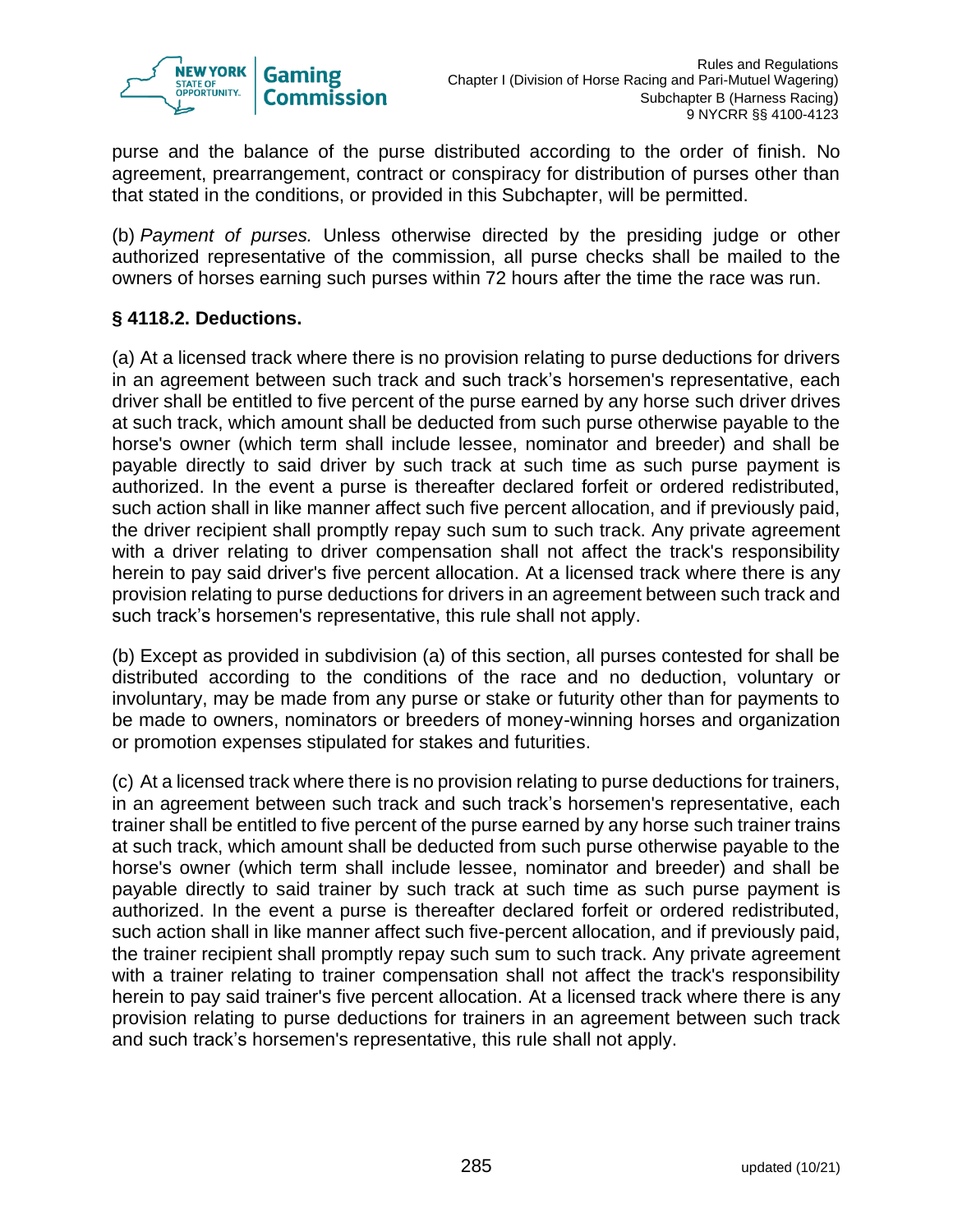

# **§ 4118.3. Racing inducements.**

No track shall give, promise, loan or offer to any horseman any consideration or thing of value to secure the appearance of a horse or horseman at a track for the purpose of participating in racing except:

(a) purse money distributed according to the posted conditions of a race;

(b) round trip transportation of a horse, such horse's regular driver and groom, and one ownership interest to and from a track for an international championship and a reasonable subsistence allowance for said persons during the period they are restricted from racing at another track as provided for in section 4118.9 of this Part. If such transportation and subsistence allowance are furnished by a track the cost thereof may be charged by the track, if the parties so agree, against purse winnings, except from said international championship, to the extent of said cost; provided that the track in being reimbursed does not receive more than one half of each said purse won in other races. However, such cost may not be charged against an owner for failing for good cause to enter or start such owner's horse in any race; and

(c) awards made to drivers of horses breaking or equaling track or world records, or to leading drivers at a race meeting.

### **§ 4118.4. Acceptance of purse schedule.**

When a licensed harness race track advertises minimum and/or total season's purses to be offered, or a formula whereby such purses shall be determined, the acceptance of stabling at such race meeting by a licensed owner, or trainer shall constitute an agreement to race for such purses or to vacate such stabling promptly.

### **§ 4118.5. Drivers' and trainers' insurance.**

Every licensed harness race track shall carry policies of insurance providing indemnity to drivers and trainers for injury and hospital expense sustained while racing or training horses at its race meeting. A certificate stating the benefits of such policy shall be prominently displayed in the office of the racing secretary of the meeting.

### **§ 4118.6. Stall applications.**

All conditions contained in stall applications shall be submitted to the commission for approval prior to issuance or publication.

### **§ 4118.7. Incomplete finish.**

If there is any premium for which no horse has maintained a position either through failure to start or to finish or through disqualification, such premium shall go to the race winner.

# **§ 4118.8. [Reserved]**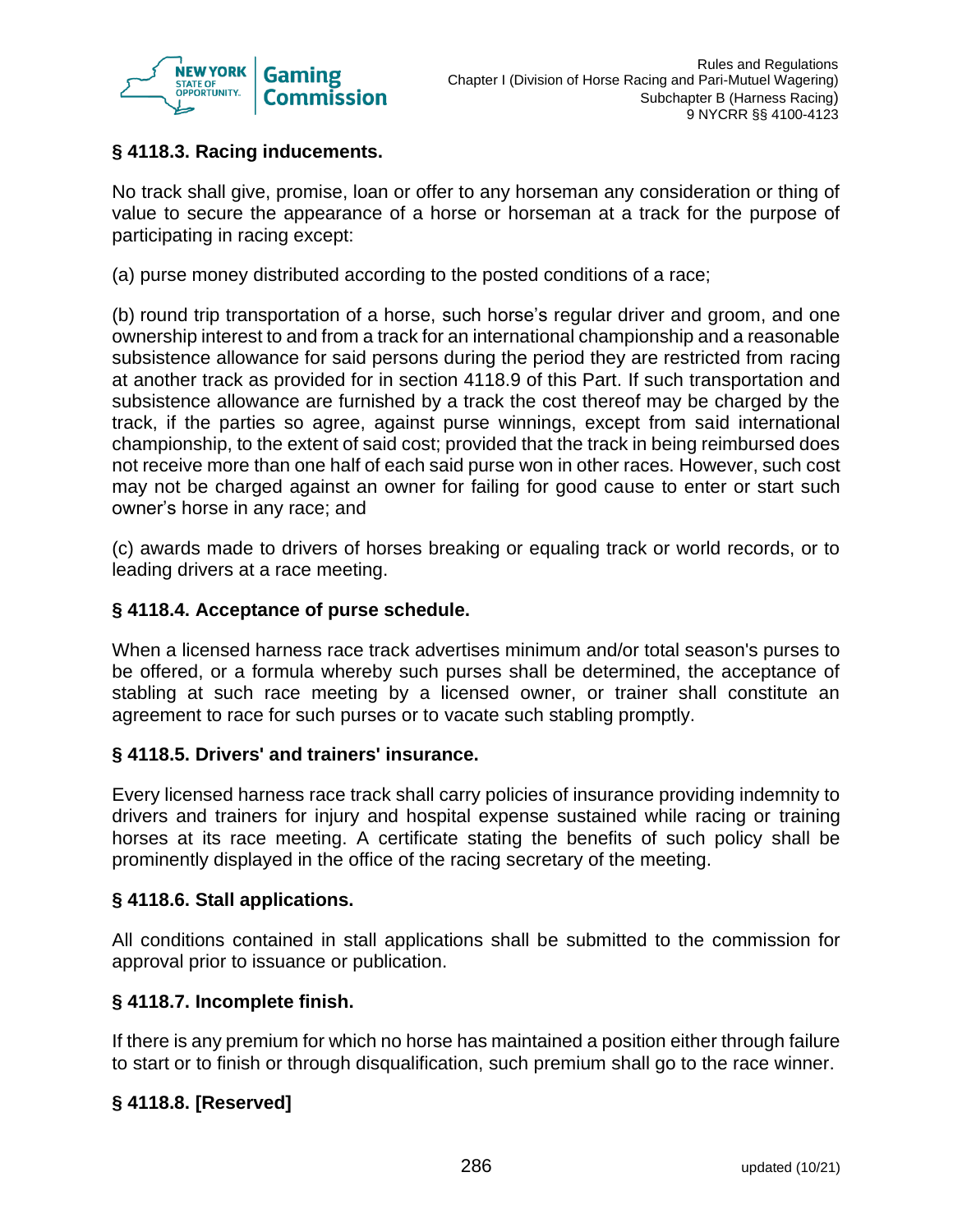

## **§ 4118.9. Restraints on racing.**

No track may enter a contract that restricts the appearance of a horse at any other track, except that a track, in consideration for transportation afforded to participate in an international championship race may bind a horse to appear and start (if at all) at its track only for such race and a period of 10 consecutive days prior to and 15 consecutive days subsequent to such race.

### **§ 4118.10. International championships.**

A track may schedule only one international championship at each gait in any racing year. The conditions for such event must be submitted to the commission for approval not less than 30 days prior to the date scheduled. Such conditions shall state the date and distance of the event, the purse, the method to be used in selecting starters, the number of starters, and any other special conditions. Any contract made between a track and a horseman concerning such international championship must be in writing and must be filed by the track with the commission within 30 days of its execution.

#### **PART 4119**

#### **Decorum**

| Section |                                              |
|---------|----------------------------------------------|
| 4119.1  | Conduct                                      |
| 4119.2  | Profanity                                    |
| 4119.3  | Assault                                      |
| 4119.4  | <b>Bonus</b>                                 |
| 4119.5  | Wagers by horsemen                           |
| 4119.6  | Divided interest                             |
| 4119.7  | Misconduct and association with undesirables |
| 4119.8  | Undesirable persons                          |
| 4119.9  | <b>Prohibited acts</b>                       |
| 4119.10 | Conspiracy                                   |
| 4119.11 | Use of drugs                                 |

# **§ 4119.1. Conduct.**

All licensees of the commission are required to conduct themselves in a forthright, gentlemanly manner at all times while on or near the premises of a licensed harness race track during the operation of a licensed harness race meeting.

#### **§ 4119.2. Profanity.**

No licensee of the commission shall use improper language or otherwise abuse any official, appointee, representative or employee of the commission, or any person acting under the orders or rules of the commission.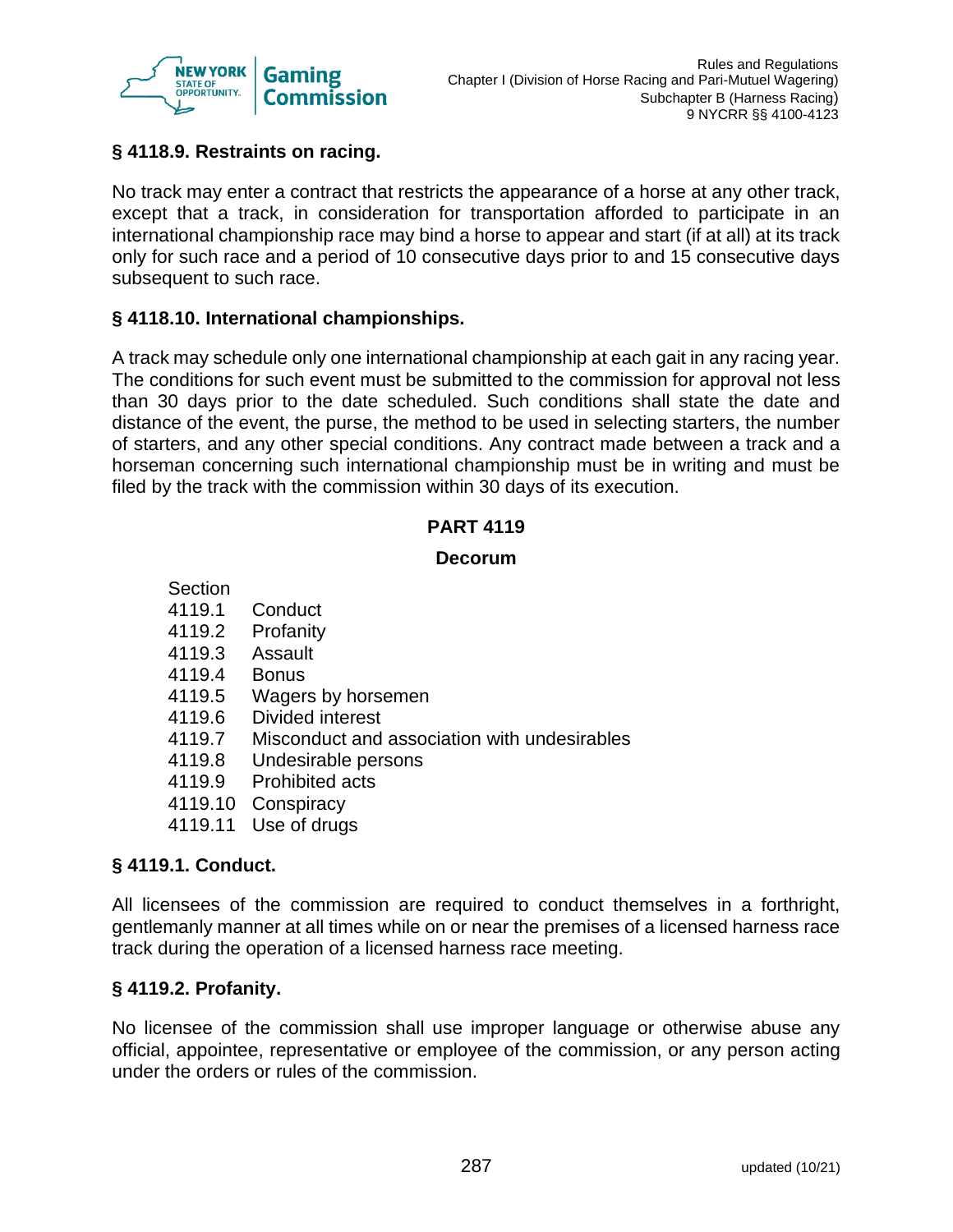

# **§ 4119.3. Assault.**

If any owner, driver, trainer or attendant of a horse, or any other licensee connected with the operation of a licensed harness race meeting at any time during said meeting, either on or off the grounds of a licensed race track shall commit an assault or battery, or attempt an assault or battery or threaten to do bodily harm to any person or persons connected in any way with such race meeting, such person shall be subjected to the penalties prescribed by this Subchapter.

## **§ 4119.4. Bonus.**

No owner, trainer or driver or their agent shall demand of a licensed harness race track a bonus of money or other special award or consideration as a condition for starting a horse already entered to race.

### **§ 4119.5. Wagers by horsemen.**

No owner, trainer, driver agent, employee or attendant of a horse shall bet or cause any other person to bet on such person's behalf on any other horse in any race in which there shall start a horse owned, trained or driven by such person, or which such person in any way represents or handles or in which such person has an interest. No such person shall participate in exacta, quinella, superfecta or triple wagering on a race in which such horse starts.

### **§ 4119.6. Divided interest.**

No driver shall drive a horse in a race in which there shall start another horse that such driver in any way represents or handles or in which such driver has an interest unless coupled as an entry.

### **§ 4119.7. Misconduct and association with undesirables.**

(a) The commission may impose the penalties as prescribed by law if it finds that any licensee or other person subject to the jurisdiction of the commission:

(1) is associating, consorting or negotiating with bookmakers, touts or other persons of similar pursuits;

(2) is associating, consorting or negotiating with persons who have been convicted of a crime;

(3) is guilty of any fraud or has attempted any fraud or misrepresentation in connection with racing, breeding or otherwise;

(4) has violated any law, rule or regulation with respect to racing in any jurisdiction; or

(5) has violated any rule, regulation or order of the commission.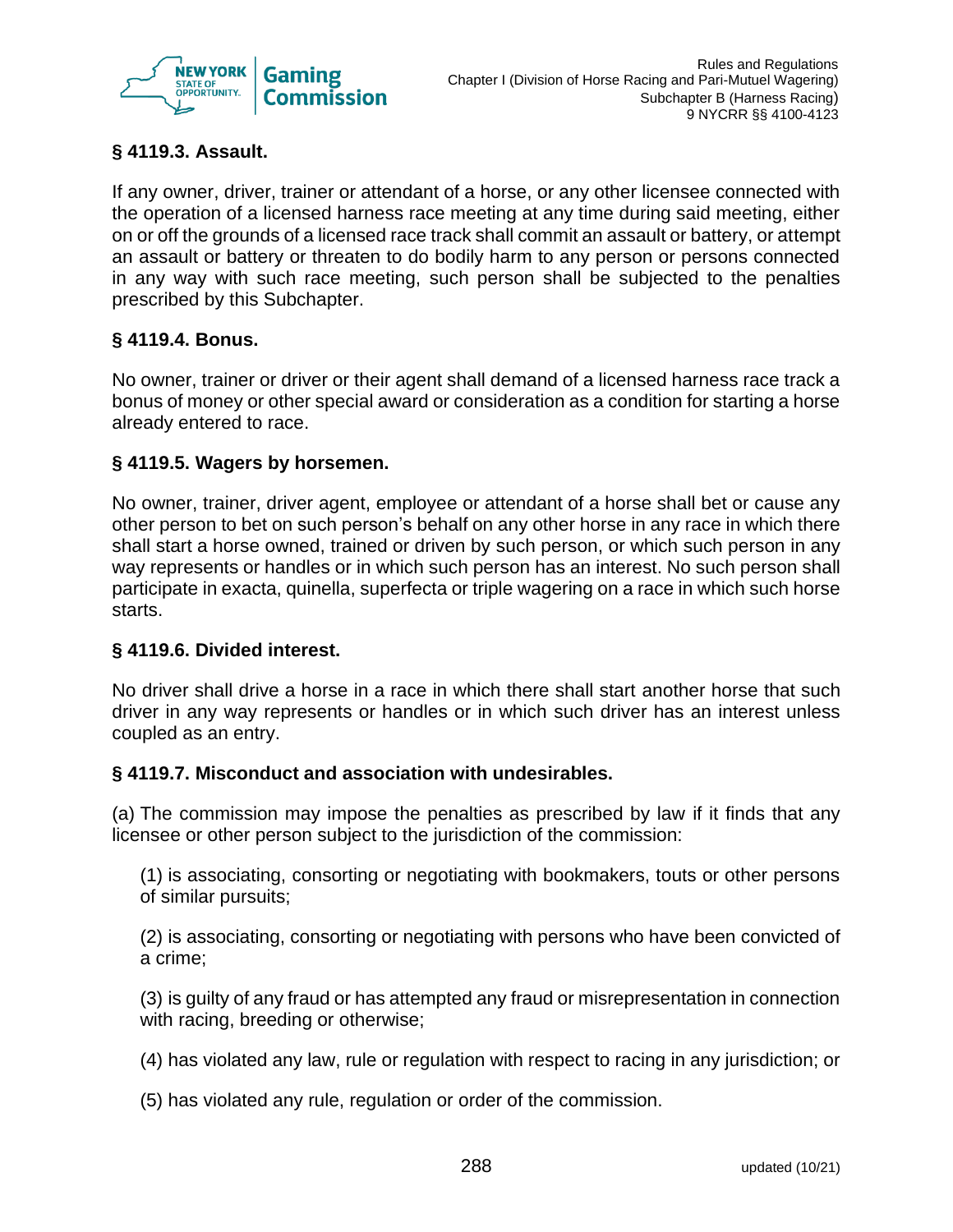

(b) The commission may impose the penalties as prescribed by law if the commission finds that the experience, character or general fitness of any person is such that the participation by such person in harness racing or related activities would be inconsistent with the public interest, convenience or necessity or with the best interests of racing generally.

(c) If any licensee shall be approached with an offer or promise of a bribe or with a request or a suggestion for a bribe or for any improper, corrupt or fraudulent act or practice in relation to a race or racing or with a suggestion that any race be conducted otherwise than in accordance with the rules and regulations of this commission, it shall be the duty of such licensee or person to report such suggestion, offer, promise or bribe immediately to the commission. Failure to so report shall subject such person or persons to the penalties prescribed by law.

(d) *Duty to give evidence*. It shall be the duty of each licensee to report promptly when requested or ordered to do so by any official of the commission in furtherance of an investigation or hearing and to testify under oath concerning any facts within the licensee's knowledge and produce any books, records, written matter or other evidence within the licensee's possession or control relevant to such matter.

### **§ 4119.8. Undesirable persons.**

Any person whether a licensee, participant or patron whose conduct is deemed detrimental to the best interest of harness racing or who is deemed an undesirable person may be expelled from the track. In this regard the track, on such track's own initiative, or upon request of the commission or the commission's representatives, shall take immediate steps by whatever means are reasonably required to expel such person. Acts deemed undesirable shall consist of, but not be limited by, the following:

- (a) bookmaking or other illegal wagering or gambling;
- (b) touting;
- (c) creating or continuing a public disturbance;
- (d) disorderly conduct;
- (e) associating with undesirables;
- (f) transmitting information to points outside the track; and

(g) failure to appear when directed to do so by any official of the commission in furtherance of an investigation or hearing and to testify under oath concerning any facts within such person's knowledge and produce any books, records, written matter or other evidence within such person's possession or control relevant to such matter.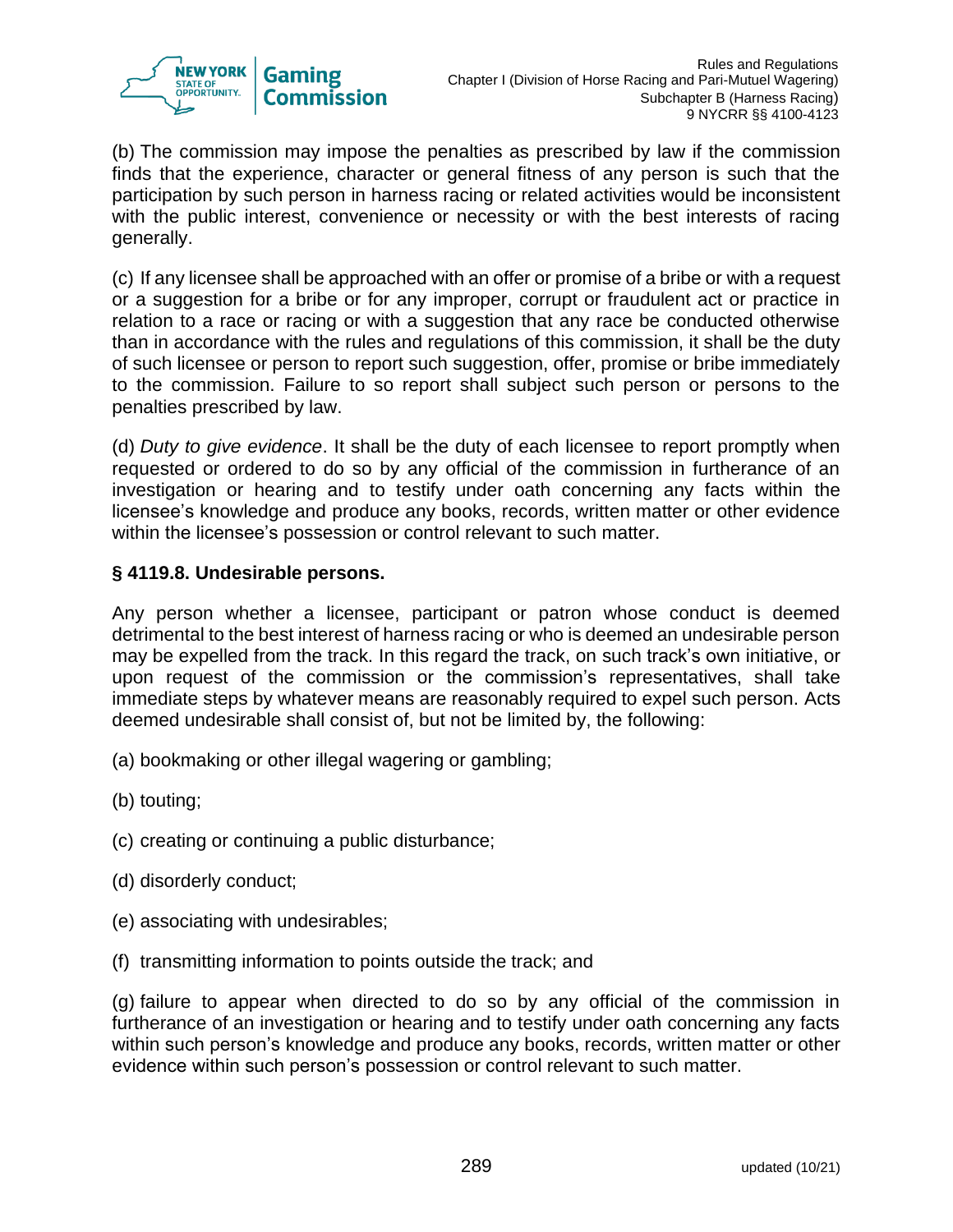

In addition, a person who has been convicted of a crime involving moral turpitude, or who has been convicted of bookmaking or other form of illegal gambling, or who has been adjudged by any court, state commission or other governing body guilty of any fraud in connection with racing or any athletic contest, shall be deemed an undesirable person and shall be subject to expulsion as provided in this section. Nothing contained in this section shall diminish the right of any track to exclude any person as a patron or otherwise without reason, provided such exclusion is not based upon race, creed, color or national origin.

## **§ 4119.9. Prohibited acts.**

(a) No licensee of the commission or any other person shall commit any act, or conspire to commit any act, that, though not specified in this Subchapter, constitutes conduct detrimental to the best interests of racing or is in its nature fraudulent or corrupt or injurious to the character of the turf. Any such act or attempt, or conspiracy shall constitute a violation of this Subchapter and shall subject the licensee or such other persons to the penalties prescribed herein.

(b) No owner, trainer, or driver of a horse shall threaten or join with others in threatening not to race, or not to enter or declare in because of the entry of a certain horse or horses or a particular stable or the presence of such horses or stable on the grounds of a licensed track.

### **§ 4119.10. Conspiracy.**

No person shall conspire, combine and confederate together in any manner, regardless of where the said person may be located, for the purpose of violating any of these rules nor shall they commit any act in furtherance of the said purpose and plan.

### **§ 4119.11. Use of drugs.**

(a) No person while on the grounds of a licensed track, who is licensed as trainer, driver, assistant trainer, groom, marshal, driver of the starter's car, nor anyone who is driving a horse in a race, a warm-up for a race or driving behind a horse anywhere on the grounds, nor anyone who aids or participates in the preparation of a race or a horse for a race, or is licensed by the commission, shall have present within the body of such person any controlled substance listed in schedules I through V of section 3306 of the Public Health Law, unless advance permission to drive a horse or participate in any manner in a race, while using such substance, pursuant to prescription by a licensed physician, has been granted in writing by the commission.

(b) Every such person, which includes all licensees, shall, upon the request of a presiding or associate judge or paddock judge, deliver a specimen of urine or subject himself or herself to the taking of a blood sample by a licensed physician, as directed by such official. Failure by such person to provide such sample as so directed shall be a violation of these rules and subject such person to fine and license suspension. In addition, in no event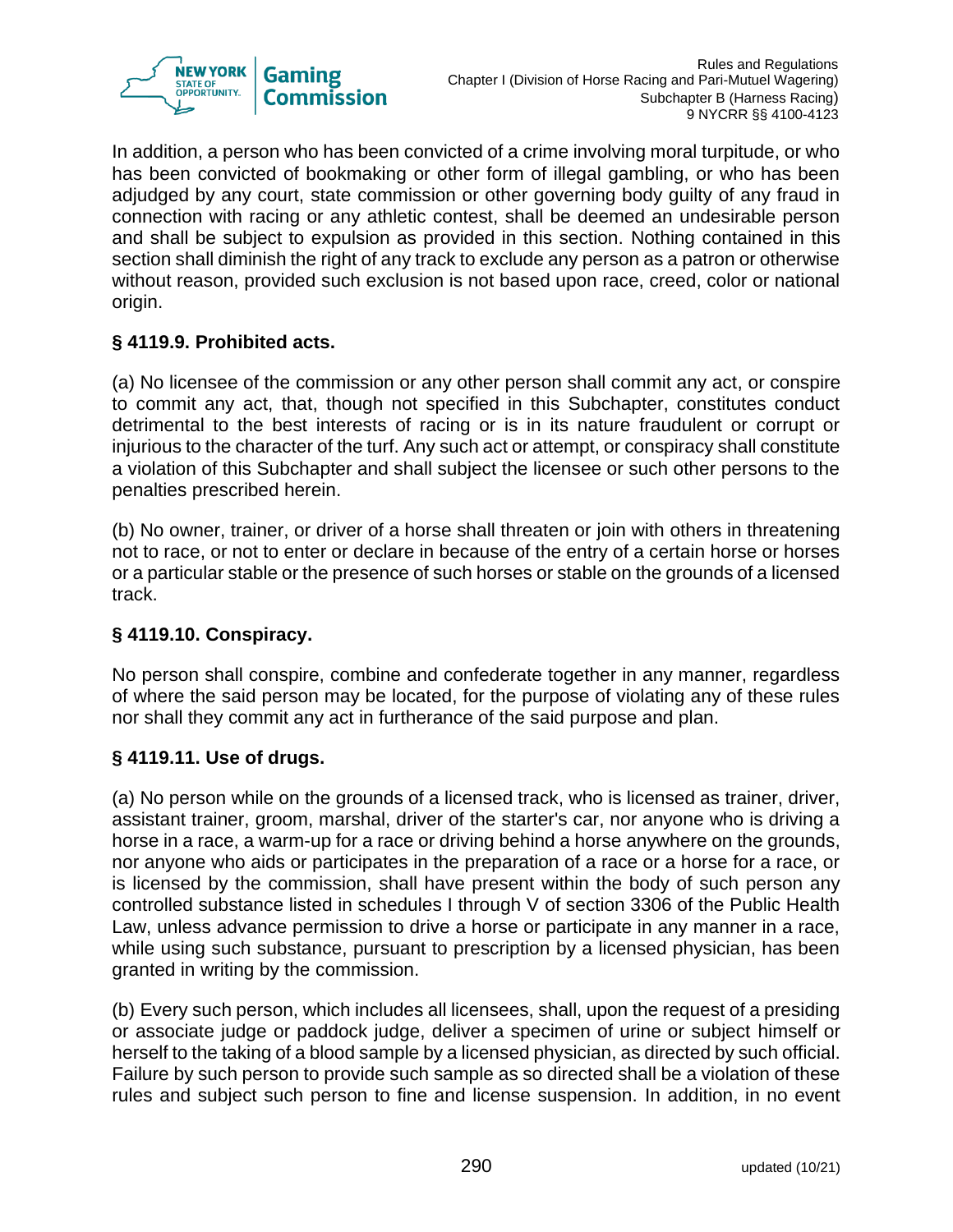

shall any person drive or participate in any manner in the administration of or in any race, or the preparation of a horse for a race, on the day such sample is requested until such specimen has been taken as directed.

(c) In the event that analysis of a urine or blood sample, by the testing facility designated by the commission, discloses the presence of a prohibited controlled substance, such fact shall be reported to the commission, which shall schedule an immediate interview with such person, pending which such person shall not be permitted to drive or participate in any manner in any race. As a result of such interview, the commission may restore full driving and/or license privileges to such person after such person has delivered a current sample for analysis, continue such temporary suspension of driving and/or license privileges pending receipt of the result of analysis of any sample directed to be taken at such interview, or take such other action as the commission may deem appropriate, including fine, revocation, suspension or the conditioning of continued licensing upon the satisfactory enrollment in and completion of a drug treatment program or drug educational program designated by the commission.

(d) Disclosure of the results of analysis and other reports made in the course of enforcement of this section shall be treated as confidential insofar as is consistent with law.

# **PART 4120**

# **Drugs Prohibited and Other Prohibitions**

### **Section**

- 4120.1 Definitions
- 4120.2 Restricted use of drugs, medications and other substances
- 4120.3 Equine drug thresholds; per se
- 4120.4 Trainer's responsibility
- 4120.5 Disqualification
- 4120.6 Possession of hypodermic equipment and controlled substances
- 4120.7 Drug detection programs Drug detection facilities
- 4120.8 Drug detection programs
- 4120.9 Records of veterinarian
- 4120.10 Erythropoietin and Darbepoetin
- 4120.11 Reserpine and Fluphenazine
- 4120.12 Anabolic Steroids
- 4120.13 TCO<sup>2</sup> blood gas testing
- 4120.14 Pre-race detention
- 4120.15 TCO<sup>2</sup> testing: punishment for failure to cooperate
- 4120.16 [Expired]
- 4120.17 Out-of-competition testing
- 4120.18 Other prohibitions
- 4120.19 Use and disposal of hypodermic syringes and needles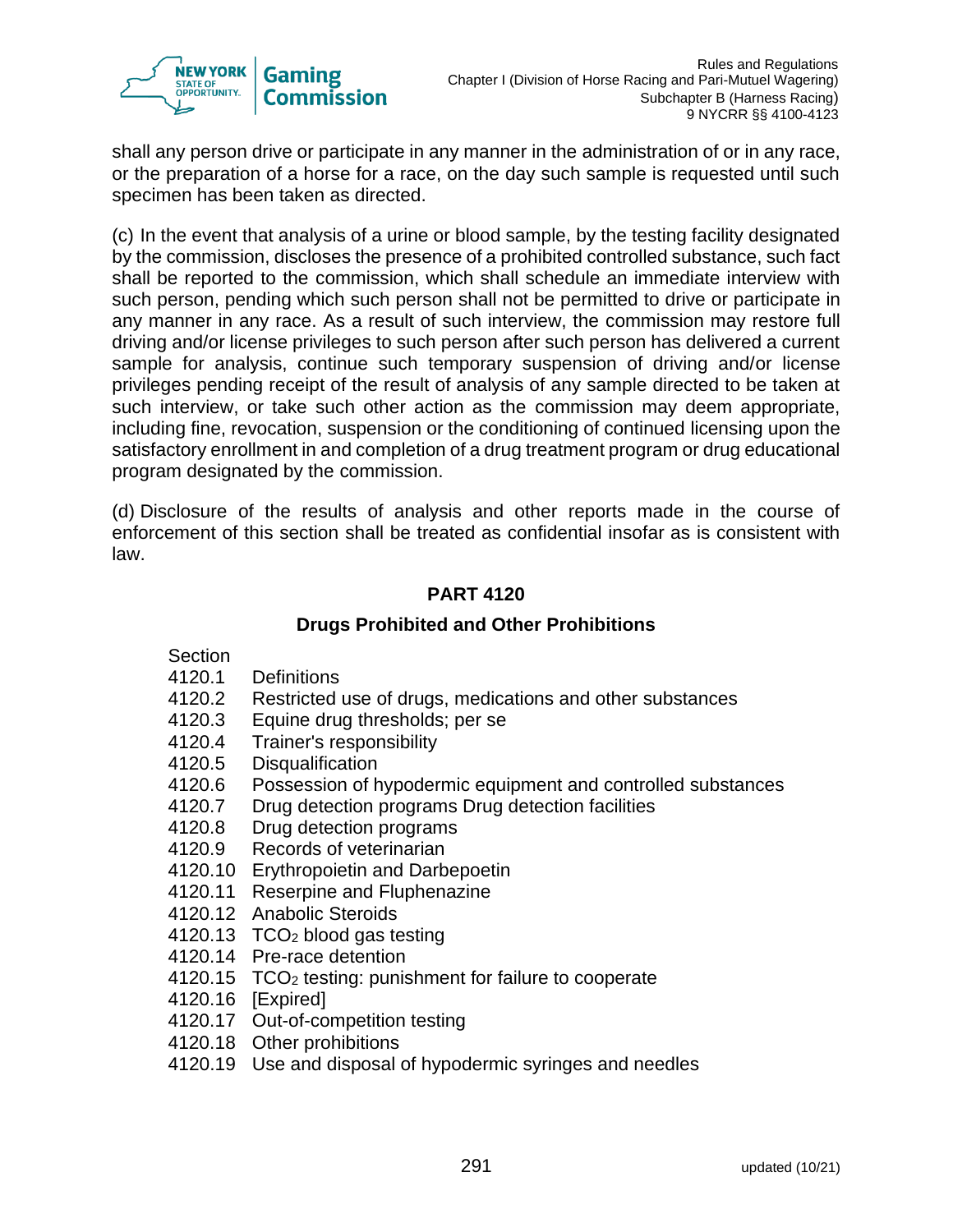

# **§ 4120.1. Definitions.**

The terms and words used in this Part shall mean:

(a) *Administer* means to cause the introduction of a substance into the body of a horse.

(b) *Drug* means any substance or metabolite of such substance that does not exist naturally in the untreated horse and that can have a pharmacological effect on a horse.

(c) *Laboratory* means the official racing chemical detection laboratory designated by the commission.

(d) *Post-race positive test* means a finding by the laboratory that a drug or other substance, the use of which is restricted by this Part was present in the sample and was administered at a time and in a manner prohibited by this Part.

(e) *Practicing veterinarian* means a veterinarian who treats any race horse.

(f) *Pre-race positive test* means a finding by the laboratory that a drug could be present in the sample.

(g) *Out-of-competition positive test* means a finding by the laboratory that any of the prohibited substances described in section 4120.17 of this Part was present in the sample.

(h) *Sample* means any bodily substance, including but not limited to blood or urine taken from a horse at the direction of the commission or the commission's officials for the purposes of analysis. A sample is a *pre-race sample* when such sample is taken before a race pursuant to the rules governing the pre-race testing program. A sample is a *postrace sample* when such sample is taken after a horse races pursuant to the rules governing the post-race testing program.

(i) *Start of a racing program* means the scheduled post-time of the first race of a program containing a race in which the horse is to compete.

### **§ 4120.2. Restricted use of drugs, medications and other substances.**

Drugs and medications are permitted to be used only in accordance with the following provisions:

(a) The following substances are permitted to be used at any time up to race time:

(1) topical applications (such as antiseptics, ointments, salves, leg rubs, leg paints and liniments) that may contain antibiotics but do not contain benzocaine, DMSO, steroids or other drugs; and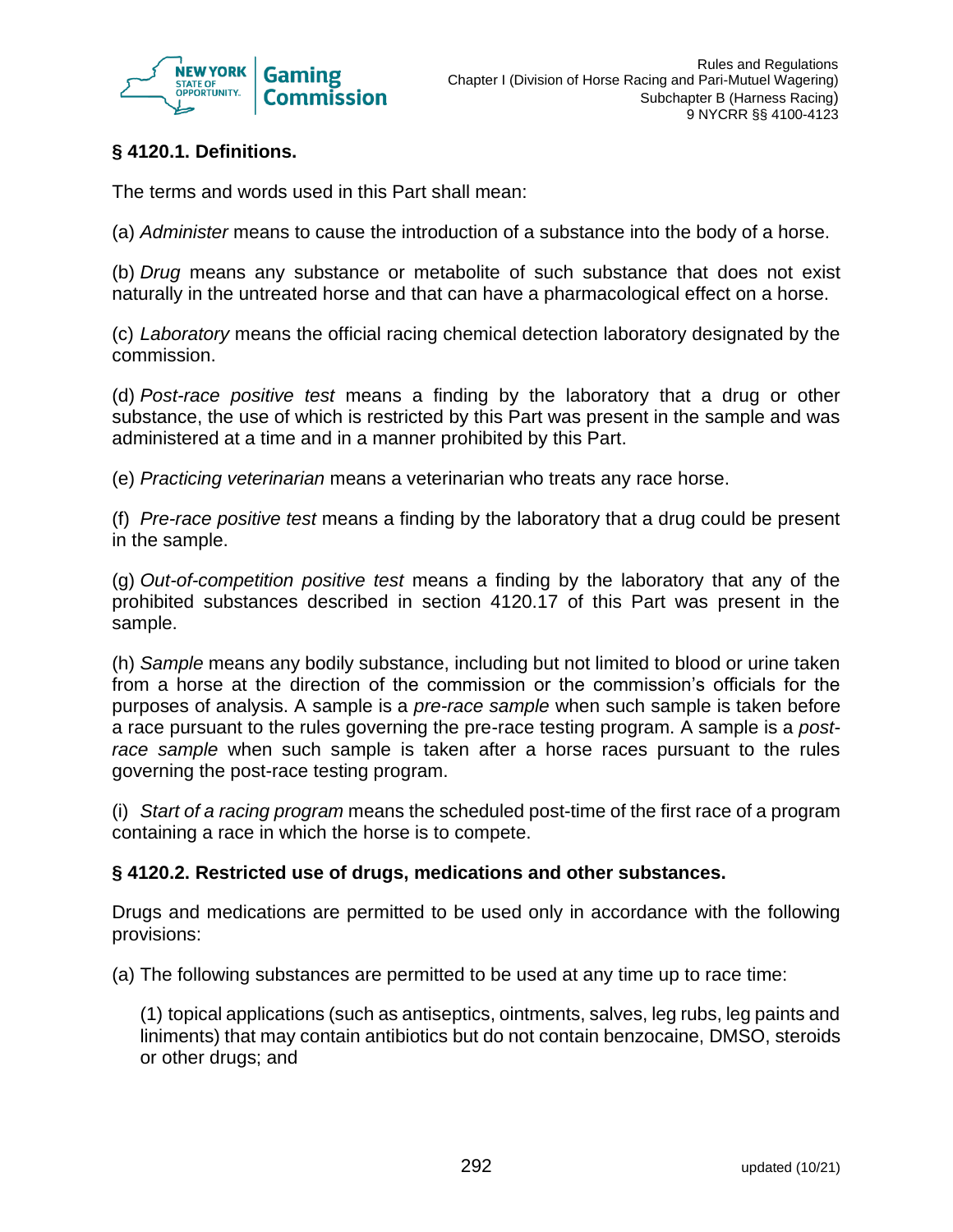

(2) antibiotics, vitamins, electrolytes, and other food supplements so long as they are administered orally and so long as they do not contain any other drug or by their nature, exhibit drug-like actions or properties.

(b) *Eligibility for the administration of furosemide*.

(1) The administration of furosemide is permissible to a horse that has qualified for such use by any of the following means:

(i) the horse has bled visibly during a race or a workout, as determined by the State veterinarian;

(ii) the horse has bled during a race or workout, as determined by an attending veterinarian based upon such veterinarian's clinical assessment of the horse, which may or may not include an endoscopic examination after the race or workout;

(iii) the horse has been qualified by the State veterinarian or a veterinarian employed by the racetrack for the administration of furosemide in another racing jurisdiction; or

(iv) the horse has raced on furosemide in its last race in a jurisdiction with rules substantially similar to New York State.

(2) If it is determined that a horse has qualified pursuant to paragraph (1) of this subdivision, and the owner or trainer elects to make the horse eligible for the administration of furosemide, the horse shall be placed on a list of horses that have bled, to be maintained by the State veterinarian, and shall not be permitted to race for the following periods of time:

- (i) 1st time—10 days after such episode of bleeding;
- (ii) 2nd time—30 days after such episode of bleeding;
- (iii) 3rd time—90 days after such episode of bleeding; and

(iv) 4th time—one year after such episode of bleeding. Such list shall be made available to the public for inspection.

(3) Eligibility to race on furosemide. For a horse to be eligible to race on furosemide, the trainer of that horse must file satisfactory documentation of eligibility pursuant to this rule with the State veterinarian on or before time of entry.

(4) Removal from the furosemide list. A horse that has been eligible for the administration of furosemide may be removed from the list, upon authorization from the presiding or associate judge.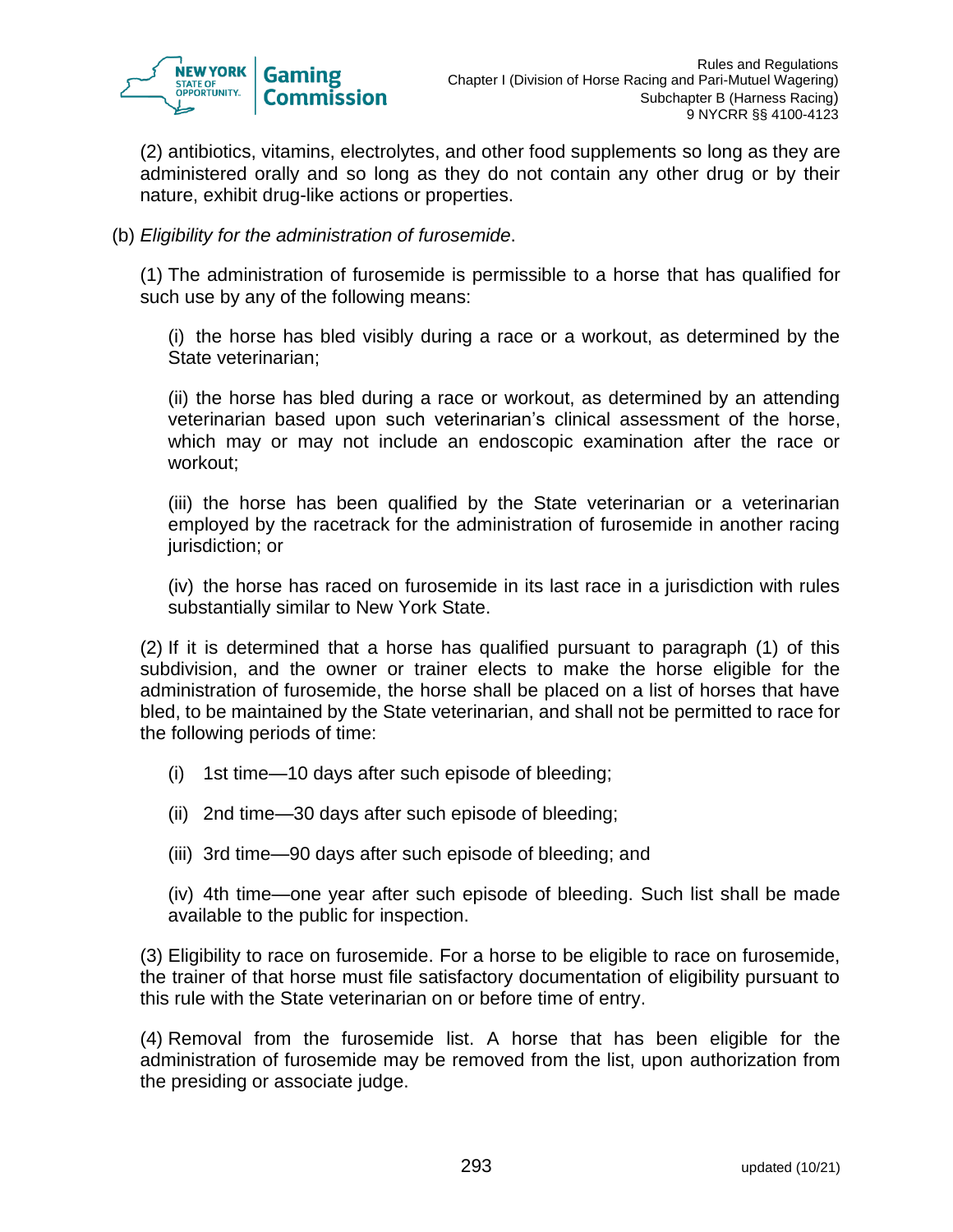

(5) Reinstatement to furosemide list. After removal from the furosemide list, a horse may be reinstated for the administration of furosemide if the horse again meets the requirements set forth in paragraph (1) of this subdivision and such horse shall not be permitted to race for the applicable time period set forth in subparagraphs (i) through (iv) of paragraph (2) of this subdivision.

(6) Administration of furosemide. For the purposes of this section, furosemide shall be administered only in the following manner:

(i) A single intravenous (IV) injection of no less than 150 milligrams (3cc) and no more than 500 milligrams (10cc) may be administered on the grounds of a licensed or franchised racing association or corporation during the time period from four to four and one half hours before the scheduled post time of the race in which the horse is to compete.

(ii) The administration shall be made by a veterinarian who is approved by the commission and who does not perform other equine veterinary work for an owner or trainer who participates at such race meeting, except for urgent veterinary care in the capacity of a track veterinarian made available by the racetrack operator.

(7) Ineligibility to start. Any horse that is eligible for the administration of furosemide must be present on the grounds of the racing association or corporation no less than four hours prior to scheduled post time of the race in which the horse is scheduled to compete. A horse that is not present at least four hours prior to post time or that has not received the administration of furosemide pursuant to this rule shall be ineligible to start.

(c) The following substances may be administered by any means until 24 hours before the scheduled post time of the race in which the horse is to compete:

- (1) antibiotics,
- (2) sulfa-expectorants (*e.g.*, sulfa-methoxypyridazine)
- (3) tetanus antitoxin,

(4) electrolytes, vitamins, and other food supplements and body nutrients not containing procaine or other drugs,

- (5) Omeprazole;
- (6) Cimetidine;
- (7) Ranatidine;
- (8) Sucralfate.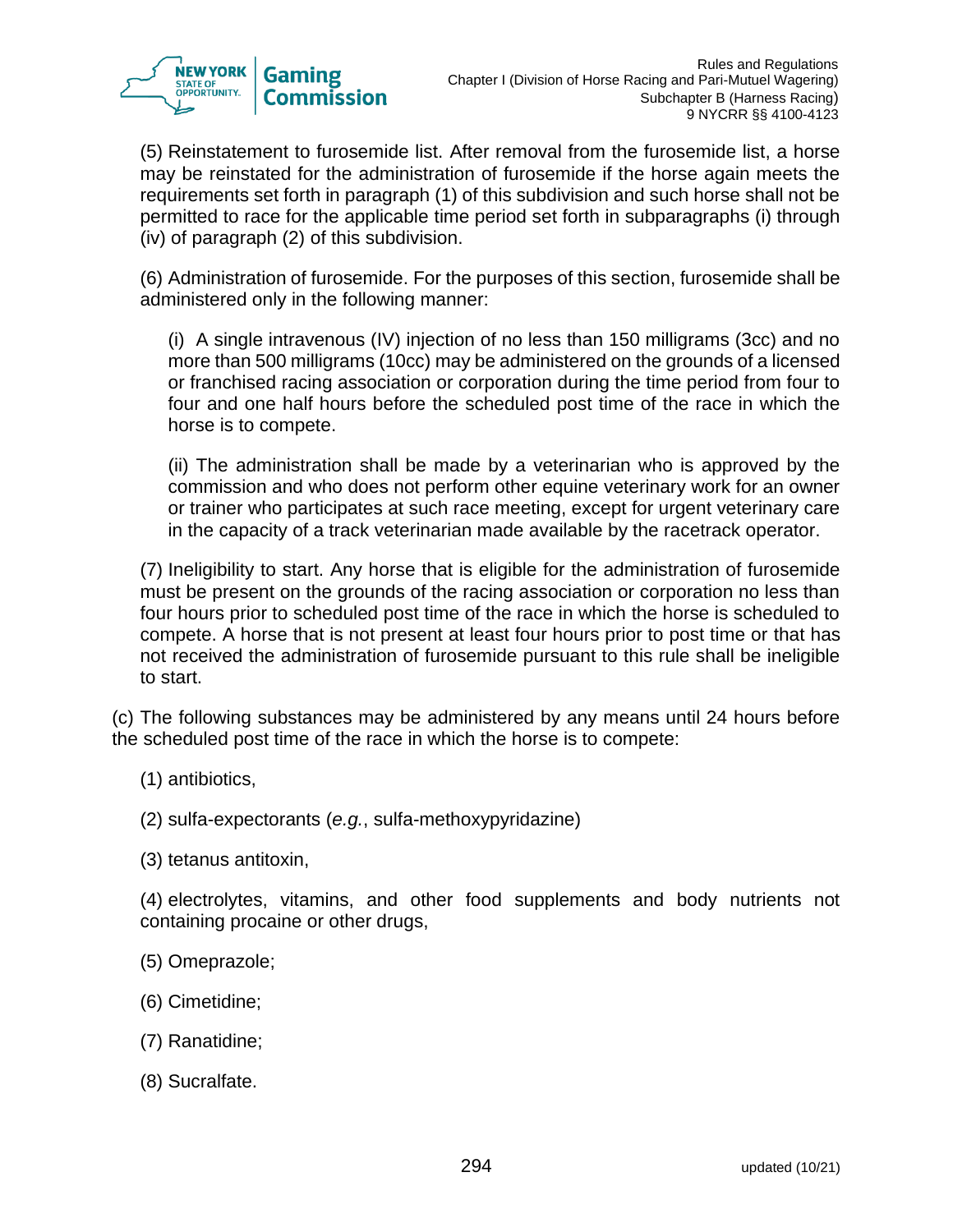

They may not be administered by any means within 24 hours of the scheduled post time of the race in which the horse is to compete. In this regard, substances ingested by a horse shall be deemed administered at the time of eating and drinking. It shall be part of the trainer's responsibility to prevent such ingestion within such 24 hours.

(d) [Reserved]

(e) The following substances are permitted to be administered by any means until 48 hours before the scheduled post time of the race in which the horse is to compete:

- (1) aminophylline or theophylline;
- (2) arsenic solution (*e.g.*, Fowlers Solution);
- (3) aspirin or sodium thiosalicylate;
- (4) chymotrypsin (*e.g.*, Kymar);

(5) diuretics (*e.g.*, furosemide [Lasix], except as otherwise provided pursuant to subdivision (b) of this section, thiazide derivatives [*e.g.*, Diuril];

- (6) epinephrine (adrenaline);
- (7) selenium/vitamin E (*e.g.*, E-Se);
- (8) griseofulvin (*e.g.*, Fulvicin);

(9) hormones and, except for any formulation of methylprednisolone, non-anabolic steroids, *e.g.*, progesterone, estrogens, chorionic gonadatropin, glucocorticoids, except in joint injections as restricted in subdivision (i) of this section;

- (10) hyaluronic acid derivatives
- (11) immuno stimulants
- (12) iodine injection (*e.g.*, Hypodermin, Harvey's Injectible Blister);
- (13) methenamine (*e.g.*, Urotropin);

(14) no more than one of the following nonsteroidal anti-inflammatory drugs (NSAIDs): diclofenac, flunixin (*e.g.*, Banamine), ketoprofen (*e.g.*, Orudis), naproxen (*e.g.*, Naprosyn, Equiproxen) and phenylbutazone (*e.g.*, Butazolidin). One other such NSAID may be administered within one week of the race in which the horse is to compete, provided that such NSAID is administered at least 96 hours before such race;

(15) orgotein (*e.g.*, Palosein);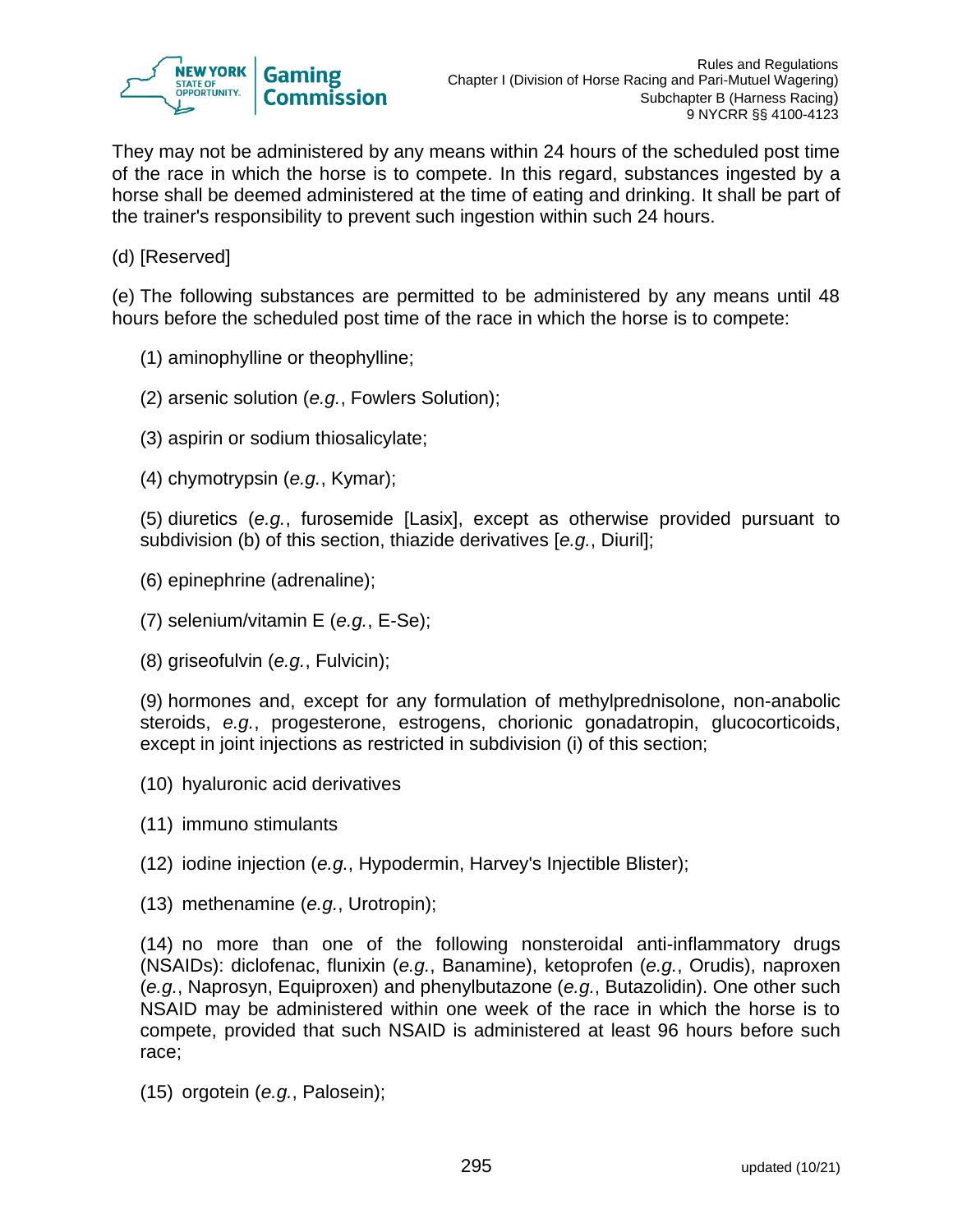

- (16) hydroxychloroquine sulfate (*e.g.*, Rheaform);
- (17) sarapin;
- (18) sulfonamide drugs (*e.g.*, Sulfa); and
- (19) biologics (*e.g.*, bacterins, antitoxins except tetanus antitoxin).
- (20) dimethyl sulfoxide (*i.e.*, DMSO).

None of these substances may be administered within 48 hours of the scheduled post time of the race in which the horse is to compete. In this regard, substances ingested by a horse shall be deemed administered at the time of eating and drinking. It shall be part of the trainer's responsibility to prevent such ingestion within such 48 hours.

(f) The following substances may be administered by any means until 72 hours before the scheduled post time of the race in which the horse is to compete:

- (1) antihistamines;
- (2) dantrolene;
- (3) ketamine hydrochloride;
- (4) methocarbamol (*e.g.*, Robaxin);
- (5) pentazocine (*e.g.*, Talwin);
- (6) pentoxifylline;
- (7) trichloromethiazide; and
- (8) vermifuges (worm medicines), except phenothiazine.

They may not be administered within 72 hours of the scheduled post time of the race in which the horse is to compete. In this regard, substances ingested by a horse shall be deemed administered at the time of eating and drinking. It shall be part of the trainer's responsibility to prevent such ingestion within such 72 hours.

(g) The following substances are permitted to be administered by any means until 96 hours before the scheduled post time of the race in which the horse is to compete:

- (1) acepromazine;
- (2) albuterol;
- (3) atropine;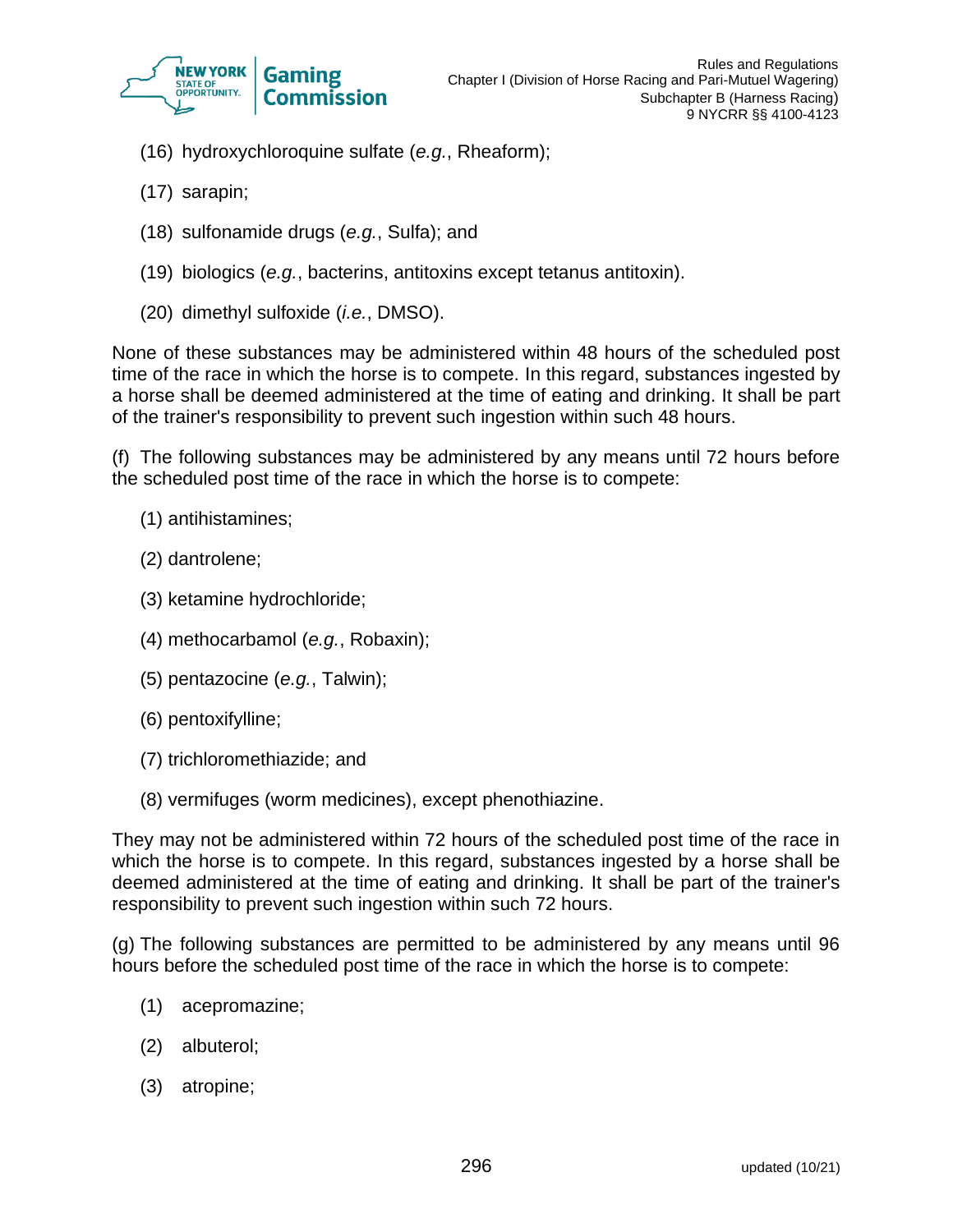

- (4) butorphanol;
- (5) clenbuterol, except as provided in subdivision (k) of this section;
- (6) detomidine;
- (7) dipyrone;
- (8) glycopyrrolate;
- (9) guaifenesin;
- (10) hydroxyzine;
- (11) isoxsuprine;
- (12) lidocaine;
- (13) mepivicaine;
- (14) phenytoin;
- (15) pyrilamine;
- (16) xylazine.

They may not be administered within 96 hours of the start of the scheduled post time of the race in which the horse is to compete. In this regard, substances ingested by a horse shall be deemed administered at the time of eating and drinking. It shall be part of the trainer's responsibility to prevent such ingestion within such 96 hours.

(h) A horse may not race for at least 14 days following an administration of firocoxib.

(i) In addition, a horse that has had a joint injected with a steroid may not race for at least five days following such procedure, and whenever such procedure is performed, the trainer shall notify the stewards of such fact, in writing, before the horse is entered to race.

(j) The listing, reference to, or denomination herein of any drug or other substance does not constitute endorsement, or recommendation by the commission for the use of such drug.

(k) If a horse has been required to qualify when not showing a current performance within 30 days or more and has not yet raced after qualifying, then such horse may not race for at least 14 days following an administration of clenbuterol.

(l) Clenbuterol shall be administered only under the general supervision of a treating veterinarian and in a manner not exceeding its use for treating respiratory disorders.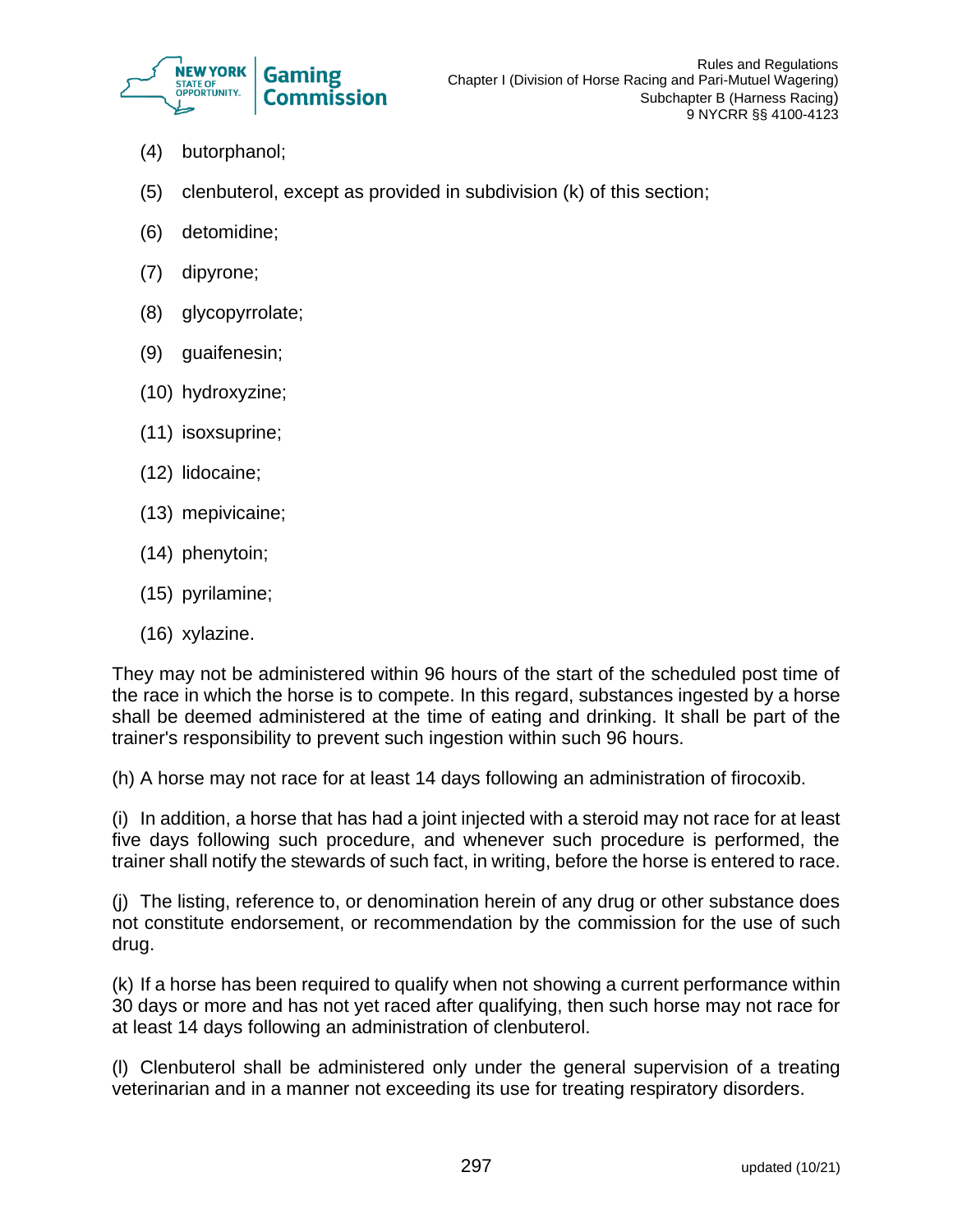

(m) A horse may not race after an administration of any formulation of methylprednisolone (*e.g.*, Depo Medrol) unless such horse subsequently tests below the threshold set forth in section 4120.3 of this Part for such drug in a test conducted by or for the commission at the sole expense of the trainer of the horse, and is released to race by the presiding judge.

(n) No other drugs or medications including procaine may be administered by any means within one week of the scheduled post time of the race in which the horse is to compete. In this regard, substances ingested by a horse shall be deemed administered at the time of eating and drinking. It shall be part of the trainer's responsibility to prevent such ingestion within such one-week period.

### **§ 4120.3. Equine drug thresholds; per se.**

(a) A horse shall have raced in violation of this section if any of the following substances is found, by the laboratory conducting tests for the commission, to be present in a raceday urine or blood sample taken from such horse at a concentration in excess of a threshold listed below. The test result of such laboratory shall include an assessment of the measurement uncertainty and imprecision of the quantitative threshold for the substance.

- (1) Acepromazine: 10 ng/ml HEPS in urine;
- (2) Albuterol: 1 ng/ml in urine;
- (3) Butorphanol:
	- (i) 300 ng/ml of total butorphanol in urine; or
	- (ii) 2 ng/ml of free butorphanol in plasma;
- (4) Cetirizine: 6 ng/ml in plasma;
- (5) Cimetidine: 400 ng/ml in plasma;
- (6) Cobalt: 50 ng/ml in plasma;
- (7) Dantrolene: 100 pg/ml of 5-hydroxydantrolene in plasma;
- (8) Detomidine:
	- (i) 2 ng/ml of any metabolite of detomidine in urine; or
	- (ii) 1 ng/ml of detomidine in plasma;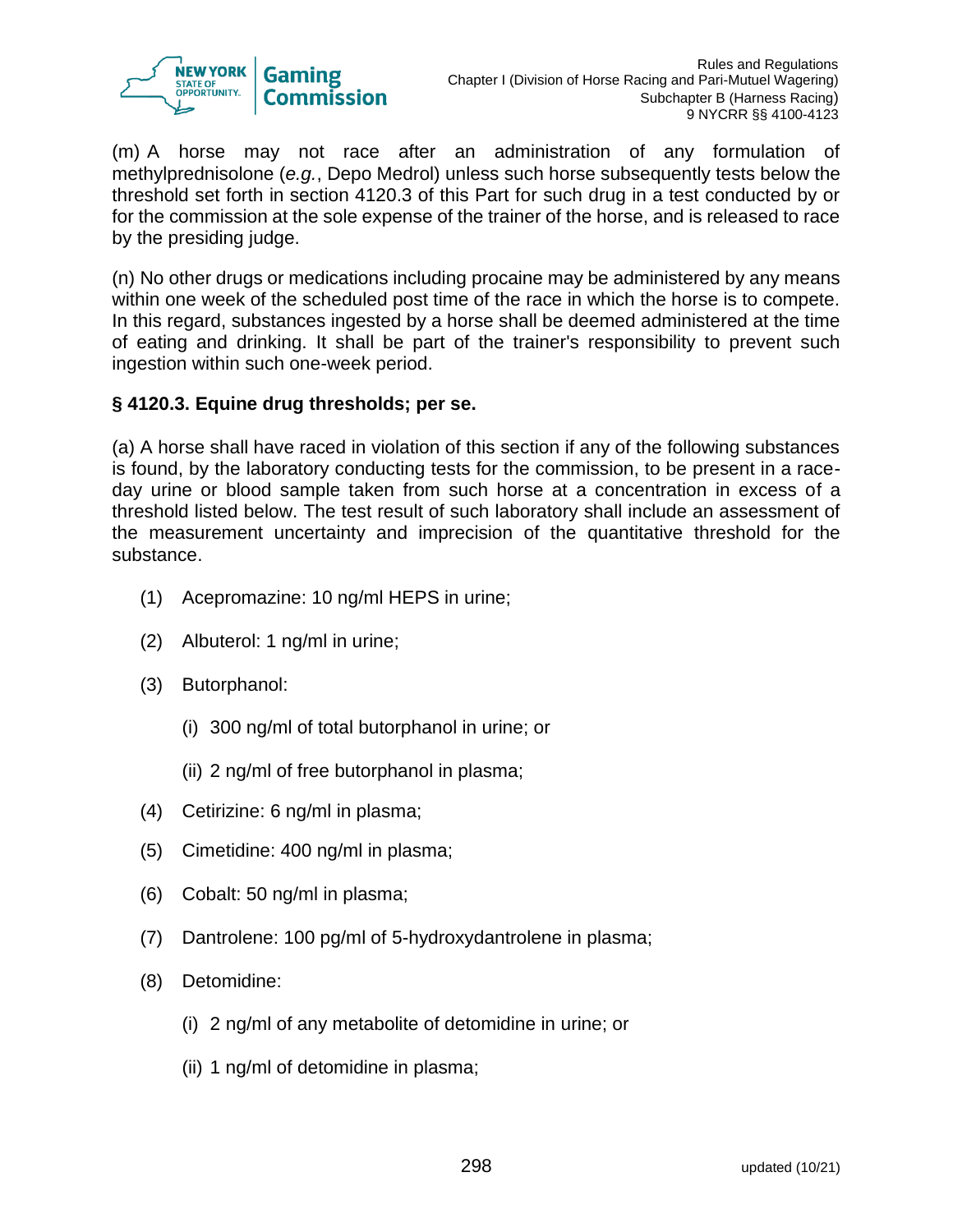

- (9) Diclofenac: 5 ng/ml in plasma;
- (10) DMSO: 10 mcg/ml in plasma;
- (11) Firocoxib: 20 ng/ml in plasma;
- (12) Flunixin: 20 ng/ml in plasma;
- (13) Furosemide: 100 ng/ml in plasma and a specific gravity of urine less than 1.010;
- (14) Glycopyrrolate: 3 pg/ml in plasma;
- (15) Guaifenesin: 12 ng/ml in plasma;
- (16) Ketoprofen: 2 ng/ml in plasma;
- (17) Lidocaine: 20 pg/ml of total 3-hydroxylidocaine in plasma;
- (18) Mepivacaine:
	- (i) 10 ng/ml of total hydroxymepivacaine in urine; or
	- (ii) any hydroxymepivacaine in plasma;
- (19) Methocarbamol: 1 ng/ml in plasma;
- (20) Methylpresnisolone: 100 pg/ml in plasma;
- (21) Omeprazole: 10 ng/ml of omeprazole sulfide in plasma;
- (22) Phenylbutazone: 2 mcg/ml in plasma;
- (23) Procaine penicillin: 25 ng/ml of procaine in plasma;
- (24) Ranitdine: 40 ng/ml in plasma; and
- (25) Xylazine: 200 pg/ml in plasma.

(b) A laboratory finding that a horse has not exceeded a threshold set forth in this section shall not constitute a defense to a violation of any other section of this Subchapter.

(c) A person who is found responsible for a violation of this section for the substance cobalt, when the detected concentration of cobalt exceeds 300 ng/ml in plasma, shall incur the same penalty described in paragraph (2) of subdivision (d) of section 4120.17 of this Part.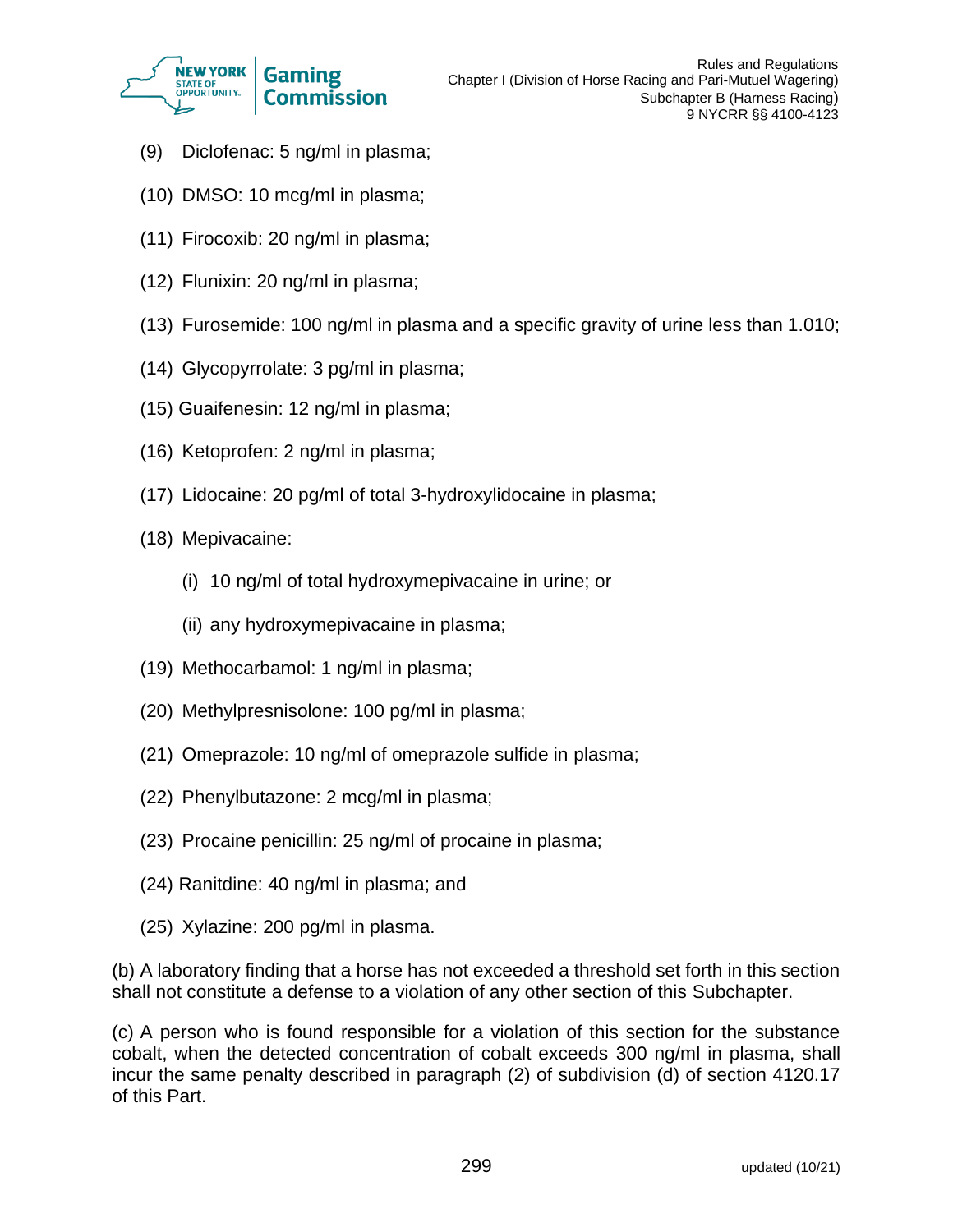

# **§ 4120.4. Trainer's responsibility.**

(a) A trainer shall be responsible at all times for the condition of all horses trained by him or her. No trainer shall start or permit a horse in his or her custody, care or control to be started if such trainer knows, or might have known cause to believe, that the horse has received any drug or other restricted substance that could result in a positive test. The trainer shall be held responsible for any positive test unless such trainer can show by substantial evidence that neither such trainer nor any employee nor agent was responsible for the administration of the drug or other restricted substance. Every trainer must guard each horse trained by him or her in such manner and for such period of time prior to racing the horse so as to prevent any person whether or not employed by or connected with the owner or trainer from administering any drug or other restricted substance to such horse contrary to this Part.

(b) Trainers shall maintain accurate records of all corticosteroid joint injections to horses trained by them. The record(s) of every corticosteroid joint injection shall be submitted, in a form and manner approved by the commission, by the trainer to the commission within 48 hours of the treatment. The trainer may delegate this responsibility to the treating veterinarian, who shall make these reports when so designated. The reports shall be accessible to the examining veterinarian for the purposes of assisting with pre-race veterinary examinations.

## **§ 4120.5. Disqualification.**

A horse, in respect to which there has been any violation of the prohibitions contained in this Part, or from which a sample has resulted in a positive test, may be disqualified from the race and from any share of the purse in the race and such share shall be redistributed among the remaining horses in the race entitled to same. Nothing contained herein shall in any way affect the pari-mutuel distribution which shall be deemed final and unappealable upon the declaring of the race "official" by the judges at the conclusion of the race.

### **§ 4120.6. Possession of hypodermic equipment and controlled substances***.*

(a) No person other than a commission veterinarian, track veterinarian, a practicing veterinarian licensed by the commission, or a veterinary technician who is licensed by the commission and acting with commission approval at the direction and under the supervision of a licensed veterinarian who is on the same premises, is permitted to have or possess in or upon the premises of a licensed harness race track, including premises that the person occupies or has a right to occupy, or is permitted to have or possess in his or her personal property or effects upon such premises, the following:

(1) any equipment that may be used for hypodermic injection or other infusion into a horse or any vial, bottle or cartridge designed and usable for such purposes; or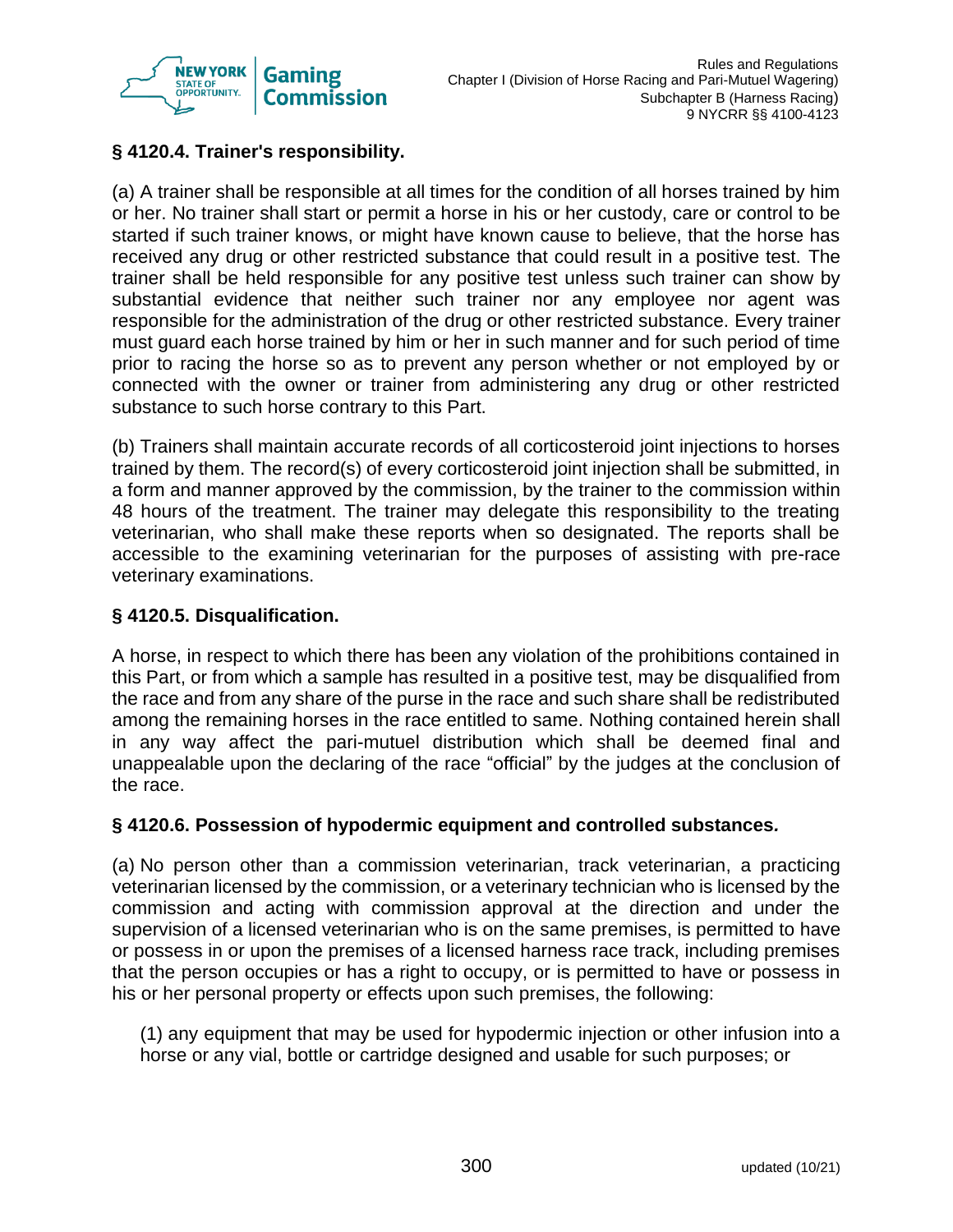

(2) any controlled substance, listed in schedules I through IV of section 812 of title 21 of the United States Code (Food and Drugs) or any drug that has not been approved for use in the horse by the Federal Food and Drug Administration. Not included in this prohibition are liniments, antiseptics, ointments, leg paints, washes and other products commonly used in the daily care of horses.

(b) Subdivision (a) of this section shall not apply to any person who may have in his or her possession a controlled substance or hypodermic syringe for which he or she has obtained prior written permission from the judges to possess and use for his or her own personal health pursuant to prescription of a physician.

(c) All bottles and other containers kept in or about any tack room or elsewhere on the premises of a racing association shall bear a label stating plainly the contents thereof, including the name of each active ingredient; provided, however, that this section shall not apply if each container bears either a veterinarian's label or a regular prescription label with a pharmacist's name and address, prescription number and the name of the prescribing veterinarian.

(d) Each track is required to use all reasonable efforts to prevent and detect violations of this section. Each track, the commission and the judges or their designees shall have the right to enter into or upon the buildings, stables, rooms, motor vehicles or other places within the grounds of such track to examine the same and to inspect and examine the personal property and effects of any person within such places. Every person who has been granted a license by the commission, by accepting such license, does consent to such search including a personal search and to the seizure of any drugs or hypodermic syringes, hypodermic needles or other devices and if the commission shall find that any person has refused to permit any such search or seizure it may impose such punishment as may be appropriate.

(e) A report shall be made to the Bureau of Narcotics of the Department of the Treasury of the United States of all cases in which it is reported to the commission that narcotics or other controlled substances have been detected in a specimen from any horse. If any veterinarian or physician has been involved in any such case, a similar report shall be made to the New York State Education Department.

### **§ 4120.7. Drug detection facilities.**

(a) Each track operator shall provide such facilities, appurtenances and equipment for drug detection programs, or other related activities as the commission may specify.

(b) No person shall enter or be present at any time in any enclosure set aside by direction of the commission for the taking and examination of samples from horses except the staff immediately in charge of such work, the commission, the commission's chair and other commissioners, the commission's staff, the judges, the custodians of the horse, or such other persons as may be authorized by this Part.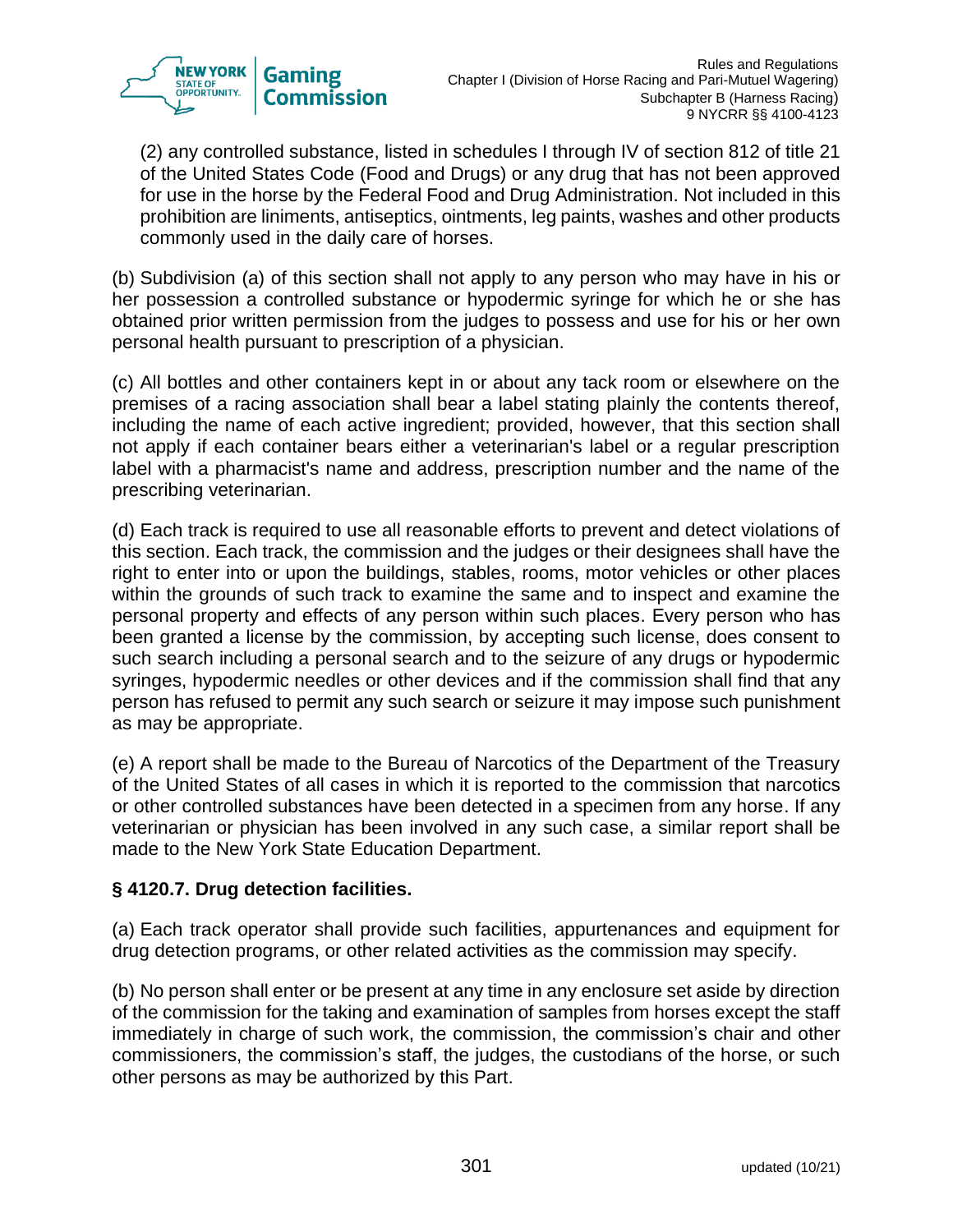

## **§ 4120.8. Drug detection programs.**

Programs for the detection of the presence of drugs in horses programmed to race shall be conducted at each track unless otherwise ordered by the commission.

(a) *Pre-race testing*.

(1) Blood or other samples shall be taken from every horse programmed to race, prior to the race in which the horse is programmed, at a time and in a location specified by the commission or the commission's representative.

(2) The trainer or the trainer's representative shall accompany the horse at the prescribed time and to the prescribed location, and shall manage the horse as directed. Willful failure to be present at, or a refusal to allow, the taking of any such sample, or any act or threat to impede or prevent or otherwise interfere therewith shall constitute a violation of this section and shall subject the person or persons guilty thereof to punishment as may be appropriate.

(3) Blood samples will be taken by the State veterinarian or, under the State veterinarian's supervision, by a graduate veterinarian.

(4) A horse shall not race if it has not been tested in accordance with the provisions of this section.

(5) Whenever a laboratory test indicates the presence of a drug, restricted substance, or a foreign substance the identity of which cannot be established in a sample taken from a horse, the judges shall scratch the horse and take such further action as they deem necessary.

(6) Unless specifically permitted in writing by the presiding judge, a horse, once the pre- race test sample is taken, shall not be transported from the grounds except to be transported to the racecourse where it is scheduled to race if such racecourse is not part of the grounds where the test sample is taken.

(b) *Post-race testing*.

(1) The winner and at least one other horse designated by the judges shall be sent to the testing facility immediately after each race.

(2) Blood, urine, and such other samples as may be required shall be attempted to be taken from the designated horse at a time and in an enclosure specified by the commission or the commission's representative, until such horse is released by the commission veterinarian.

(3) The trainer or the trainer's representative shall accompany the horse at the prescribed time and to the prescribed location and shall manage the horse as directed. Willful failure to be present at, or a refusal to cooperate in the taking of any such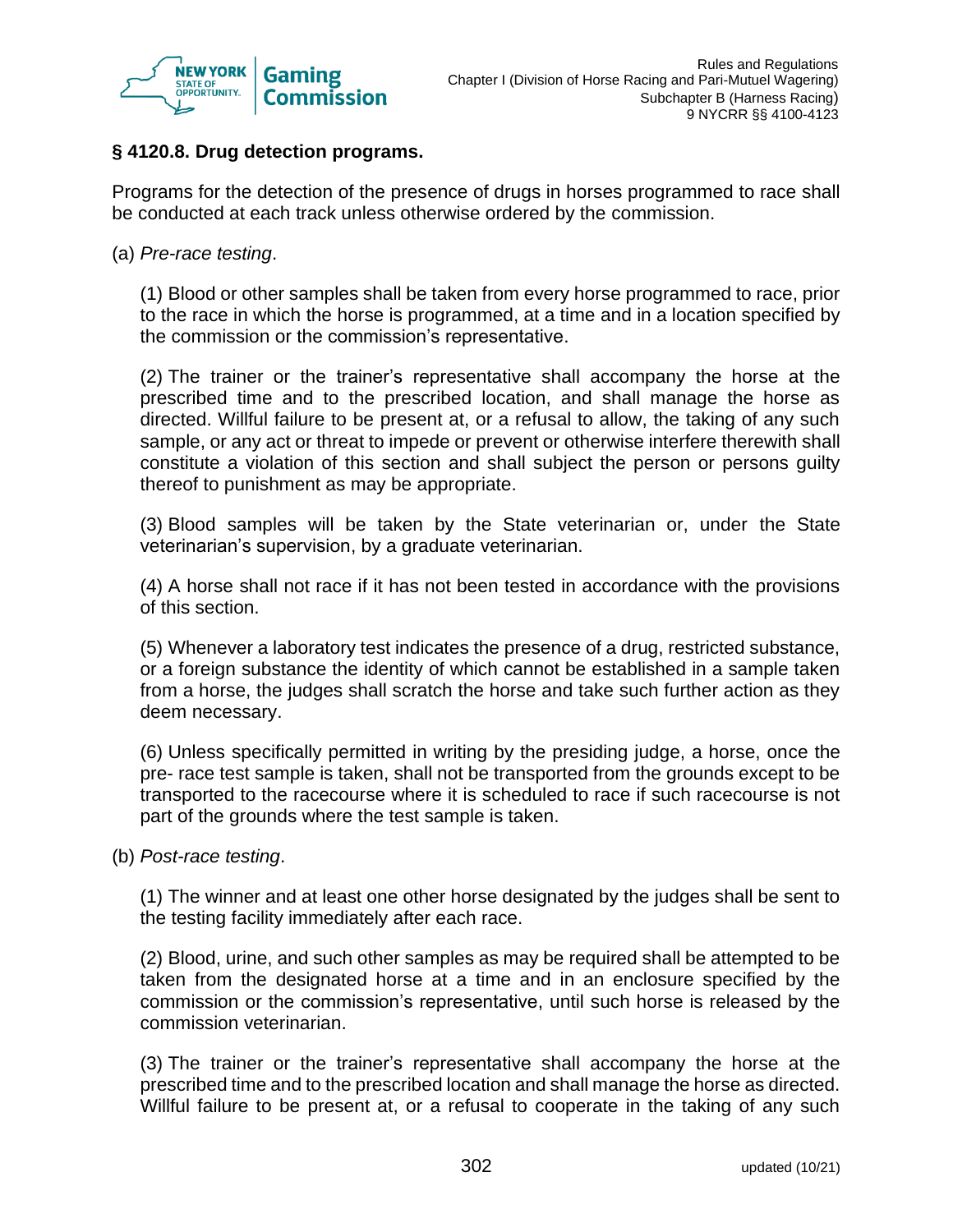

sample, or any act or threat to impede or prevent or otherwise interfere therewith shall subject the person or persons guilty thereof to such punishment as may be appropriate.

(4) Blood samples will be taken by the commission veterinarian or, under the commission veterinarian's supervision, by a graduate veterinarian. Urine samples shall be gathered by a commission inspector.

(5) Where deemed necessary to obtaining a urine sample by the commission veterinarian, a horse may be permitted to return to such horse's stable prior to release if accompanied by a commission inspector.

(c) (1) The judges may require at any time that any horse be sent to the testing enclosure for the taking of such specimens of blood, urine or other materials as shall be directed, as well as for an examination for "sponging" and such other examination as shall be directed.

(2) The commission veterinarian may also, when so directed by the judges, require the taking of any or all of the foregoing specimens from any horse stabled at a track during a meeting.

(d) The judges, commission veterinarians or their designees may take, for analysis, samples of any medicine or other materials that may be found in stables or elsewhere on race tracks or in the possession of any person connected with racing.

### **§ 4120.9. Records of veterinarian.**

(a) Every licensed practicing veterinarian shall keep a written record of his or her practice concerning horses participating at pari-mutuel harness race meets in this State whether performed at a licensed harness track or elsewhere which shall disclose:

- (1) the name of the horse treated;
- (2) the nature of the horse's ailment;
- (3) the type of treatment prescribed and performed for the horse; and
- (4) the date and time of such treatment.

(b) Every such veterinarian shall produce such written records when requested by an official of the commission. In addition the veterinarian shall instruct the trainer of the necessity to submit the report required by subdivision (i) of section 4120.2 of this Part relating to joint aspiration.

(c) Before a licensed veterinarian administers or prescribes any drug or restricted substance for a horse, such veterinarian shall ascertain by reasonable inquiry whether the horse has been entered to race at any track and if the horse has been entered such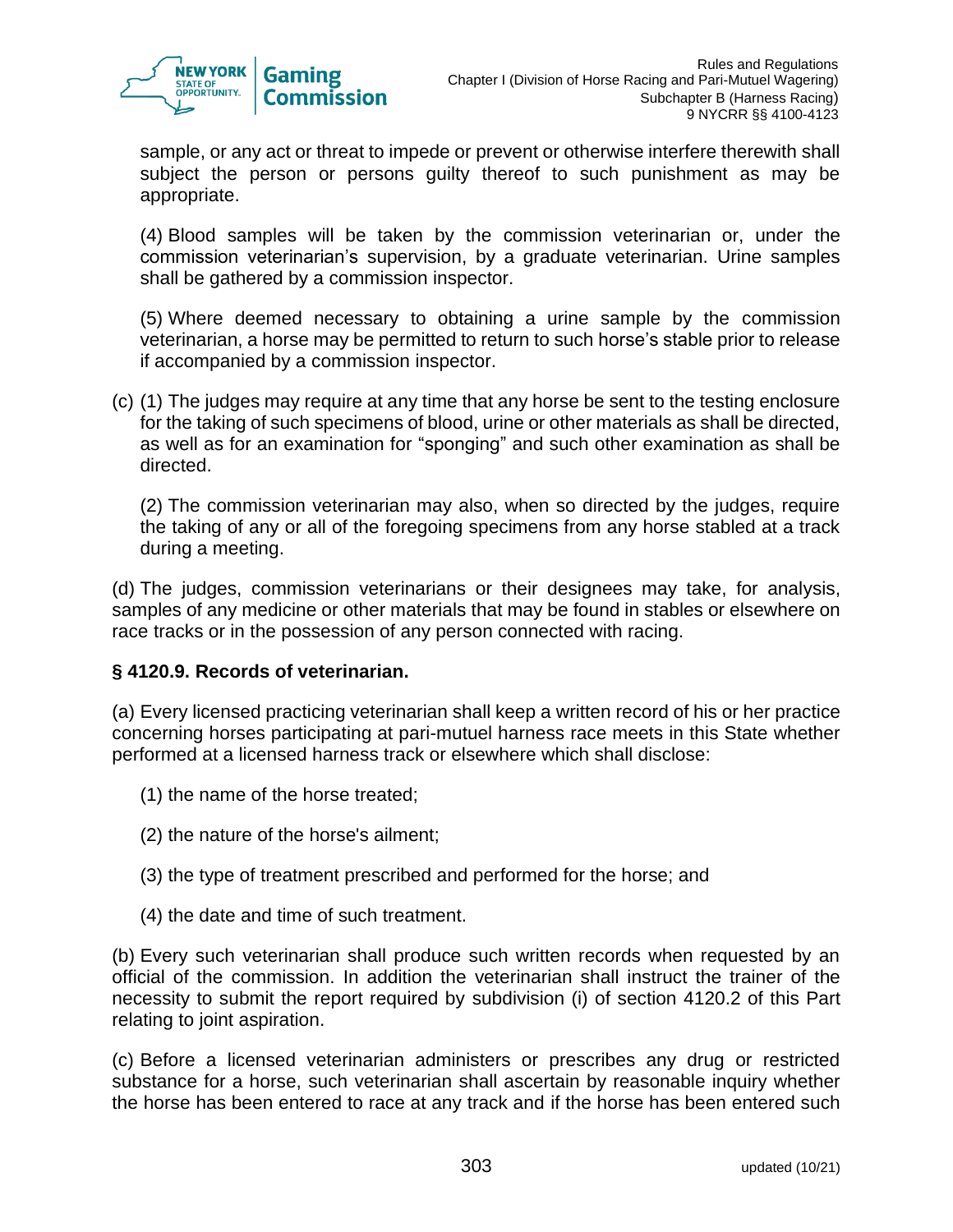

veterinarian shall not administer or prescribe any drug or restricted substance within the time or in a manner restricted by this Chapter. If the horse has not been entered to race, but the administration is of a drug that is not permitted to be administered within 72 hours of a racing program, or longer, the veterinarian shall so inform the trainer of the fact and of the time applicable. If, however, an emergency exists involving the life or health of the horse, the veterinarian may proceed to treat or prescribe for the horse but shall report the matter as promptly as practicable to the commission veterinarian or judges at the pertinent track.

(d) The attending veterinarian or veterinary technician shall complete and submit daily a form prescribed by the commission that contains the name of each horse entered to race on that day and treated by the attending veterinarian, or a veterinary technician acting at the direction and under the supervision of a licensed veterinarian who is on the same premises, with furosemide. The form shall also contain the following information:

- (1) name of the track;
- (2) name of the trainer;
- (3) description of the horse;
- (4) tattoo number; and
- (5) the dose, route and time of administration.

The form must be signed by the attending veterinarian (and by the veterinary technician, if any) and filed at a location designated by the commission.

# **§ 4120.10. Erythropoietin and Darbepoetin.**

(a) A finding by the laboratory that the antibody of erythropoietin or darbepoetin was present in the sample taken from a horse shall establish that the horse is unfit to race in any subsequent race, subject to the provisions of subdivision (b) of this section. Such horse shall be placed on the steward's list.

(b) Any horse that has been the subject of a finding by the laboratory that the antibody of erythropoietin or darbepoetin was present in the sample taken from that horse shall not be entered or allowed to race in any subsequent race until the horse has tested negative for the antibodies of erythropoietin or darbepoetin in a test conducted by the laboratory.

(c) Notwithstanding any inconsistent provision of this Part, a horse shall not be subject to disqualification from the race and from any share of the purse in the race and the trainer of the horse shall not be subject to application of trainer's responsibility based upon the finding by the laboratory that the antibody of erythropoietin or darbepoetin was present in the sample taken from that horse.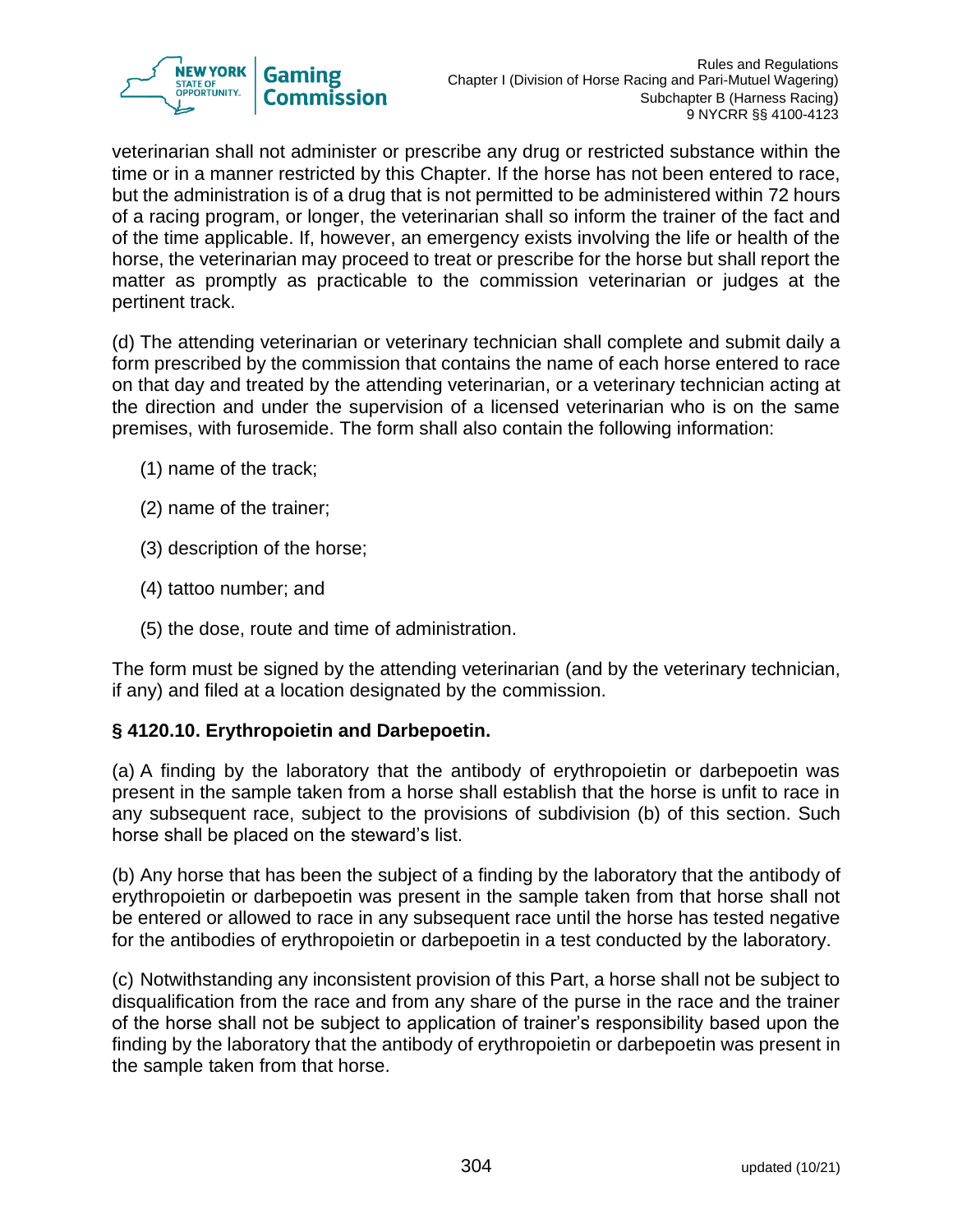

## **§ 4120.11. Reserpine and Fluphenazine.**

(a) Notwithstanding any inconsistent provision of this Part, a finding by the laboratory that the drug reserpine or the drug fluphenazine was present in the sample taken from a horse shall result in the disqualification of the horse from the race and from any share of the purse in the race.

(b) The trainer of a horse that has been the subject of a finding by the laboratory that the drug reserpine or the drug fluphenazine was present in the sample taken from that horse shall not be subject to application of trainer's responsibility based solely upon the finding by the laboratory that the drug reserpine or the drug fluphenazine was present in the sample.

### **§ 4120.12. Anabolic Steroids.**

(a) Anabolic steroids shall not be administered except as permitted by subdivision (d) of this section. A violation of this section may be established by a finding by the laboratory conducting tests for the commission that an anabolic steroid was present in a blood sample taken from such horse, except for the following substances at concentrations that are less than these thresholds:

(1) Boldenone: All horses may have less than 100 pg/ml (including free boldenone and boldenone liberated from its conjugates) in plasma;

(2) Nandrolone:

- (i) Female horses and geldings may have less than 100 pg/ml in plasma; and
- (ii) Intact male horses may have less than 500 pg/ml in plasma.

(3) Testosterone:

- (i) Female horses and geldings may have less than 100 pg/ml in plasma; and
- (ii) Intact male horses may have less than 2,000 pg/ml in plasma.

(4) In addition, no anabolic steroid shall be administered by injection into a joint at any time.

(b) Any other anabolic steroids are prohibited to be administered.

(c) Post-race plasma samples collected from intact males must be identified to the laboratory.

(d) Any horse to which an anabolic steroid that is listed in subdivision (a) of this section has been administered in order to assist in the recovery from an illness or injury may be placed on the veterinarian's list in order to monitor the concentration of the drug. Once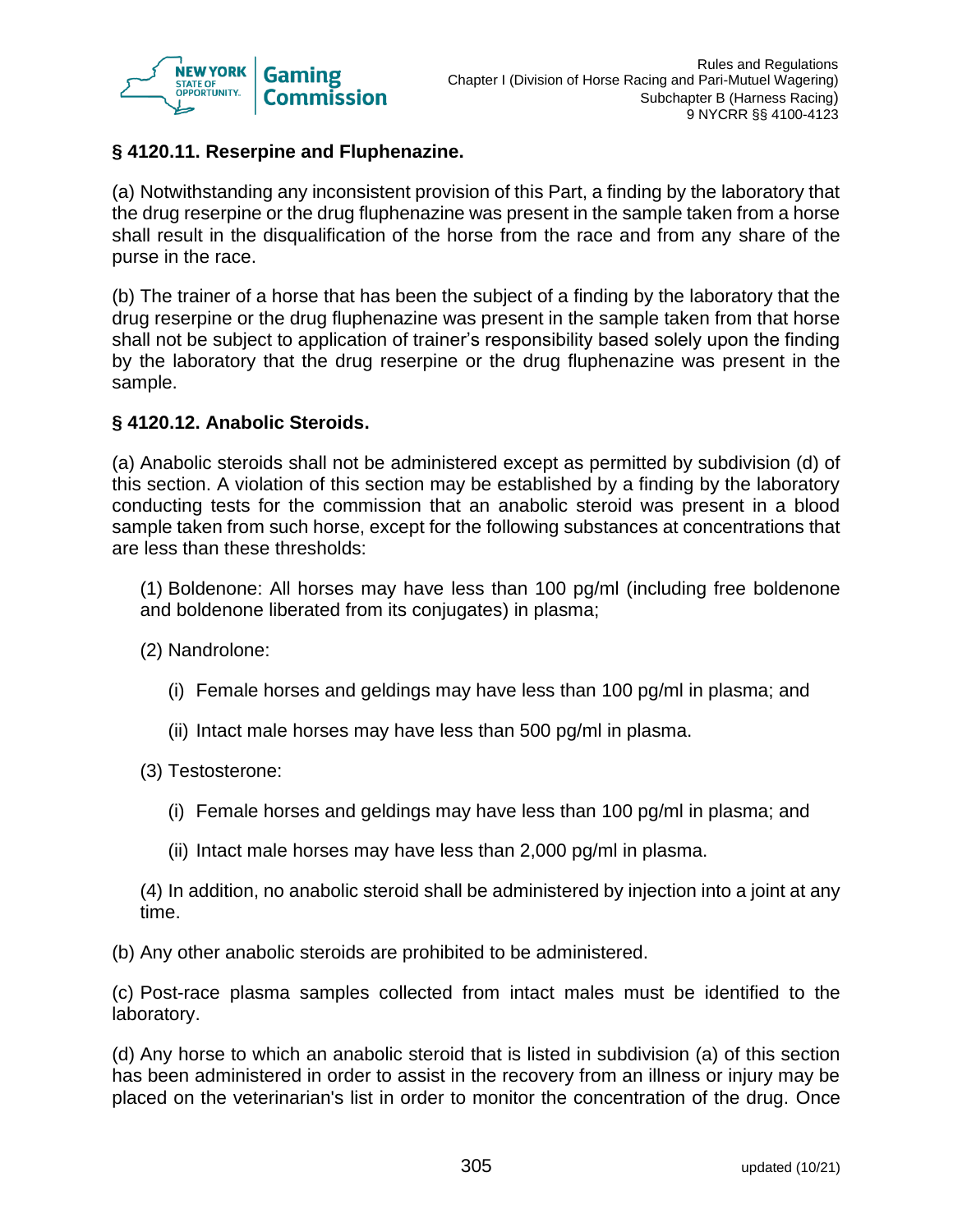

the concentration is below the designated plasma threshold the horse is eligible to be removed from the list.

(e) A violation of this section shall be considered a positive test within the meaning of this Part.

## **§ 4120.13. TCO<sup>2</sup> blood gas testing.**

(a) The commission may obtain pre-race blood samples from horses for subsequent testing for total carbon dioxide level  $(TCO<sub>2</sub>)$ . The commission may also obtain post-race blood samples from horses for subsequent testing for TCO2, after a minimum one-hour standing at rest period for the horse after such horse's race. It shall be a violation of this section where the horse's TCO<sub>2</sub> level equals or exceeds 37 millimoles per liter or, for horses administered furosemide pursuant to paragraph (6) of subdivision (b) of section 4120.2 of this Part during the four hours before the blood sample was taken, 39 millimoles per liter.

(b) It shall be an affirmative defense that the horse's physiologically natural  $TCO<sub>2</sub>$  level was not exceeded. To demonstrate natural TCO<sub>2</sub>, such horse's owner or trainer must make a written request to the judges, within three calendar days of receiving notice of the horse's TCO<sub>2</sub> test result, that the horse be held in guarded quarantine for this purpose. The racetrack operator shall make available a three-day guarded quarantine for a time determined by the presiding judge, not to exceed 72 hours, at the sole expense of the requesting party, where blood samples shall be periodically taken for subsequent testing by the commission. If the owner or trainer properly arranges with the commission in advance, then samples shall also be taken and sent for independent testing at another laboratory at the sole expense of the requesting party. During quarantine the horse shall not race, but it may be exercised and trained at prescribed times that do not interfere with monitoring, sampling, and testing the horse. After the quarantine, the presiding judge shall determine whether the horse's TCO<sup>2</sup> level was physiologically natural for it. The presiding judge may also require, at least 45 days later, that the horse re-establish such horse's natural TCO<sub>2</sub> level with another guarded quarantine to be made available at the sole expense of the racetrack operator.

(c) Any guarded quarantine provided by the racetrack operator shall ensure that, at a minimum:

(1) Such horse shall be under direct surveillance by at least one guard at all times;

(2) Access to the horse shall be restricted to licensed persons who are directly affiliated with such horse, judges, or employees of the commission, all of whom shall provide their respective track identification badge or commission-issued photo identification card prior to entry;

(3) A written or electronic log of all persons who have had access to the horse shall be maintained by the guard, indicating the name and license number or track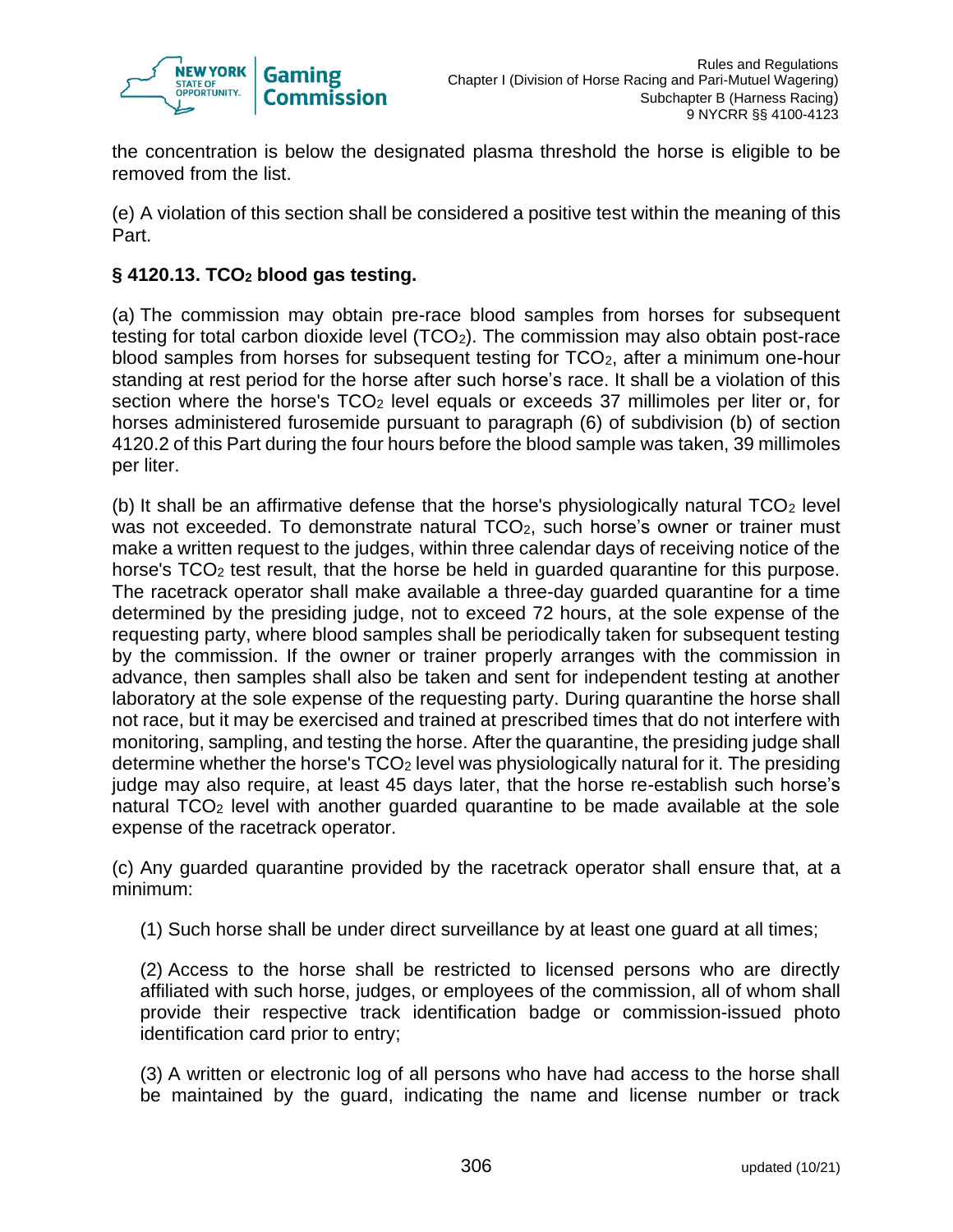

identification badge number of the person, the date and time of the visit (including time in and out of the restricted area), the nature and purpose of the visit, a description of any and all equipment, paraphernalia, tack, medications, or feed brought to the horse, and all activity observed by the guard during the visit; and

(4) The racetrack operator shall maintain such written or electronic logs of guarded quarantine activity for a minimum period of 90 days after the conclusion of the applicable guarded quarantine period.

(d) The penalty for violations of this rule shall be not less than

(1) for a first violation, a 60-day license suspension and \$1,000 fine;

(2) for a second violation, a 75-day license suspension and \$2,500 fine; and

(3) for additional violations, a one-year suspension and \$5,000 fine together with a referral to the commission for further action including a possible license revocation.

Where independent evidence shows that the horse was treated within 24 hours of its race by means not permitted by section 4120.2 of this Part, however, every license suspension shall be for at least two years. Every suspension shall include denial of the privileges of the grounds.

(e) For a violation of this rule, a horse shall be disqualified, any purse monies shall be forfeited and redistributed pursuant to section 4120.5 of this Part, and the horse shall be subject to pre-race detention, and shall be ineligible to race until it tests in compliance with this rule and tests negative for drugs.

### **§ 4120.14. Pre-race detention.**

(a) A horse that tests in violation of section 4120.13 shall be subject to pre-race detention, without regard to whether the horse is transferred to a new owner or trainer, for a period of six months and then until it tests in compliance with section 4120.13 and tests negative for drugs. If during the detention period a horse again tests in violation of section 4120.13, then the detention period shall be extended as the judges shall deem appropriate. The racetrack operator sponsoring the race shall make such pre-race detention available, at the sole expense of the trainer, for at least six hours before the start of the race program and as required by the judges. Where a claimed horse is found to be in violation of section 4120.13, the costs of a pre-race detention shall be the responsibility of the party requesting detention. A buyer who was not aware of its pre-race detention requirement for testing positive may void the purchase of a horse, provided it is done within 10 days after receiving notice of the horse's pre-race detention requirement.

(b) Each owner who is using a trainer at the time the trainer commits a repeat violation of section 4120.13 shall be required for four months to subject to pre-race detention all horses that were under the care or control of this trainer and any replacements of them.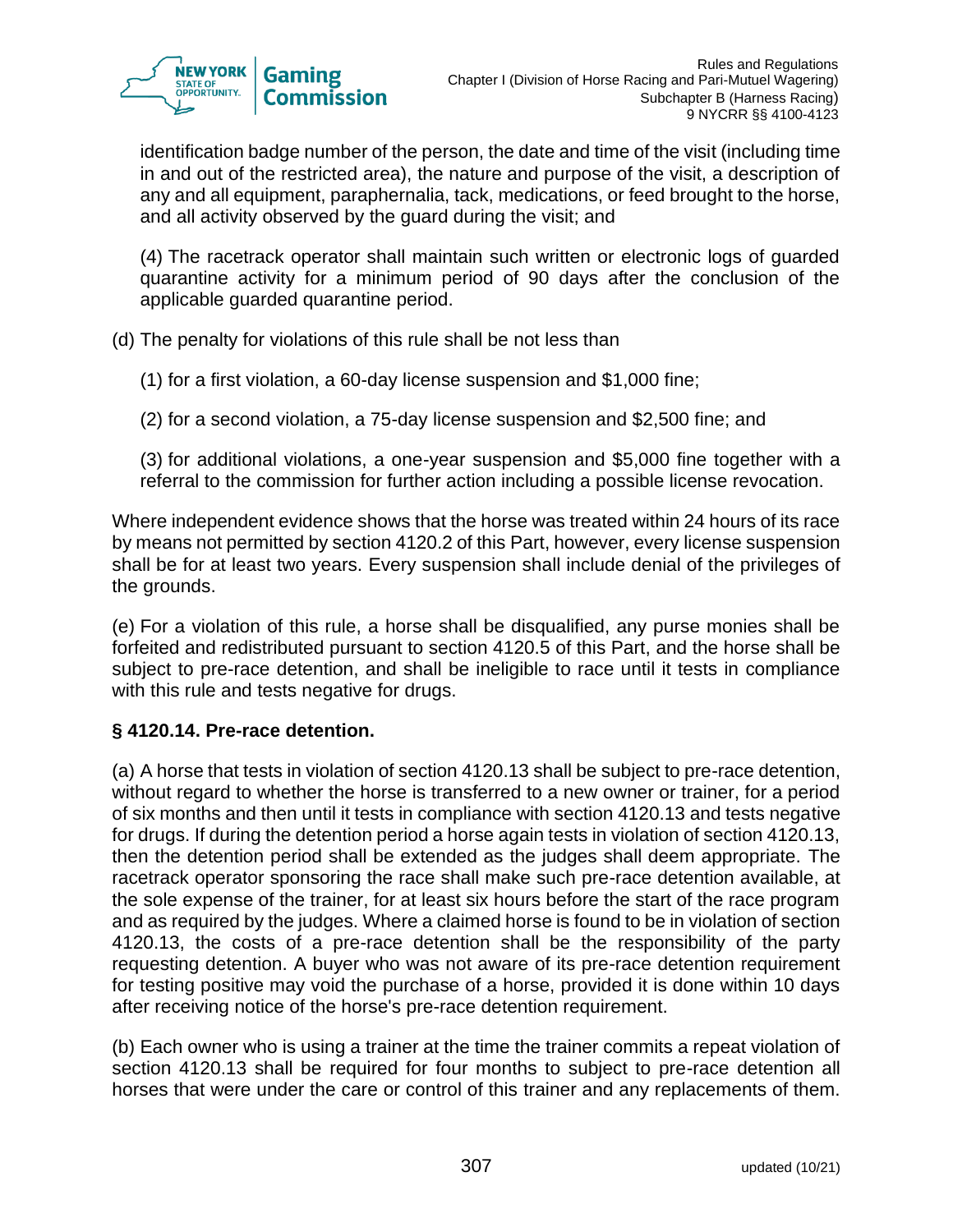

The pre-race detention requirement shall not continue to apply to a horse that is sold during the detention period to a third party in a good-faith, arms-length transaction. The pre-race detention requirement shall also not apply unless the trainer's earlier violation happened within the past 12 months and the judges made their ruling on the earlier  $TCO<sub>2</sub>$ violation at least 10 days before the trainer's repeat violation. The racetrack operator sponsoring the race shall make such pre-race detention available, at the sole expense of the trainer, for at least six hours before the start of the race program and as required by the judges.

(c) If during a detention period a trainer violates section 4120.13, then the detention period shall be extended for such time as the judges deem appropriate.

### **§ 4120.15. TCO<sup>2</sup> testing: punishment for failure to cooperate**.

It shall be a violation of section 4119.7 of this Subchapter for any person subject to the jurisdiction of the commission to fail to cooperate with blood gas testing.

## **§ 4120.16. [Expired]**

### **§ 4120.17. Out-of-competition testing.**

(a) *Out-of-competition collection of samples*.

(1) The commission may at a reasonable time on any date take a blood, urine or other biologic sample from a horse that is on a nomination list or under the care or control of a trainer or owner who is licensed by the commission, in order to enhance the ability of the commission laboratory to detect or confirm the impermissible administration of a drug or other substance to the horse.

(2) Horses to be tested may be selected at random, for cause or as determined by a commission judge or executive official.

(3) A selected horse that is not made available for sampling is ineligible to race for 180 days, unless the commission determines that circumstances unavoidably prevented the owner and trainer from making the horse available for sampling.

(4) If a selected horse is not involved in activities related to racing in New York, then the trainer or owner may represent this to the commission and the commission will not sample the horse. If the trainer makes such a representation and the managing owner has previously provided the commission with a means for the commission to give immediate telephonic notification to the managing owner that the trainer made such a representation, then the commission shall transmit such notification to the managing owner and the eligibility of the horse shall be preserved if the managing owner is able to make the horse available for immediate sampling.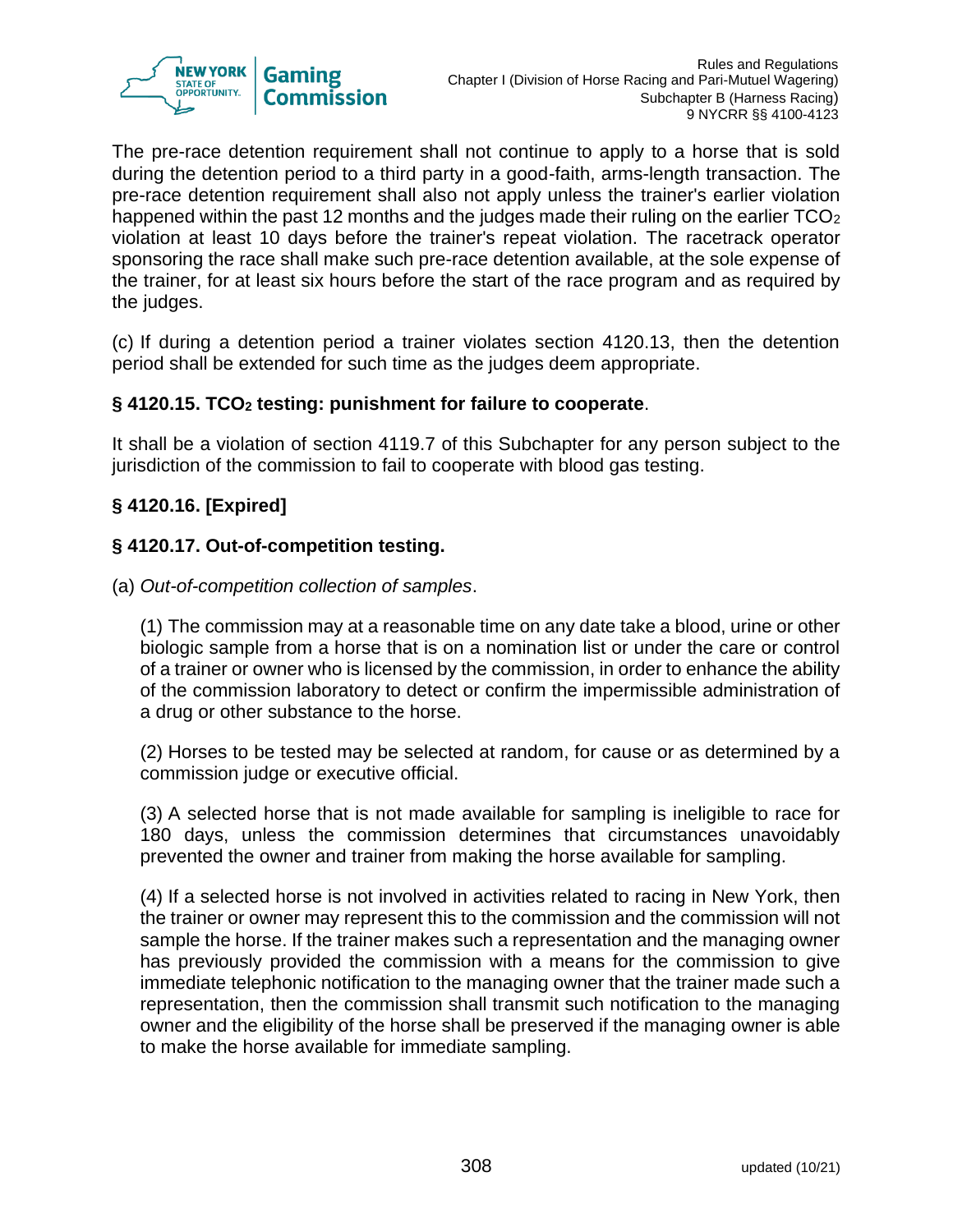

(b) *Sampling procedure*.

(1) Samples shall be taken under the supervision and direction of a person who is employed or designated by the commission and is qualified to safeguard the health and safety of the horse. A veterinarian shall collect all blood samples.

(2) The person who takes samples for the commission shall provide identification and disclose the purpose of the sampling to the trainer or designated attendant of the horse.

(3) The owner, trainer and/or their designees shall cooperate with the person who takes samples for the commission by immediately assisting in the location and identification of the horse, making the horse available at a stall or other safe location to collect the samples and witnessing the taking of the samples.

(4) The commission, if requested and in its sole discretion, may permit the owner or trainer to present an off-track horse for sampling at a time and licensed racetrack designated by the commission.

(5) An owner or trainer does not consent to a search of the premises by making a horse available for sampling at an off-track location.

(6) The commission may arrange for the sampling of an out-of-state horse by the racing commission or other designated person in the jurisdiction where the horse is located. Such racing commission or other designated person shall follow the relevant provisions of this rule and the test results shall be available to the jurisdiction in which the horse is located for its regulatory use. The commission, if requested and in its sole discretion, may permit the owner or trainer instead to present the horse for sampling in New York State at a time and place designated by the commission.

(7) A commission judge or executive official may require any horse of a licensed trainer or owner to be brought promptly to a racetrack under the jurisdiction of the commission for out-of-competition testing when:

(i) the commission has reasonable grounds to believe that the horse might have been impermissibly administered a drug or other substance;

(ii) the commission has no other practical means to collect such samples without reducing the ability of the commission laboratory to detect or confirm the impermissible administration of a drug or other substance to a horse; and

(iii) the horse is stabled out-of-state but within a radius not greater than 100 miles from such New York State racetrack.

The trainer is responsible to have the horse or horses available at the designated time and location.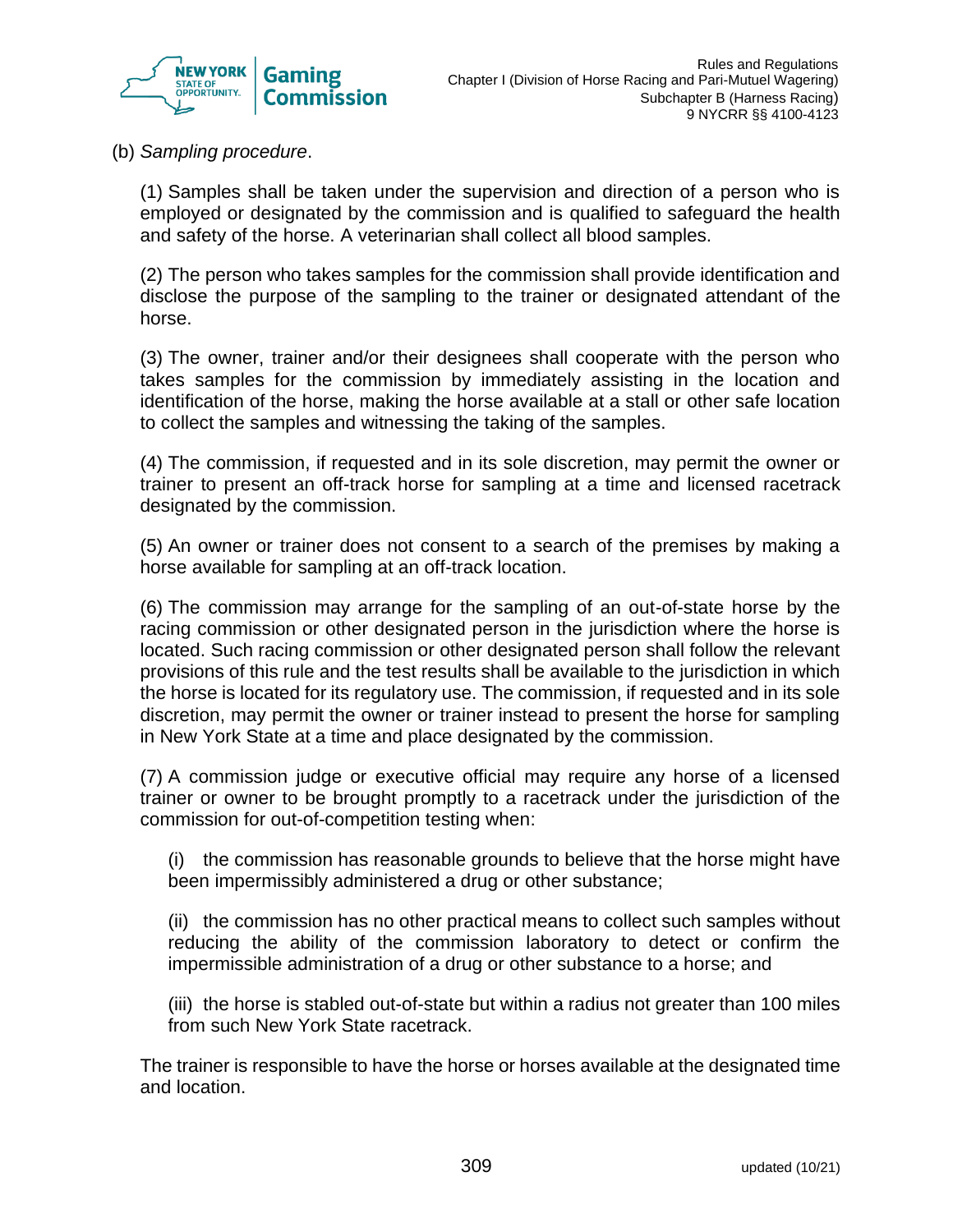

(8) No person shall knowingly interfere with or obstruct a sampling.

(9) A licensed racetrack at which a horse may be located shall cooperate fully with a person who is authorized to take samples. The person who collects samples for the commission on track may require that the collection be done at the test barn.

(c) *Prohibited substances.*

(1) The presence in or administration to a horse of the following doping agents or drugs, in the absence of extraordinary mitigating circumstances that excuse the owner and trainer from their failure to fulfill their duties and responsibilities, is prohibited at any time:

(i) Blood doping agents: any substance, including a protein- or peptide-based agent or drug, that is capable of abnormally enhancing the oxygenation of body tissues, including but not limited to erythropoietin (EPO), darbepoetin (*e.g.*, Aransep), Oxyglobin, aminoimidazole carboxamide ribonucleotide ("AICAR"), Myo-Inositol Trispyrophosphate ("ITTP") and Hemopure.

(ii) Gene doping agents: a gene, genetic element, or cell that alters the expression of genes for normal physiological functions and that may produce analgesia or enhance the performance of a horse beyond its natural ability, including but not limited to thymosin beta-4 ("TB500"). This shall not apply to such agents when used off-track in an accepted veterinary treatment to assist a disabled horse to become healthy, without producing analgesia or potentially enhancing the performance of the horse beyond its natural ability, provided that such use is documented in the contemporaneous veterinary records of the horse.

(iii) Any other protein- or peptide-based agent or drug that may produce analgesia or enhance the performance of a horse beyond its natural ability, including but not limited to toxins, venoms and allosteric effectors.

(iv) The substances described in this paragraph are prohibited regardless of any of the provisions of section 4120.2 of this Part.

(2) No person shall possess or use the prohibited substances described in paragraph (1) of this subdivision on the premises of any licensed racetrack.

(3) It shall be an affirmative defense to a violation of this section that the person used the prohibited substance only in a time, place and manner specifically permitted in writing by the commission before the administration of such substance, for a recognized therapeutic use, and subject to such appropriate limitations as the commission shall place on the return of the horse to running races.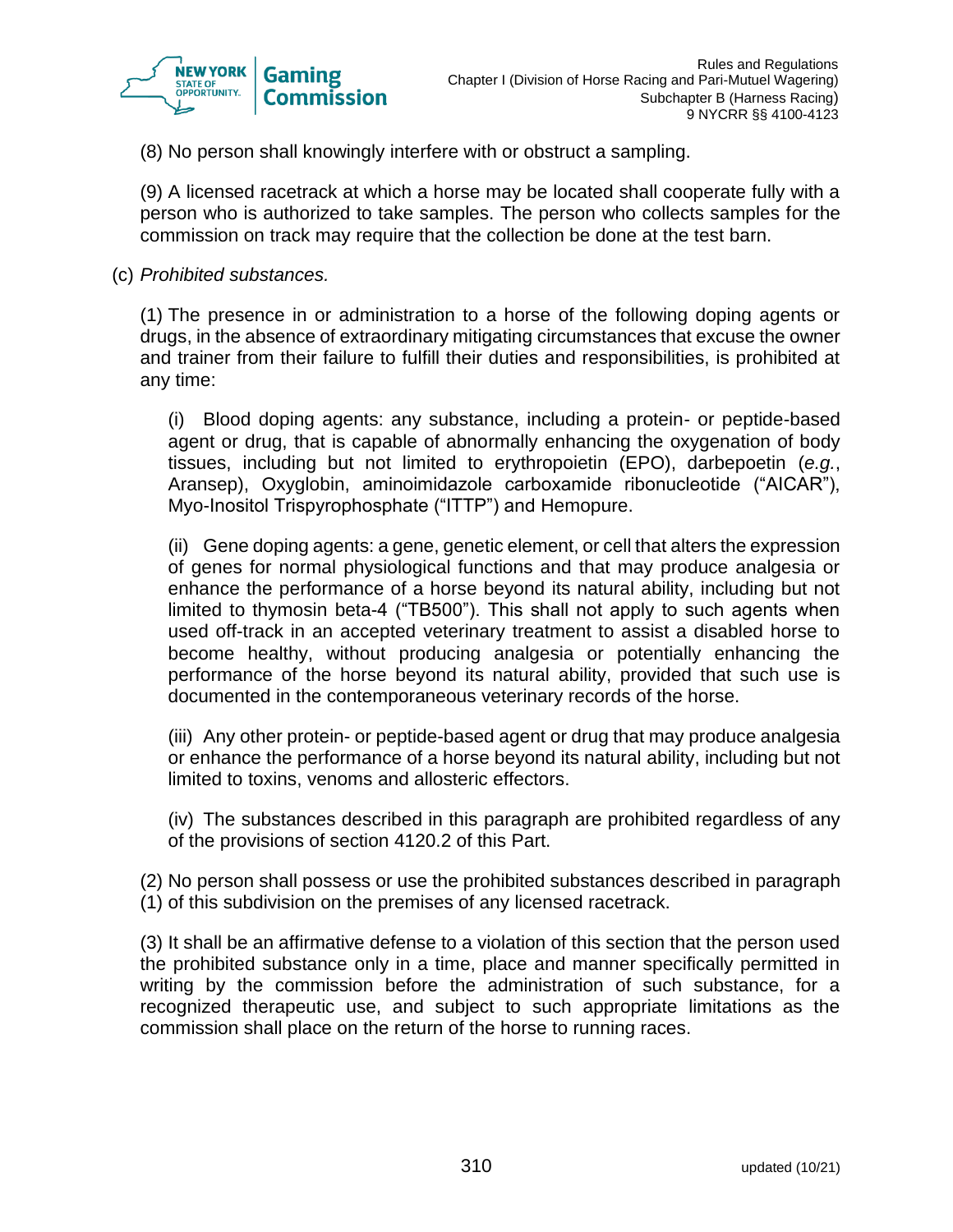

(d) *Penalties*.

(1) A horse found to be in violation of this rule shall be ineligible to participate in racing until it is certain that the horse is no longer affected by the prohibited substance and for not less than 180 days, after which the horse must qualify in a workout satisfactory to the judges and test negative for doping agents and drugs. The minimum fixed period of ineligibility for a horse in violation of this rule shall be reduced from 180 to 30 days if the trainer had never violated this rule or similar rules in other jurisdictions and had, for any violations of Part 4120 or similar rules in other jurisdictions, fewer than 180 days in lifetime suspensions or revocations and fewer than two suspensions or revocations of 15 days or more in the preceding 24 months.

(2) A person who is found responsible for a violation of paragraph (1) of subdivision (c) of this section shall, in the absence of extraordinary mitigating circumstances, incur a minimum penalty of a 10-year suspension in addition to any other penalties authorized in this Article.

(e) A buyer who was not aware that a horse is or may be determined ineligible under this section may void the purchase, provided that the buyer does so within 10 days after receiving notice of the horse's ineligibility.

(f) An application to the commission for an occupational license shall be deemed to constitute consent for access to any off-track premises on which horses owned and/or trained by the individual applicant are stabled. The applicant shall take any steps necessary to authorize access by commission representatives to such off-track premises.

#### **§ 4120.18. Other prohibitions.**

No person shall attempt to, or cause, solicit, request, or conspire with another or others to:

(a) use or possess any electrical device, "joint," "battery," electric prod, or any other electrical equipment or any mechanical or other appliance not generally accepted as regular racing equipment that can be used to stimulate, depress, goad, spur, retard or condition a horse during a race or during training. The use of ultrasonic, diathermy or other electro/medical equipment is permissible until 24 hours before the start of a racing program, and whirlpool until racetime. However, the judges may bar the possession or use of any specific equipment.

(b) freeze or ice or apply medicated packs to a horse's leg or legs within the paddock area;

(c) after a race, administer any substance except water to a horse designated for testing before the horse has been released by the commission veterinarian; or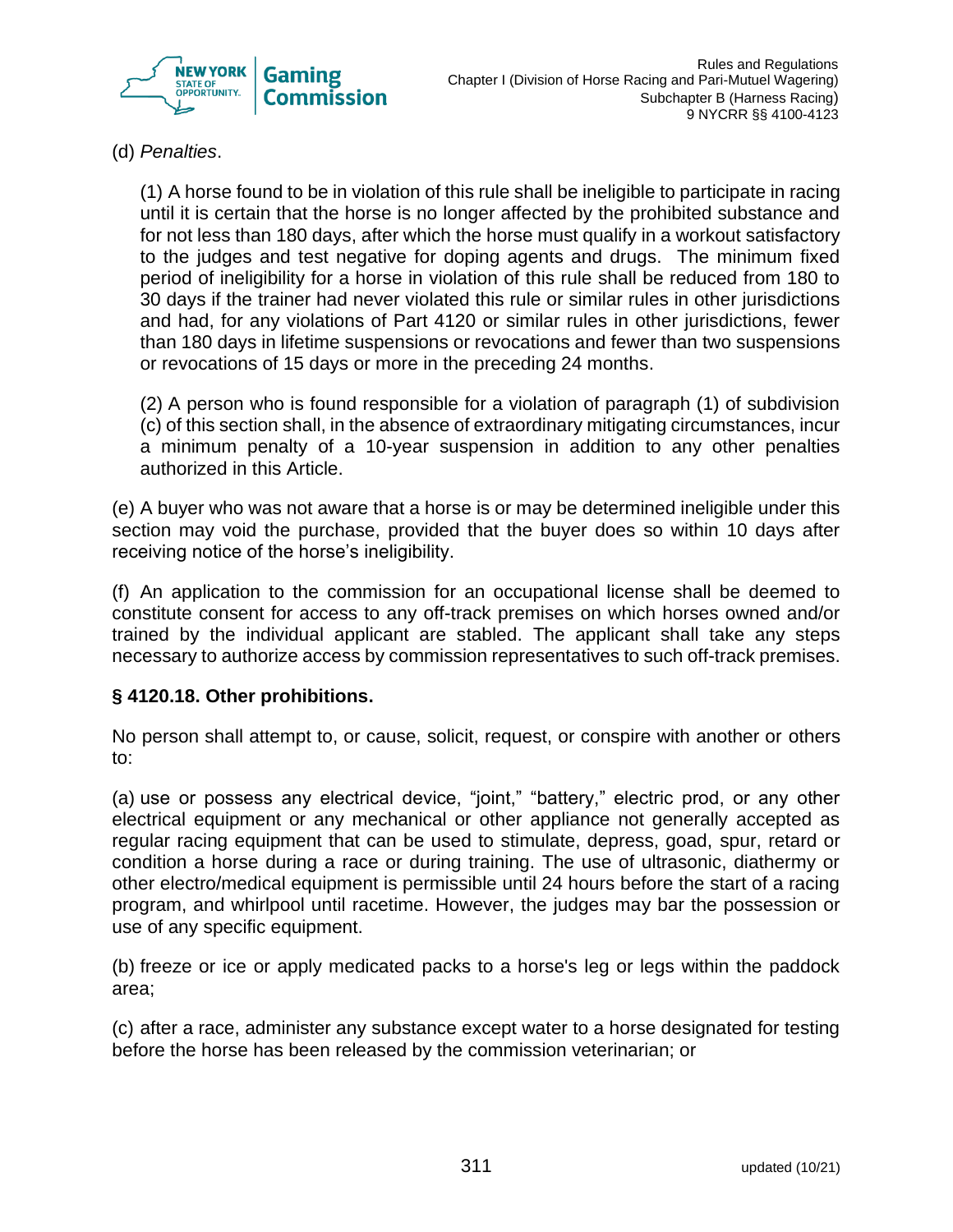

(d) administer a mixture of bicarbonate of soda and sugar in any of their forms in any manner to a horse within 24 hours of a racing program at which such horse is programmed to race. It shall be the trainer's responsibility to prevent such administration.

### **§ 4120.19. Use and disposal of hypodermic syringes and needles.**

To ensure drug testing accuracy, all hypodermic syringes and needles may be used only once by a track or practicing veterinarian or veterinary technician. The collection, security and disposal of the used syringes and needles are the responsibility of a track or practicing veterinarian or veterinary technician.

#### **PART 4121**

#### **Protests and Appeals**

Section

- 4121.1 Protests
- 4121.2 Procedure after protest
- 4121.3 Disposition of protest
- 4121.4 False protest
- 4121.5 Appeals.

### **§ 4121.1. Protests.**

A protest may be made only by an owner, manager, trainer or driver of one of the contending horses. A protest must be made any time before the winnings are paid over and shall be reduced to writing and sworn to before a judge of the meeting. A protest shall contain at least one specific charge that, if true, would prevent the horse that is the subject of the protest from winning or competing in the race.

#### **§ 4121.2. Procedure after protest.**

The judges shall investigate each protest and where appropriate shall summon the parties thereto and examine them. In the event that the parties to the horses being protested refuse to appear or be examined the horse shall be scratched or disqualified and all entrance fees forfeited.

#### **§ 4121.3. Disposition of protest.**

(a) Where a protest is made prior to a race, and the judges find satisfactory evidence to warrant excluding a horse, such horse shall be scratched unless the owner thereof in good faith requests that the horse start under protest and waives any right of reimbursement against the track under section 4121.20 of this Part, in the event the commission should thereafter make a determination allowing said protest. Such request shall be granted by the judges except where permitting said horse to compete would be contrary to the public interest.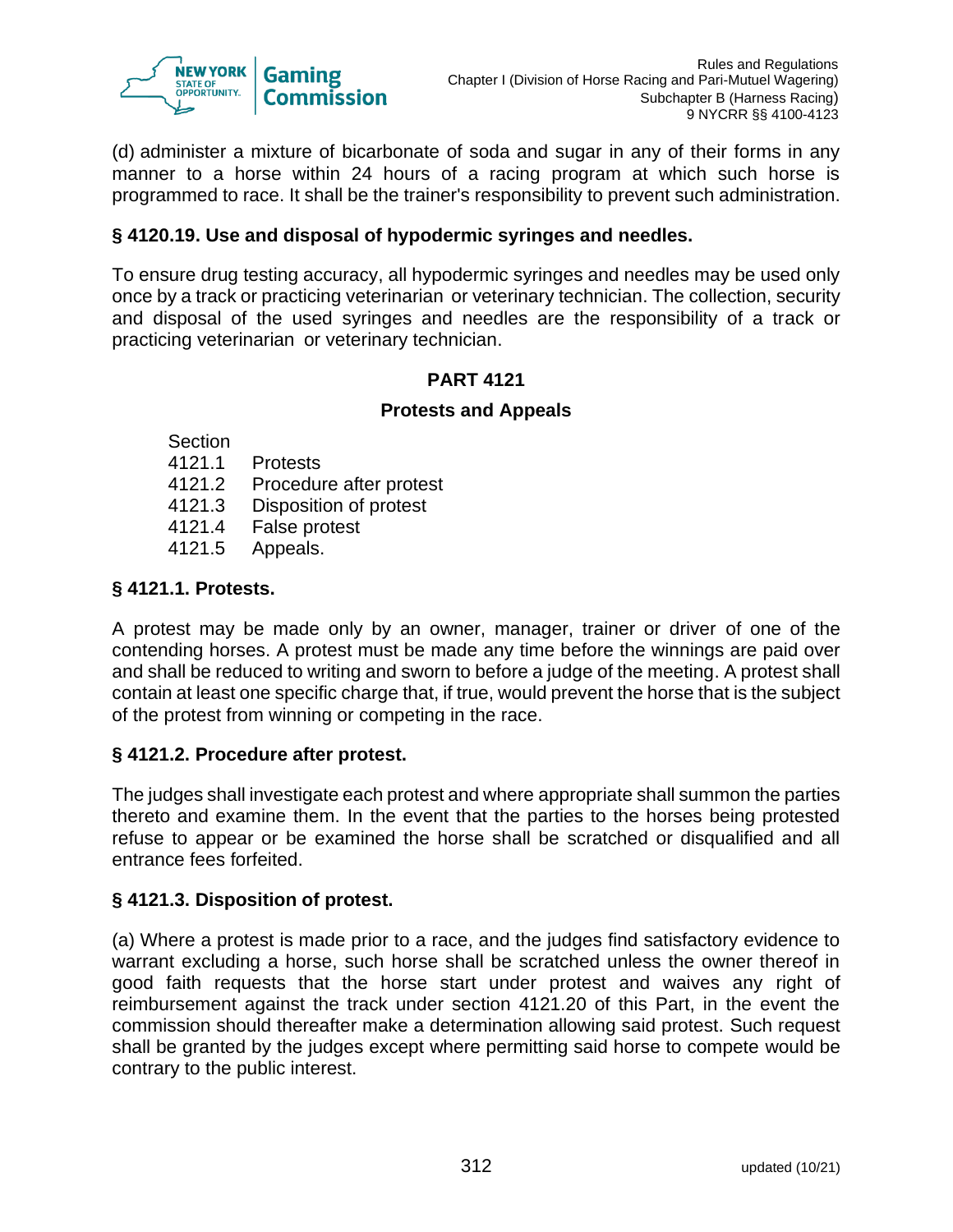

(b) Where a protest is made prior to or after the race and the horse protested has started the judges shall notify the track to withhold payment of the portion of the purse affected pending determination by the commission.

### **§ 4121.4. False protest.**

Any person found guilty of protesting a horse falsely and without cause or merely with intent to embarrass a race, shall be punished as provided by this Subchapter.

### **§ 4121.5. Appeals.**

(a) All decisions and rulings of the judges, or other officers of the commission may be appealed to the commission for review if the licensee files a notice of appeal with the track steward or presiding judge, upon the forms provided by the commission within 10 days after notice of such decision or ruling.

(b) The commission will notify the licensee or other persons of the time and place of the hearing at which time the commission will hear the appeal.

(c) The commission after hearing the licensee may vacate, modify or increase any penalty imposed by the judges or other officers of the commission.

(d) All penalties imposed by the judges or other officers of the commission upon any person charged shall continue in full force and effect until the determination of the commission is rendered, unless otherwise directed in writing by the commission.

(e) Nothing herein contained shall effect the distribution of the pari-mutuel pools at tracks where pari-mutuel wagering is conducted, when such distribution is made upon the official placing at conclusion of the heat or dash.

(f) In case of an appeal or protest, the purse money affected will be retained by the track subject to the direction of the commission.

#### **PART 4122**

#### **Pari-Mutuel Wagering**

Section

- 4122.1 Pari-mutuel wagering
- 4122.2 Heat as race
- 4122.3 Sale of pari-mutuel tickets
- 4122.4 Time for wagering
- 4122.5 Bookmaking
- 4122.6 Betting by minors
- 4122.7 Time for wagering to close
- 4122.8 No wagering after close
- 4122.9 Denomination of pari-mutuel tickets
- 4122.10 Method of wagering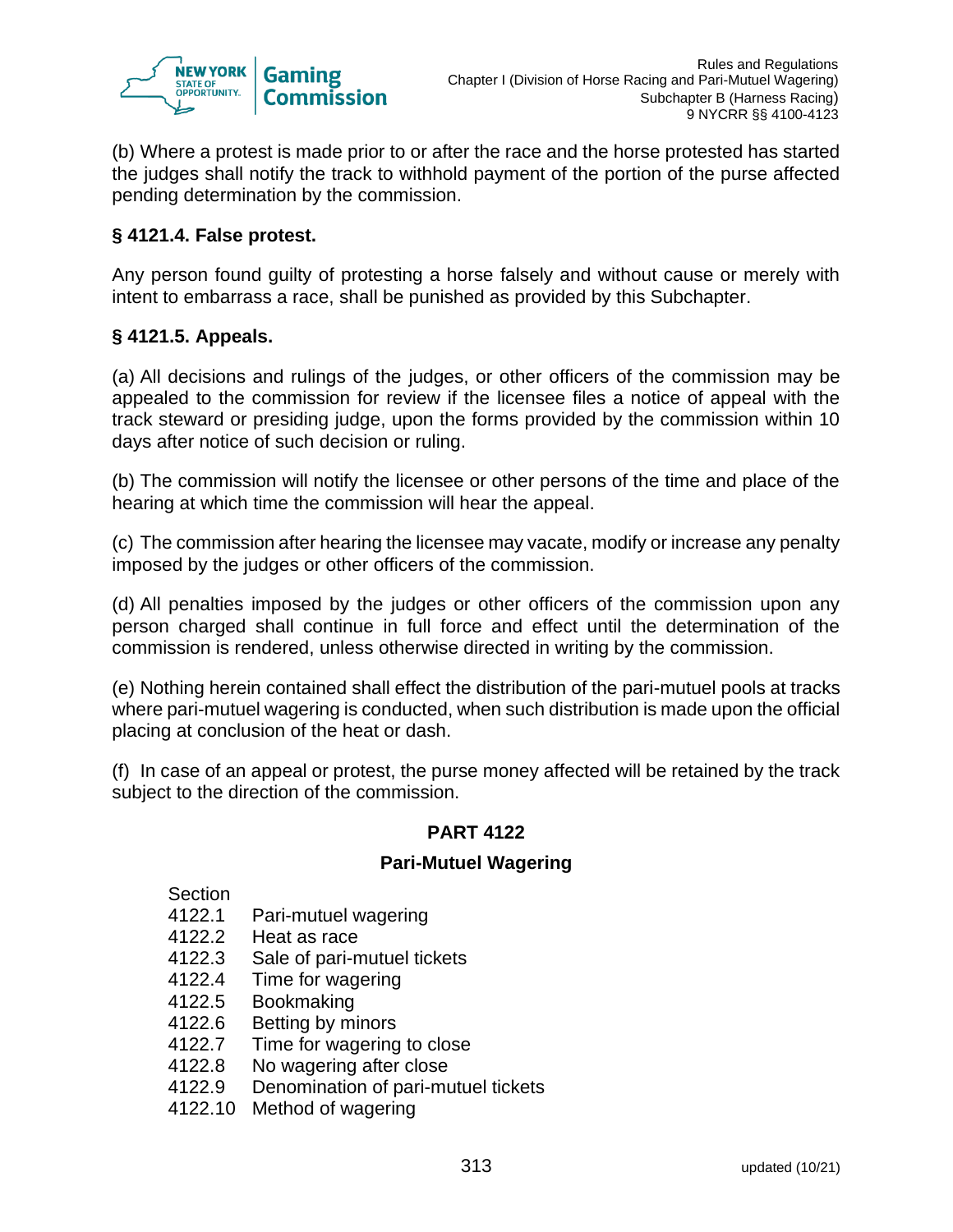

- 4122.11 Notice to pari-mutuel manager before wagering opens
- 4122.12 Limited wagering fields
- 4122.13 Coupled entries wagering
- 4122.14 Field wagering
- 4122.15 Payments
- 4122.16 Official result of race to be reported and effect thereof
- 4122.17 Payment where no wagering on a position
- 4122.18 Dead heats and coupled entries
- 4122.19 Incomplete finishes
- 4122.20 Payoff errors
- 4122.21 Time to present winning tickets
- 4122.22 Daily doubles
- 4122.23 Daily double terms
- 4122.24 Daily double: failure to select a winner and race cancellations; dead heats; scratches
- 4122.25 Refunds and exchanges
- 4122.26 Effect of scratch
- 4122.27 Coupled entry scratch
- 4122.28 Race declared off
- 4122.29 Forms
- 4122.30 Report of unpaid tickets
- 4122.31 Report if no totalisator
- 4122.32 Report of payoff
- 4122.33 Report of attendance and handle
- 4122.34 Test of mutuel equipment
- 4122.35 Display of public information
- 4122.36 Personnel
- 4122.37 Daily reports
- 4122.38 Parlay betting
- 4122.39 Exacta
- 4122.40 Triple
- 4122.41 Jackpot super high five
- 4122.42 Quinella
- 4122.43 Shortages
- 4122.44 Payments to the Agriculture and New York State Horse Breeding Development Fund
- 4122.45 Super exotic pools
- 4122.46 Pick four pools
- 4122.47 Pick-six jackpot pools
- 4122.48 Grand Slam wager
- 4122.49 Additional authorized wagers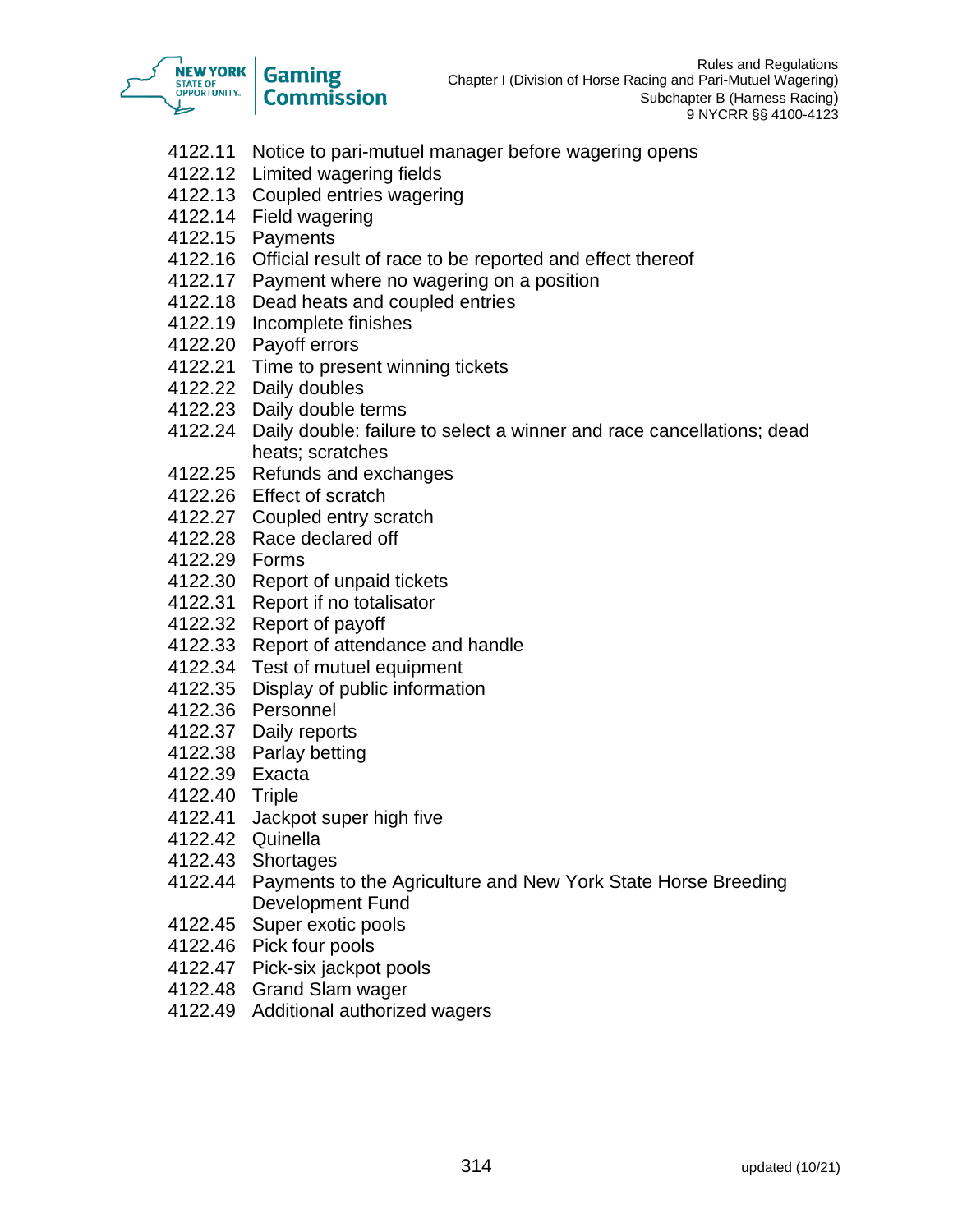

## **§ 4122.1. Pari-mutuel wagering.**

Harness racing associations licensed by the commission to conduct harness racing meets with pari-mutuel betting shall use vending machines for the sale of pari-mutuel tickets unless otherwise authorized by the commission.

#### **§ 4122.2. Heat as race.**

For the purpose of pari-mutuel betting, every heat shall be a separate and distinct race.

#### **§ 4122.3. Sale of pari-mutuel tickets.**

(a) Only one method of selling pari-mutuel tickets shall be used for the sale of tickets on individual heats or races during any racing day.

(b) No pari-mutuel tickets shall be sold except through regular ticket windows properly designated by signs showing type of tickets sold at that particular window, except that tickets may be issued by automated ticket machines, or bets may be sold by designated couriers, according to procedures approved by the commission.

(c) No pari-mutuel selling windows shall be closed nor shall the sale of pari-mutuel tickets be limited or restricted in any way for the purpose of impeding public participation in any wagering pool.

(d) Any track conducting pari-mutuel wagering that cashes or accepts any public assistance check or electronic benefit transfer device issued by a public welfare official or department, or agent thereof, as and for public assistance, as proscribed by section 151 of the Social Services Law, shall be disciplined by the commission. Such discipline may include one or more of the following actions:

- (1) revocation of a license;
- (2) suspension of a license;
- (3) a fine; or

(4) issuance of a public or private letter of reprimand to be placed in the file of the licensee.

#### **§ 4122.4. Time for wagering.**

No pari-mutuel tickets shall be sold for any pool more than one hour 15 minutes before post time of the first pari-mutuel race of the day.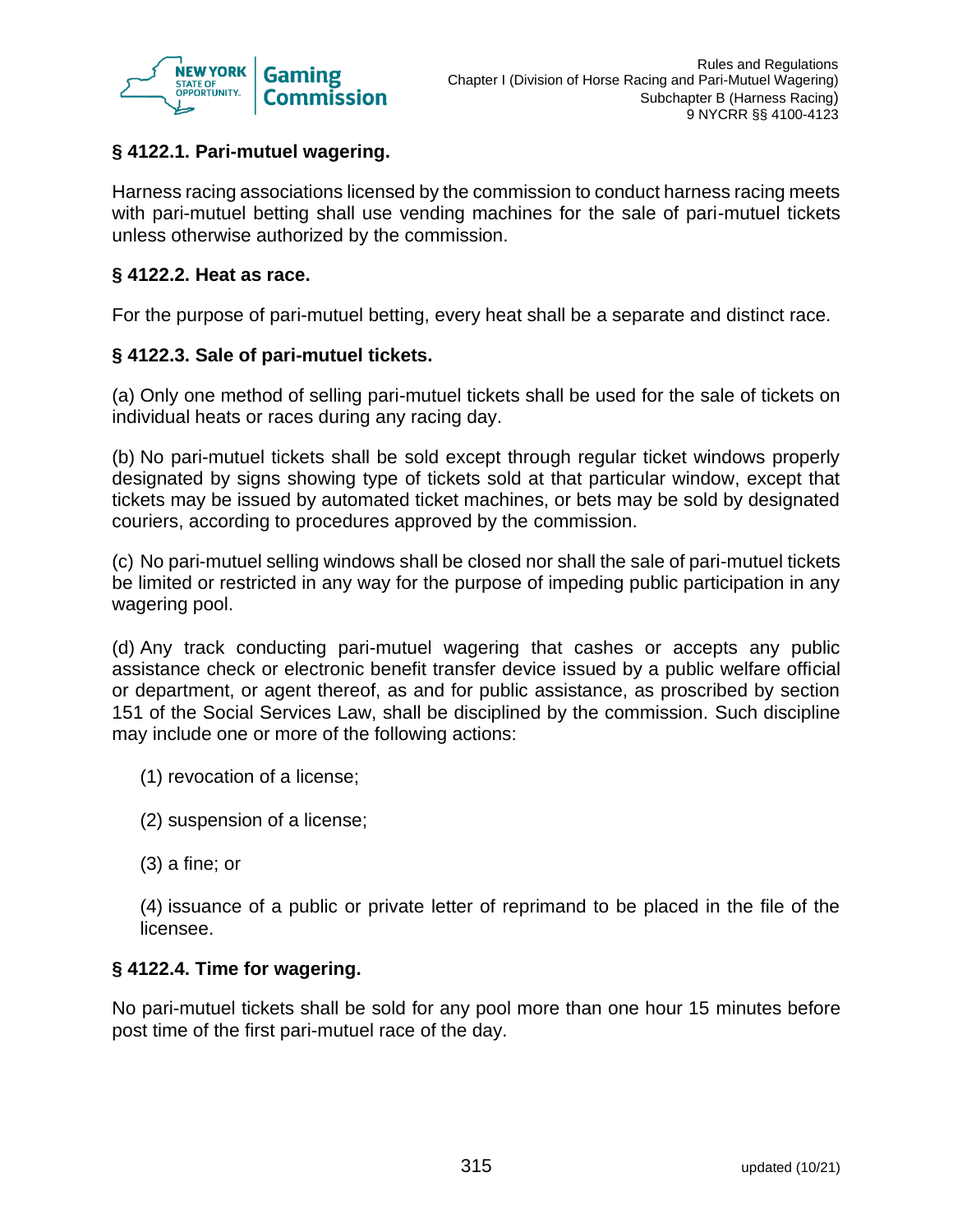

# **§ 4122.5. Bookmaking.**

Bookmaking or betting other than pari-mutuel betting is strictly prohibited.

### **§ 4122.6. Betting by minors.**

(a) No licensed association or corporation shall permit any person who is actually or apparently under 18 years of age to bet at such association or corporation's race meetings.

(b) The commission shall penalize a track operator found to have violated subdivision (a) of this section as follows:

- (1) for a first violation, a fine of \$1,000;
- (2) for a second violation within one year of a violation, a fine of \$5,000;
- (3) for a third violation within one year of a violation, a fine of \$10,000; and

(4) for a fourth or subsequent violation within one year of a violation, a fine of \$25,000 and, in addition, such further action as the commission may deem appropriate, which may include without limitation suspension or revocation of any license or privilege to operate or manage a track in this State.

#### **§ 4122.7. Time for wagering to close.**

All wagering shall stop as soon as the word "go" shall be given either by record or by voice of the starter. Where vending machines for the sale of pari-mutuel tickets are used, they shall be electrically locked by the presiding judge from the judges' stand.

#### **§ 4122.8. No wagering after close.**

When the sale of pari-mutuel tickets has closed, it shall remain closed until after the race or heat has finished.

#### **§ 4122.9. Denomination of pari-mutuel tickets.**

#### (a) [Repealed]

(b) Upon permission granted by the commission, a pari-mutuel ticket combining win and place, win and show, or place and show, may be sold for \$3, and a pari-mutuel ticket combining win, place and show may be sold for \$5. The permission granted pursuant to this subdivision may be upon such conditions and for such period of time as the commission may prescribe.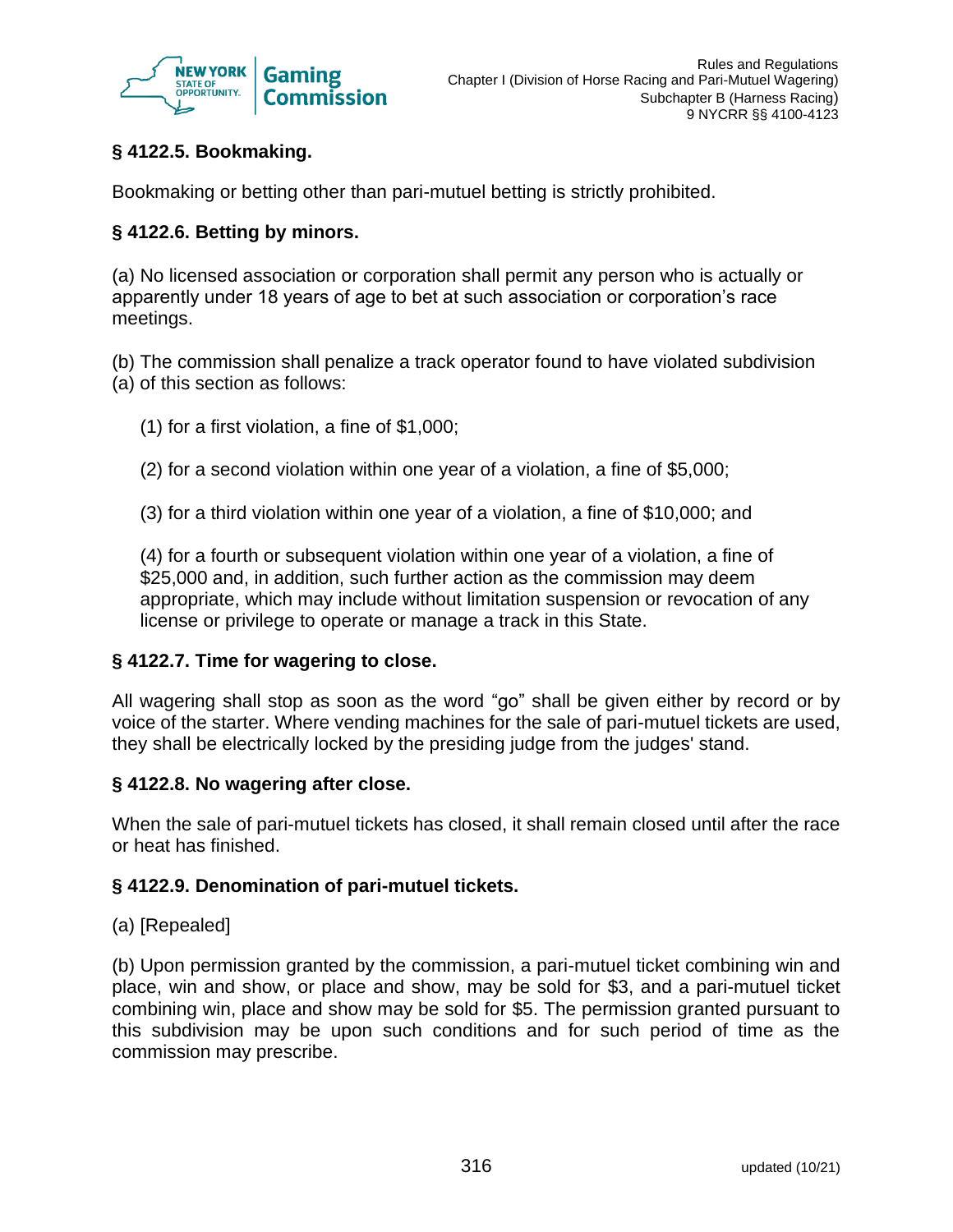

## **§ 4122.10. Method of wagering.**

The method of selling pari-mutuel tickets shall be approved by the commission and the State Tax Commission. No employee of a licensed track assigned to or working in the pari-mutuel department shall accept a wager from any person except through the track's pari-mutuel windows and in the regular course of business. No employee of the parimutuel department of any licensed corporation or association shall be permitted to bet during those periods of any day that such person is actually working in such capacity.

#### **§ 4122.11. Notice to pari-mutuel manager before wagering opens.**

The manager of the pari-mutuel department shall be properly and timely advised by the presiding judge, prior to the beginning of wagering on each race, of the horses that will compete in the race and any driver changes from those listed in the official program.

#### **§ 4122.12. Limited wagering fields.**

(a) If less than six interests qualify horses to start in a race, the manager of the parimutuel department, with the consent of the representative of the commission, shall be permitted to prohibit show wagering on that race.

(b) If less than five interests qualify horses to start in a race, the said manager, with the consent of the representative of the commission, shall be permitted to prohibit both place and show wagering on that race.

(c) If less than three interests qualify horses to start in a race, the said manager, with the consent of the representative of the commission, shall be permitted to prohibit wagering on the race.

(d) The said manager, with the consent of the representative of the commission, may prohibit wagering on any particular horse or entry in any race. Such consent shall be sought by the manager of the pari-mutuel department from the representative of the commission after the entries are closed on the day previous to that on which the heat or races in which exclusions are desired are to be conducted. Such exclusions if consented to by the representative of the commission shall be clearly indicated on the program or score card and horses excluded shall be numbered so as to in no way infer that they are coupled in "the field.' Horses once excluded from the betting shall remain excluded during the day or race in which they are scheduled to start.

#### **§ 4122.13. Coupled entries wagering.**

A wager on any horse coupled as an entry shall be a wager on all horses coupled in such entry.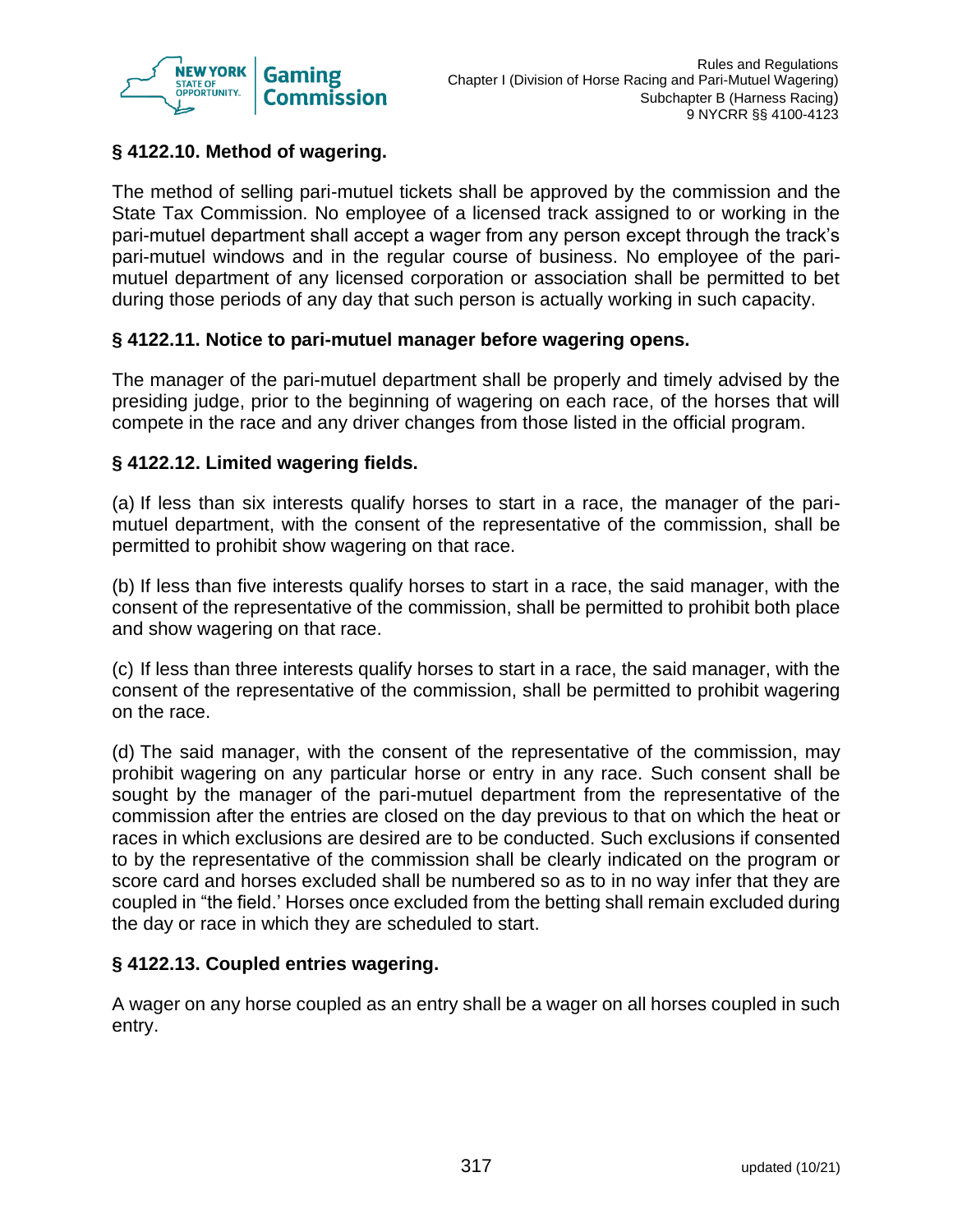

## **§ 4122.14. Field wagering.**

When more horses representing separate interests are started in a race than the number of post positions on the infield tote board, all horses in excess of a number of interests one less than the total number of post positions on the infield tote board shall be grouped in the betting as the field.

### **§ 4122.15. Payments.**

(a) Payments due on all wagers shall be made in conformity with well-established practice of the pari-mutuel system. The practice is to work in dollars and not in the number of tickets. Money wagered on winning tickets is returned in full plus the profits. In all cases of a winning mutuel pool, each association must redistribute not less than \$1.05 on each \$1 wager and \$2.10 on each \$2 wager.

(b) Payments on all winning pari-mutuel tickets and tickets refundable according to rules shall be made only on presentation and surrender of appropriate ticket. Mutilated tickets and those whose validity are questioned shall be submitted to the New York State Tax Commission for inspection.

(c) In the discretion of management or by direction of the commission, payments may be made by cash or check to the holder of a winning pari-mutuel ticket from whom identification may be required.

#### **§ 4122.16. Official result of race to be reported and effect thereof.**

At the end of each race, the judges shall determine the proper order of finish and upon such determination having been made the public shall be so informed by the word "official" being lighted on the tote board in the infield of the track or upon failure of such device by public announcement. Upon the lighting of such word "official" or upon its public announcement, the result of the race for pari-mutuel purposes shall be final and no appeal therefrom shall be allowed. Any ruling of the judges or of the Harness Racing Commission with regard to the award of purse money made after the sign "official" has been purposely displayed shall have no bearing on the mutuel payoff. The judges shall advise the manager of the pari-mutuel department and the representative of the State Tax Commission and the Harness Racing Commission in writing of the official placement of the horses. When no mechanical or electrical indication of the official finish of the race is used between the judges and the mutuel department, no payoff shall be made until receipt of such written notice.

#### **§ 4122.17. Payment where no wagering on a position.**

(a) If there is no money wagered on the winner to win, the win pool shall be refunded.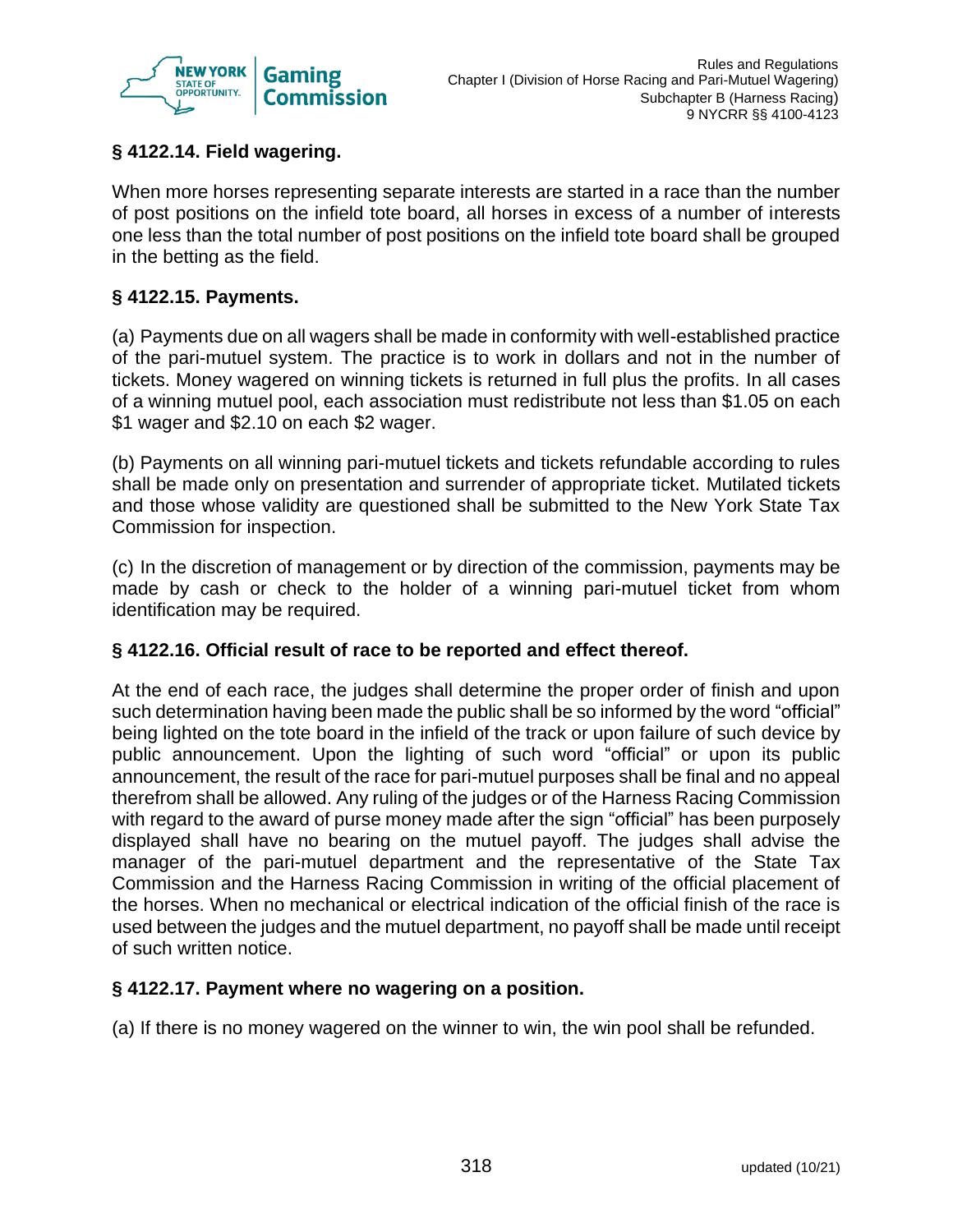

(b) If no money has been wagered to place on a horse that is placed first or second in a race, the place pool for that race shall be apportioned among the holders of the place tickets on the other horse that was placed first or second.

(c) If no money has been wagered to show on a horse that has placed first, second or third in a race, the show pool in that race shall be apportioned among the holders of show tickets on the other horses that are placed first, second or third in that race.

### **§ 4122.18. Dead heats and coupled entries.**

(a) If two horses finish in a dead heat for first place, the money in the win mutuel pool is divided between the two dead-heaters as in a place pool.

(b) If two horses finish in a dead heat for second place, the division is made as follows: there shall be allotted to the pool of the winner of the race one-half of the place pool and the two dead- heaters one-half each of the remaining half of the place pool.

(c) *Coupled entries and fields*. If two horses coupled in the betting as an entry or the field finish first and second, first and third or second and third, the division of the net show pool shall be as follows: two-thirds of the net show pool shall be allotted to the pool of the entry and the balance one-third to the other horse.

(d) In the event that one horse of the entry or the field finishes first or second and the other part of the entry or field finishes in a dead heat for third with another horse, the division of the net show pool shall be as follows: one-half of the net show pool shall be allotted to the pool of the entry, one-third to the horse finishing first or second, and onesixth to the horse finishing in the dead heat with the entry for third.

(e) If the entry or field horses should finish first, second and third, the entire money in each pool goes to the entry or field tickets, no other tickets participating.

#### **§ 4122.19. Incomplete finishes.**

(a) When only two horses finish a race the show pool, if any, shall be distributed the same as in a place pool.

(b) When only one horse finishes a race the place and show pools, if any, shall be distributed the same as in a win pool.

(c) In any race in which no horses finish, all money wagered on the race shall be refunded.

#### **§ 4122.20. Payoff errors.**

(a) If an error is made in posting payoff figures on the public board, such error may be corrected promptly and a statement explaining the facts made over the public address system.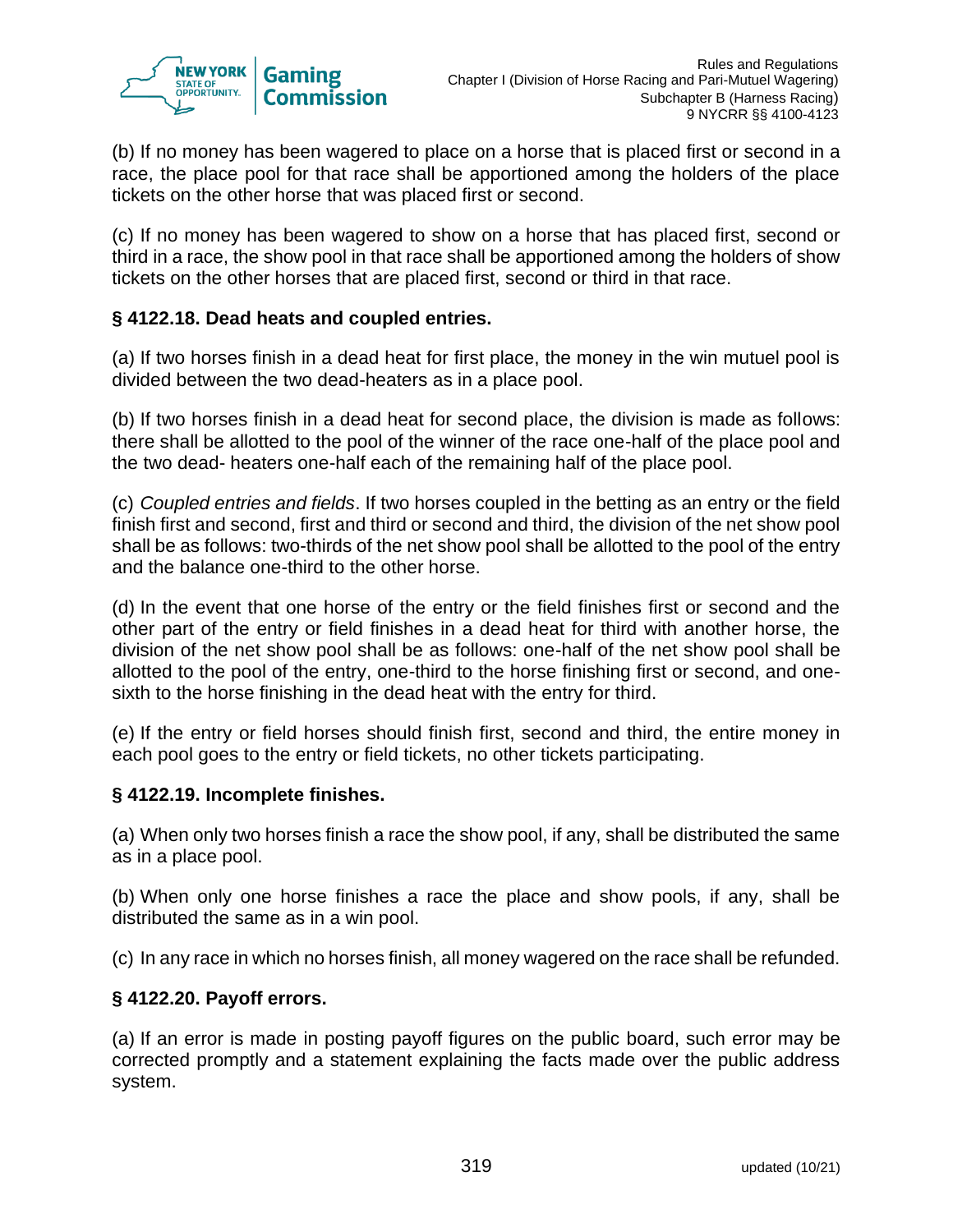

(b) In the event of an error in calculations of payoff prices that results in an underpayment to the public and payments have been made to the public, the amount of the underpayments made before a correction is posted shall transfer as directed by the presiding judge to the corresponding pool or pools of a subsequent race or races.

### **§ 4122.21. Time to present winning tickets.**

(a) All winning pari-mutuel tickets must be presented for payment or refund before April 1 of the year following the year of their purchase and failure to present any such ticket within the prescribed period of time shall constitute a waiver of the right to refund or to participate in the award or dividend.

(b) Each association or corporation shall cause the substance of this rule to be imprinted upon each pari-mutuel ticket, in words approved by the commission.

#### **§ 4122.22. Daily doubles.**

Unless otherwise authorized by the commission, one daily double only shall be permitted during a single racing program.

#### **§ 4122.23. Daily double terms.**

In order to win a daily double, it is necessary for the purchaser of a daily double ticket to select the winners of each of the two races specified for the double. If either of a purchaser's selections fails to win, such purchaser's contract is void, except as hereafter provided.

#### **§ 4122.24. Daily double: failure to select a winner and race cancellations; dead heats; scratches.**

(a) If no daily double ticket is sold designating the winner of the first race, or the first race is cancelled or declared "no race", the daily double shall be declared off and the gross pool refunded.

(b) If no daily double ticket is sold combining the winners of the first and second races, or the second race is cancelled or declared "no race", the net pool shall be distributed to holders of tickets designating the winner of the first race, as in a win pool and the daily double shall terminate.

(c) In the event of a dead heat in either or both daily double races, holders of daily double tickets combining winners in both such races shall be entitled to a distribution calculated as in a win pool dead heat.

(d) If a horse is scratched from the first or second daily double races before the running of the first daily double race, all daily double tickets selecting the horse scratched shall be refunded and the money deducted from the gross pool.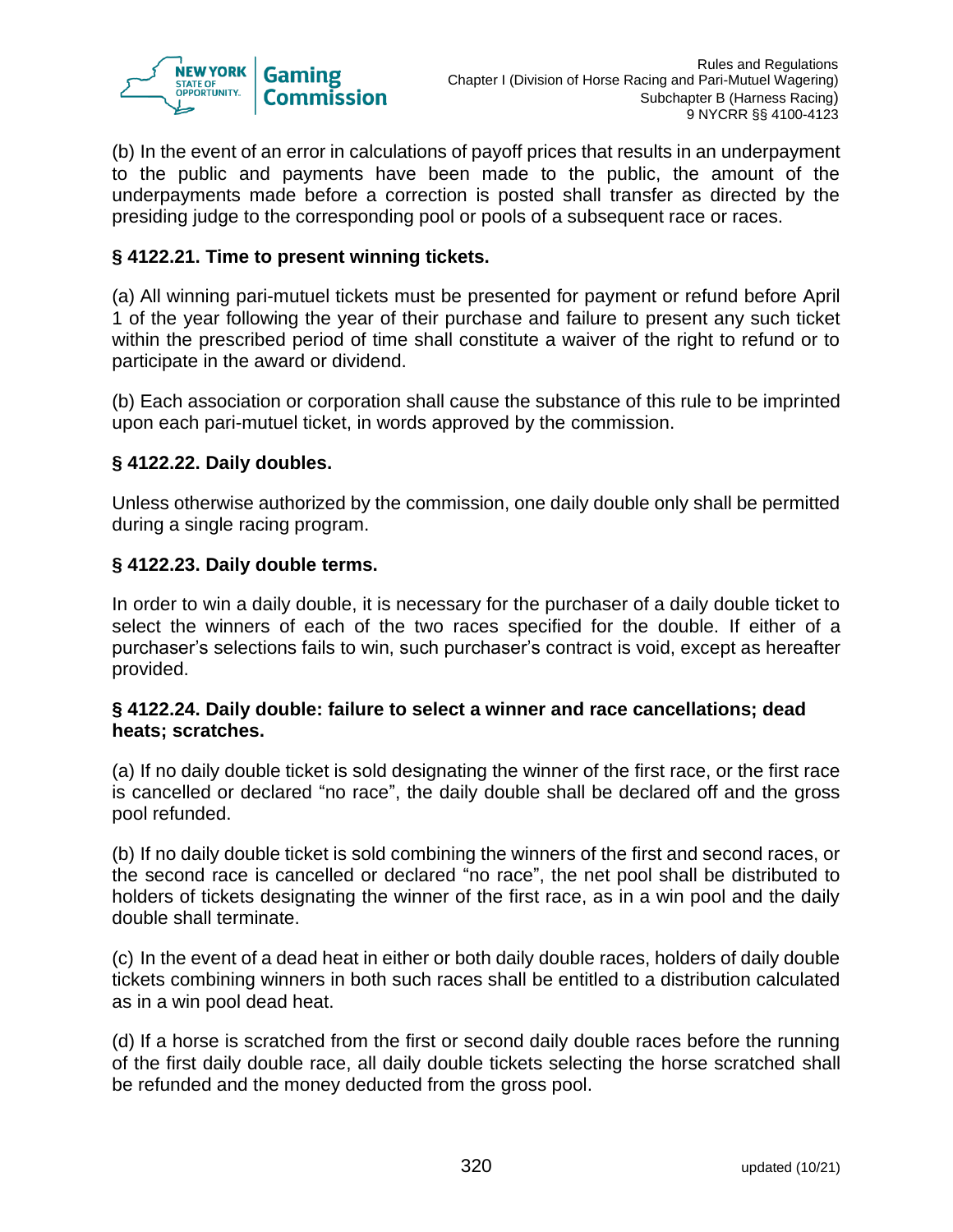

(e) Should any horse be scratched or be declared a nonstarter in the second half of the daily double after the first half of the daily double has been raced, all tickets combining the scratched horse with the winner of the first half shall become consolation tickets and shall be paid at a price per dollar bet determined as follows: the net daily double pool (the gross daily double pool less tax) shall be divided by the total purchase price of all daily double tickets designating the winner of the first half of the daily double and the quotient obtained shall constitute the price to be paid. The total amount payable on consolation tickets shall be deducted from the net daily double pool.

### **§ 4122.25. Refunds and exchanges.**

Whenever a horse is scratched or declared a nonstarter, and a refund is required under these rules, the tickets previously issued designating such horse shall be refunded or, at the option of the holder, may be exchanged for another selection of the same denomination in the same pool provided the track has an operating facility for such an exchange and conditions and circumstances, including available time remaining before the start, make an exchange feasible in the judgment of management. Refunds and exchanges shall be made at locations designated for the purposes by management and convenient for the public.

### **§ 4122.26. Effect of scratch.**

In all cases when a horse has been excused by the judges after wagering has started but before the horses shall have actually started, all money wagered on the horse so excused shall be deducted from the pool and refunded.

#### **§ 4122.27. Coupled entry scratch.**

If, after wagering has begun on a race, a horse, programmed to start as part of a coupled entry or field is scratched in such race, all betting upon such coupled entry or field shall cease and all money theretofore wagered upon such coupled entry or field shall be refunded. Notwithstanding the termination of betting upon all horses that are part of such coupled entry or field, the horse or horses in such coupled entry or field that are not scratched shall start in such race as nonbetting interests for the purse and the finish of such horses in the race shall be disregarded for pari-mutuel purposes. Such circumstances shall be announced by public address and explained to the public at the time of such action and thereafter as may be necessary to adequately inform the public.

#### **§ 4122.28. Race declared off.**

In the case of a race being declared off or postponed to another day by the judges after the wagering has begun, all money wagered in that race shall be refunded.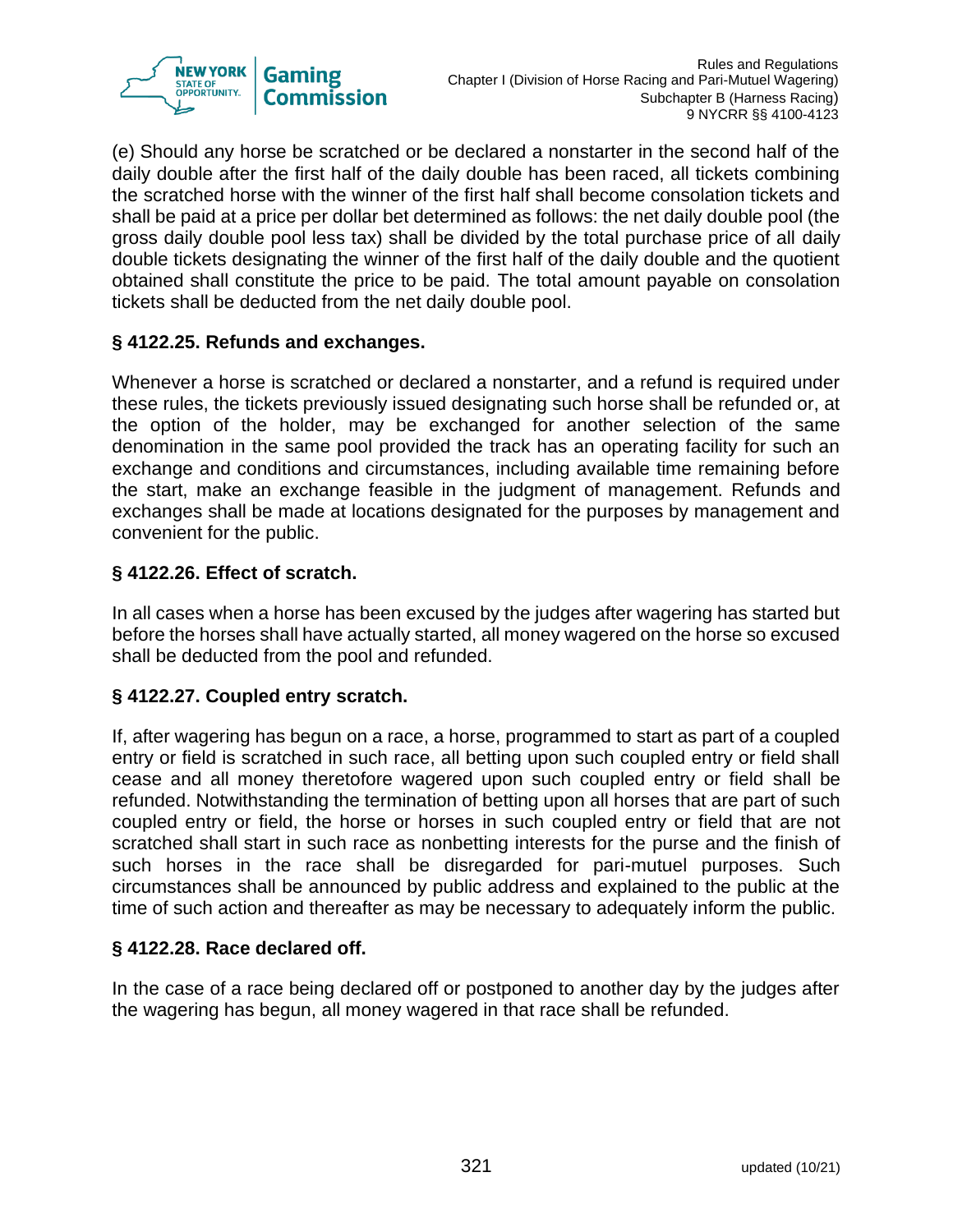

# **§ 4122.29. Forms.**

The officers and employees of the licensed harness racing association shall promptly give the commission and the State Tax Commission such information as they may request from time to time and shall freely and fully cooperate with them in every way.

### **§ 4122.30. Report of unpaid tickets.**

An itemized record of all unpaid winning mutuel tickets shall be prepared and a complete record, including total, forwarded to the commission and the State Tax Commission within five days after the last day of any racing meeting.

#### **§ 4122.31. Report if no totalisator.**

The licensed harness racing association, if operating a mutuel system without the totalisator, shall, in taking off total of mutuel ticket sales, prepare an additional copy at the same time of making and furnish the same to the representative of the commission and the State Tax Commission before the calculations for mutuel prices to be paid are made.

### **§ 4122.32. Report of payoff.**

Complete and detailed records of each race containing the actual payoff on each horse shall be filed with the commission at the end of each day.

#### **§ 4122.33. Report of attendance and handle.**

The licensed harness racing association shall supply daily to the commission a report of the handle of each race, total daily handle and attendance.

#### **§ 4122.34. Test of mutuel equipment.**

All tracks shall have a test, by actual operation, of the pari-mutuel equipment before the opening of each meeting, which shall be approved by a representative of the commission and of the State Tax Commission.

#### **§ 4122.35. Display of public information.**

Each track licensee shall cause to be erected a sign or board upon which shall be displayed the approximate straight odds on each horse in any race; the total amount wagered upon each horse in each pool; the value of a \$2 winning mutuel ticket, straight, place or show on the first three horses in any race; the elapsed time of the race; the value of a \$2 winning daily double or twin double ticket, if a daily double or twin double be conducted; and any other information that the commission may deem necessary for the guidance of the general public. All machines and equipment used for pari-mutuel betting or for the display of such information must be approved by the commission and the State Tax Commission before being used. The commission and the State Tax Commission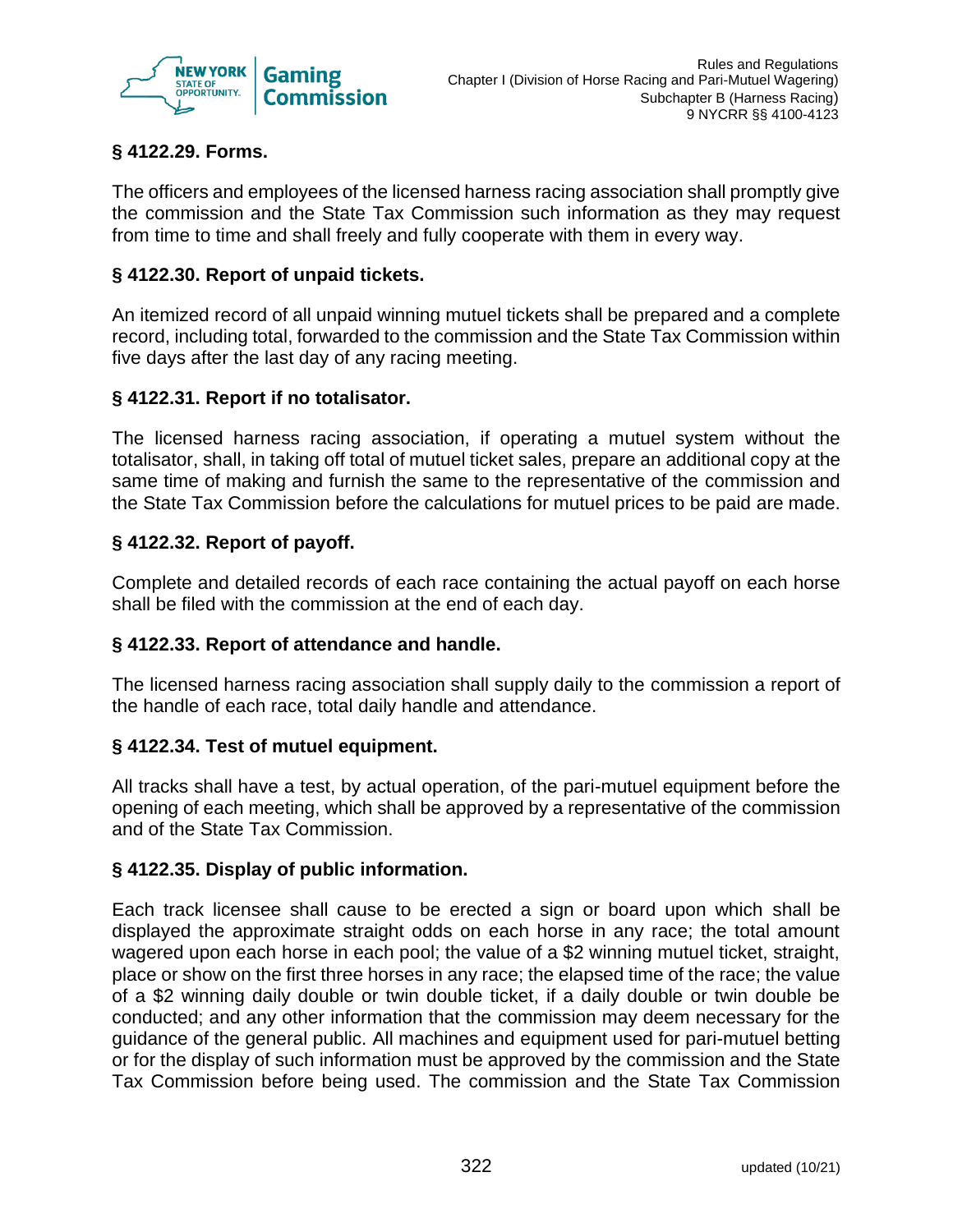

shall not require the installation of any particular make of mechanical or electrical equipment.

## **§ 4122.36. Personnel.**

A list of the personnel of the pari-mutuel department shall be submitted to the commission for its approval. Such list shall indicate the residence of each employee and state whether such employee has been a citizen of the United States of America and a resident of the State of New York for the two years immediately prior to the commencement of such employment. A copy of the pari-mutuel department payroll shall be submitted each week to the commission and such payroll shall be accompanied by a statement sworn to by the manager of the pari-mutuel department or an official of the licensed harness racing association stating that at least 85 percent of such employees each day have been citizens of the United States of America and residents of the State of New York for at least two years immediately prior to the commencement of their employment.

#### **§ 4122.37. Daily reports.**

All licensed harness racing associations conducting pari-mutuel racing shall submit to the commission, within 24 hours after a scheduled day's racing, a complete set of such parimutuel forms and data as have been used in the calculations and totals of pari-mutuel wagering.

#### **§ 4122.38. Parlay betting.**

(a) When consistent with the public interest and the best interests of racing generally, with permission of the commission, the track operator may offer parlay betting as a service to the betting public.

(b) The parlay is not a pari-mutuel pool. The parlay is a series of bets combining betting entries in win, place, show or proposition pools in each of two or more separate races in chronological order. The initial amount bet constitutes the bet on the first betting entry in the first parlay race (leg); if successful, the payoff from winning the first leg (to the lowest penny) is then bet on the betting entry designated in the second leg; if again successful, and if the parlay continues, the payoff from winning the second leg is then bet (to the lowest penny) in the third leg; etc.

(c) A parlay bet may combine any of the races on the program and must combine at least two and not over eight races. Bets are limited to win, place**,** show or proposition pool types for which a corresponding pool is conducted on the race selected. The races in a parlay must be chronological but need not be consecutive nor combine the same type pool. The parlay shall be designated on one pari-mutuel ticket that may also evidence other parlay bets combining the same races. A parlay bet ticket must contain all win, place or show bets without any proposition bets or all proposition bets without any win, place or show bets.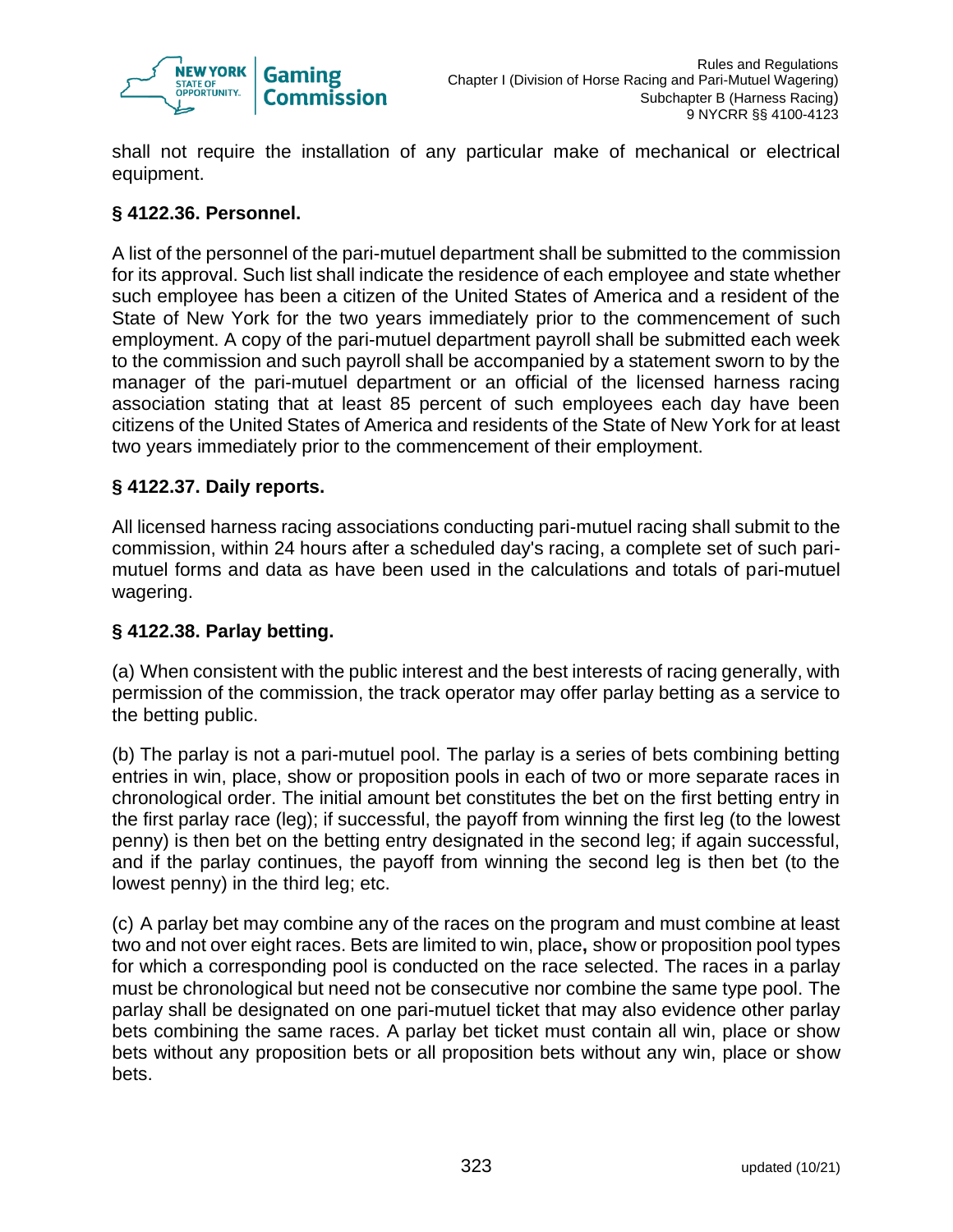

(d) A parlay bet may not combine bets in the same race or earlier races (so-called reverse bets) nor on races on other programs.

(e) While payoffs inserted as bets in subsequent races are broken to the lowest penny (unlike regular payoffs), payoffs to the parlay bettor shall be broken to the lowest dime. Resulting parlay breakage shall be reported separately and added to regular breakage at the end of the program for the purpose of taxation and distribution.

(f) Parlay payoffs will be so inserted as bets in subsequent pools by the track operator that the amount of such bets, including their effect on the betting odds, will be displayed as soon as possible after the initial change of the morning line display. (Bet totals in such pools shall be displayed in truncated fashion, to the lowest dollar.)

(g) If any taxing authority requires the withholding of any portion of a winning parlay payoff prior to the completion of all bets in the parlay, such parlay shall thereupon terminate at such point and be payable to the ticket holder without further completion, selections in future races being voided. Such consequence shall be publicly announced and prominently displayed by the track operator who shall inform the public by explanation and examples of the operation of this subdivision before the start of the racing program.

(h) Parlay wagers may be cancelled by the ticket holder, in accordance with track policy on cancellations, only prior to the start of the first parlay race in which a parlay selection starts. Thereafter, the parlay must either be completed or be terminated by operation of these rules in order to be entitled to a payoff. The holder of the parlay ticket shall not have the option to cash in such bet prior to completion after a designated parlay entry actually starts in a race.

(i) If a race, pool or betting entry in a parlay is scratched (which includes an entry being declared a nonstarter for betting purposes, or a race or pool being declared "off") the parlay shall be constituted by the remaining legs; if there are no remaining legs, the parlay terminates.

(j) A bet on a coupled entry or field is considered a bet on the remaining part of such coupled entry or field in the event any part of such entry or field starts for pari-mutuel purposes in accordance with section 4122.27 of this Part. Parlay tickets incorporating an entry or field in which a scratch occurs are refundable only in accordance with subdivision (h) of this section.

(k) Copies of this section shall be made available to the public by the track operator.

#### **§ 4122.39. Exacta.**

(a) The exacta is a form of pari-mutuel wagering. Each bettor selects, in order, the first and second place finisher in the designated exacta race. The exacta pool shall be held entirely separate from all other pools and is in no way a part of the daily double, twin double, or straight, place or show pools.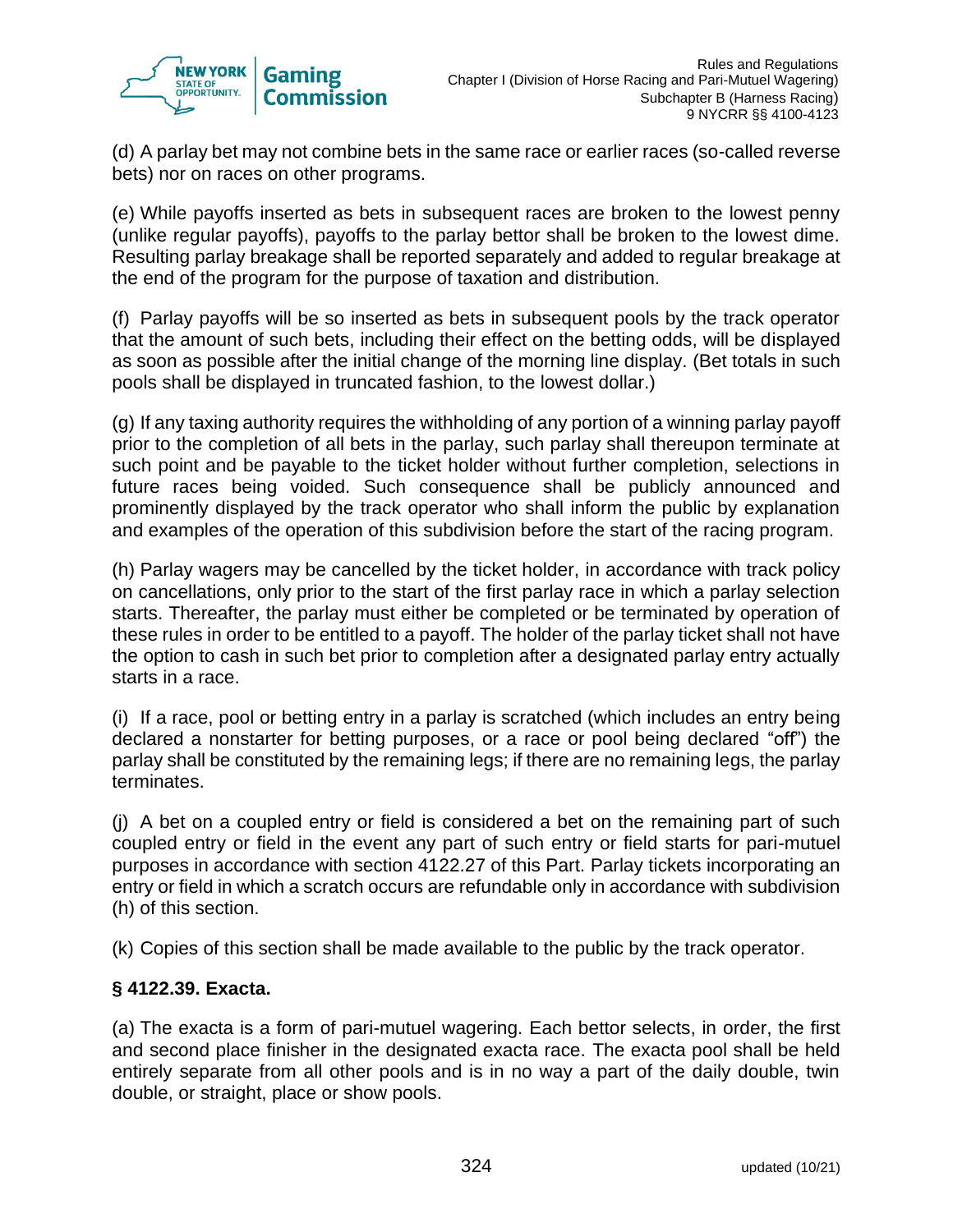

(b) [Repealed]

(c) Races in which exacta pools shall be conducted shall be approved by the commission and shall be clearly designated in the racing program.

(d) The design of exacta tickets shall be clearly and immediately distinguishable from other pari-mutuel tickets.

(e) *Winning combination*. The numbers of the first two horses as made official shall be the winning combination except that where more than one of such horses is part of a coupled entry or field with another of such horses only the best finisher of such horses shall be counted in the winning combination for payoff, and the horse or horses not in such coupled entry or field finishing the same, or, if applicable, next finishing, shall be the other part of the winning exacta combination. For example, if two horses in a coupled entry (or field):

(1) finish first and second, or in a dead heat for first, the winning combination will be the number of such entry or field and the number of the third finishing horse not part of such entry or field;

(2) finish first and in a dead heat for second, the winning combination will be the number of such entry or field and the number of the horse dead heated for second who is not part of such coupled entry or field;

(3) finish in a three-horse dead heat for win with another horse not part of such entry or field, the winning combination will be the number of such entry and the number of the horse not part of such entry.

(f) *Failure to select a winning combination*. If no exacta ticket is sold combining the winner and second place horse in order, the net pool shall be distributed to holders of exacta tickets designating the winner to win. In the event one horse only finishes and is declared winner, the net pool shall be distributed to holders of exacta tickets designating the winner to win.

(g) *Dead heat*.

(1) In the event of a dead heat for win, the net pool shall be distributed to each combination of winners separately as in a win pool dead heat.

(2) In the event of a dead heat for second, the pool shall be divided as in a win pool dead heat among exacta tickets combining the winner with each second place horse.

(h) In the event fewer than four betting interests start, the exacta shall be declared off and the gross pool refunded.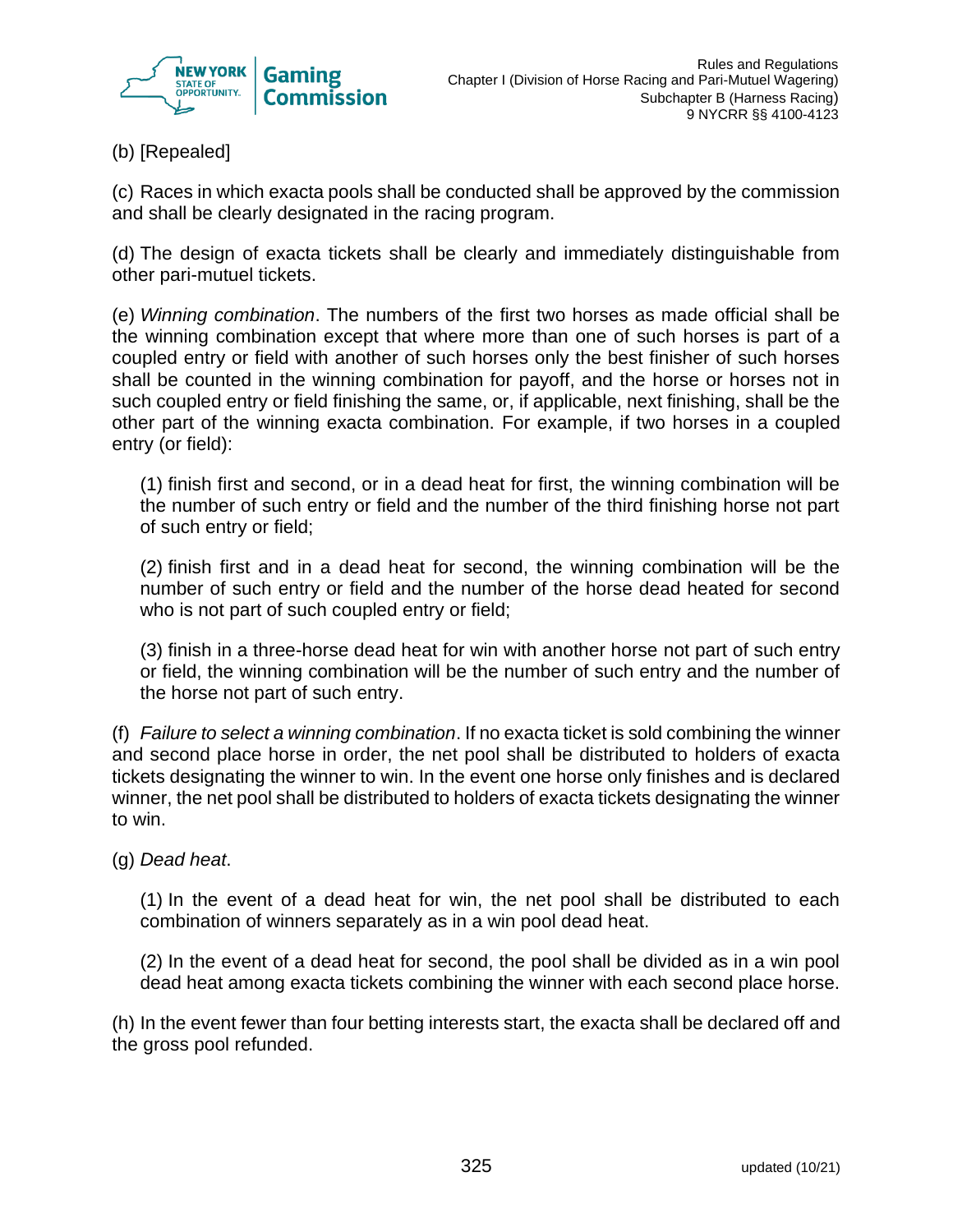

(i) This rule shall be prominently displayed throughout the betting area of each track conducting the exacta and printed copies of this rule shall be distributed to patrons upon request by the track.

### **§ 4122.40. Triple.**

(a) *Definition*. The triple (or other approved name) is a pari-mutuel wager in which a bettor selects, in order, the first-, second- and third-placed horses in a designated triple race. The triple pool shall be held entirely separate from all other pools and is not part of a daily double, exacta or other wagering pool.

#### (b) [Repealed]

(c) *Approval required*. Races in which triple pools are conducted are subject to approval by the commission and shall be designated clearly in the program.

(d) *Design*. The design of triple tickets shall be clearly and immediately distinguishable from other pari-mutuel tickets.

(e) *Scratch*. If a horse is scratched or declared a nonstarter, no further triple tickets may be issued designating such horse, and all triple tickets previously issued designating such horse shall be refunded and the money deducted from the gross pool.

(f) *Failure to select a winning combination, short finishes*. If no wager correctly selects the first three horses in order, including when fewer than three horses finish the race, then those triple wagers selecting the first two placed horses in the correct order of finish shall be winning triple wagers, and if there are no such triple tickets, then triple tickets correctly selecting the winning horse to win shall be winning triple wagers. If no triple tickets select the winning horse to win, then all triple tickets shall be refunded.

(g) *Dead heats*. In the event of a dead heat or dead heats, all triple tickets selecting the correct order of finish, counting a horse in a dead heat as finishing in either position deadheated, shall be winning triple tickets, and distribution shall be made in accordance with established pari-mutuel practice governing dead heats.

(h) *Coupled entries and fields*. Coupled entries and fields are permitted in triple races. In such races no wagers may be accepted or issued (including "wheel" or "box" type bets) that couple the same coupled entry or the same field in the same combination.

(i) *Display*. This rule shall be prominently displayed throughout the betting area of each track conducting the triple and printed copies of this rule shall be distributed by the track to patrons upon request.

(j) *Optional provisions*. At its option, a track conducting a triple-pool race may accept nine horses to start in such race. In the event fewer than five horses start, the triple wager shall be declared off and the gross pool refunded. With the approval of the judges, a track may schedule exacta wagering in place of triple wagering, if time permits such a change.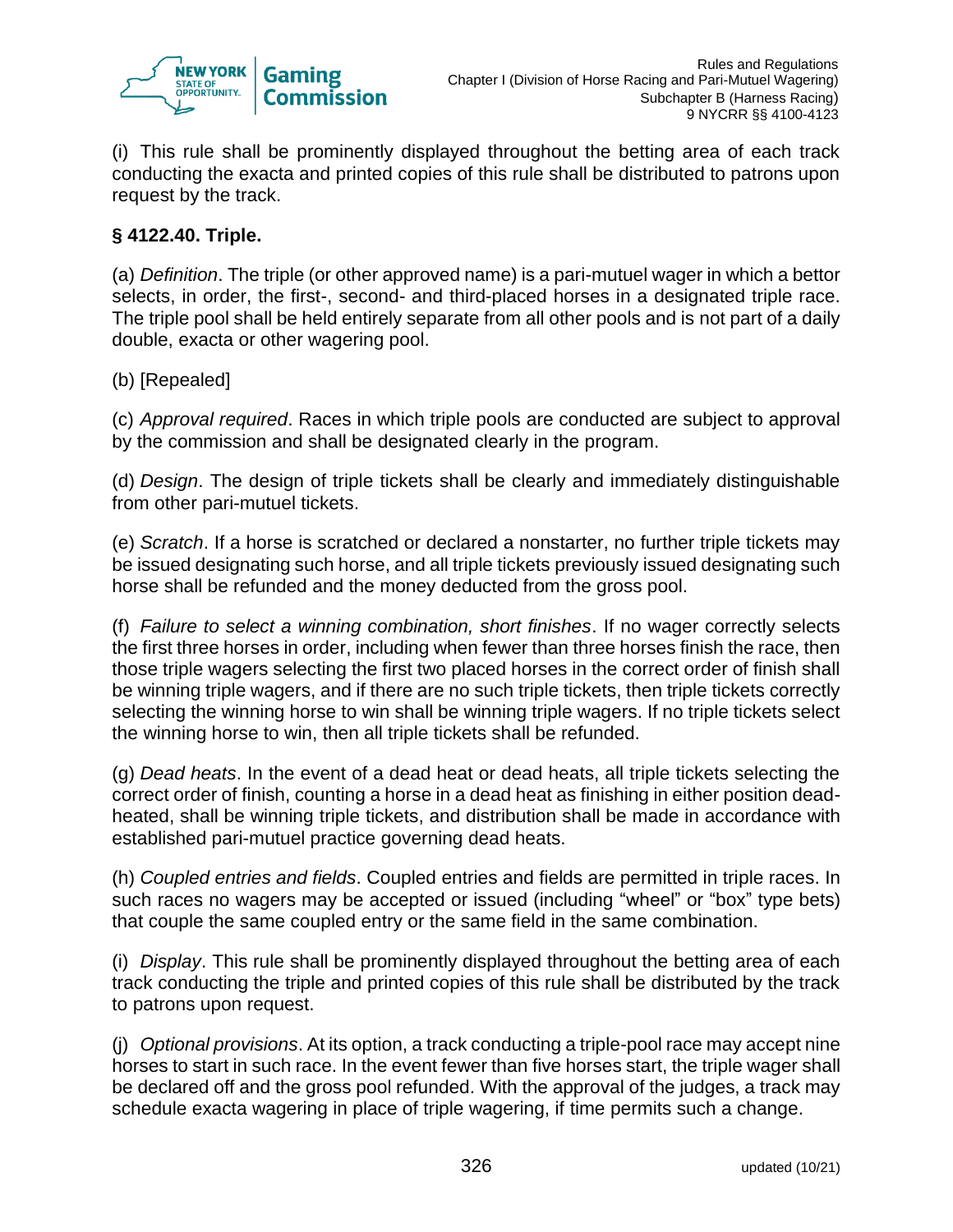

### **§ 4122.41. Jackpot super high five.**

(a) *Wager defined*. The jackpot super high five is a pari-mutuel wager in which the bettor selects five betting interests in the exact order of the first- through fifth-place finishers for a single race.

(b) *Distribution of Winnings*.

(1) The net jackpot super high five pool shall be distributed to winning wagers as follows, based on the official order of finish:

(i) as a single-price pool, including any applicable carryover, to the holder of a unique winning ticket whose selections finished in correct sequence of the first five finishers, but if there is no such unique winning ticket, then

(ii) the net pool shall be divided into two separate pools, a major pool and a minor pool. The major pool shall be paid as a carryover pool into the next regularly scheduled jackpot super high five race. The remaining minor pool shall be paid as a jackpot super high five consolation pool, which shall be divided equally among those bettors who correctly selected the first five betting interests in the required order, but if there are no such wagers, then

(iii) the entire net pool (including the major and minor pools, as defined in subparagraph (ii) of this paragraph) shall become a carryover pool into the next regularly scheduled jackpot super high five race.

(2) *Unique winning ticket*, as used in subparagraph (i) of paragraph (1) of this subdivision, means one and only one winning ticket whose selections finished in correct sequence as the first five betting interests in the race, as verified by the unique serial number assigned by the totalisator company that issued the winning ticket. There is no unique winning ticket if there is more than one winning ticket whose selections finished in correct sequence as the first five betting interests.

(3) The racetrack shall specify a minimum monetary amount of a unique winning ticket wager, subject to the approval of the Commission.

(4) Unless otherwise stated in writing by the Commission, on the last jackpot super high five race on the final day of a race meeting, the net pool, including any applicable carryover, shall be distributed equally among all bettors who correctly selected the first five betting interests in the required order, so long as there is at least one such winning ticket.

(c) If there is no winning jackpot super high five ticket for the last race of a race meeting for which such wager is offered, the carryover pool shall be held on deposit in an interestbearing account approved by the commission and resume at the next race meeting at that track. The jackpot super high five carryover plus accrued interest shall then be added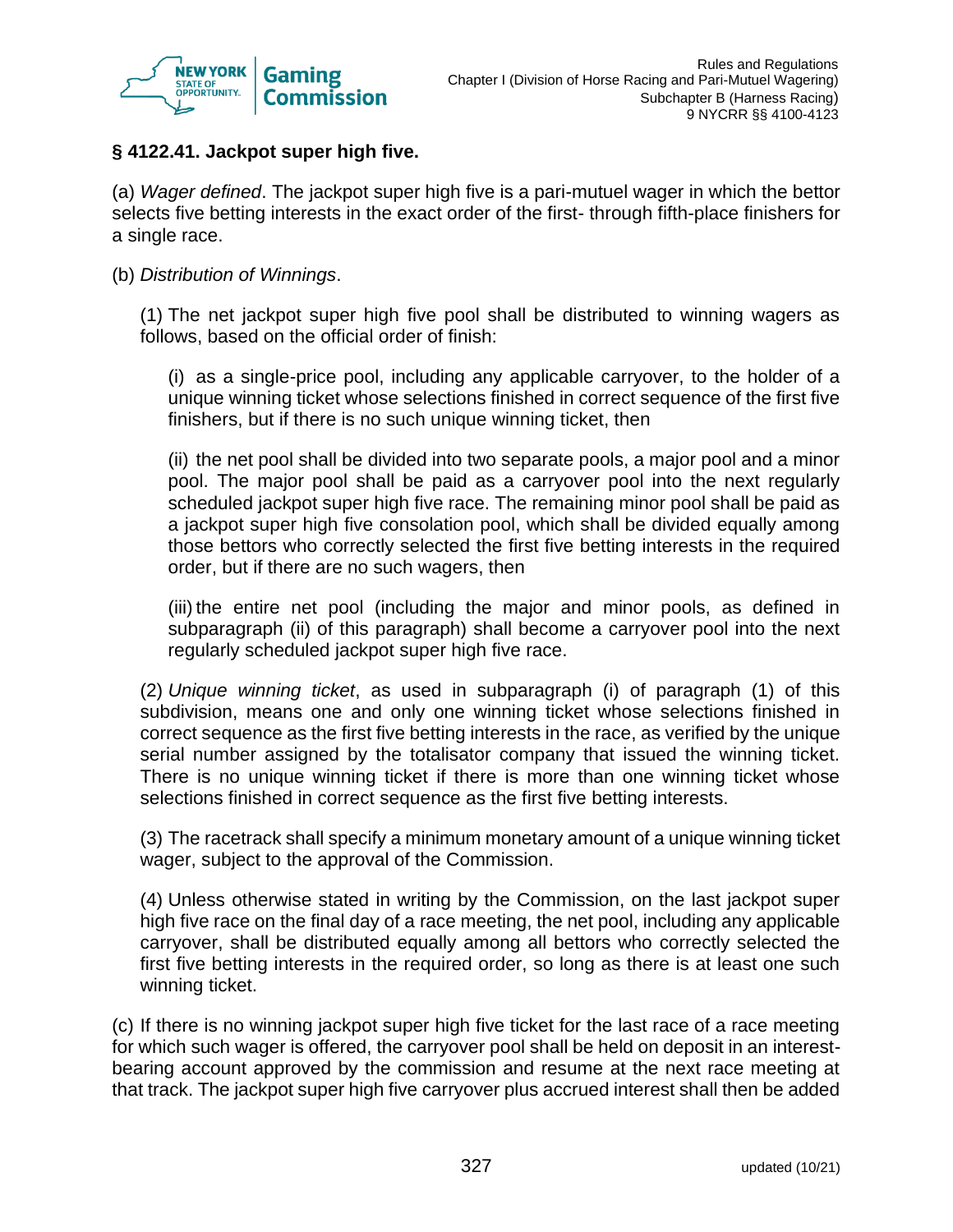

to the net jackpot super high five pool of the following meet on a date and performance so designated by the commission.

(d) *Fewer than five betting interests*. If fewer than five betting interests finish a race and the race is declared official, payoffs shall be made based upon the order of finish of those betting interests completing the race. The balance of any selection on any ticket beyond the number of betting interests completing the race shall be ignored. The jackpot super high five contest's carryover shall not be included in the payoff and shall be retained for the next contest's carryover. The jackpot super high five pool for the contest to be settled according to whether there is a unique winning ticket for the betting interests that finished the race.

(e) *Dead heat for first*. If there is a dead heat for first involving:

(1) contestants representing five or more betting interests, all of the wagering combinations selecting the five betting interests, without regard to order of finish, shall share in a profit split;

(2) contestants representing four betting interests, all of the wagering combinations selecting the four dead-heated betting interests, without regard to order of finish, along with the fifth-place betting interest shall share in a profit split;

(3) contestants representing three betting interests, all of the wagering combinations selecting the three dead-heated betting interests, without regard to order of finish, along with the fourth-place and fifth-place betting interests, in correct order, shall share in a profit split; and

(4) contestants representing two betting interests, both of the wagering combinations selecting the two dead-heated betting interests, without regard to order, along with the third-place, fourth-place and fifth-place betting interests, in correct order, shall share in a profit split.

(f) *Dead heat for second*. If there is a dead heat for second involving:

(1) contestants representing four or more betting interests, all of the wagering combinations correctly selecting the winner along with the four-dead heated betting interests, without regard to order of finish of the dead-heated contestants, shall share in a profit split;

(2) contestants representing three betting interests, all of the wagering combinations correctly selecting the winner, the three-dead heated betting interests, without regard to the order of finish of the dead-heated contestants, and the fifth-place betting interests shall share in a profit split; and

(3) contestants representing two betting interests, all of the wagering combinations correctly selecting the winner, the two dead-heated betting interests, without regard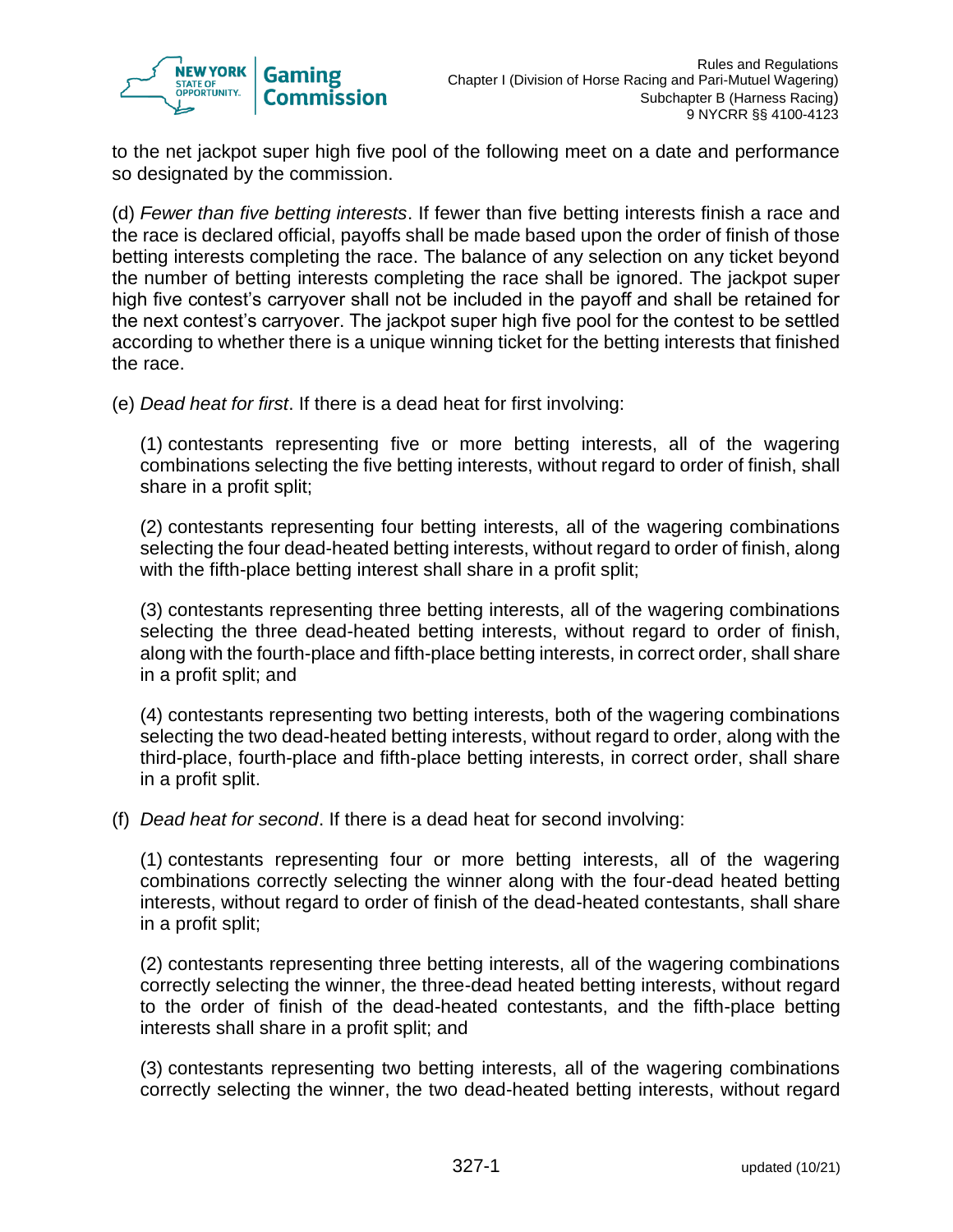

to the order of finish of the dead-heated contestants, and the fourth-place and fifthplace betting interests, in correct order, shall share in a profit split.

(g) *Dead heat for third*. If there is a dead heat for third involving:

(1) contestants representing three or more betting interests, all of the wagering combinations correctly selecting the first two betting interest finishers, in correct order, and the three dead-heated betting interests, without regard to the order of finish of the dead-heated contestants, shall share in a profit split; and

(2) contestants representing two betting interests, both of the wagering combinations selecting the first two betting interest finishers, in correct order, and the two deadheated betting interests, without regard to the order of finish of the dead-heated contestants, along with the fifth-place betting interest shall share in a profit split.

(h) *Dead heat for fourth*. If there is a dead heat for fourth, all wagering combinations correctly selecting the first three betting interest finishers, in correct order, along with any two of the betting interests involved in the dead heat for fourth, without regard to the order of finish of the dead-heated contestants, shall share in a profit split.

(i) *Dead heat for fifth*. If there is a dead heat for fifth, all wagering combinations correctly selecting the first four betting interest finishers, in correct order, along with any of the betting interests involved in the dead heat for fifth shall share in a profit split.

(j) *Coupled entry and field.* The numbers of the first five horses as made official shall constitute the winning combination, except that where two or more such horses are part of the same coupled entry or field only the best finishing position attained by such coupled entry or field horses shall be considered for pay-off purposes and the next best finishing horses not part of such coupled entry or field shall be selected to determine the winning jackpot super high five combination.

(k) *No changes without approval.* No change shall be made to the jackpot super high five wager format without the prior approval of the commission.

#### **§ 4122.42. Quinella.**

(a) The quinella is a form of pari-mutuel wagering. Each bettor selects two horses to place first and second in the designated quinella race, the order of placing of the said two horses being immaterial. The quinella is not a parlay and this pool shall be held entirely separate from all other pools, and is in no way a part of the daily double, exacta, triple, superfecta, straight, place or show pools.

#### (b) [Repealed]

(c) Races in which quinella pools are to be conducted shall be approved by the commission and shall be clearly designated in the racing program.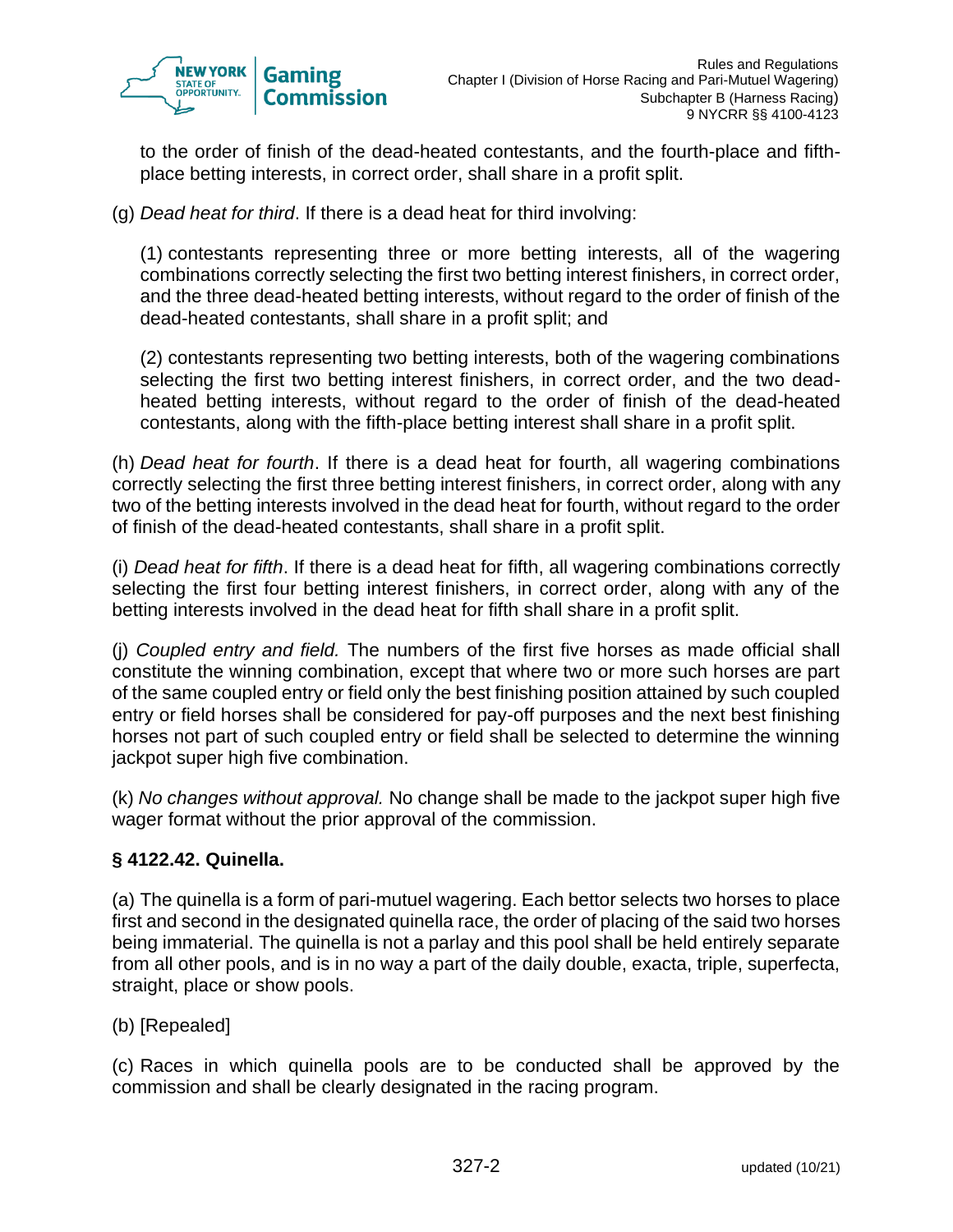

(d) The design of quinella tickets shall be clearly and immediately distinguishable from other pari-mutuel tickets.

(e) *Scratch*. If a horse is scratched or declared a nonstarter, no further tickets may be issued designating such horse, and all tickets previously issued designating such horse shall be refunded and the money deducted from the gross pool.

(f) *Failure to select a winning combination.* If no ticket is sold on a winning combination in a quinella pool, the net pool shall be apportioned among those holding tickets designating the horse placing first with any other horse and those holding tickets designating the horse placing second with any other horse, in the same manner in which a place pool is calculated.

(g) *Dead heat.* In case of a dead heat between two horses for the first place, that combination shall be the winner of the quinella pool. In cases of a dead heat for first place involving more than two horses, the net pool shall be calculated and distributed to holders of tickets combining any two dead-heated horses as in a win pool dead heat.

(h) In case of a dead heat between two horses for second place, the pool shall be figured as a "place pool," the holders of tickets combining the winning horse and one of the two horses placing second participating in the payoff.

(i) In case of a dead heat for second place and no tickets are sold on one of the two winning combinations, the entire net pool shall be calculated as a win pool and distributed to those holding tickets on the other winning combination.

(j) If no tickets combine the winning horse with either of the place horses in the dead heat, the pool shall be apportioned among those holding tickets designating the first place horse and any other horse, and those holding tickets designating a second place horse with any other horse, as in a place pool in which a dead heat for place occurs.

(k) If no ticket is sold that would require distribution of a quinella pool to a winner as defined in this section, the track shall make a complete and full refund of the quinella pool.

(l) In the event fewer than four betting interests start, the quinella pool shall be declared off and the gross pool refunded.

(m) This rule shall be prominently displayed throughout the betting area of each track conducting the quinella and printed copies of this rule shall be distributed by the track to patrons upon request.

(n) *Winning combination.* The numbers of the first two horses as made official shall be the winning combination regardless of their respective order of finish, except that where more than one of such horses is part of a coupled entry or field with another of such horses, only the one best finisher of such horses shall be counted in the winning combination for payoff, and the horse or horses not in such coupled entry or field finishing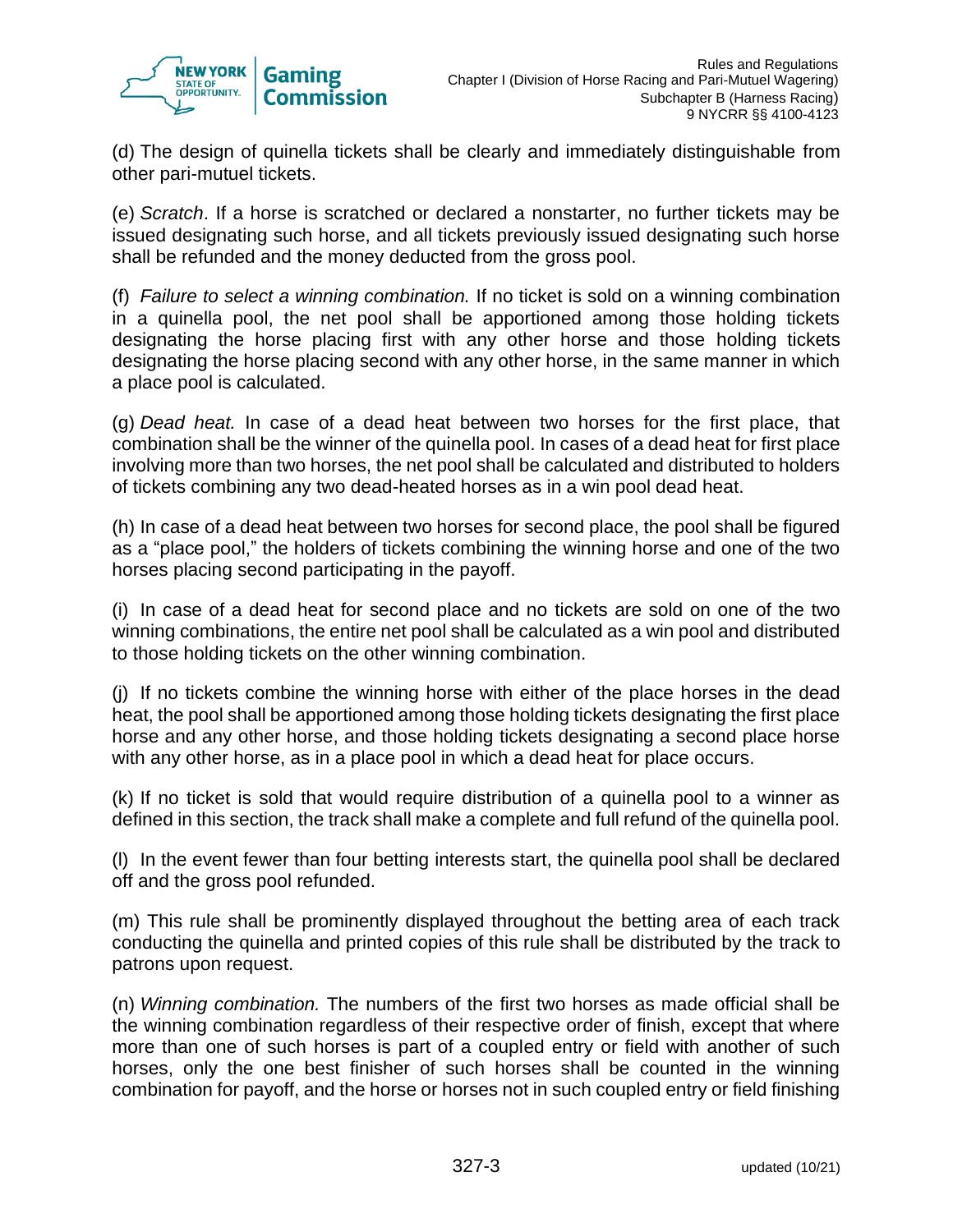

the same, or, if applicable, next finishing, shall be the other part of the winning quinella combination. For example, if two horses in a coupled entry (or field):

(1) finish first and second, or in a dead heat for first, the winning combination will be the number of such entry or field and the number of the third finishing horse not part of such entry or field;

(2) finish first and in a dead heat for second, the winning combination will be the number of such entry or field and the number of the other horse dead-heated for second who is not part of such coupled entry or field;

(3) finish in a three-horse dead heat for win with another horse not part of such entry or field, the winning combination will be the number of such entry and the number of the horse not part of such entry.

#### **§ 4122.43. Shortages.**

A track may deduct from the wages of a pari-mutuel employee monies owed as a result of such employee's going short on any particular racing day. The term *short* as used in this section shall mean any loss to the harness racing association arising from amounts missing from funds in the possession, custody or control or under the supervision of any pari-mutuel employee or employees in the course of the performance of duties in the mutuel department of the harness racing association.

#### **§ 4122.44. Payments to the Agriculture and New York State Horse Breeding Development Fund.**

Every corporation or association shall pay to the Agriculture and New York State Horse Breeding Development Fund the percentage of the pari-mutuel pool as required by law when the payments of State taxes are due to the State Tax Commission.

#### **§ 4122.45. Super exotic pools.**

The rules in this section shall govern all super exotic pari-mutuel pools conducted by a licensed harness track operator.

(a) *Wagering tickets*. A super exotic pari-mutuel pool known as the "pick-seven," "pickeight," "pick-nine," "pick-ten" or such other name as may be approved by the commission, is authorized to be conducted by a harness track operator upon the outcome of seven, eight, nine or 10 consecutive pari-mutuel races to be contested at such operator's track on the same racing program. Such pool shall be separate and distinct from all other parimutuel pools conducted at such track. Wagers in such pool shall be represented by parimutuel tickets immediately distinguishable from pari-mutuel tickets issued in other pools. A wager, which shall select a winner for each designated race, shall be included on the same pari-mutuel ticket, that shall be issued prior to the start of the first designated super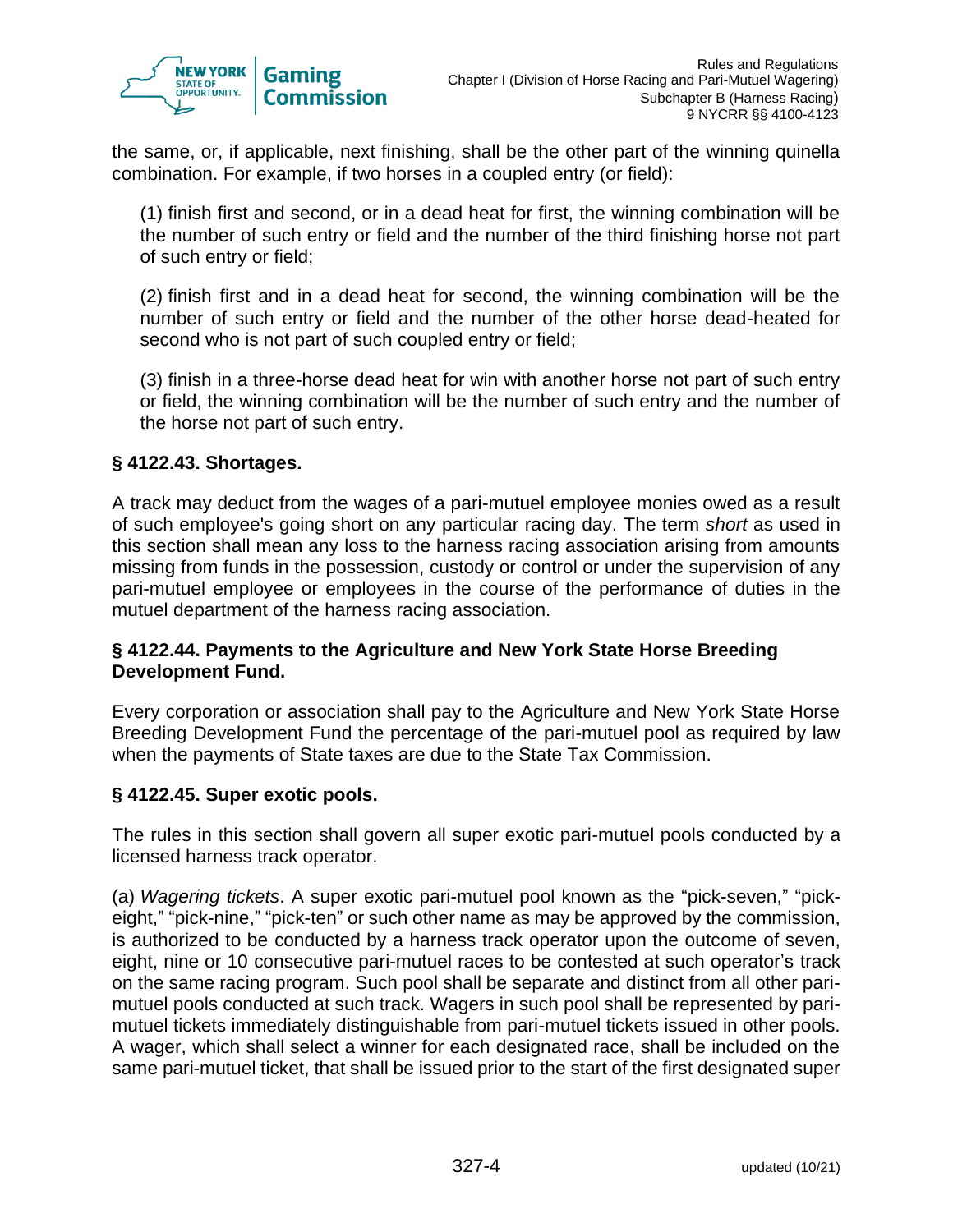

exotic race. Races designated for the super exotic pool shall be clearly described as such in the official program.

(b) *Winners and carry-overs.* In general, after deductions for cancellations, refunds and statutory take-out, the resulting super exotic net pool shall be distributed, less breaks, to the holders of tickets selecting winners of all designated races in the pool. Should there be no wager selecting winners of all designated races, then, at the option of the track operator, established before the first such pool of the meeting is conducted, a stated percentage of not less than 25 percent nor more than 75 percent of the net pool shall be distributed, less breaks, to the holders of tickets selecting the winners of the most super exotic races and the balance of the net pool shall be carried over and added to and distributed with the net pool of the next subsequent super exotic pool in which a wager correctly selects the winners of all designated super exotic races. The number of races designated for the super exotic pool shall not be changed during a meeting until a wager has correctly selected the winner of every designated race of a super exotic pool or until there has been an intermediate distribution.

(c) *Added payments to winners*. In addition to the net pool and any carry-overs distributable when a wager correctly selects winners of all designated races of a super exotic pool, there shall be distributed by the track operator from its own funds, upon such occurrence, any amounts it has advertised that it will add to the total distribution, or any amounts necessary to yield an advertised guaranteed total distribution.

(d) *Intermediate distributions.* Prior to the last two weeks of a licensed race meeting, a date and program approved by the commission may be announced by the track operator when (provided no one thereafter has correctly selected the winners of all designated races of a super exotic pool through such program) accumulated carry-overs in an amount announced by the track operator will be added to the established percentage of the net pool distributable to wagers selecting the winners of the most races of the super exotic pool conducted on such program. The balance of undistributed carry-overs above such announced amount, plus any carry-over from such program, shall in turn carry-over for distribution with subsequent super exotic pools conducted by such track operator. An intermediate distribution may also be directed at any time, upon three days' notice by the commission, of such portion or all of the accumulated carry-over money as may be directed by the commission.

(e) *Final distribution.* The commission shall select a date and program during the final week of the licensed race meeting of a track operator when there shall be a final distribution of all accumulated carry-overs together with the entire net pool of the super exotic pool conducted during such program to the holders of wagers selecting the winners of the most super exotic races contested during such program. Thereafter no super exotic pools will be conducted at such meeting. In the event that all super exotic races on the program designated for final distribution are cancelled, and no further programs are conducted at the meeting, the commission shall require that a super exotic pool be conducted on the first program of the next subsequent race meeting conducted at such track by such track operator to provide for final distribution for such prior meeting. The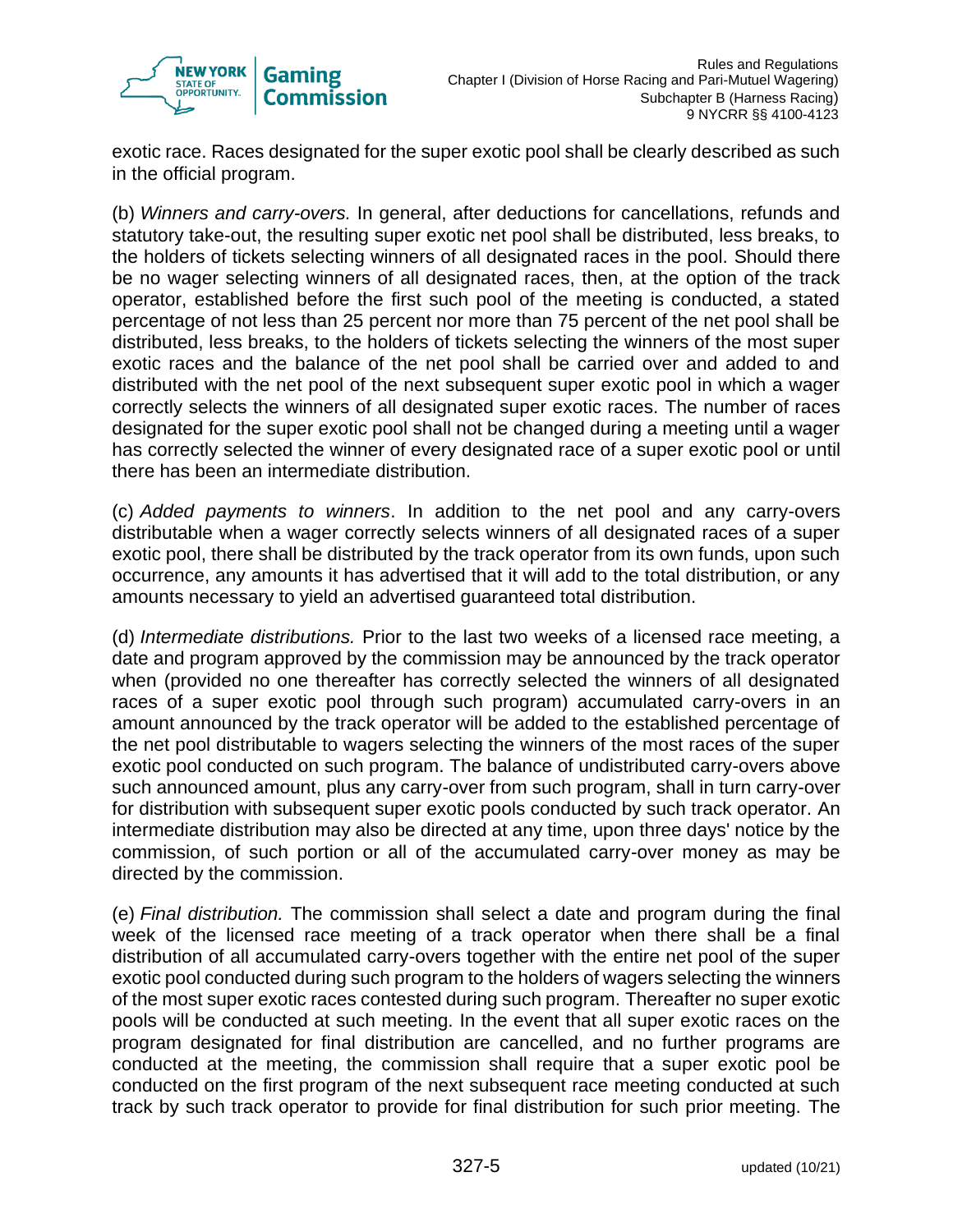

commission may also order a final distribution for an earlier time in the commission's discretion.

(f) *Dead heats*. Each horse in a dead heat for win shall be considered the winner, and no allocations among wagers shall be made as a result thereof, unlike the practice in a parimutuel win pool. The payoff price per dollar shall be the same for all winning wagers.

(g) *Scratched horses and nonstarters.* At any time after wagering begins on the pool should an entire betting entry or field be scratched or declared a nonstarter in any super exotic race, no further tickets selecting such betting entry or field shall be issued, and wagers upon such betting entry or field, for purposes of the super exotic pool, shall be deemed wagers upon the betting entry or field upon which the most wagers have been registered in the win pool at the track at the close of win pool betting for such race (designated horse). (In the event of a money tie, the tied betting entry or field with the lowest program number shall be designated.) Wagers remaining in the pool upon horses that may have been scratched will, in the case of multiple betting entries or fields be deemed wagers upon the horses remaining in such entries or fields, and in the case of single betting entries be deemed wagers upon the designated horse in the race affected by the scratch. Should the balance of a betting entry or field race as a nonbetting starter for purposes of other pari-mutuel pools, as provided in section 4122.27 of this Part, wagers upon such entry or field shall be deemed wagers upon the designated horse for such race. Should a programmed starter be scratched or declared a nonstarter prior to the start of the first leg, the betting operator shall be authorized to refund any tickets designating betting entries affected thereby prior to such first leg.

(h) *Race cancellations.* Except for pools in which an intermediate or final distribution is to be made, should one or more super exotic races be cancelled, no carry-overs from prior super exotic pools, advertised guaranteed amounts nor advertised added amounts will be distributed to winners in such super exotic pool and that program's entire net pool only shall be distributed, less breaks, to holders of wagers upon the winners of all super exotic races contested for such pool. Should no wager select the winners of all super exotic races contested, the established percentage of that net pool shall be distributed, less breaks, to the holders of wagers upon the winners of the most super exotic races contested and the balance shall be carried over as elsewhere provided in this section, for subsequent distribution.

(i) *Seed money or insurance allocation*. Two percent of the total super exotic pool shall be held apart by the track operator from the take-out of each super exotic pool to reimburse such track operator for the cost of any insurance it may secure to guarantee minimum distributions to winners of such pools, or to reimburse a track operator for funds it expends for added money or guaranteed minimum distributions to winners of such pools. Any accumulation of such two percent allocations not necessary to reimburse a track for expenditures actually incurred for such purposes shall be added to the amounts distributable in the pool designated for final distribution for the year.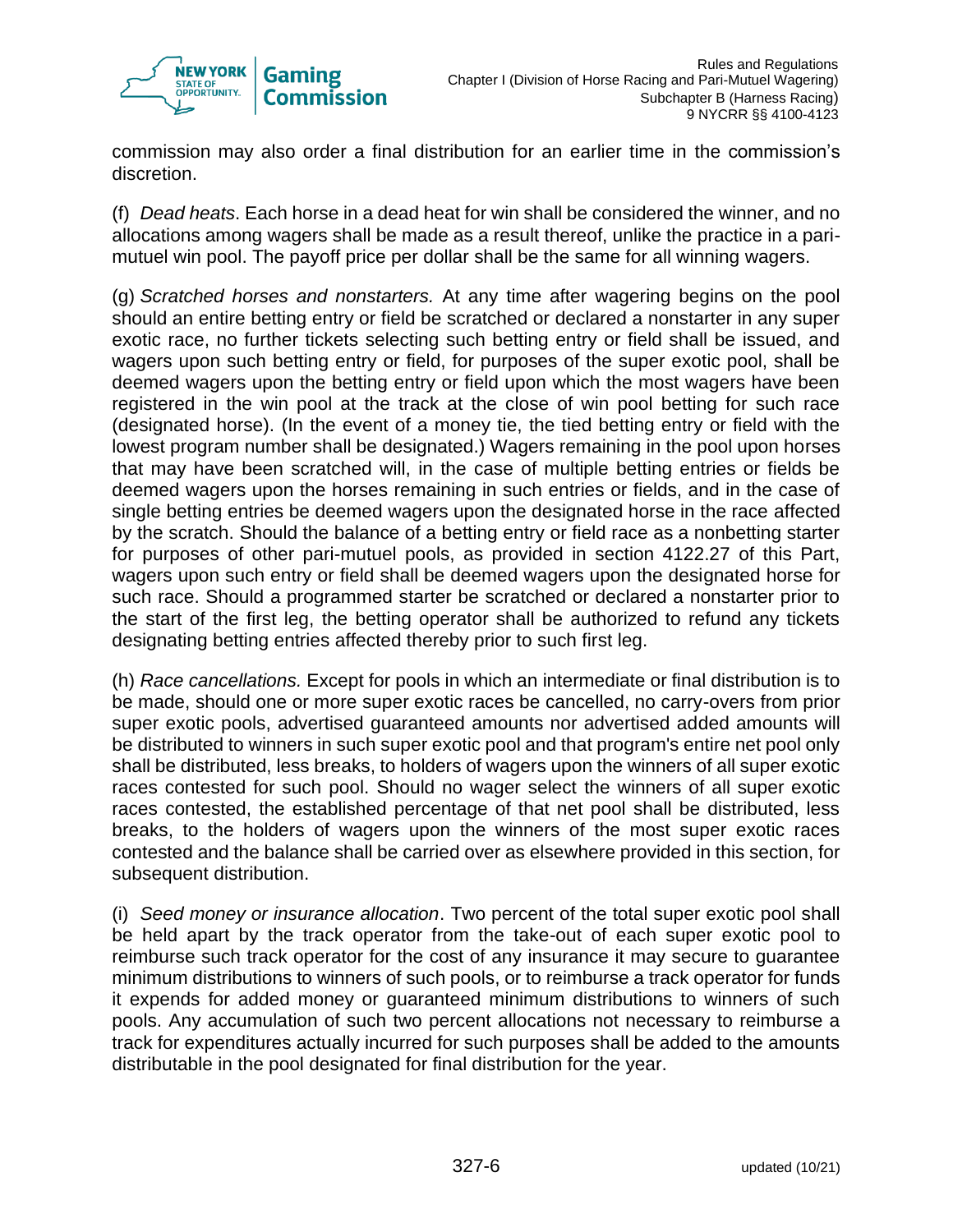

(j) *Posting of winning combinations.* Every wagering combination entitled to a payoff shall be posted publicly by the track operator together with the payoff price therefor.

(k) *Trust funds*. Carry-over monies shall be held in a separate account in trust by track operators for the benefit of participants in super exotic pools until distributed.

(l) *No reduction in guaranteed distributions.* Added monies or guaranteed minimum distributions advertised by a track operator shall not be reduced for subsequent super exotic pools until a wager correctly selects winners of all designated races of a super exotic pool, or a final distribution occurs, whichever is first. Advertised added monies or minimum distributions shall not apply to intermediate or final distributions unless a wager correctly selects winners of all designated races of the super exotic. A guaranteed minimum distribution or guaranteed added money amount, once advertised, may not be reduced and shall continue to be guaranteed by the track operator for every super exotic pool for the balance of the meeting.

(m) *Betting information*. Unless otherwise ordered by the commission, information concerning combinations wagered upon or not wagered upon in a super exotic pool shall not be disclosed by the tote operator or otherwise, until all races of a super exotic pool have been contested and declared official. The operation of the totalisator equipment and reports generated thereby as well as the communication of any information concerning such pool shall be subject to the strict supervision of the commission.

(n) *Nontransferability.* Super exotic tickets shall be nontransferable and violations of this subdivision may lead to confiscation and cancellation of such tickets in addition to other disciplinary action.

(o) *Unforeseen circumstances*. Should circumstances occur that are not foreseen in this section, questions arising thereby shall be resolved in accordance with general parimutuel practice in the judgment of the presiding judge. Decisions regarding distribution of super exotic pools are final and unappealable.

(p) *Posting of rules*. These rules shall be posted in the public area of the track by the track operator and copies thereof shall be made available to the public by the track operator.

#### **§ 4122.46. Pick four pools.**

(a) The pick four (or other approved name) is a form of pari-mutuel wagering conducted on four races specifically designated as pick four races by the commission. Each bettor selects, in order, the first placed horse in each of the four races designated and advertised by the track as pick four races, in the race order so designated by the commission.

(b) The pick four is not a parlay and has no connection with nor relation to the other betting pools for the respective races. The pick four pool shall be held entirely separate from all other pools and is no part of a daily double, exacta, quinella, triple, superfecta or other wagering pool.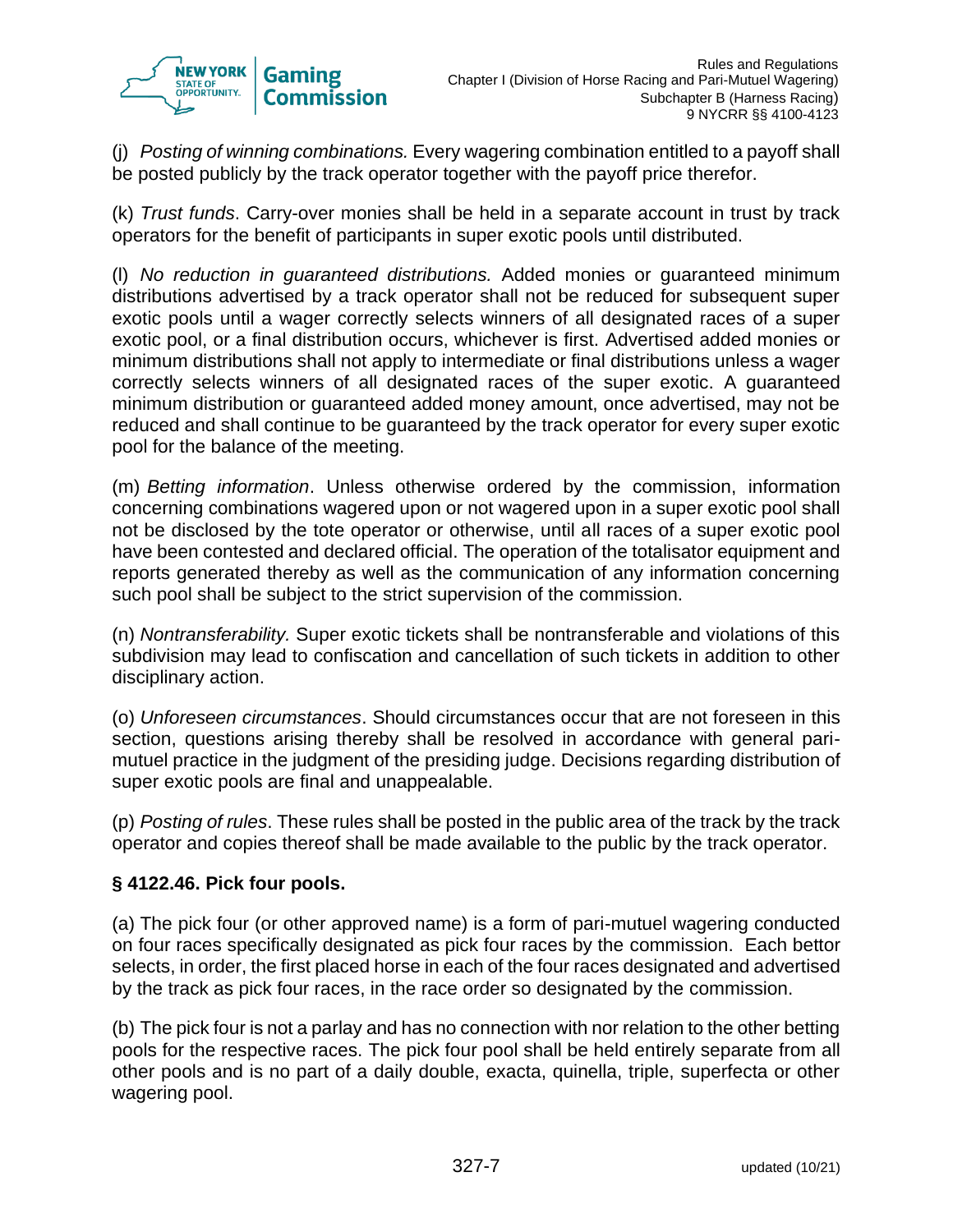

(c) Resale of pick four tickets from one individual to another is prohibited, shall be grounds for ejection, and may be deemed illegal gambling.

(d) Races in which pick four pools shall be conducted shall be clearly designated in the program and racing cards issued by the corporation.

(e) The design of the pick four tickets shall be clearly and immediately distinguishable from other pari-mutuel tickets.

(f) *Scratched horses and nonstarters*. At any time after wagering begins on the pick four pool, should an entire betting entry or field be scratched or declared a nonstarter in any pick four race, no further tickets selecting such betting entry or field shall be issued, and wagers upon such betting entry or field, for purposes of the pick four pool, shall be deemed wagers upon the betting entry or field (designated horse) upon which the most wagering money has been registered at the track in the win pool at the close of win pool betting for such race. (In the event of a money tie, the tied betting entry or field upon which the most wagering money has been registered at the track in the place pool at the close of place pool betting for that race shall be designated.) Wagers in the pick four pool upon an entry or field of horses from which a starter or starters may have been scratched will, in the case of such entry or field, be deemed wagers upon the horse or horses remaining in such entry or field; except at tracks with totalisator capability to record wagers selecting a coupled entry (or field) and wagers selecting any individual constituent horses therein (merging such wagers for odds display and payoff purposes), in which case, the wagers upon scratched constituent horses will be deemed wagers upon the "designated horse" in such race. In case no starter remains representing any betting entry or field, wagers upon such entry or field shall be deemed wagers upon the "designated horse" in the race affected by the scratch. Should the balance of a betting entry or field race as a nonbetting starter for purposes of other pari-mutuel pools, as provided in section 4122.27 of this Part, wagers upon such entry or field shall be deemed wagers upon the "designated horse" for such race. Should a programmed starter be scratched or declared a nonstarter in any pick-four race prior to the start of the first leg, the betting operator shall be authorized to refund any tickets designating betting entries affected thereby prior to such first leg.

(g) *Failure to select a winning combination*.

(1) If no pick four ticket is sold combining the winners of the four pick four races, all pick four tickets designating three winners shall be considered winning tickets and the net pool distributed equally to holders of said tickets.

(2) If no pick four ticket is sold combining the winners of three such races, all pick four tickets designating two winners shall be considered winning tickets and the net pool distributed equally to holders of said tickets.

(3) If no pick four ticket is sold combining the winners of two such races, all pick four tickets designating one winner shall be considered winning tickets and the net pool distributed equally to holders of said tickets.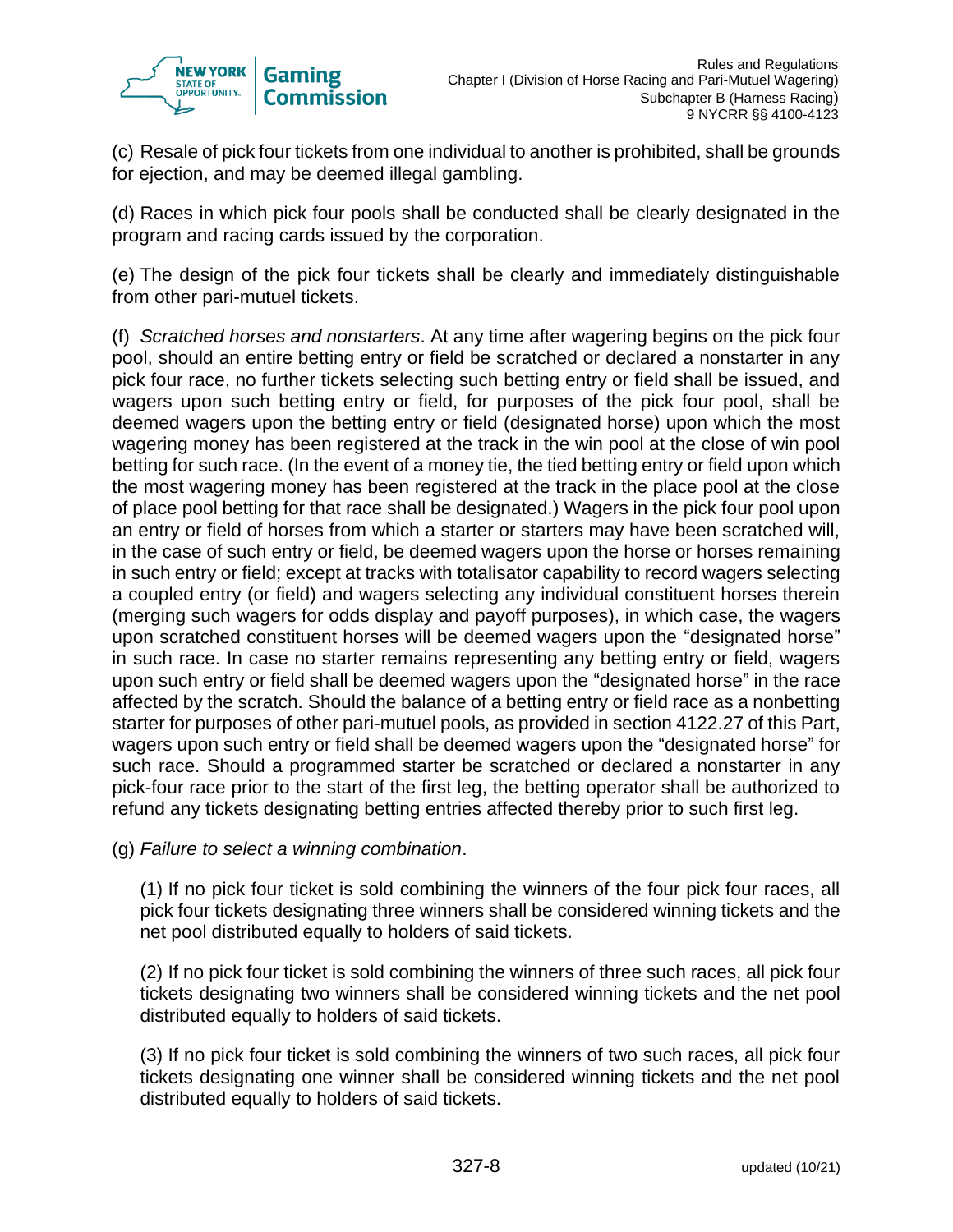

(4) If no pick four ticket is sold designating any winner to win in the designated pick four races, the pick four shall be declared off and the gross pool refunded.

(5) If any of the designated races are cancelled or declared "no race," the pick four will be determined by the winners of the remaining race or races.

(h) *Dead heats*. In the event of a dead heat for win in any or all pick four races, all pick four tickets designating either horse to win in said race or races shall be eligible for participation in the remaining pick four races, and the net pool shall be equally distributed to the winners, that is, the net pool will be divided by the total amount represented by all winning tickets and the resulting price, per dollar, and after breakage, shall be the payoff price, which shall be uniform for any winning combination.

(i) In the event of occurrences not encompassed within the explicit provisions of this section, distribution shall be formulated on the basis of established pari-mutuel practice and in accordance with the distribution philosophy set forth in this section; provided, nevertheless, that if full distribution of the pool is made on the basis of outstanding tickets, the method of formulation announced by the track, and upon which basis payments have been made, shall be deemed conclusively correct and not subject to review.

(j) Copies of this section shall be made available free of charge by the track to the public in the public betting area of the track.

## **§ 4122.47. Pick-six jackpot pools.**

(a) A winning pick-six jackpot wager requires selection of the first-place finisher in each of six designated, consecutive contests, unless otherwise provided in this section. The association or corporation must obtain written approval from the commission concerning the scheduling of pick-six jackpot contests, the designation of the method used, the bet minimum, the takeout rate, the definition that will be relied upon for determining the existence of a unique winning ticket, the major-minor pool split and the amount of any cap to be set on the carryover. Any changes to the approved pick-six jackpot format require prior approval from the commission.

(b) The pick-six jackpot wager is not a parlay and has no connection or relation to the other betting pools for the respective races. The pick-six jackpot pool shall be held entirely separate from all other pools and is no part of a daily double, exacta, quinella, trifecta, superfecta, pick-six or other wagering pool.

(c) Resale of pick-six jackpot tickets from one individual to another is prohibited, shall be grounds for ejection, and may be deemed illegal gambling.

(d) Races in which pick-six jackpot pools shall be conducted shall be clearly designated in the program and racing cards issued by the association or corporation.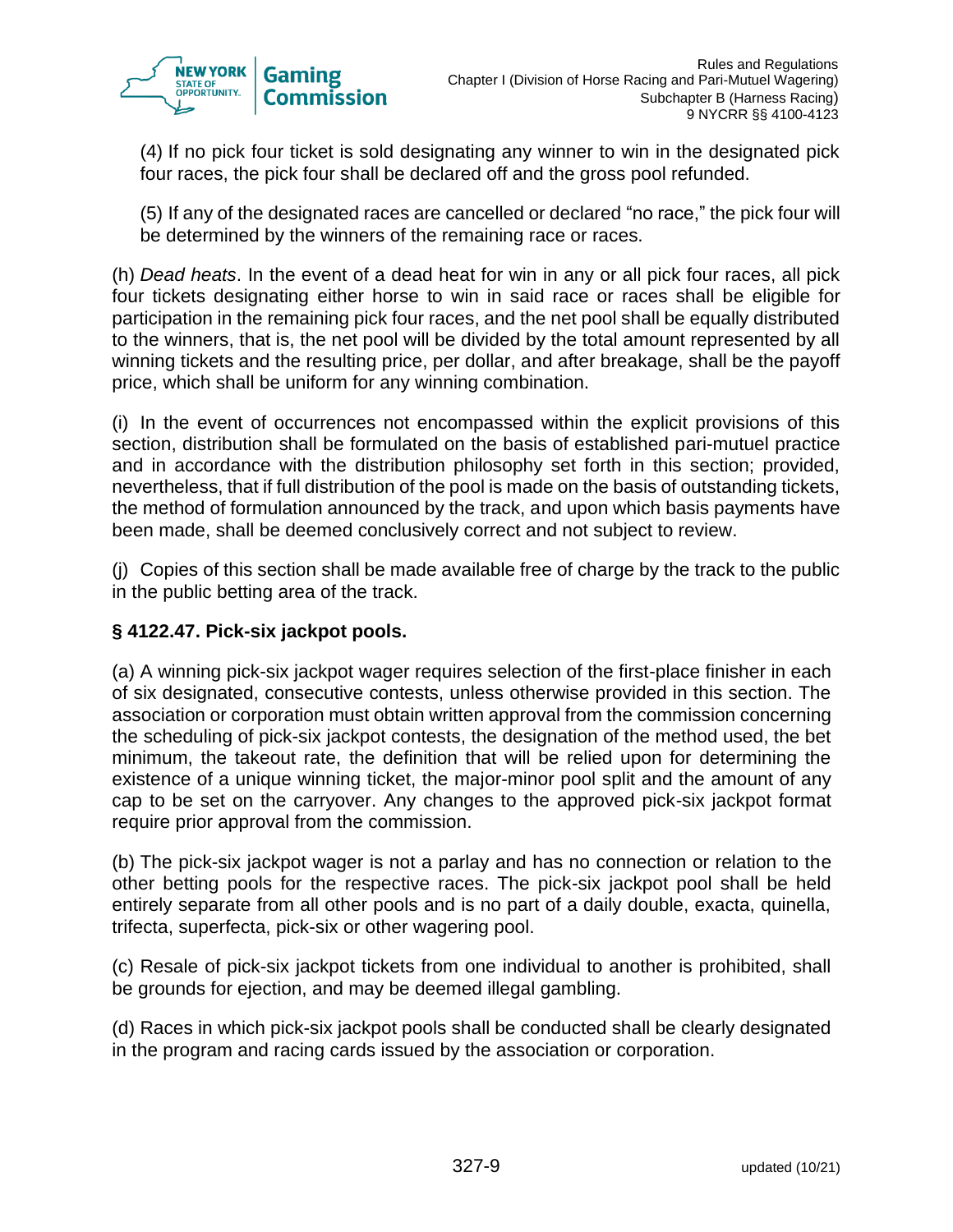

(e) The design of the pick-six jackpot tickets shall be clearly and immediately distinguishable from other pari-mutuel tickets.

(f) *Scratched horses and nonstarters*. Should a programmed starter be scratched or declared a nonstarter in any pick-six jackpot race before the start of the first pick-six jackpot race, affected bettors may select another betting interest, if a wager can be canceled and a replacement wager issued before the start of the first pick-six jackpot race, or may obtain a cancellation of the wager issued before the start of the first race of the pick-six jackpot sequence. If neither option is exercised, then wagers upon such scratched or declared nonstarter shall be deemed wagers upon the designated horse for such race. The designated horse means the betting entry or field upon which the most wagering money has been registered at the track in the win pool at the close of win-pool betting for such race. (In the event of a money tie, the tied betting entry or field with the lowest program number shall be designated.) At any time after wagering begins on the pick-six jackpot pool, should an entire betting entry or field be scratched or declared a nonstarter in any pick-six jackpot race, no further tickets selecting such betting entry or field shall be issued, and wagers upon such betting entry or field, for purposes of the pick-six jackpot pool, shall be deemed wagers upon the designated horse. Wagers in the pick-six jackpot pool upon an entry or field of horses from which a starter or starters may have been scratched will, in the case of such entry or field, be deemed wagers upon the horse or horses remaining in such entry or field, except at tracks with totalisator capability to record wagers selecting a coupled entry (or field) and wagers selecting any individual constituent horses therein (merging such wagers for odds display and payoff purposes), in which case, the wagers upon scratched constituent horses will be deemed wagers upon the designated horse in such race. In case no starter remains representing any betting entry or field, wagers upon such entry or field shall be deemed wagers upon the designated horse in the race affected by the scratch. Should the balance of a betting entry or field race as a non-betting starter for purposes of other pari-mutuel pools, as provided in section 4122.25 of this Article, wagers upon such entry or field shall be deemed wagers upon the designated horse for such race. Should a programmed starter be scratched or declared a nonstarter prior to the start of the first leg, the betting operator shall be authorized to refund any tickets designating betting entries affected thereby prior to such first leg.

(g) *Wagering tickets and winners*. Except as otherwise provided in subdivision (h) of this section:

(1) The pick-six jackpot pool shall be apportioned as follows: The net pick-six jackpot pool and carryover, if any, shall be distributed to the holder of a unique winning ticket that selected the first-place finisher in each of the six designated races.

(2) If there is no unique ticket selecting the first-place finisher in all six designated races, the major share of the net pick-six jackpot pool shall be distributed as a single price pool to those who selected the first-place finisher in the greatest number of picksix jackpot races, and the minor share shall be added to the carryover.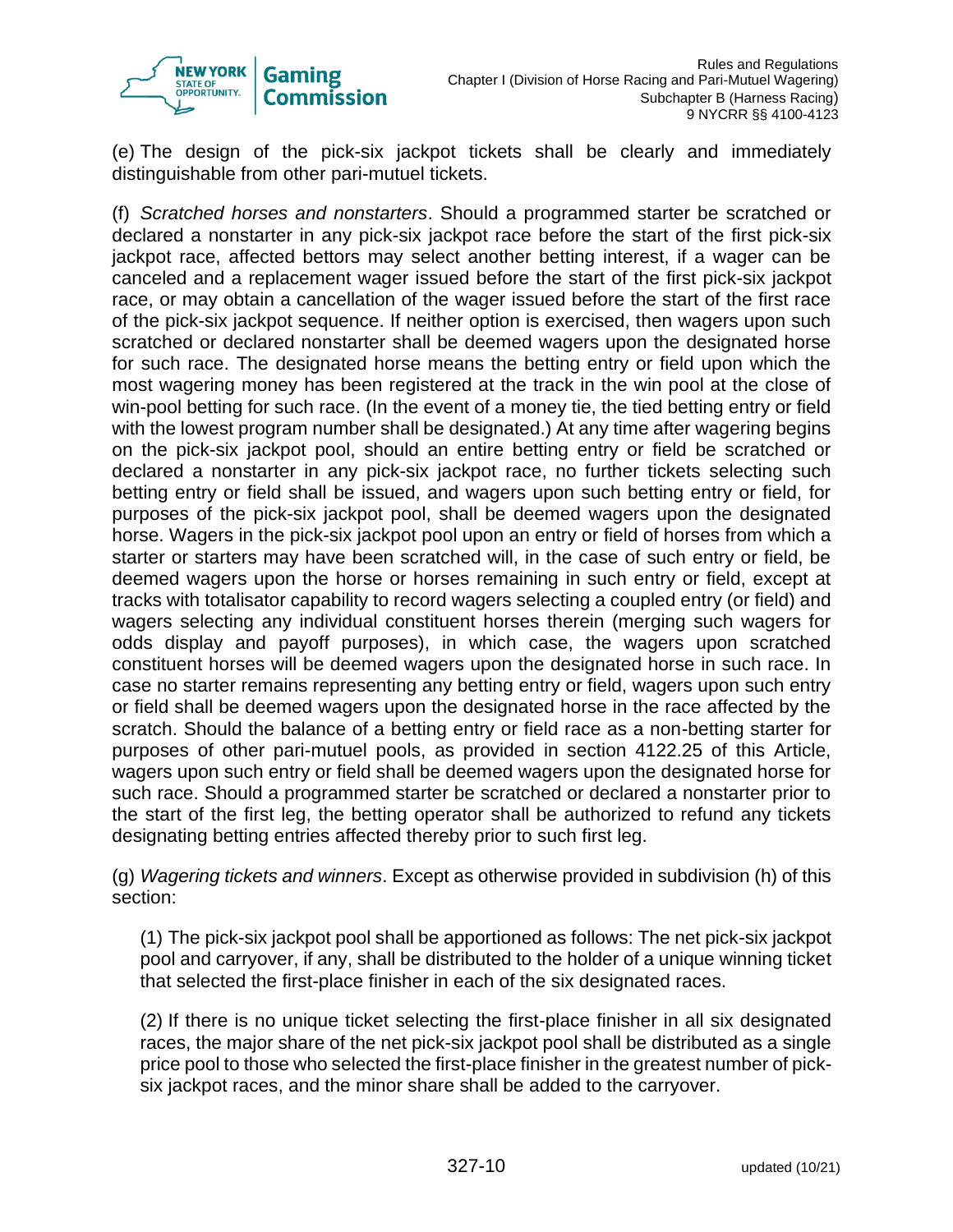

(3) Should there be no wager selecting the winner of at least one of the pick-six jackpot races, the day's net pool shall be refunded and the previous carryover pool amount, if any, shall be carried over to the next scheduled corresponding pool.

(4) In obtaining authorization for operating the pick-six jackpot, the association or corporation must clearly identify which of the following two definitions shall apply for determining the existence of a unique winning ticket:

(i) There is one and only one winning ticket that correctly selected the first-place finisher in each of the pick-six jackpot races, to be verified by the unique serial number assigned by the totalisator company that issues the winning ticket; or

(ii) The total amount wagered on one and only one winning combination selecting the first-place finisher in each of the pick-six jackpot races, is equal to the minimum allowable wager.

(h) *Race cancellations*. This subdivision applies except for pick-six jackpot pools in which an intermediate or final distribution is to be made. The net pool shall be distributed as a single price pool to those whose selection finished first in the greatest number of pick-six jackpot races, if one or two pick-six jackpot races are cancelled or declared no race, non-betting or no contest after the first pick-six jackpot race has been made official. The pick-six jackpot pool shall be declared off and the gross pool refunded:

(1) if any designated race is canceled or declared no race or non-betting before the first pick-six jackpot race is made official; or

(2) if three or more pick-six jackpot races are cancelled or declared no race, nonbetting or no contest.

(i) [Reserved]

(j) *Dead heats*. Each horse in a dead heat for win shall be considered the winner, and no allocations among wagers shall be made as a result thereof, unlike the practice in a pari-mutuel win pool. The payoff price per dollar shall be the same for each class of winning wager.

(k) *Carryovers*. Carryovers from prior pick-six jackpot pools, advertised guaranteed amounts or advertised added amounts will be distributed to winners in such day's picksix jackpot pools, provided that there are no cancelled or no-contest races in the picksix jackpot sequence and no intermediate or final distribution is to be made.

(l) *Intermediate distributions*. Prior to the last two weeks of a race meeting at a track, a date and program approved by the commission may be announced by the track operator at which (provided no one thereafter has the only wager that correctly selects the winners of all six designated races) accumulated carryovers will be added to the net pool distributable to wagers selecting the winners of the most races of the pick six jackpot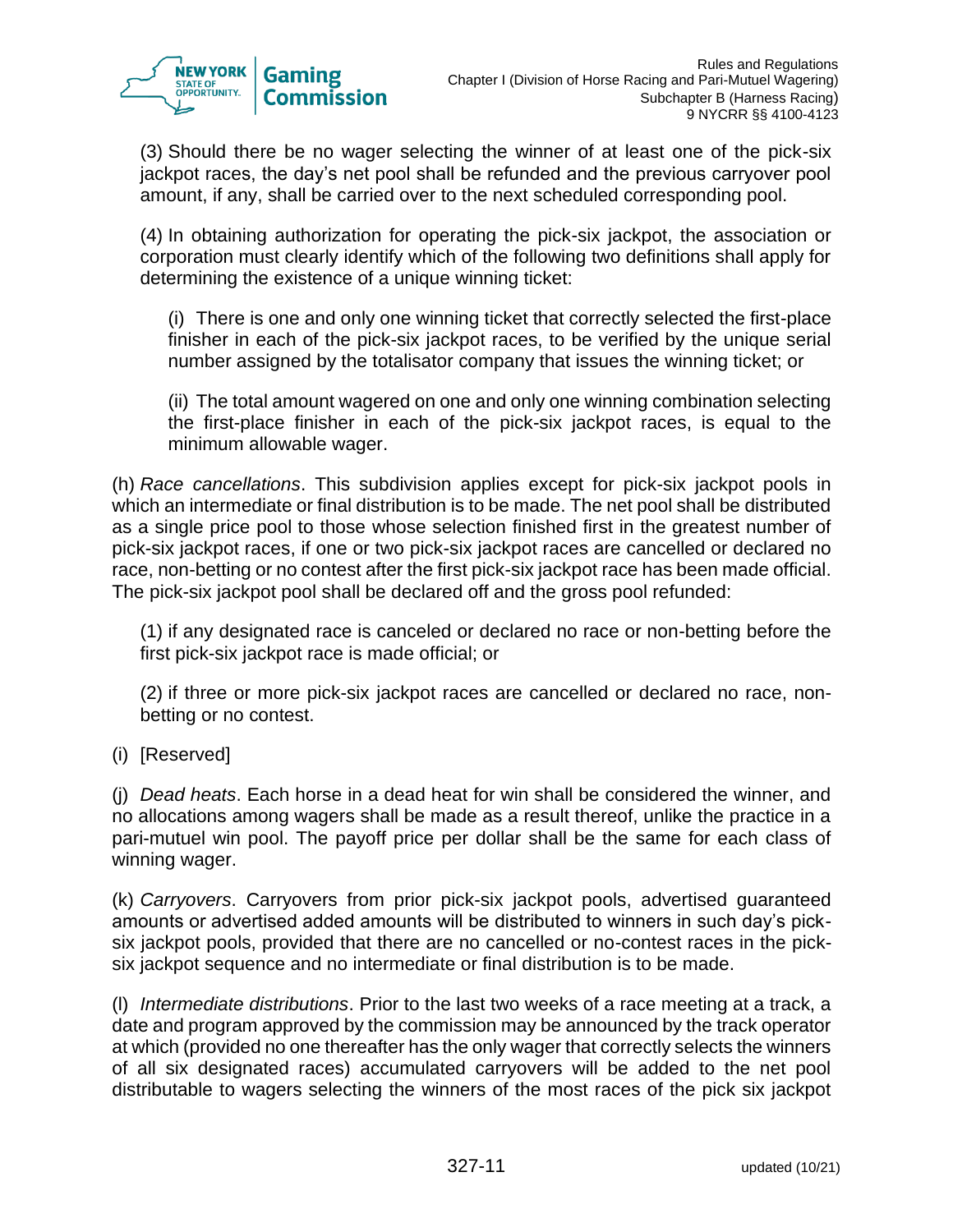

pool conducted on such program. Distributing the pick-six jackpot carryover requires a written request for permission submitted for Commission approval. The request must contain justification for the distribution, an explanation of the benefit to be derived and intended date of the distribution. If all pick-six jackpot races on the program designated for intermediate distribution are canceled, or the pick-six jackpot pool is refunded, a picksix jackpot pool shall be conducted on the next available race date with entries not yet carded. If no further programs are conducted at the race meeting, a pick-six jackpot pool shall be conducted on the first program of the next meeting conducted at such track by such track operator to provide for final distribution for such prior meeting. An intermediate distribution also may be directed at any time at the commission's discretion, upon three days' notice by the commission, so long as entries have not yet been carded.

(m) *Final distribution*. The track shall select, with the approval of the commission, a date and program during the final week of the annual assigned racing dates of the track operator, when there shall be a final distribution of all accumulated carryovers. The unique-wager provision of this section (set forth in paragraph (1) of subdivision (g) of this section) shall be suspended, and the entire pool shall be distributed as a single-price pool to those whose selection finished first in the greatest number of pick-six jackpot races. Thereafter, no pick-six jackpot pools are permitted to be conducted during such week. In the event that all pick-six jackpot races on the program designated for final distribution are cancelled, or the pick-six jackpot pool is refunded, and no further programs are conducted at the meeting, the commission shall require that a pick-six jackpot pool be conducted on the first program of the next race meeting conducted at such track by such track operator to provide for final distribution for such prior meeting. The commission also may order a final distribution for an earlier time in the commission's discretion.

(n) The association or corporation may suspend previously approved pick-six jackpot wagering with the prior approval of the commission. Any carryover shall be held until the suspended pick-six jackpot wagering is reinstated. An association or corporation may request approval of a pick-six jackpot wager or separate wagering pool for specific performances.

(o) [Reserved].

(p) In the event of occurrences not encompassed within the explicit provisions of this section, distribution shall be formulated on the basis of established pari-mutuel practice and in accordance with the distribution philosophy set forth in this section; provided, nevertheless, that if full distribution of the pool is made on the basis of outstanding tickets, then the method of formulation announced by the track and the basis upon which payments have been made shall be deemed conclusively correct and not subject to review.

(q) *Posting of winning combinations*. Every pick-six jackpot wagering combination entitled to a payoff shall be posted publicly by the track operator together with the payoff price.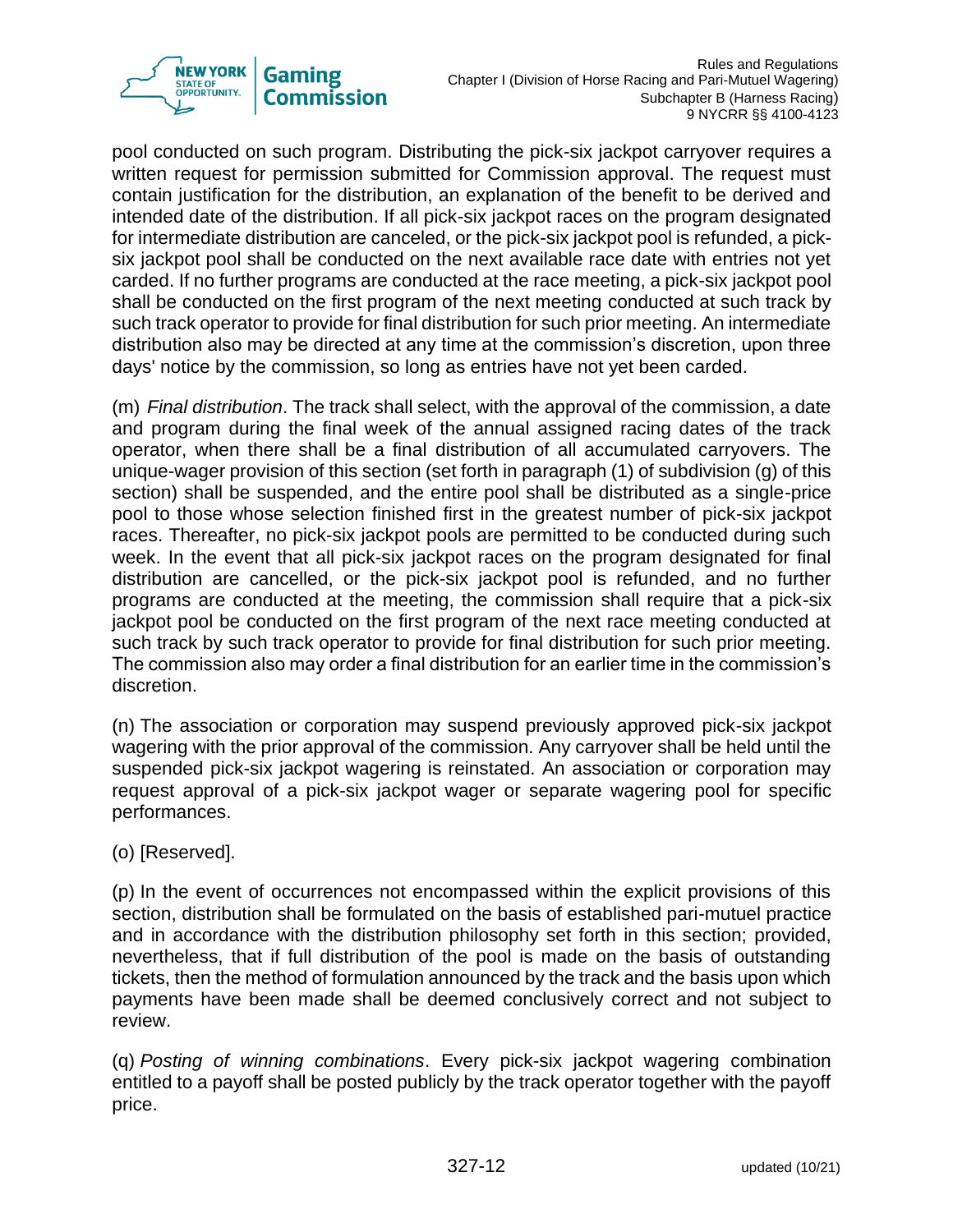

(r) *Non-transferability*. Pick-six jackpot tickets shall be nontransferable, and violations of this subdivision may lead to confiscation and cancellation of such tickets in addition to other disciplinary action.

(s) *Betting information*. Unless otherwise ordered by the commission, information concerning combinations wagered upon or not wagered upon in a pick-six jackpot pool shall not be disclosed by the totalisator operator, or otherwise, until the final pick-six jackpot race remains as the only race to be contested for completion of the pick-six jackpot wager. The operation of the totalisator equipment and reports generated thereby, as well as the communication of any information concerning such pool, shall be subject to the strict supervision of the commission.

(t) *No reduction in guaranteed distributions*. Advertised added monies or minimum distributions shall not apply to intermediate or final distributions, unless a wager correctly selects winners of all six designated races, or five winners and no more than one all-win of the pick-six pool. A guaranteed minimum distribution or guaranteed added money amount, once advertised, may not be reduced and shall continue to be guaranteed by the track operator for every pick-six pool for the balance of the meeting.

(u) *Interfacing of off-track wagers*. Interfacing of off-track wagers shall be accomplished according to procedures approved by the commission. In the event there is a failure to interface all such wagers with on-track wagers in accordance with such procedures, the procedure for distribution of the pool and computation of payoff prices shall be approved by the commission.

(v) *Trust funds*. Carry-over monies shall be held in a separate account in trust by track operators for the benefit of participants in pick-six pools until distributed.

(w)*Seed money or insurance allocation*. A percentage designated by the track operator and approved by the commission, not exceeding two percent of the total daily pick-six jackpot pool wagering, shall be held apart by the track operator from the takeout of each pick-six jackpot pool to reimburse such track operator for the cost of any insurance it may secure to guarantee minimum distributions to winners of such pools, or to reimburse a track operator for funds such track operator expends for added money or guaranteed minimum distributions to winners of such pools. Any accumulation of such allocations not necessary to reimburse a track for expenditures actually incurred for such purposes shall be added to the amounts distributable in the pool designated for final distribution for the meeting.

(x) Copies of this section shall be made available free of charge by the track to the public in the public betting area of the track.

#### **§ 4122.48. Grand Slam wager.**

(a) *Commission approval*. An association or corporation must obtain written approval from the commission for the initial scheduling or specific performances of Grand Slam races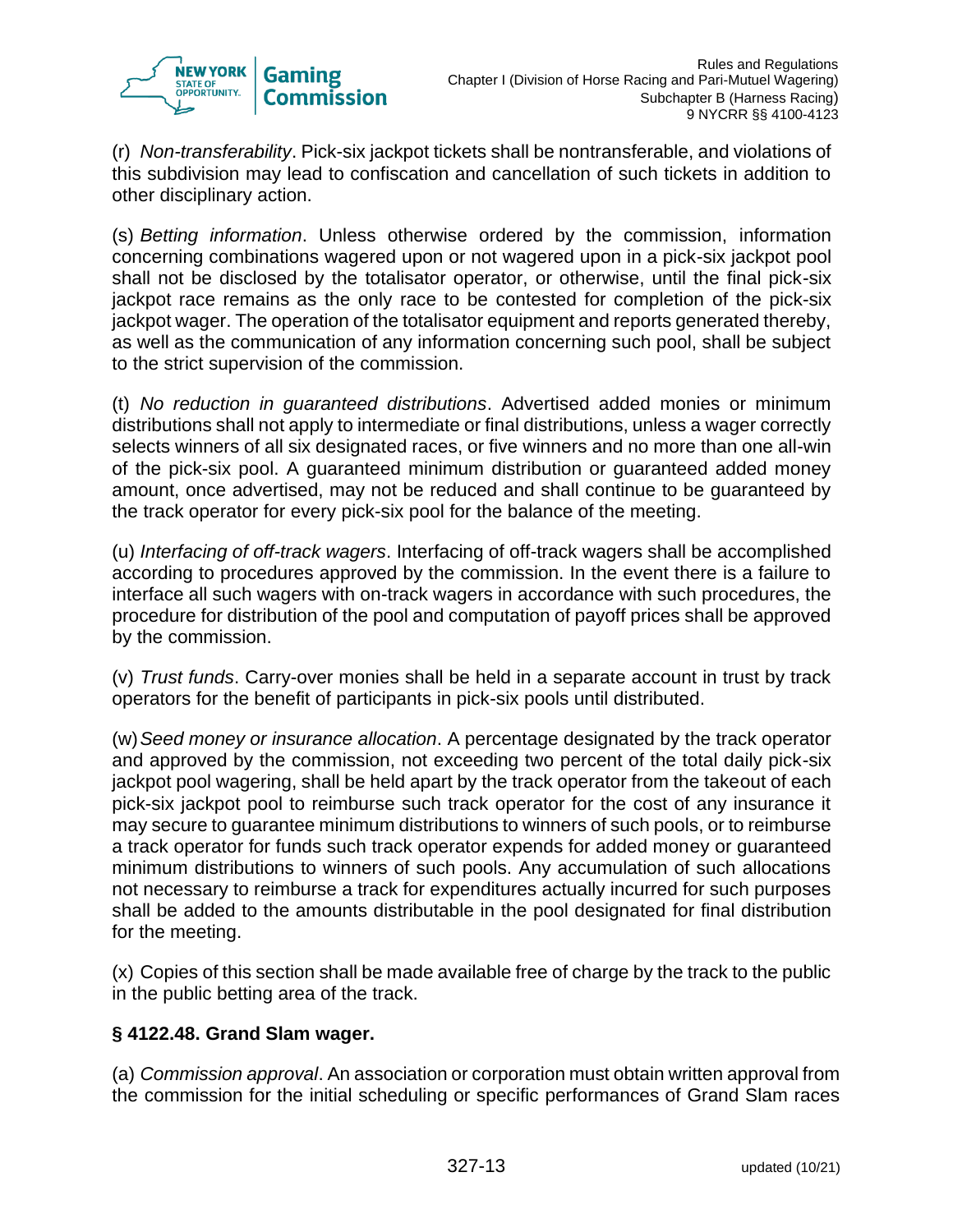

or any other name used to characterize this bet type, and identify the pari-mutuel pool and any required distribution percentages. Changes to the approved Grand Slam format, or suspension of previously approved Grand Slam wagering, require prior written approval from the commission.

(b) *Grand Slam Pools*.

(1) The Grand Slam requires selection of the official first-, second- or third-place finisher in each of the first three races in a series of four designated Grand Slam races in a single day. A completed winning Grand Slam wager requires the selection of the official first place finisher in the fourth and final event in this same series of races. The Grand Slam wager is classified as an exotic bet and is subject to the prevailing exotic takeout rate set forth in section 318 of the Racing Pari-Mutuel Wagering and Breeding Law (between 20 to 30 percent of total deposits in pools resulting from on-track exotic bets and selected by an association or corporation and approved by the commission).

(2) The Grand Slam pool shall be apportioned under the following method:

(i) The net Grand Slam pool shall be distributed from a single betting pool to participants who selected the first, second or third-place finisher in the first three races of a series of four Grand Slam races completing a winning wager with the selection of the first place finisher in the fourth and final Grand Slam event in this same series, based upon the official order of finish.

(ii) If there are no winning wagers taking into account all four segments of the Grand Slam wager, then the pool shall be distributed as a single betting pool to those who selected the first place finisher in the fourth and final Grand Slam event in this series of races along with the greatest number of first, second or third-place finishes each of which had an accompanying Show pari-mutuel payout, in each of the first three races in the series of four designated Grand Slam races. All results are based upon the official order of finish for each race.

(3) If there is a dead heat for first in any of the Grand Slam segments involving:

(i) Official program numbered horses representing the same betting interest, then the Grand Slam pool shall be distributed as if no dead heat occurred.

(ii) Official program numbered horses representing two or more betting interests, then the Grand Slam pool shall be distributed from a single betting pool with a winning wager including each betting interest participating in the dead heat provided each entrant has a pari-mutuel show payout within its race.

(4) If there is a dead heat for second and/or third in any of the first three races in a series of four designated Grand Slam contests involving: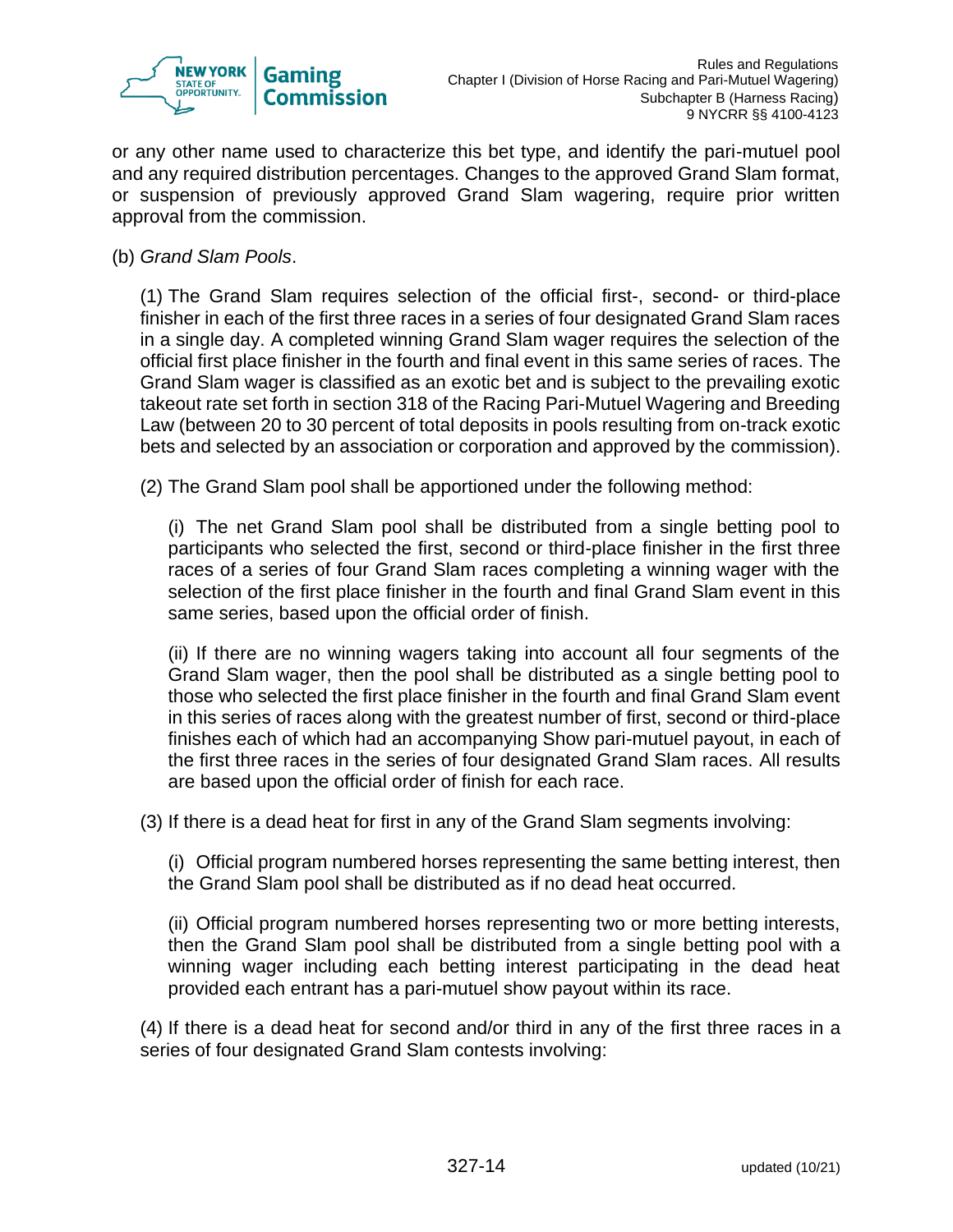

(i) Horses representing the same betting interest, then the Grand Slam pool shall be distributed as if no dead heat occurred.

(ii) Horses representing two or more betting interests, then the Grand Slam pool shall be distributed from a single betting pool with a winning wager including the betting interest which finished first or any betting interest involved in the dead heat for second or third providing the horse has a show pari-mutuel payout.

(5) Should a betting interest in any of the Grand Slam contests be scratched:

(i) The actual favorite, as evidenced by total amounts wagered in the Win pool at the host association for the contest at the close of wagering on that contest, shall be substituted for the scratched betting interest for all purposes, including pool calculations. In the event that the Win pool total for two or more favorites is identical, the substitute selection shall be the betting interest with the greatest amount of money in the place pool. The totalisator shall produce reports showing each of the wagering combinations with substituted betting interests that became winners as a result of the substitution, in addition to the normal winning combination.

(ii) Should a scratch or scratches occur in any of the first three races in a series of four designated Grand Slam contests and subsequently show wagering is cancelled due to an insufficient number of remaining betting interests, this race for winning Grand Slam wagering purposes would include the win and place horse only.

(6) If at least two contests included as part of a Grand Slam wager are canceled or declared "no contest," then the Grand Slam pool shall be canceled and all Grand Slam wagers for the individual performance shall be refunded.

(7) If at least one race included as part of a Grand Slam wager is canceled or declared "no contest", but not more than the number specified in paragraph (6) of this rule, then the net pool shall be distributed from a single betting pool to those bettors whose selections finished first, second or third in the greatest number of Grand Slam contests in the first three races in a series of four designated Grand Slam contests. In determining a pari-mutuel distribution under this section, a finish of first in the final and fourth designated Grand Slam contest race for the performance in question shall have the same weight as a finish of first, second or third in the greatest number of Grand Slam contests in the first three races in a series of four designated Grand Slam contests.

(8) Providing information to any person regarding covered combinations, amounts wagered on specific combinations, number of tickets sold, or number of live tickets remaining prior to the third segment of the wager being made official is strictly prohibited. This shall not prohibit necessary communication between totalisator and pari-mutuel department employees for processing of pool data.